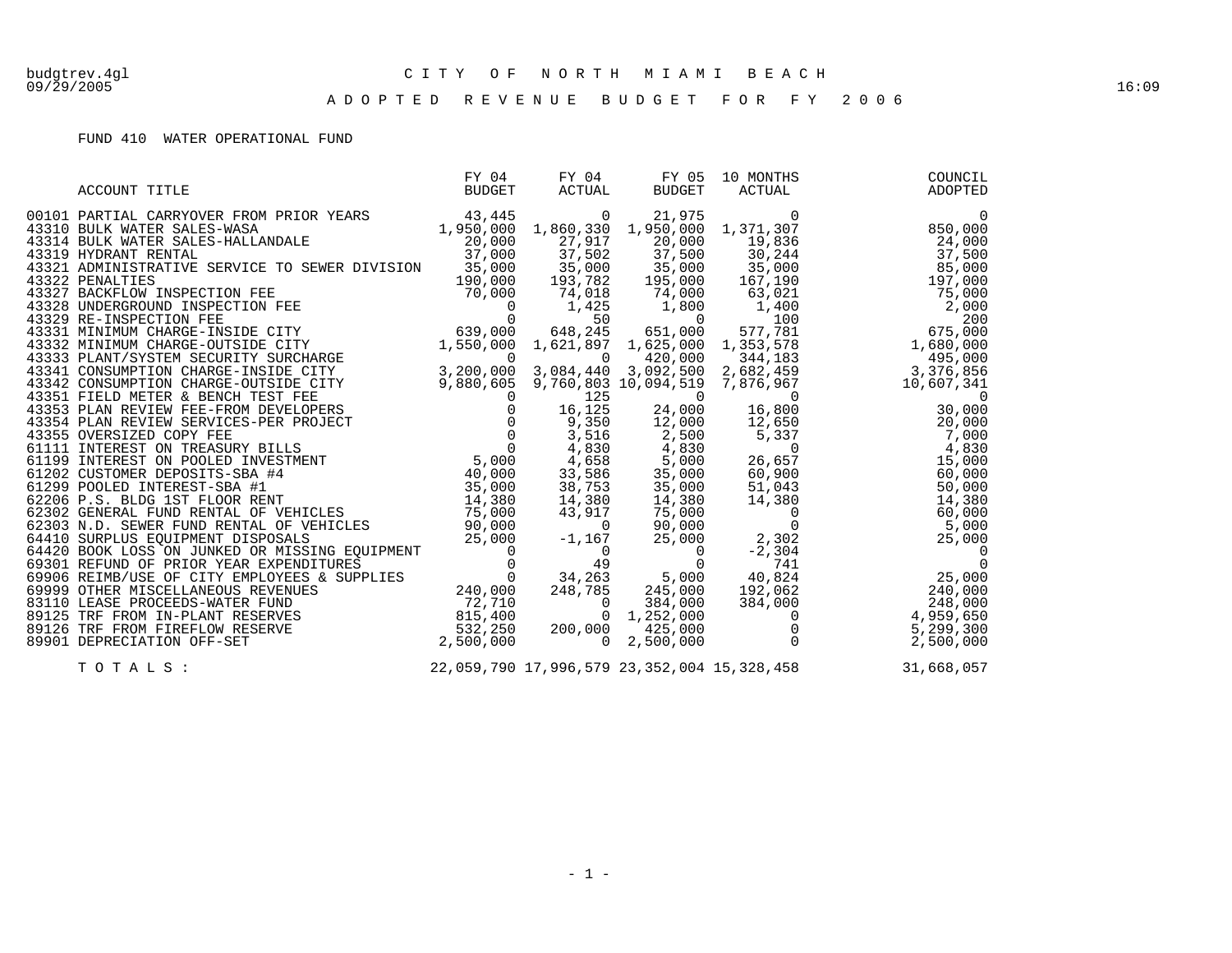|                                                                                                                           |                                                                                                         |  |  |                               | 16:09 |
|---------------------------------------------------------------------------------------------------------------------------|---------------------------------------------------------------------------------------------------------|--|--|-------------------------------|-------|
| FUND 410 WATER OPERATIONAL FUND<br>DEPARTMENT<br>9 PUBLIC SERVICES<br>DIVISION 900 P.S.-ADMINISTRATION                    |                                                                                                         |  |  |                               |       |
| ACCOUNT TITLE                                                                                                             | FY 03 FY 04 FY 05 FY 05 FY 05 10 MONTHS COUNCIL<br>ACTUAL ACTUAL ADOPTED CHANGES REVISED ACTUAL ADOPTED |  |  |                               |       |
| 120 SALARIES-FULL-TIME 718,273 977,215 1,048,236 0 1,048,236 825,429 1,131,600<br>Increase of \$83,364 over FY 05 Revised |                                                                                                         |  |  |                               |       |
|                                                                                                                           |                                                                                                         |  |  |                               |       |
|                                                                                                                           |                                                                                                         |  |  |                               |       |
|                                                                                                                           |                                                                                                         |  |  |                               |       |
|                                                                                                                           |                                                                                                         |  |  |                               |       |
|                                                                                                                           |                                                                                                         |  |  |                               |       |
|                                                                                                                           |                                                                                                         |  |  |                               |       |
|                                                                                                                           |                                                                                                         |  |  |                               |       |
| 130 SALARIES-TEMP & PART-TIME<br>No change from FY 05 Revised 13,972 21,797 20,000 0 20,000 250 250 20,000                |                                                                                                         |  |  |                               |       |
|                                                                                                                           | SALARIES FOR TEMP EMPLOYEES                                                                             |  |  | 20,000                        |       |
|                                                                                                                           |                                                                                                         |  |  | ------------<br>Total: 20,000 |       |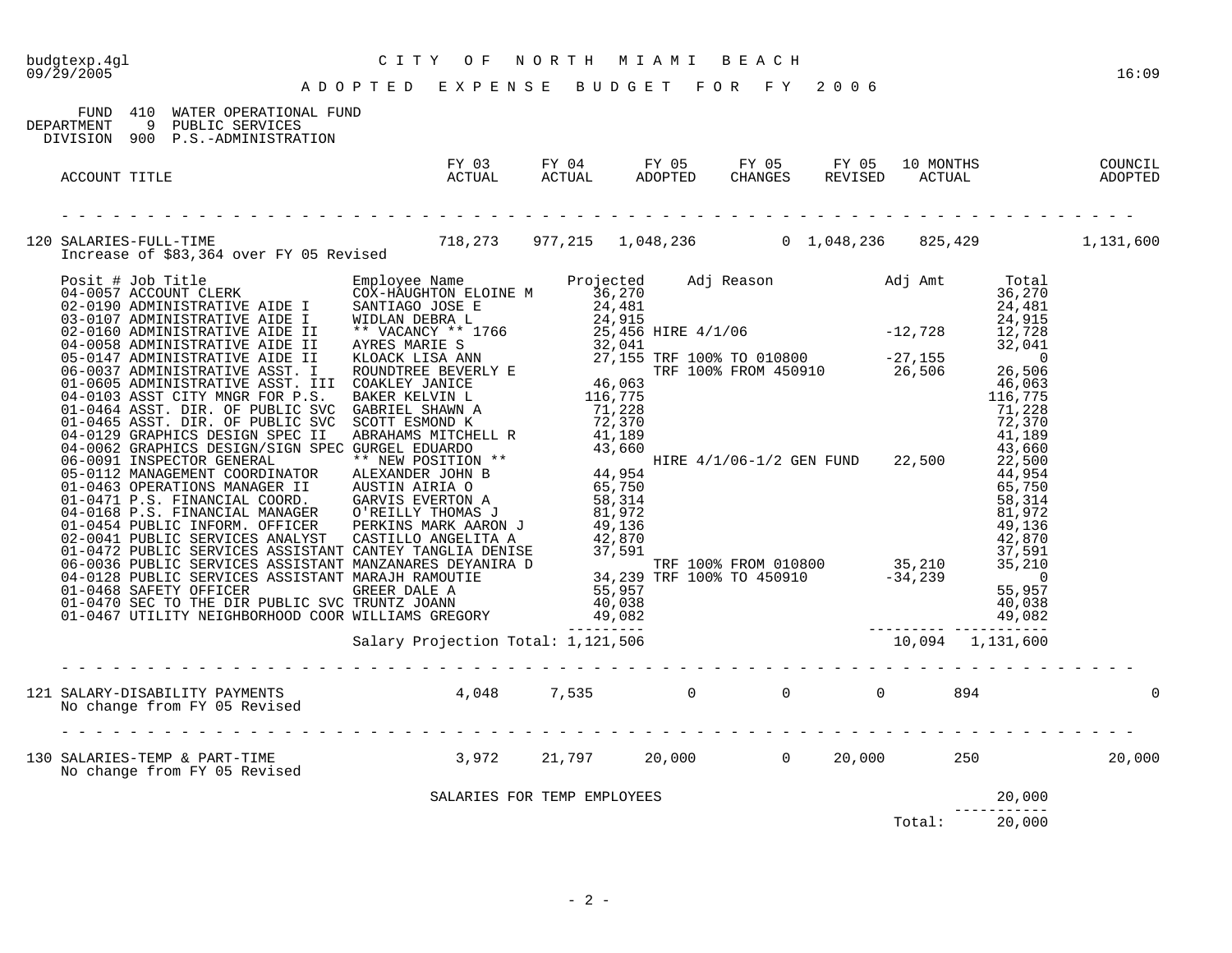| CITY OF NORTH MIAMI BEACH<br>ADOPTED EXPENSE BUDGET FOR FY 2006<br>FUND 410 WATER OPERATIONAL FUND<br>DEPARTMENT<br>9 PUBLIC SERVICES<br>DIVISION 900 P.S.-ADMINISTRATION<br>10 MONTHS COUNCIL<br>ACTUAL ADOPTED<br>ACCOUNT TITLE<br>140 OVERTIME-REGULAR EMPLOYEES<br>Decrease of \$7,300 from FY 05 Revised<br>8,459 17,577 5,000 9,800 14,800 16,142 7,500<br>OVERTIME - REGULAR EMPLOYEES<br>Tot<br>7,500<br>7,500<br>Total:<br>5,000 0 5,000 3,636<br>171 EMPLOYEE APPRECIATION LUNCHES<br>Increase of \$5,000 over FY 05 Revised<br>$\overline{0}$<br>$\overline{0}$<br>175 EMPLOYEE AWARDS<br>$0$ , $0$ , $0$ , $0$ , $0$ , $0$ , $0$ , $0$ , $0$ , $0$ , $0$ , $0$ , $0$ , $0$ , $0$ , $0$ , $0$ , $0$ , $0$ , $0$ , $0$ , $0$ , $0$ , $0$ , $0$ , $0$ , $0$ , $0$ , $0$ , $0$ , $0$ , $0$ , $0$ , $0$ , $0$ , $0$ , $0$ ,<br>No change from FY 05 Revised<br>EMPLOYEE AWARDS<br>2,000<br>Total: 2,000<br>210 F.I.C.A. TAXES-EMPLOYER'S CONTRIBUTION 75,817 74,110 79,271 0 79,271 67,249<br>Increase of \$6,202 over FY 05 Revised | budgtexp.4ql<br>09/29/2005 |  |  |  | 16:09  |
|---------------------------------------------------------------------------------------------------------------------------------------------------------------------------------------------------------------------------------------------------------------------------------------------------------------------------------------------------------------------------------------------------------------------------------------------------------------------------------------------------------------------------------------------------------------------------------------------------------------------------------------------------------------------------------------------------------------------------------------------------------------------------------------------------------------------------------------------------------------------------------------------------------------------------------------------------------------------------------------------------------------------------------------------|----------------------------|--|--|--|--------|
|                                                                                                                                                                                                                                                                                                                                                                                                                                                                                                                                                                                                                                                                                                                                                                                                                                                                                                                                                                                                                                             |                            |  |  |  |        |
|                                                                                                                                                                                                                                                                                                                                                                                                                                                                                                                                                                                                                                                                                                                                                                                                                                                                                                                                                                                                                                             |                            |  |  |  |        |
|                                                                                                                                                                                                                                                                                                                                                                                                                                                                                                                                                                                                                                                                                                                                                                                                                                                                                                                                                                                                                                             |                            |  |  |  |        |
|                                                                                                                                                                                                                                                                                                                                                                                                                                                                                                                                                                                                                                                                                                                                                                                                                                                                                                                                                                                                                                             |                            |  |  |  |        |
|                                                                                                                                                                                                                                                                                                                                                                                                                                                                                                                                                                                                                                                                                                                                                                                                                                                                                                                                                                                                                                             |                            |  |  |  |        |
|                                                                                                                                                                                                                                                                                                                                                                                                                                                                                                                                                                                                                                                                                                                                                                                                                                                                                                                                                                                                                                             |                            |  |  |  |        |
|                                                                                                                                                                                                                                                                                                                                                                                                                                                                                                                                                                                                                                                                                                                                                                                                                                                                                                                                                                                                                                             |                            |  |  |  | 10,000 |
|                                                                                                                                                                                                                                                                                                                                                                                                                                                                                                                                                                                                                                                                                                                                                                                                                                                                                                                                                                                                                                             |                            |  |  |  |        |
|                                                                                                                                                                                                                                                                                                                                                                                                                                                                                                                                                                                                                                                                                                                                                                                                                                                                                                                                                                                                                                             |                            |  |  |  |        |
|                                                                                                                                                                                                                                                                                                                                                                                                                                                                                                                                                                                                                                                                                                                                                                                                                                                                                                                                                                                                                                             |                            |  |  |  | 2,000  |
|                                                                                                                                                                                                                                                                                                                                                                                                                                                                                                                                                                                                                                                                                                                                                                                                                                                                                                                                                                                                                                             |                            |  |  |  |        |
|                                                                                                                                                                                                                                                                                                                                                                                                                                                                                                                                                                                                                                                                                                                                                                                                                                                                                                                                                                                                                                             |                            |  |  |  |        |
|                                                                                                                                                                                                                                                                                                                                                                                                                                                                                                                                                                                                                                                                                                                                                                                                                                                                                                                                                                                                                                             |                            |  |  |  | 85,473 |
|                                                                                                                                                                                                                                                                                                                                                                                                                                                                                                                                                                                                                                                                                                                                                                                                                                                                                                                                                                                                                                             |                            |  |  |  |        |
|                                                                                                                                                                                                                                                                                                                                                                                                                                                                                                                                                                                                                                                                                                                                                                                                                                                                                                                                                                                                                                             |                            |  |  |  |        |
|                                                                                                                                                                                                                                                                                                                                                                                                                                                                                                                                                                                                                                                                                                                                                                                                                                                                                                                                                                                                                                             |                            |  |  |  |        |
|                                                                                                                                                                                                                                                                                                                                                                                                                                                                                                                                                                                                                                                                                                                                                                                                                                                                                                                                                                                                                                             |                            |  |  |  |        |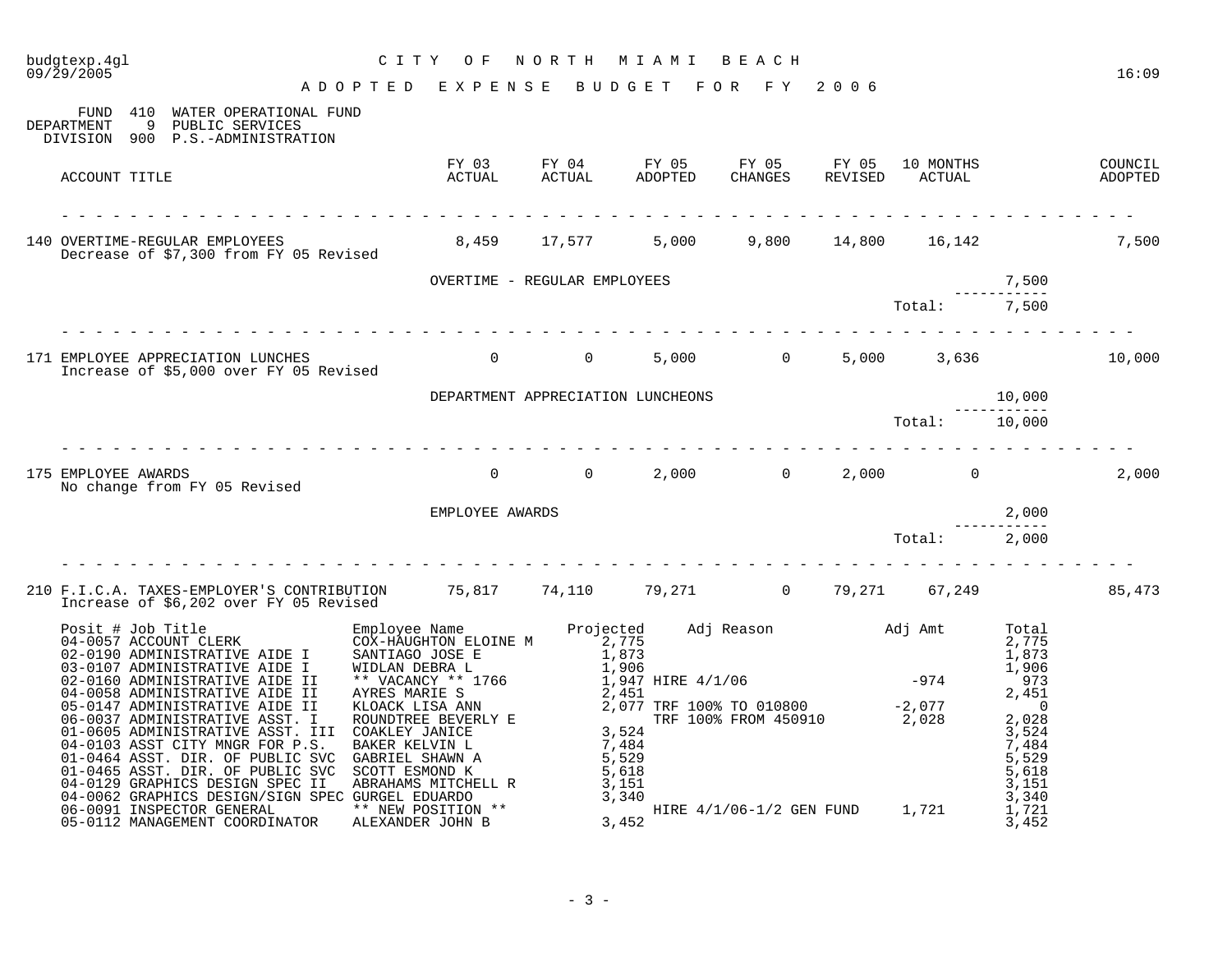## FUND 410 WATER OPERATIONAL FUND<br>DEPARTMENT 9 PUBLIC SERVICES

9 PUBLIC SERVICES DIVISION 900 P.S.-ADMINISTRATION

| ACCOUNT TITLE                                                                                                                                                                                                                                                                                                                       | FY 03<br>ACTUAL                                                                                                            |  | FY 05<br>CHANGES | FY 05 | 10 MONTHS<br>REVISED ACTUAL | COUNCIL<br>ADOPTED |
|-------------------------------------------------------------------------------------------------------------------------------------------------------------------------------------------------------------------------------------------------------------------------------------------------------------------------------------|----------------------------------------------------------------------------------------------------------------------------|--|------------------|-------|-----------------------------|--------------------|
| $\begin{tabular}{@{}c@{}}\nACCOW1 T1 T1 L&\nC11-04451 OF ERLT10NS MAMAGER &\nC12-0471 P.S.S. FINANGCH &\nC12-0471 P.S.S. FINANGCH &\nC12-0481 FUNINGICAL CONROL &\nC12-0481 FINANGCH &\nC12-0481 FINANGCH &\nC12-0481 FINANGCH &\nC12-0481 FINANGCH &\nC12-0481 FINANGCH &\nC12-0481 FINANGCH &\nC12-0481 FINANGCH &\nC12-0481 FIN$ |                                                                                                                            |  |                  |       |                             |                    |
|                                                                                                                                                                                                                                                                                                                                     |                                                                                                                            |  |                  |       |                             |                    |
|                                                                                                                                                                                                                                                                                                                                     |                                                                                                                            |  |                  |       |                             | 2,500              |
|                                                                                                                                                                                                                                                                                                                                     |                                                                                                                            |  |                  |       |                             |                    |
|                                                                                                                                                                                                                                                                                                                                     | COLLEGE TUITION REIMBURSEMENT $\begin{array}{cccc}\n & & & & \\  & & & & \\ \hline\n & 2,500 & & \\  & & & \\ \end{array}$ |  |                  |       |                             |                    |
| 221 LEAVE PAYOUTS<br>Decrease of \$35.300 from FY 05 Revised 15,583 60,532 15,000 135,300 60,300 11,845 1,845 25,000                                                                                                                                                                                                                |                                                                                                                            |  |                  |       |                             |                    |
|                                                                                                                                                                                                                                                                                                                                     |                                                                                                                            |  |                  |       |                             |                    |
|                                                                                                                                                                                                                                                                                                                                     |                                                                                                                            |  |                  |       |                             |                    |
|                                                                                                                                                                                                                                                                                                                                     |                                                                                                                            |  |                  |       |                             |                    |
|                                                                                                                                                                                                                                                                                                                                     |                                                                                                                            |  |                  |       |                             |                    |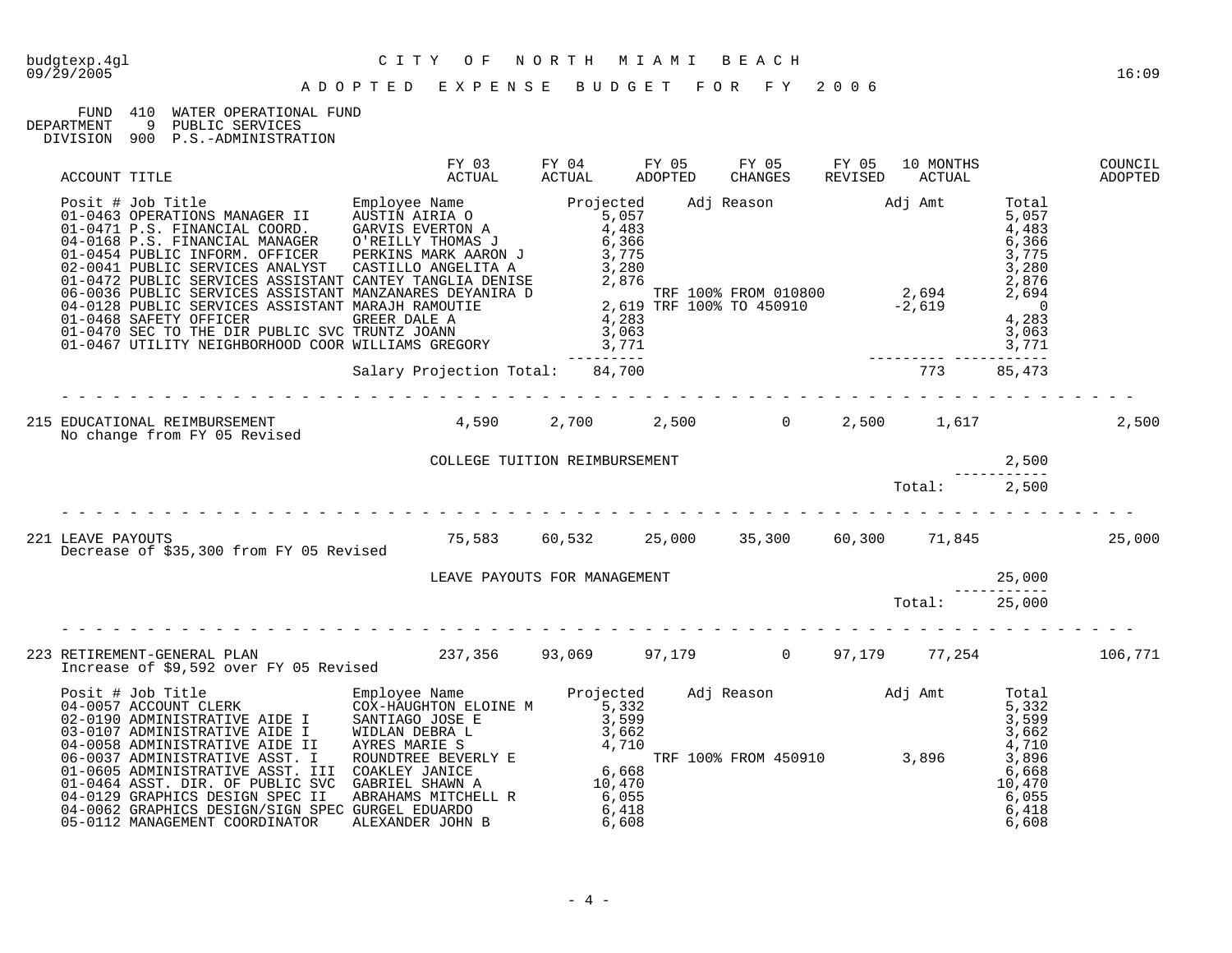#### FUND 410 WATER OPERATIONAL FUND<br>DEPARTMENT 9 PUBLIC SERVICES 9 PUBLIC SERVICES

DIVISION 900 P.S.-ADMINISTRATION

| ACCOUNT TITLE |                                                                                                                                                                                                                                       |  |  |  |  |
|---------------|---------------------------------------------------------------------------------------------------------------------------------------------------------------------------------------------------------------------------------------|--|--|--|--|
|               |                                                                                                                                                                                                                                       |  |  |  |  |
|               |                                                                                                                                                                                                                                       |  |  |  |  |
|               |                                                                                                                                                                                                                                       |  |  |  |  |
|               | 225 RETIREMENT-OTHER PLANS                    51,990    55,164       0   55,164    61,655         86,738<br>Increase of \$31,574 over FY 05 Revised                                                                                   |  |  |  |  |
|               | 901 1003 ASST CITY MNGR FOR P.S. BAKER KELVIN L<br>04-0103 ASST CITY MNGR FOR P.S. BAKER KELVIN L<br>01-0465 ASST. DIR. OF PUBLIC SVC SCOTT ESMOND K<br>06-0091 INSPECTIOR GENERAL MANAGER<br>04-0168 P.S. FINANCIAL MANAGER O'REILLY |  |  |  |  |
|               |                                                                                                                                                                                                                                       |  |  |  |  |
|               |                                                                                                                                                                                                                                       |  |  |  |  |
|               | 235 HEALTH INSURANCE<br>188,690 Increase of \$50,486 over FY 05 Revised 122,795 112,572 138,204 102,204 102,102                                                                                                                       |  |  |  |  |
|               |                                                                                                                                                                                                                                       |  |  |  |  |
|               |                                                                                                                                                                                                                                       |  |  |  |  |
|               |                                                                                                                                                                                                                                       |  |  |  |  |
|               |                                                                                                                                                                                                                                       |  |  |  |  |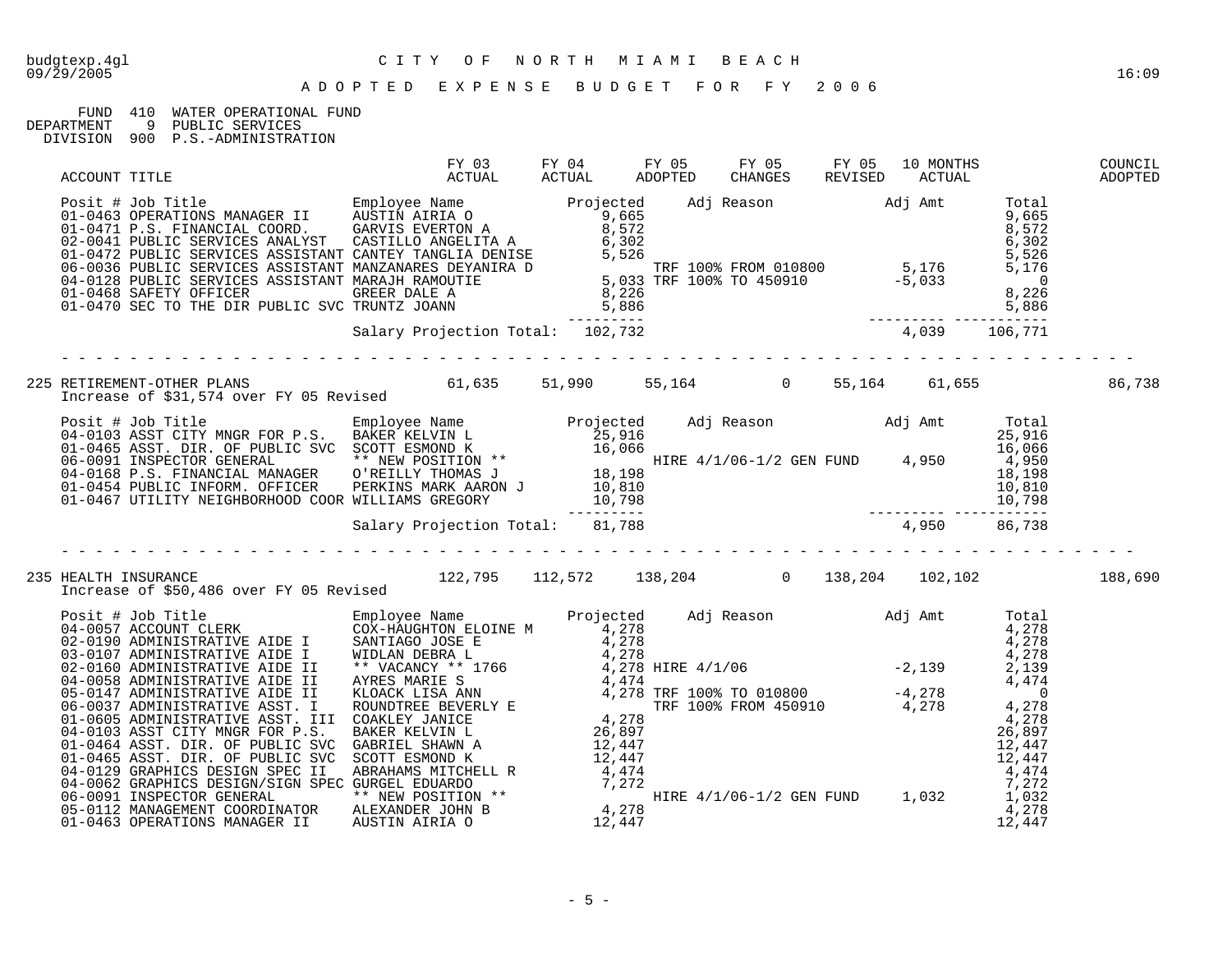## FUND 410 WATER OPERATIONAL FUND<br>DEPARTMENT 9 PUBLIC SERVICES

9 PUBLIC SERVICES DIVISION 900 P.S.-ADMINISTRATION

| ACCOUNT TITLE |                                                                                                                                                                                                                                     |  | FY 03 FY 04 FY 05 FY 05 FY 05 10 MONTHS<br>ACTUAL ACTUAL ADOPTED CHANGES REVISED ACTUAL |  | COUNCIL<br>ADOPTED |
|---------------|-------------------------------------------------------------------------------------------------------------------------------------------------------------------------------------------------------------------------------------|--|-----------------------------------------------------------------------------------------|--|--------------------|
|               | Posit # Job Title Employee Name Projected Adj Reason Adj Amt Total<br>01-0471 P.S. FINANCIAL COORD. EMPLOYE EXERTON A 4,278<br>01-0454 PUBLIC INFORM. OFFICER PERKINS MARK AARON 1 (4,278<br>01-0454 PUBLIC SERVICES ANALYST CANTEY |  |                                                                                         |  |                    |
|               |                                                                                                                                                                                                                                     |  |                                                                                         |  |                    |
|               |                                                                                                                                                                                                                                     |  |                                                                                         |  |                    |
|               |                                                                                                                                                                                                                                     |  |                                                                                         |  |                    |
|               |                                                                                                                                                                                                                                     |  |                                                                                         |  |                    |
|               |                                                                                                                                                                                                                                     |  |                                                                                         |  |                    |
|               |                                                                                                                                                                                                                                     |  |                                                                                         |  |                    |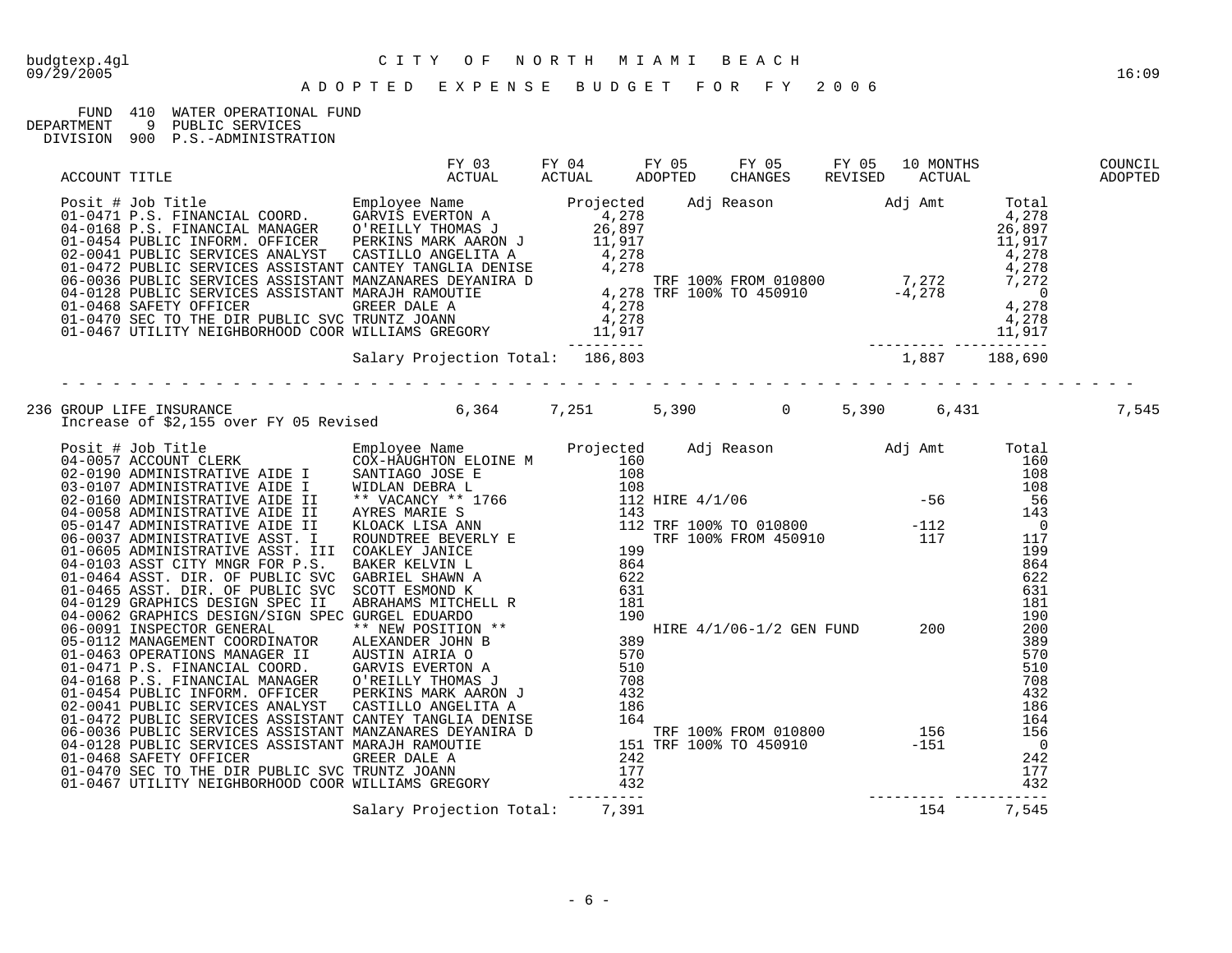| CITY OF NORTH MIAMI BEACH<br>ADOPTED EXPENSE BUDGET FOR FY 2006<br>budgtexp.4gl<br>09/29/2005                            |                                                                                                         |  |  | 16:09 |
|--------------------------------------------------------------------------------------------------------------------------|---------------------------------------------------------------------------------------------------------|--|--|-------|
| FUND 410 WATER OPERATIONAL FUND<br>DEPARTMENT 9 PUBLIC SERVICES<br>DIVISION 900 P.S.-ADMINISTRATION                      |                                                                                                         |  |  |       |
| ACCOUNT TITLE                                                                                                            | FY 03 FY 04 FY 05 FY 05 FY 05 10 MONTHS COUNCIL<br>ACTUAL ACTUAL ADOPTED CHANGES REVISED ACTUAL ADOPTED |  |  |       |
| 238 ACCIDENTAL DEATH & DISMEMBERMENT<br>Increase of \$952 over FY 05 Revised 3,299 3,348 2,755 0 2,755 2,952 2,952 3,707 |                                                                                                         |  |  |       |
|                                                                                                                          |                                                                                                         |  |  |       |
|                                                                                                                          |                                                                                                         |  |  |       |
| 239 DENTAL INSURANCE<br>Increase of \$1,454 over FY 05 Revised 4,363 4,529 5,230 0 5,230 4,583                           |                                                                                                         |  |  | 6,684 |
|                                                                                                                          |                                                                                                         |  |  |       |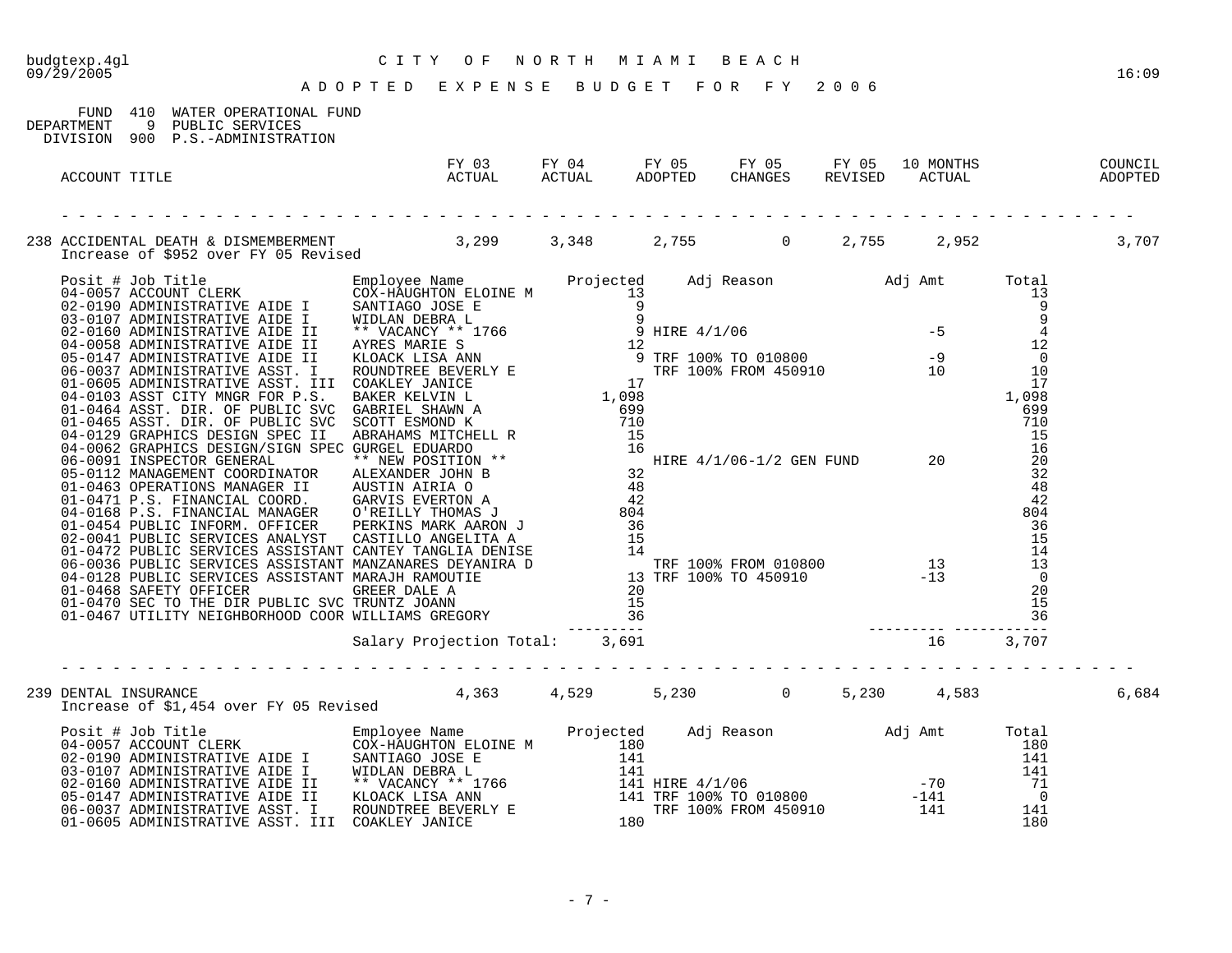### 09/29/2005 16:09

# budgtexp.4gl C I T Y O F N O R T H M I A M I B E A C H

#### A D O P T E D E X P E N S E B U D G E T F O R F Y 2 0 0 6

## FUND 410 WATER OPERATIONAL FUND DEPARTMENT 9 PUBLIC SERVICES

DEPARTMENT 9 PUBLIC SERVICES

DIVISION 900 P.S.-ADMINISTRATION

|                                                                                                                                                                                                                                     |  |  |  |                                                                                 | COUNCIL<br>ADOPTED |
|-------------------------------------------------------------------------------------------------------------------------------------------------------------------------------------------------------------------------------------|--|--|--|---------------------------------------------------------------------------------|--------------------|
| ACCOUNT TITLE<br>FOSI-1 400 Title (MCR FOR P.S. EMPLOYE NAMILY ACTUAL ADOPTED CHANGES REVISED ACTUAL<br>04-0103 ASST CITY MWGR FOR P.S. EMPLOYE NAMILY PROJECTS (Adj Reason Adj Amt Total<br>01-0465 ASST. DIR. OF DUBLIC SVC SCRIP |  |  |  |                                                                                 |                    |
|                                                                                                                                                                                                                                     |  |  |  |                                                                                 |                    |
| *** Salaries & Related Costs 1,326,553 1,434,227 1,490,929 45,100 1,536,029 1,242,039 1,684,208                                                                                                                                     |  |  |  |                                                                                 |                    |
| 308 SELF-INSURED LOSSES - DEPT PORTION 36,127 30,823 0 34,100 34,100 21,761 25,000<br>Decrease of \$9,100 from FY 05 Revised                                                                                                        |  |  |  |                                                                                 |                    |
|                                                                                                                                                                                                                                     |  |  |  |                                                                                 |                    |
|                                                                                                                                                                                                                                     |  |  |  |                                                                                 |                    |
| 310 PROFESSIONAL SERVICES 21 22 23,190 140,512 156,219 -89,135 67,084 58,645 117,814<br>Increase of \$50,730 over FY 05 Revised                                                                                                     |  |  |  |                                                                                 |                    |
|                                                                                                                                                                                                                                     |  |  |  | ENGINEERING/CONSULTING FEES/ZONING/GIS<br>DATASTREAM SEATS/SUPPORT/SYSTEM ADMIN |                    |
|                                                                                                                                                                                                                                     |  |  |  | Total: 117,814                                                                  |                    |
| 320 ACCOUNTING AND AUDITING                  20,494    25,975    25,000    3,350    28,350    28,349<br>Decrease of \$3,350 from FY 05 Revised        20,494    25,975    25,000    3,350    28,350    28,349                       |  |  |  |                                                                                 | 25,000             |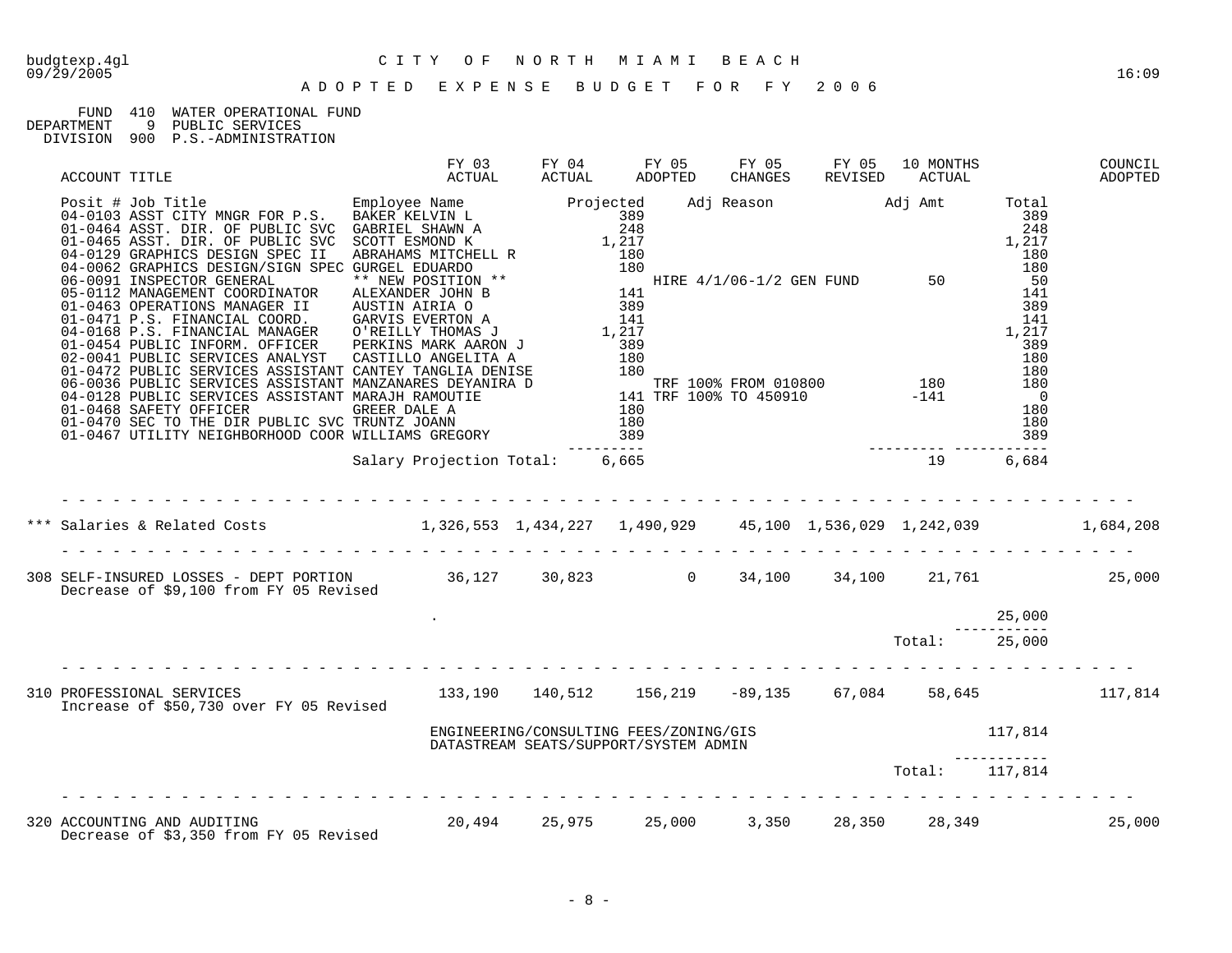| budgtexp.4gl<br>09/29/2005                                                                             | C I T Y                            | O F                  | N O R T H                                                                                                                | M I A M I                                                                                                                                                                                  | BEACH |                             |                       | 16:09              |
|--------------------------------------------------------------------------------------------------------|------------------------------------|----------------------|--------------------------------------------------------------------------------------------------------------------------|--------------------------------------------------------------------------------------------------------------------------------------------------------------------------------------------|-------|-----------------------------|-----------------------|--------------------|
|                                                                                                        | ADOPTED EXPENSE BUDGET FOR FY 2006 |                      |                                                                                                                          |                                                                                                                                                                                            |       |                             |                       |                    |
| FUND 410 WATER OPERATIONAL FUND<br>9 PUBLIC SERVICES<br>DEPARTMENT<br>DIVISION 900 P.S.-ADMINISTRATION |                                    |                      |                                                                                                                          |                                                                                                                                                                                            |       |                             |                       |                    |
| ACCOUNT TITLE                                                                                          |                                    |                      |                                                                                                                          | FY 03 FY 04 FY 05 FY 05 FY 05<br>ACTUAL ACTUAL ADOPTED CHANGES REVISED                                                                                                                     |       | 10 MONTHS<br>REVISED ACTUAL |                       | COUNCIL<br>ADOPTED |
|                                                                                                        |                                    | ANNUAL REVIEW        |                                                                                                                          |                                                                                                                                                                                            |       |                             | 25,000                |                    |
|                                                                                                        |                                    |                      |                                                                                                                          |                                                                                                                                                                                            |       | Total:                      | 25,000                |                    |
| 337 BANK SERVICE CHARGES<br>Decrease of \$5,600 from FY 05 Revised                                     |                                    |                      |                                                                                                                          | 14,261 26,484 20,000                                                                                                                                                                       |       | 5,600 25,600 35,898         |                       | 20,000             |
|                                                                                                        |                                    | BANK SERVICE CHARGES | CREDIT CARD SERVICE FEES                                                                                                 |                                                                                                                                                                                            |       |                             | 15,000<br>5,000       |                    |
|                                                                                                        |                                    |                      |                                                                                                                          |                                                                                                                                                                                            |       | Total:                      | --------<br>20,000    |                    |
| 347 OTHER CONTRACTUAL SERVICES<br>Decrease of \$14,876 from FY 05 Revised                              |                                    |                      |                                                                                                                          | 187,716  162,465  125,000  -6,750  118,250  98,627                                                                                                                                         |       |                             |                       | 103,374            |
|                                                                                                        |                                    | JANITORIAL SERVICES  | GENERAL CONSULTANT SERVICES<br>A/C MAINT - PUBLIC SERVICES<br>A/C MAINT - OPERATIONS CENTER<br>REPEATER AND TOWER RENTAL | ELEVATOR SERVICE - PUBLIC SERVICES<br>GENERATOR MAINT. - OPERATIONS CNTR<br>GENERATOR MAINT. - PUBLIC SERVICES<br>OPERATIONS CENTER TRACKER SERVICES<br>FIRE ALARM SUPPRESSION MAINTENANCE |       |                             | 103,374               |                    |
|                                                                                                        |                                    |                      |                                                                                                                          |                                                                                                                                                                                            |       | Total:                      | 103,374               |                    |
| 360 CONTINGENCY<br>Increase of \$24,925 over FY 05 Revised                                             |                                    |                      |                                                                                                                          | 0 0 21,475 -21,400 75 0                                                                                                                                                                    |       |                             |                       | 25,000             |
|                                                                                                        |                                    |                      |                                                                                                                          |                                                                                                                                                                                            |       |                             | 25,000<br>----------- |                    |
|                                                                                                        |                                    |                      |                                                                                                                          |                                                                                                                                                                                            |       | Total: 25,000               |                       |                    |
| 370 REAL ESTATE TAXES<br>Decrease of \$2,805 from FY 05 Revised                                        |                                    | $\Omega$             |                                                                                                                          | $2,160$ 0                                                                                                                                                                                  | 5,305 | 5,305 5,304                 |                       | 2,500              |
|                                                                                                        |                                    | TAXES                |                                                                                                                          |                                                                                                                                                                                            |       |                             | 2,500                 |                    |
|                                                                                                        |                                    |                      |                                                                                                                          |                                                                                                                                                                                            |       | Total:                      | 2,500                 |                    |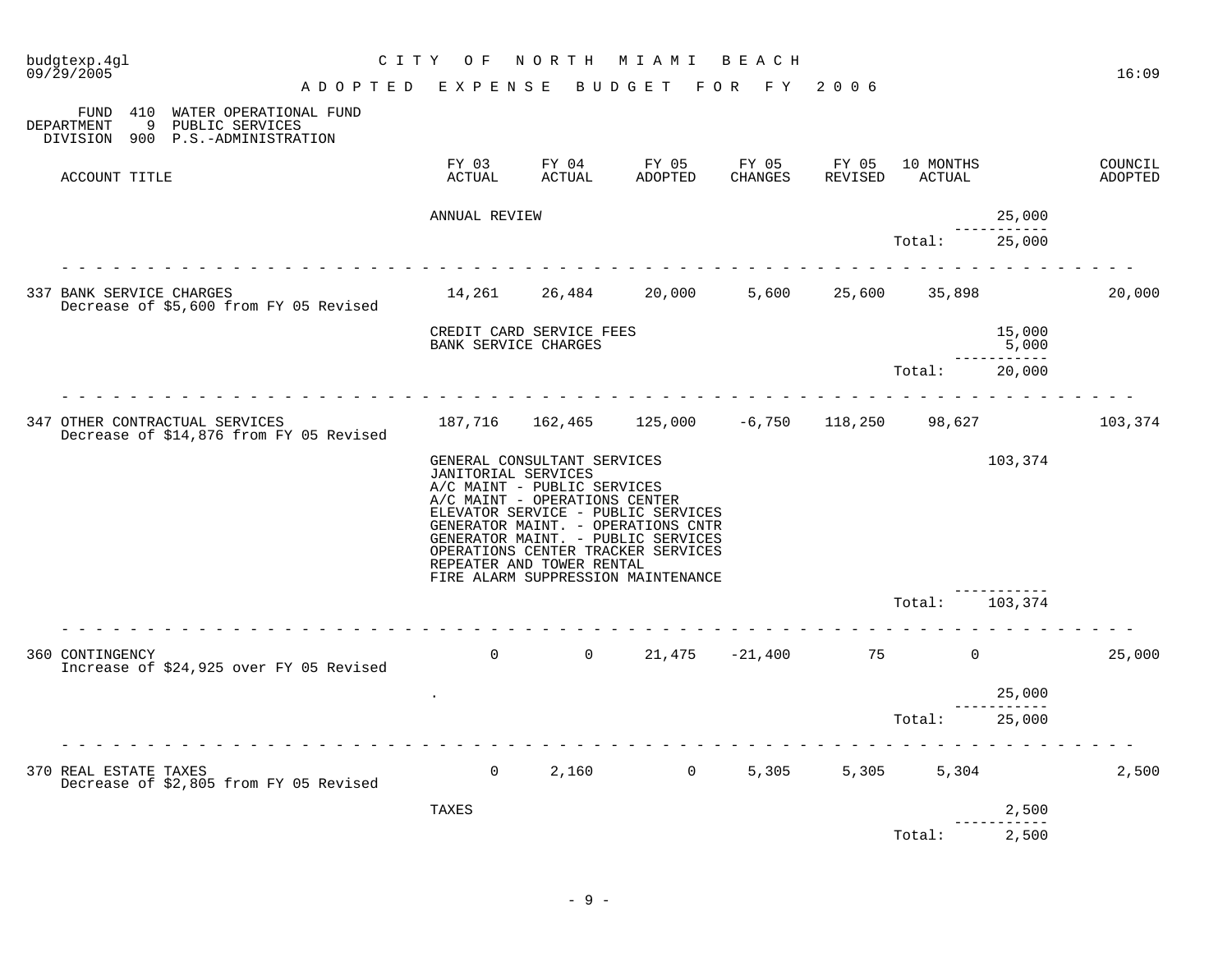| budgtexp.4gl<br>09/29/2005                                                                                  | CITY OF                             |                                                        | NORTH MIAMI BEACH                 |                  |                  |                     |             | 16:09              |
|-------------------------------------------------------------------------------------------------------------|-------------------------------------|--------------------------------------------------------|-----------------------------------|------------------|------------------|---------------------|-------------|--------------------|
|                                                                                                             | A DOPTED EXPENSE BUDGET FOR FY 2006 |                                                        |                                   |                  |                  |                     |             |                    |
| FUND 410 WATER OPERATIONAL FUND<br>DEPARTMENT<br>- 9<br>PUBLIC SERVICES<br>DIVISION 900 P.S.-ADMINISTRATION |                                     |                                                        |                                   |                  |                  |                     |             |                    |
| ACCOUNT TITLE                                                                                               | FY 03<br>ACTUAL                     | FY 04<br>ACTUAL                                        | FY 05<br>ADOPTED                  | FY 05<br>CHANGES | FY 05<br>REVISED | 10 MONTHS<br>ACTUAL |             | COUNCIL<br>ADOPTED |
| 390 EDUCATIONAL PROGRAMS<br>Decrease of \$3,550 from FY 05 Revised                                          |                                     | 14,795 4,614                                           | 5,000                             |                  |                  | 4,550 9,550 8,383   |             | 6,000              |
|                                                                                                             |                                     | CONFERENCES, MEETINGS AND SEMINARS                     |                                   |                  |                  |                     | 6,000       |                    |
|                                                                                                             |                                     |                                                        |                                   |                  |                  | Total:              | 6,000       |                    |
| 405 TRAVEL AND AUTO EXPENSES<br>Decrease of \$690 from FY 05 Revised                                        |                                     | 14,213 12,799 10,000 690 10,690 8,587                  |                                   |                  |                  |                     |             | 10,000             |
|                                                                                                             |                                     | EDUCATION AND SEMINAR RELATED TRAVEL                   |                                   |                  |                  |                     | 10,000      |                    |
|                                                                                                             |                                     |                                                        |                                   |                  |                  | Total: 10,000       | ----------- |                    |
| 410 COMMUNICATION SERVICES<br>Decrease of \$8,900 from FY 05 Revised                                        |                                     | 29,253 30,263 30,000                                   |                                   |                  |                  | 8,900 38,900 37,948 |             | 30,000             |
|                                                                                                             |                                     | COMMUNICATION EQUIPMENT                                |                                   |                  |                  |                     | 30,000      |                    |
|                                                                                                             |                                     |                                                        |                                   |                  |                  | Total:              | 30,000      |                    |
| 411 METER READING SERVICES<br>Increase of \$71,084 over FY 05 Revised                                       | 280,000                             |                                                        | 280,000 512,763 0 512,763 384,572 |                  |                  |                     |             | 583,847            |
|                                                                                                             |                                     | METER READING SERVICES PROVIDED BY GENERAL FUND        |                                   |                  |                  |                     | 583,847     |                    |
|                                                                                                             |                                     |                                                        |                                   |                  |                  | Total:              | 583,847     |                    |
| 412 LEGAL SERVICES<br>Increase of \$4,747 over FY 05 Revised                                                |                                     | $\overline{0}$<br>$\overline{0}$                       | $\overline{0}$                    |                  | 92,000 92,000    |                     | 91,219      | 96,747             |
|                                                                                                             |                                     | LEGAL SERVICES PROVIDED BY GENERAL FUND                |                                   |                  |                  |                     | 96,747      |                    |
|                                                                                                             |                                     |                                                        |                                   |                  |                  | Total:              | 96,747      |                    |
| 420 POSTAGE & MAILING EXPENSES<br>Increase of \$17,000 over FY 05 Revised                                   |                                     | $47,078$ $91,912$ $82,000$ $-11,000$ $71,000$ $69,968$ |                                   |                  |                  |                     |             | 88,000             |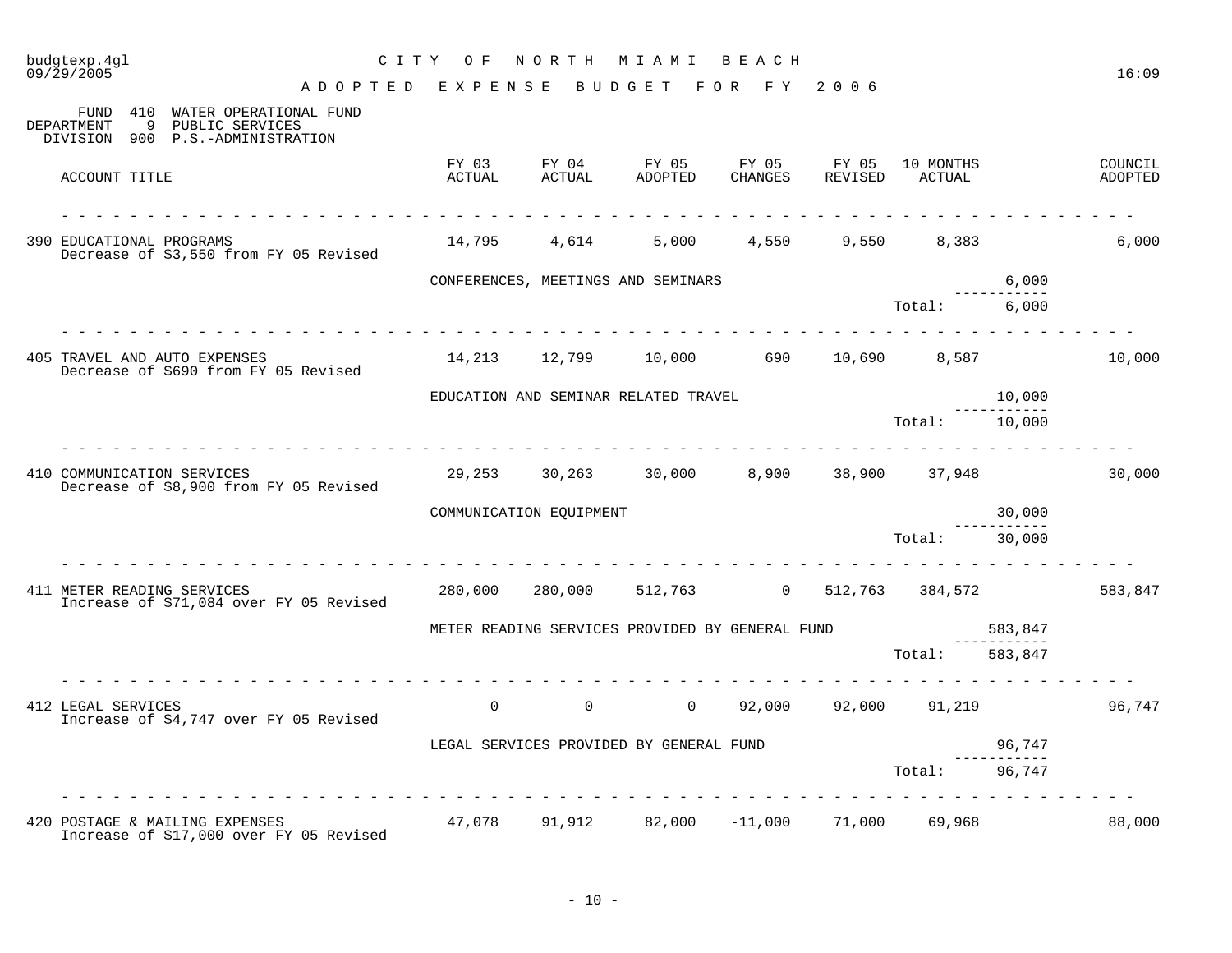| budgtexp.4gl<br>09/29/2005                                                                                          |                                                                                                                     | CITY OF                                     | NORTH                                                      | M I A M I                                                   | BEACH   |                |                     |                        | 16:09              |
|---------------------------------------------------------------------------------------------------------------------|---------------------------------------------------------------------------------------------------------------------|---------------------------------------------|------------------------------------------------------------|-------------------------------------------------------------|---------|----------------|---------------------|------------------------|--------------------|
|                                                                                                                     | A D O P T E D E X P E N S E B U D G E T F O R F Y 2006                                                              |                                             |                                                            |                                                             |         |                |                     |                        |                    |
| 410 WATER OPERATIONAL FUND<br>FUND<br>9<br><b>DEPARTMENT</b><br>PUBLIC SERVICES<br>DIVISION 900 P.S.-ADMINISTRATION |                                                                                                                     |                                             |                                                            |                                                             |         |                |                     |                        |                    |
| ACCOUNT TITLE                                                                                                       |                                                                                                                     | ACTUAL                                      | ACTUAL                                                     | FY 03 FY 04 FY 05 FY 05 FY 05<br>ADOPTED                    | CHANGES | REVISED        | 10 MONTHS<br>ACTUAL |                        | COUNCIL<br>ADOPTED |
|                                                                                                                     |                                                                                                                     | WATER BILL PRINTING<br>WATER QUALITY REPORT |                                                            | WATER BILL OUTSOURCING & OTHER MAILINGS                     |         |                |                     | 48,000<br>40,000       |                    |
|                                                                                                                     |                                                                                                                     |                                             |                                                            |                                                             |         |                | Total:              | 88,000                 |                    |
| 430 UTILITY SERVICES<br>Increase of \$35,000 over FY 05 Revised                                                     |                                                                                                                     |                                             |                                                            | $101,017$ $117,443$ $120,000$ 00 $120,000$ $123,373$        |         |                |                     |                        | 155,000            |
|                                                                                                                     |                                                                                                                     |                                             |                                                            | SERVICE TO ADMINISTRATION AND OPERATION CNTR                |         |                |                     | 155,000                |                    |
|                                                                                                                     |                                                                                                                     |                                             |                                                            |                                                             |         |                | Total: 155,000      |                        |                    |
| 440 RENTALS AND LEASES<br>Increase of \$200 over FY 05 Revised                                                      |                                                                                                                     |                                             | 13,048 9,746                                               |                                                             |         |                |                     |                        | 2,000              |
|                                                                                                                     |                                                                                                                     | MISC RENTALS & LEASES                       |                                                            |                                                             |         |                |                     | 2,000                  |                    |
|                                                                                                                     |                                                                                                                     |                                             |                                                            |                                                             |         |                | Total: 2,000        |                        |                    |
| 450 INSURANCE & BONDS<br>No change from FY 05 Revised                                                               |                                                                                                                     | $\Omega$                                    |                                                            | $6,853$ $10,000$ 0 $10,000$ 7,035                           |         |                |                     |                        | 10,000             |
|                                                                                                                     |                                                                                                                     |                                             |                                                            | SETTLEMENT OF MINOR CLAIMS AGAINST THE CITY                 |         |                |                     | 10,000<br>------------ |                    |
|                                                                                                                     |                                                                                                                     |                                             |                                                            |                                                             |         |                | Total: 10,000       |                        |                    |
| 460 REPAIRS AND MAINTENANCE SERVICES<br>Decrease of \$2,500 from FY 05 Revised                                      | $\begin{array}{cccccccccccccccccc} \bot & \bot & \bot & \bot & \bot & \bot & \bot & \bot & \bot & \bot \end{array}$ |                                             |                                                            | 26,981 18,078 18,100 2,500 20,600 18,356                    |         |                |                     |                        | 18,100             |
|                                                                                                                     |                                                                                                                     |                                             | EQUIPMENT/MACHINERY REPAIRS<br>AND ADMINISTRATION BUILDING | CONTRACTED LANDSACPE MAINTENANCE SERVICES/OPERATIONS CENTER |         |                |                     | 18,100                 |                    |
|                                                                                                                     |                                                                                                                     |                                             |                                                            |                                                             |         |                | Total:              | 18,100                 |                    |
| 480 PROMOTIONAL ACTIVITIES<br>Decrease of \$58,950 from FY 05 Revised                                               |                                                                                                                     |                                             |                                                            | 131,372 67,802 50,000                                       |         | 58,950 108,950 | 89,017              |                        | 50,000             |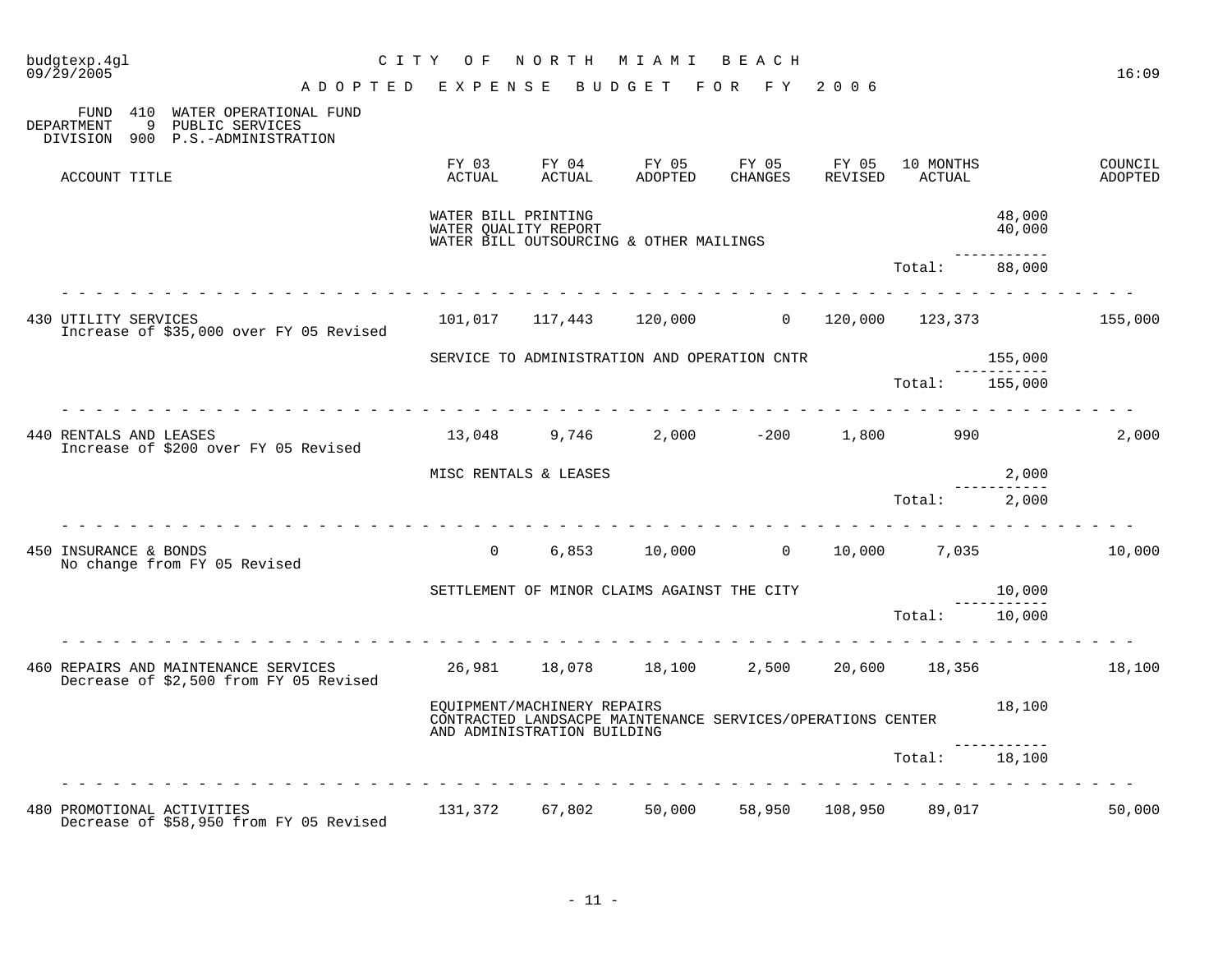| budgtexp.4gl<br>09/29/2005                                                                                | CITY OF                                | NORTH                                                                                                                                                                                                       | M I A M I          | веасн            |                             |                     |        | 16:09                     |
|-----------------------------------------------------------------------------------------------------------|----------------------------------------|-------------------------------------------------------------------------------------------------------------------------------------------------------------------------------------------------------------|--------------------|------------------|-----------------------------|---------------------|--------|---------------------------|
|                                                                                                           | A D O P T E D E X P E N S E            |                                                                                                                                                                                                             | BUDGET FOR FY 2006 |                  |                             |                     |        |                           |
| FUND 410 WATER OPERATIONAL FUND<br>9<br>DEPARTMENT<br>PUBLIC SERVICES<br>DIVISION 900 P.S.-ADMINISTRATION |                                        |                                                                                                                                                                                                             |                    |                  |                             |                     |        |                           |
| ACCOUNT TITLE                                                                                             | FY 03<br>ACTUAL                        | FY 04<br>ACTUAL                                                                                                                                                                                             | FY 05<br>ADOPTED   | FY 05<br>CHANGES | FY 05<br>REVISED            | 10 MONTHS<br>ACTUAL |        | COUNCIL<br><b>ADOPTED</b> |
|                                                                                                           | BOTTLED WATER<br>WEBSITE<br>ADVERISING | EPA MANDATED WATER QUALITY REPORT<br>PROMOTIONAL ITEMS AND SOFTWARE UPDATES<br>MISC OUTREACH AND EVENTS<br>TRANSLATING MATERIALS IN OTHER LANGUAGES<br>COMMUNITY OUTREACH AND CUSTOMER SATISFACTION SURVEYS |                    |                  |                             |                     | 50,000 |                           |
|                                                                                                           |                                        |                                                                                                                                                                                                             |                    |                  |                             | Total:              | 50,000 |                           |
| 490 UNIFORM MAINTENANCE ALLOWANCE<br>Decrease of \$500 from FY 05 Revised                                 |                                        | 140<br>211                                                                                                                                                                                                  | 500                | 500              | 1,000                       | 721                 |        | 500                       |
|                                                                                                           |                                        | EMPLOYEE UNIFORMS/CARPETS                                                                                                                                                                                   |                    |                  |                             |                     | 500    |                           |
|                                                                                                           |                                        |                                                                                                                                                                                                             |                    |                  |                             | Total:              | 500    |                           |
| 510 OFFICE SUPPLIES<br>Increase of \$7,000 over FY 05 Revised                                             |                                        | 19,603 14,690 15,000                                                                                                                                                                                        |                    | 8,000            |                             | 23,000 20,549       |        | 30,000                    |
|                                                                                                           |                                        | SUPPLIES FOR ADMIN. BLDG., OPERATION CTR, AND SIGN SHOP                                                                                                                                                     |                    |                  |                             |                     | 30,000 |                           |
|                                                                                                           |                                        |                                                                                                                                                                                                             |                    |                  |                             | Total:              | 30,000 |                           |
| 520 OPERATING SUPPLIES<br>Decrease of \$22,300 from FY 05 Revised                                         | 63,915                                 | 80,796                                                                                                                                                                                                      |                    |                  | 30,000 42,300 72,300 70,937 |                     |        | 50,000                    |
|                                                                                                           |                                        | OPERATING EQUIPMENT AND SUPPLIES-ADMIN, OPT CTR, & SIGN SHOP 50,000                                                                                                                                         |                    |                  |                             |                     |        |                           |
|                                                                                                           |                                        |                                                                                                                                                                                                             |                    |                  |                             | Total:              | 50,000 |                           |
| 540 BOOKS & MEMBERSHIPS<br>Increase of \$225 over FY 05 Revised                                           |                                        | 21,517 11,398 10,000                                                                                                                                                                                        |                    | $-225$           |                             | 9,775 9,651         |        | 10,000                    |
|                                                                                                           |                                        | AWWA MEMBERSHIP, VARIOUS ASSN DUES, SUBSCRIPTIONS AND<br>ADDITIONAL MEMBERSHIPS                                                                                                                             |                    |                  |                             |                     | 10,000 |                           |
|                                                                                                           |                                        |                                                                                                                                                                                                             |                    |                  |                             | Total:              | 10,000 |                           |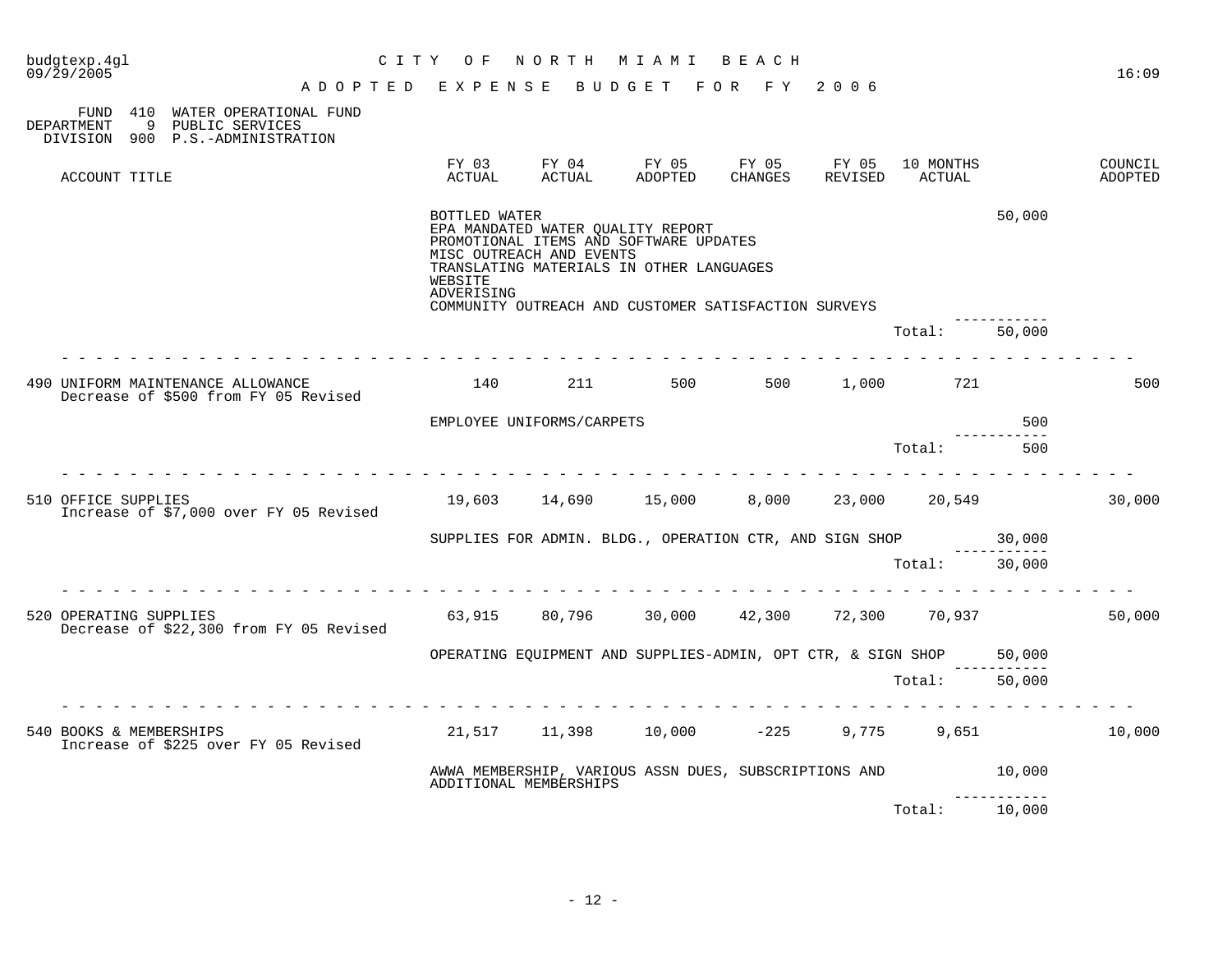| budgtexp.4ql<br>09/29/2005                                                                                                                                                                                                                                                                                                                                                                                                                                                                                                                            | C I T Y<br>O F                                                  | NORTH                    | M I A M I                                           | BEACH          |                  |                                         |           | 16:09              |
|-------------------------------------------------------------------------------------------------------------------------------------------------------------------------------------------------------------------------------------------------------------------------------------------------------------------------------------------------------------------------------------------------------------------------------------------------------------------------------------------------------------------------------------------------------|-----------------------------------------------------------------|--------------------------|-----------------------------------------------------|----------------|------------------|-----------------------------------------|-----------|--------------------|
|                                                                                                                                                                                                                                                                                                                                                                                                                                                                                                                                                       | A D O P T E D E X P E N S E B U D G E T F O R F Y 2006          |                          |                                                     |                |                  |                                         |           |                    |
| 410<br>WATER OPERATIONAL FUND<br>FUND<br><b>DEPARTMENT</b><br>9<br>PUBLIC SERVICES<br>DIVISION 900 P.S.-ADMINISTRATION                                                                                                                                                                                                                                                                                                                                                                                                                                |                                                                 |                          |                                                     |                |                  |                                         |           |                    |
| ACCOUNT TITLE                                                                                                                                                                                                                                                                                                                                                                                                                                                                                                                                         | FY 03<br>ACTUAL                                                 |                          | FY 04 FY 05 FY 05<br>ACTUAL ADOPTED CHANGES         | <b>CHANGES</b> | FY 05<br>REVISED | 10 MONTHS<br>ACTUAL                     |           | COUNCIL<br>ADOPTED |
| <u>.</u><br>592 MAIL ROOM COPIER EXPENSES<br>No change from FY 05 Revised                                                                                                                                                                                                                                                                                                                                                                                                                                                                             |                                                                 |                          | $3,727$ $5,475$ $2,000$ $0$ $2,000$ $2,893$         |                |                  |                                         |           | 2,000              |
|                                                                                                                                                                                                                                                                                                                                                                                                                                                                                                                                                       |                                                                 | FROM CITY HALL MAIL ROOM |                                                     |                |                  | $- - - - - - -$                         | 2,000     |                    |
|                                                                                                                                                                                                                                                                                                                                                                                                                                                                                                                                                       |                                                                 |                          |                                                     |                |                  | Total: 2,000                            |           |                    |
| 671 PURCHASE OF INVENTORY<br>No change from FY 05 Revised<br>$\begin{array}{cccccccccccccccccc} \multicolumn{2}{c}{} & \multicolumn{2}{c}{} & \multicolumn{2}{c}{} & \multicolumn{2}{c}{} & \multicolumn{2}{c}{} & \multicolumn{2}{c}{} & \multicolumn{2}{c}{} & \multicolumn{2}{c}{} & \multicolumn{2}{c}{} & \multicolumn{2}{c}{} & \multicolumn{2}{c}{} & \multicolumn{2}{c}{} & \multicolumn{2}{c}{} & \multicolumn{2}{c}{} & \multicolumn{2}{c}{} & \multicolumn{2}{c}{} & \multicolumn{2}{c}{} & \multicolumn{2}{c}{} & \multicolumn{2}{c}{} &$ |                                                                 |                          | 8 1,063 0 0 0                                       |                |                  | $\Omega$                                |           |                    |
| 680 UNCOLLECTIBLE ACCOUNTS<br>No change from FY 05 Revised                                                                                                                                                                                                                                                                                                                                                                                                                                                                                            | $\Omega$                                                        |                          | 66,630 0 0                                          |                |                  | $\Omega$<br>$\Omega$                    |           |                    |
| .<br>*** Operating Expenses 6 1, 158, 456 1, 208, 192 1, 245, 057 138, 035 1, 383, 092 1, 192, 782<br><u>a a a a a a a a a a a a a a a a a</u>                                                                                                                                                                                                                                                                                                                                                                                                        |                                                                 |                          | <u>.</u>                                            |                |                  | .                                       |           | 1,460,882          |
| 705 DEPRECIATION<br>No change from FY 05 Revised                                                                                                                                                                                                                                                                                                                                                                                                                                                                                                      |                                                                 |                          | 2,588,864 2,519,756 2,500,000 0 2,500,000 1,776,490 |                |                  |                                         |           | 2,500,000          |
|                                                                                                                                                                                                                                                                                                                                                                                                                                                                                                                                                       | FY 03                                                           |                          |                                                     |                |                  |                                         | 2,500,000 |                    |
|                                                                                                                                                                                                                                                                                                                                                                                                                                                                                                                                                       |                                                                 |                          |                                                     |                |                  | Total: 2,500,000                        |           |                    |
| Depreciation                                                                                                                                                                                                                                                                                                                                                                                                                                                                                                                                          | $2,588,864$ $2,519,756$ $2,500,000$ $0$ $2,500,000$ $1,776,490$ |                          |                                                     |                |                  |                                         |           | 2,500,000          |
| 830 IMPROVEMENTS OTHER THAN BUILDINGS<br>Increase of \$25,000 over FY 05 Revised                                                                                                                                                                                                                                                                                                                                                                                                                                                                      | $\overline{a}$                                                  |                          | $\Omega$                                            | $\Omega$       |                  | $\begin{matrix} 0 & 0 & 0 \end{matrix}$ |           | 25,000             |
|                                                                                                                                                                                                                                                                                                                                                                                                                                                                                                                                                       |                                                                 |                          | SECURITY ENHANCEMENTS TO ADMINISTRATION BUILDING    |                |                  |                                         | 25,000    |                    |
|                                                                                                                                                                                                                                                                                                                                                                                                                                                                                                                                                       |                                                                 |                          |                                                     |                |                  | Total: 25,000                           |           |                    |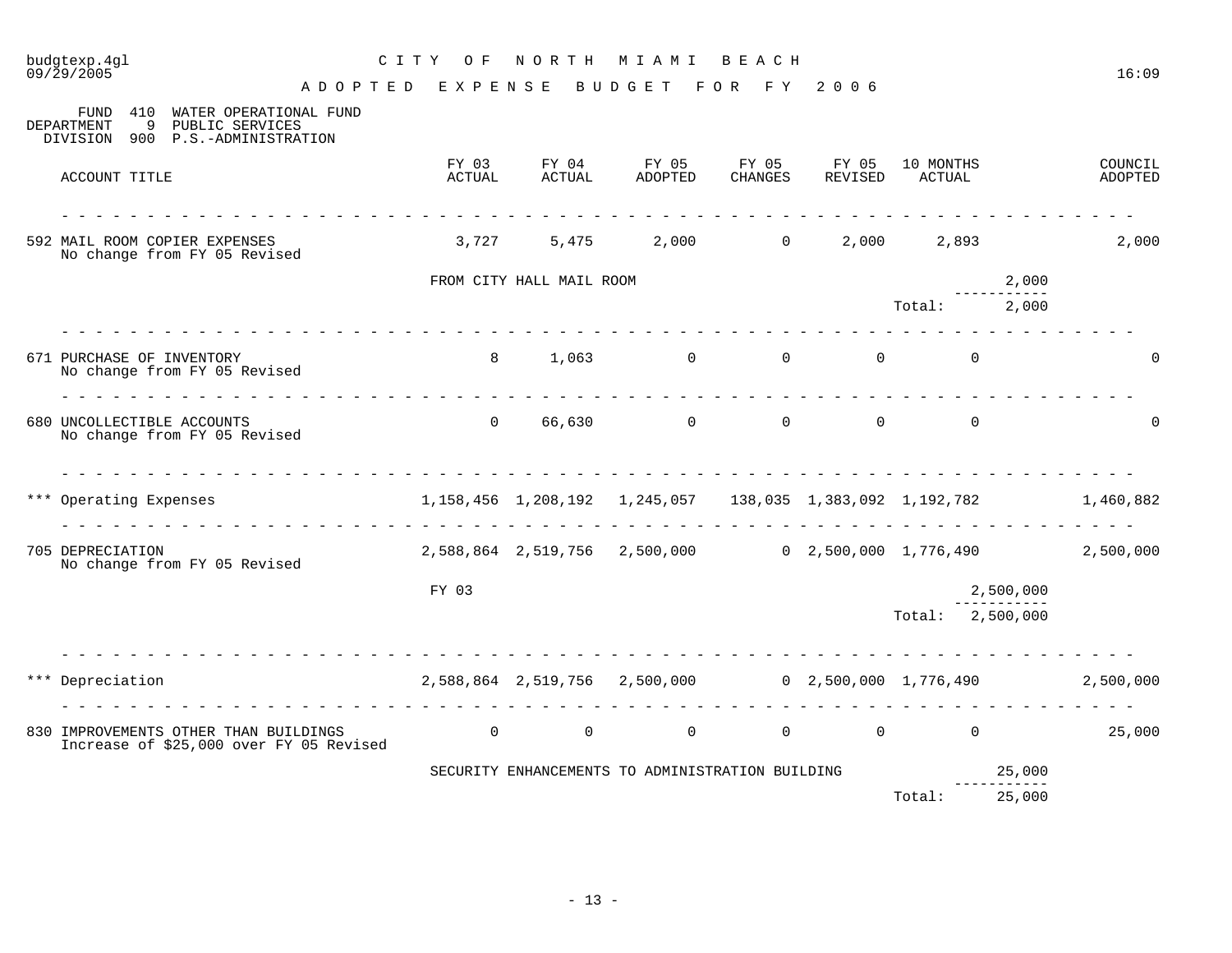| budgtexp.4gl<br>09/29/2005                                                                  | C I T Y<br>O F                                                                                                                                                                                                                                                                                                                                                                                                                                                                         | NORTH                            | MIAMI BEACH                                                                                                                                |                             |                |                                  |                          | 16:09              |
|---------------------------------------------------------------------------------------------|----------------------------------------------------------------------------------------------------------------------------------------------------------------------------------------------------------------------------------------------------------------------------------------------------------------------------------------------------------------------------------------------------------------------------------------------------------------------------------------|----------------------------------|--------------------------------------------------------------------------------------------------------------------------------------------|-----------------------------|----------------|----------------------------------|--------------------------|--------------------|
| FUND 410 WATER OPERATIONAL FUND<br>9<br><b>DEPARTMENT</b><br>PUBLIC SERVICES                | ADOPTED EXPENSE                                                                                                                                                                                                                                                                                                                                                                                                                                                                        |                                  | BUDGET FOR FY 2006                                                                                                                         |                             |                |                                  |                          |                    |
| DIVISION 900 P.S.-ADMINISTRATION<br>ACCOUNT TITLE                                           | FY 03<br>ACTUAL                                                                                                                                                                                                                                                                                                                                                                                                                                                                        | FY 04<br>ACTUAL                  | FY 05<br>ADOPTED                                                                                                                           | FY 05 FY 05<br>CHANGES      | REVISED        | 10 MONTHS<br>ACTUAL              |                          | COUNCIL<br>ADOPTED |
| 840 MACHINERY AND EQUIPMENT<br>Decrease of \$1,200 from FY 05 Revised                       |                                                                                                                                                                                                                                                                                                                                                                                                                                                                                        | $\overline{0}$<br>$\overline{0}$ | $\overline{0}$                                                                                                                             | 1,200                       |                | 1,200<br>$\overline{0}$          |                          |                    |
| 842 DATA PROCESSING EQUIPMENT<br>Decrease of \$400 from FY 05 Revised                       |                                                                                                                                                                                                                                                                                                                                                                                                                                                                                        | $\begin{matrix}0&0\end{matrix}$  |                                                                                                                                            | 20,000 20,400 40,400 40,374 |                |                                  |                          | 40,000             |
|                                                                                             |                                                                                                                                                                                                                                                                                                                                                                                                                                                                                        |                                  | COMPUTER EQUIPMENT, PRINTER AND COPIER UPGRADES                                                                                            |                             |                |                                  | 40,000                   |                    |
|                                                                                             |                                                                                                                                                                                                                                                                                                                                                                                                                                                                                        |                                  |                                                                                                                                            |                             |                | Total: 40,000                    |                          |                    |
| *** Capital Outlays                                                                         | $0$ 0 20,000 21,600 41,600 40,374                                                                                                                                                                                                                                                                                                                                                                                                                                                      |                                  |                                                                                                                                            |                             |                |                                  |                          | 65,000             |
|                                                                                             |                                                                                                                                                                                                                                                                                                                                                                                                                                                                                        |                                  |                                                                                                                                            |                             |                |                                  |                          |                    |
| 930 OTHER DEBT SERVICE COSTS<br>Increase of \$30,750 over FY 05 Revised                     |                                                                                                                                                                                                                                                                                                                                                                                                                                                                                        |                                  | 8,696 8,065 8,000 0                                                                                                                        |                             |                | 8,000 3,966                      |                          | 38,750             |
|                                                                                             | 2000A BOND ISSUE<br>2002B BOND ISSUE<br>2005C BOND ISSUE                                                                                                                                                                                                                                                                                                                                                                                                                               |                                  |                                                                                                                                            |                             |                |                                  | 3,000<br>30,000<br>5,750 |                    |
|                                                                                             |                                                                                                                                                                                                                                                                                                                                                                                                                                                                                        |                                  |                                                                                                                                            |                             |                | Total:                           | 38,750                   |                    |
| 931 INTEREST ON CUSTOMER DEPOSITS<br>No change from FY 05 Revised                           | $\frac{1}{2} \left( \begin{array}{ccc} 1 & 1 & 1 \\ 1 & 1 & 1 \end{array} \right) = \left( \begin{array}{ccc} 1 & 1 & 1 \\ 1 & 1 & 1 \end{array} \right) = \left( \begin{array}{ccc} 1 & 1 & 1 \\ 1 & 1 & 1 \end{array} \right) = \left( \begin{array}{ccc} 1 & 1 & 1 \\ 1 & 1 & 1 \end{array} \right) = \left( \begin{array}{ccc} 1 & 1 & 1 \\ 1 & 1 & 1 \end{array} \right) = \left( \begin{array}{ccc} 1 & 1 & 1 \\ 1 & 1 & 1 \end{array} \$<br>14,046 9,716 12,000 0 12,000 10,199 |                                  |                                                                                                                                            |                             |                |                                  |                          | 12,000             |
|                                                                                             |                                                                                                                                                                                                                                                                                                                                                                                                                                                                                        | TO PAY INTEREST ON DEPOSITS      | TO THOSE CUSTOMERS WITH GOOD PAY HISTORIES                                                                                                 |                             |                |                                  | 12,000                   |                    |
|                                                                                             |                                                                                                                                                                                                                                                                                                                                                                                                                                                                                        |                                  |                                                                                                                                            |                             |                | Total:                           | ------------<br>12,000   |                    |
| 936 REPAY INPLANT LOAN MADE TO FIREFLOW 200,000 200,000 0 0<br>No change from FY 05 Revised |                                                                                                                                                                                                                                                                                                                                                                                                                                                                                        |                                  |                                                                                                                                            |                             | $\overline{0}$ | $\overline{0}$<br>$\overline{0}$ |                          | $\Omega$           |
|                                                                                             |                                                                                                                                                                                                                                                                                                                                                                                                                                                                                        |                                  | REPAYMENT OF MONEY BORROWED FROM INPLANT FUNDS<br>TO CONSTRUCT VARIOUS FIREFLOW IMPROVEMENT PROJECTS<br>TOTAL BORROWING WAS \$1,676,511.45 |                             |                |                                  |                          |                    |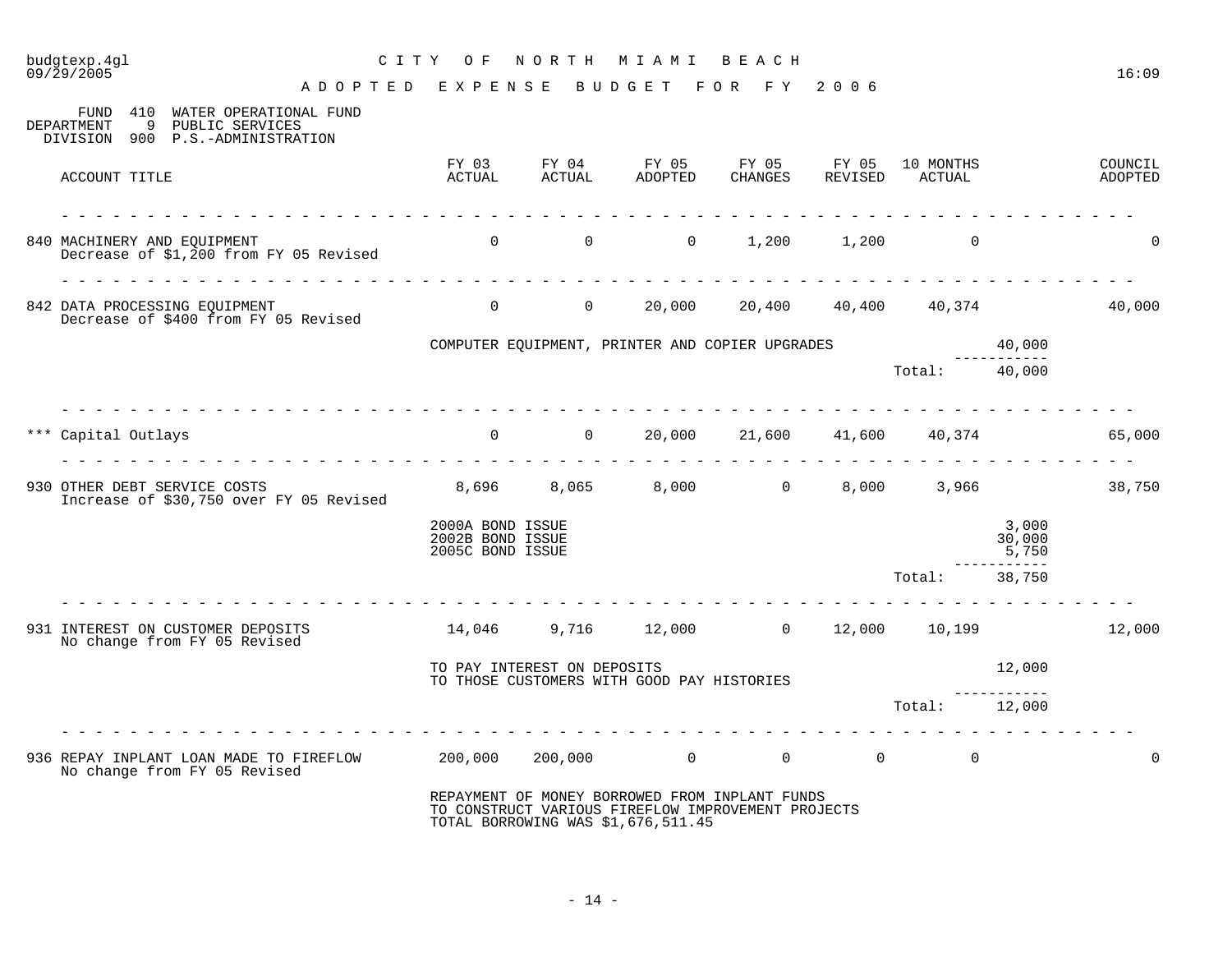| budgtexp.4gl<br>09/29/2005 |                            | C I T Y                                                                                                                                             | O F                                      | NORTH                                                | M I A M I                                                                                                                                                                                     | ведсн            |                  |                     |                                   | 16:09              |
|----------------------------|----------------------------|-----------------------------------------------------------------------------------------------------------------------------------------------------|------------------------------------------|------------------------------------------------------|-----------------------------------------------------------------------------------------------------------------------------------------------------------------------------------------------|------------------|------------------|---------------------|-----------------------------------|--------------------|
|                            |                            | ADOPTED EXPENSE BUDGET FOR FY 2006                                                                                                                  |                                          |                                                      |                                                                                                                                                                                               |                  |                  |                     |                                   |                    |
| DEPARTMENT<br>DIVISION     |                            | FUND 410 WATER OPERATIONAL FUND<br>9 PUBLIC SERVICES<br>900 P.S.-ADMINISTRATION                                                                     |                                          |                                                      |                                                                                                                                                                                               |                  |                  |                     |                                   |                    |
|                            | ACCOUNT TITLE              |                                                                                                                                                     | ACTUAL                                   | FY 03 FY 04<br>ACTUAL                                | FY 05<br>ADOPTED                                                                                                                                                                              | FY 05<br>CHANGES | FY 05<br>REVISED | 10 MONTHS<br>ACTUAL |                                   | COUNCIL<br>ADOPTED |
|                            |                            |                                                                                                                                                     |                                          |                                                      | BALANCE OF \$876,511.45 WAS TOTALLY REPAID IN FY05                                                                                                                                            |                  |                  |                     |                                   |                    |
|                            |                            | .                                                                                                                                                   |                                          |                                                      |                                                                                                                                                                                               |                  |                  |                     |                                   |                    |
|                            |                            | 940 BOND PRINCIPAL PAYMENTS<br>Increase of \$325,179 over FY 05 Revised                                                                             | $0 \qquad \qquad$                        | $\overline{0}$                                       |                                                                                                                                                                                               |                  |                  |                     | 273,050 0 273,050 273,050 598,229 |                    |
|                            |                            |                                                                                                                                                     | 2000A SERIES BONDS<br>2005C SERIES BONDS |                                                      | 2002B SERIES BONDS - FROM INPLANT RESERVES                                                                                                                                                    |                  |                  |                     | 287,421<br>215,000<br>95,808      |                    |
|                            |                            |                                                                                                                                                     |                                          |                                                      |                                                                                                                                                                                               |                  |                  | Total:              | -----------<br>598,229            |                    |
|                            | 950 BOND INTEREST PAYMENTS | Increase of \$3,194,546 over FY 05 Revised                                                                                                          |                                          |                                                      | 370,612 364,355 352,000 0 352,000 179,049                                                                                                                                                     |                  |                  |                     |                                   | 3,546,546          |
|                            |                            |                                                                                                                                                     |                                          | 2000A SERIES WATER BONDS<br>2005C SERIES WATER BONDS | 2002B SERIES WATER BONDS - FROM INPLANT RESERVES                                                                                                                                              |                  |                  |                     | 71,186<br>3,260,300<br>215,060    |                    |
|                            |                            |                                                                                                                                                     |                                          |                                                      |                                                                                                                                                                                               |                  |                  |                     | .<br>Total: 3,546,546             |                    |
|                            |                            | 957 CONTRIBUTION TO GENERAL FUND<br>Increase of \$150,000 over FY 05 Revised                                                                        |                                          |                                                      | $2,600,000$ $2,700,000$ $2,800,000$ $0$ $2,800,000$ $2,333,333$                                                                                                                               |                  |                  |                     |                                   | 2,950,000          |
|                            |                            |                                                                                                                                                     | ETC.                                     |                                                      | THIS ITEM REPLACES SERVICES BY OTHER DEPARTMENTS FORMERLY 2,950,000<br>BUDGETED IN LINE ITEM 410900-533660 AND IS CALCULATED AS<br>5.5% OF THE CITY'S CAPITAL INVESTMENT IN PLANT, MACHINERY, |                  |                  |                     |                                   |                    |
|                            |                            |                                                                                                                                                     |                                          |                                                      |                                                                                                                                                                                               |                  |                  |                     | Total: 2,950,000                  |                    |
|                            |                            | 960 TRF TO LIABILITY SELF-INSURANCE FUND 125,000 125,000 125,000 125,000 125,000 125,000 125,000 150,000<br>Increase of \$25,000 over FY 05 Revised |                                          |                                                      |                                                                                                                                                                                               |                  |                  |                     |                                   |                    |
|                            |                            |                                                                                                                                                     |                                          |                                                      | REQUIRED TRANSFER TO SELF-INSURANCE FUND                                                                                                                                                      |                  |                  |                     | 150,000                           |                    |
|                            |                            |                                                                                                                                                     |                                          |                                                      |                                                                                                                                                                                               |                  |                  | Total:              | 150,000                           |                    |
|                            |                            | 994 TRF TO WORKERS' COMP SELF-INS<br>Decrease of \$3,467 from FY 05 Revised                                                                         |                                          |                                                      | $4,751$ $3,963$ $11,652$ $0$ $11,652$ $11,652$                                                                                                                                                |                  |                  |                     |                                   | 8,185              |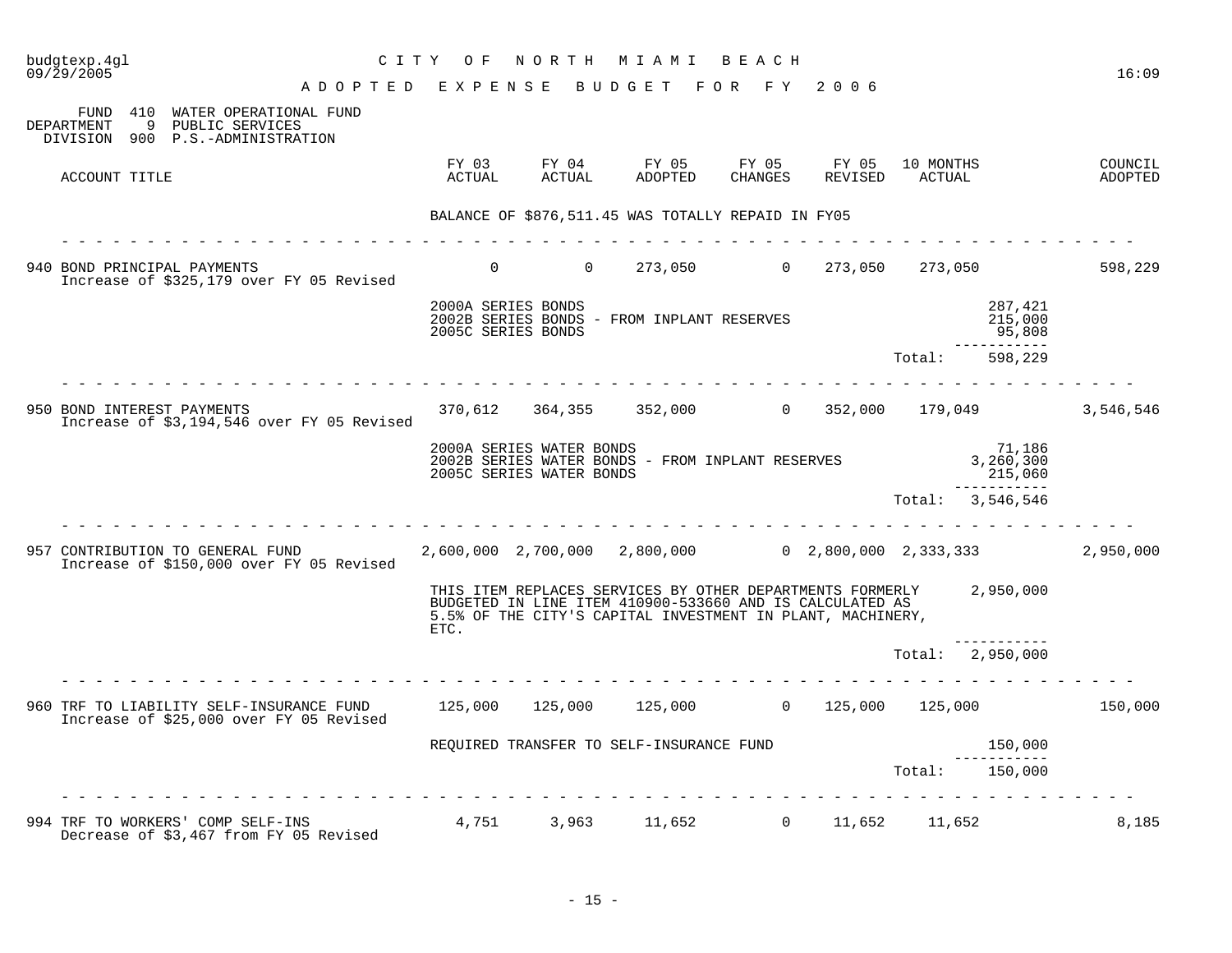## FUND 410 WATER OPERATIONAL FUND<br>DEPARTMENT 9 PUBLIC SERVICES

DEPARTMENT 9 PUBLIC SERVICES

DIVISION 900 P.S.-ADMINISTRATION

| ACCOUNT TITLE | FY 03<br>ACTUAL                                                                          | ACTUAL | FY 04 FY 05 FY 05<br>ADOPTED CHANGES | FY 05 | 10 MONTHS | COUNCIL<br>REVISED ACTUAL ADOPTED |
|---------------|------------------------------------------------------------------------------------------|--------|--------------------------------------|-------|-----------|-----------------------------------|
|               |                                                                                          |        |                                      |       |           |                                   |
|               |                                                                                          |        |                                      |       |           |                                   |
|               |                                                                                          |        |                                      |       |           |                                   |
|               |                                                                                          |        |                                      |       |           |                                   |
|               |                                                                                          |        |                                      |       |           |                                   |
|               | *** Non-Operating Expenses 3,323,105 3,411,098 3,581,702 0 3,581,702 2,936,249 7,303,710 |        |                                      |       |           |                                   |
|               | DIVISION TOTALS: 8,396,978 8,573,273 8,837,688 204,735 9,042,423 7,187,934 13,013,800    |        |                                      |       |           |                                   |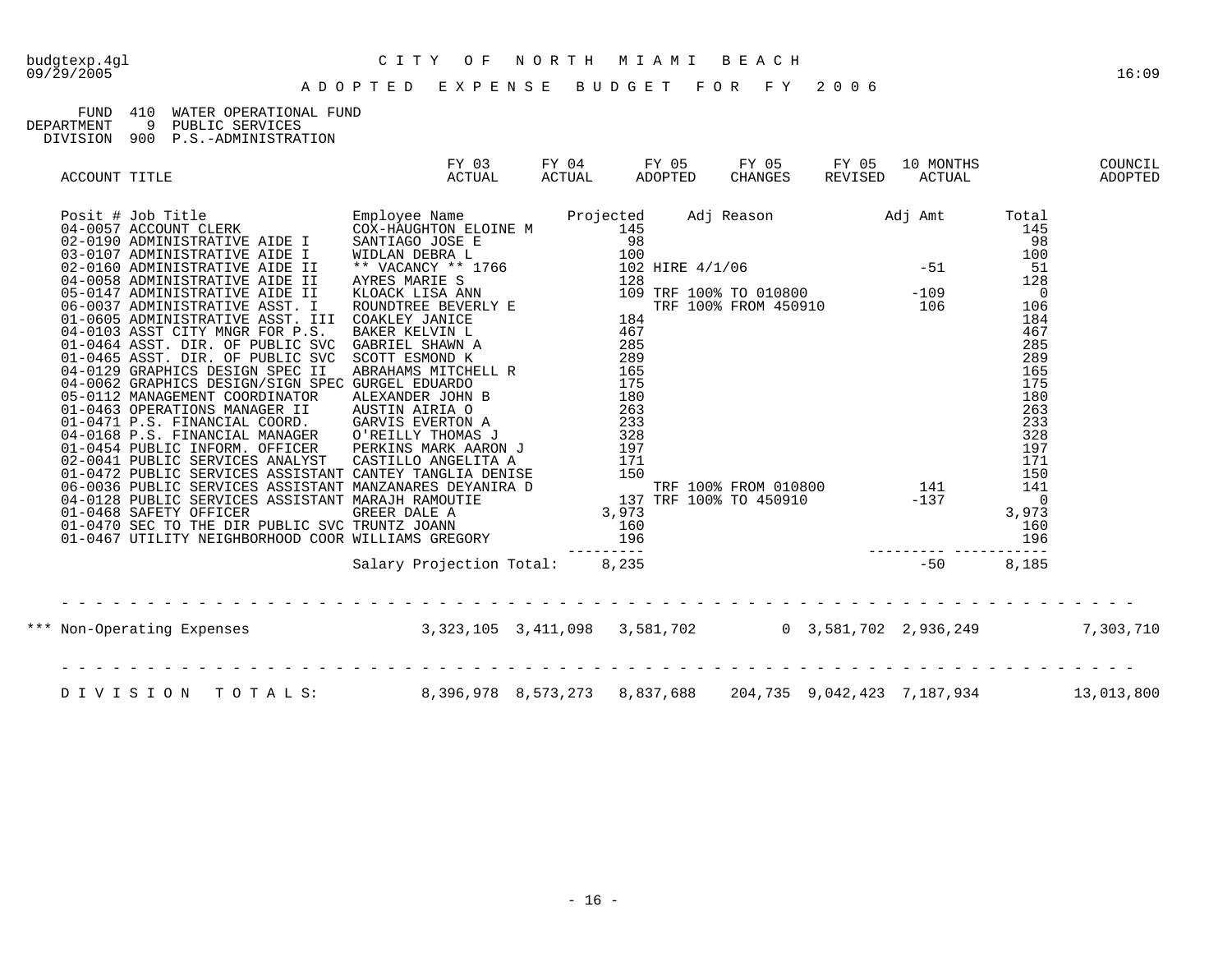| budgtexp.4gl<br>09/29/2005                                                                                                                                                                                                                                                                                 | CITY OF                                                                                                                                                                                                                                        | NORTH | MIAMI BEACH                                                                                           |              |              |                      | 16:09 |
|------------------------------------------------------------------------------------------------------------------------------------------------------------------------------------------------------------------------------------------------------------------------------------------------------------|------------------------------------------------------------------------------------------------------------------------------------------------------------------------------------------------------------------------------------------------|-------|-------------------------------------------------------------------------------------------------------|--------------|--------------|----------------------|-------|
| FUND 410 WATER OPERATIONAL FUND<br>DEPARTMENT<br>9 PUBLIC SERVICES<br>DIVISION 901 QUALITY CONTROL                                                                                                                                                                                                         | ADOPTED EXPENSE BUDGET FOR FY 2006                                                                                                                                                                                                             |       |                                                                                                       |              |              |                      |       |
| ACCOUNT TITLE                                                                                                                                                                                                                                                                                              |                                                                                                                                                                                                                                                |       | FY 03 FY 04 FY 05 FY 05 FY 05 10 MONTHS COUNCIL COUNCIL ACTUAL ADOPTED CHANGES REVISED ACTUAL ADOPTED |              |              |                      |       |
|                                                                                                                                                                                                                                                                                                            |                                                                                                                                                                                                                                                |       |                                                                                                       |              |              |                      |       |
| SALARIES-FULL-TIME<br>Decrease of \$12,588 from FY 05 Revised 78,311 95,320 149,147 0 149,147 87,879 136,559<br>120 SALARIES-FULL-TIME                                                                                                                                                                     |                                                                                                                                                                                                                                                |       |                                                                                                       |              |              |                      |       |
| Posit # Job Title Employee Name Projected Adj Reason adj Amt Total<br>01-0474 LAB TECHNICIAN I IBANEZ MARIA FERNANDA 26,189 HIRE 4/1/06 -13,264 12,925<br>01-0475 LAB TECHNICIAN III SPEKTOR LILIYA 35,838<br>05,838 35,838 35,838 3<br>01-0476 WATER QUALITY CONTROL MGR MOHAMMED BAJNATH RENUKA L 51,844 |                                                                                                                                                                                                                                                |       |                                                                                                       |              |              |                      |       |
|                                                                                                                                                                                                                                                                                                            |                                                                                                                                                                                                                                                |       |                                                                                                       |              |              |                      |       |
| 121 SALARY-DISABILITY PAYMENTS<br>No change from FY 05 Revised                                                                                                                                                                                                                                             |                                                                                                                                                                                                                                                |       | $0 \t 4,974 \t 0 \t 0 \t 0$                                                                           |              | 71           |                      |       |
| 140 OVERTIME-REGULAR EMPLOYEES 2,695 2,360 3,500 0 3,500 2,416<br>No change from FY 05 Revised                                                                                                                                                                                                             |                                                                                                                                                                                                                                                |       |                                                                                                       |              |              |                      | 3,500 |
|                                                                                                                                                                                                                                                                                                            | ANNUAL FLUSHING, FLUSHING FOR LEAD & COPPER RULE & SAMPLING 3,500                                                                                                                                                                              |       |                                                                                                       |              |              |                      |       |
|                                                                                                                                                                                                                                                                                                            |                                                                                                                                                                                                                                                |       |                                                                                                       | Total: 3,500 |              |                      |       |
| 210 F.I.C.A. TAXES-EMPLOYER'S CONTRIBUTION 6,316 8,419 11,425 0 11,425 6,942 10,464<br>Decrease of \$961 from FY 05 Revised                                                                                                                                                                                |                                                                                                                                                                                                                                                |       |                                                                                                       |              |              |                      |       |
| Posit # Job Title Employee Name Projected Adj Reason Adj Amt Total<br>01-0474 LAB TECHNICIAN I I IBANEZ MARIA FERNANDA 2,003 HIRE 4/1/06 -1,015 -1,015 988<br>01-0475 LAB TECHNICIAN III SPEKTOR LILIYA 2,742<br>05-0163 WATER QUAL                                                                        | SPEKTOR LILIYA $2,742$<br>PENA ESPINOZA KIERSY 2,750<br>MOHAMMED BAJNATH RENUKA L 3,984<br>Salary Projection Total: 11,479<br>$3,984$<br>Salary Projection Total: 11,479<br>Calary Contract Cali 2,015<br>Calary Contract Cali 2,015<br>Calary |       |                                                                                                       |              |              |                      |       |
|                                                                                                                                                                                                                                                                                                            |                                                                                                                                                                                                                                                |       |                                                                                                       |              |              |                      |       |
| 215 EDUCATIONAL REIMBURSEMENT<br>No change from FY 05 Revised                                                                                                                                                                                                                                              | 2,982 451 1,000 0 1,000 1,741                                                                                                                                                                                                                  |       |                                                                                                       |              |              |                      | 1,000 |
|                                                                                                                                                                                                                                                                                                            | CONTINUING EDUCATIONAL ADVANCEMENT                                                                                                                                                                                                             |       |                                                                                                       |              |              | 1,000<br>----------- |       |
|                                                                                                                                                                                                                                                                                                            |                                                                                                                                                                                                                                                |       |                                                                                                       |              | Total: 1,000 |                      |       |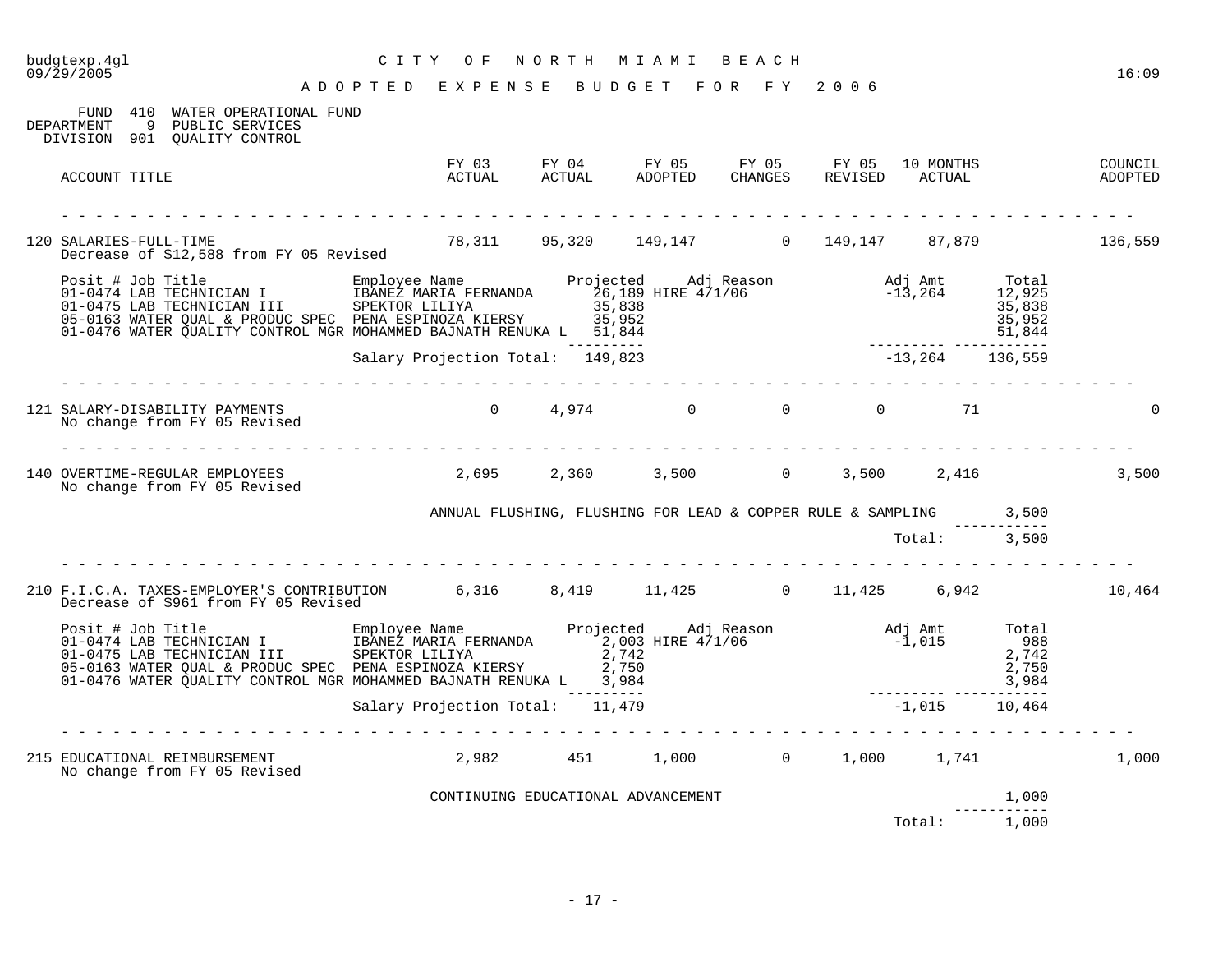| 09/29/2005                                                                                                                                                                                                                              | A D O P T E D E X P E N S E B U D G E T |       |                                         | FOR FY   | 2006 |              |                                                 | 16:09              |
|-----------------------------------------------------------------------------------------------------------------------------------------------------------------------------------------------------------------------------------------|-----------------------------------------|-------|-----------------------------------------|----------|------|--------------|-------------------------------------------------|--------------------|
| FUND 410 WATER OPERATIONAL FUND<br><b>DEPARTMENT</b><br>9 PUBLIC SERVICES<br>DIVISION 901 QUALITY CONTROL                                                                                                                               |                                         |       |                                         |          |      |              |                                                 |                    |
| ACCOUNT TITLE                                                                                                                                                                                                                           |                                         |       |                                         |          |      |              |                                                 | COUNCIL<br>ADOPTED |
| 221 LEAVE PAYOUTS                                                                                                                                                                                                                       |                                         |       | $1,692$ $3,538$ $2,000$ 0 $2,000$ 1,850 |          |      |              |                                                 | 2,000              |
| No change from FY 05 Revised                                                                                                                                                                                                            |                                         |       |                                         |          |      |              |                                                 |                    |
|                                                                                                                                                                                                                                         | LEAVE PAYOUTS                           |       |                                         |          |      | Total: 2,000 | 2,000                                           |                    |
|                                                                                                                                                                                                                                         |                                         |       |                                         |          |      |              |                                                 |                    |
| 223 RETIREMENT-GENERAL PLAN 4,013 12,367 16,086 0 16,086 10,570 17,889 12,889 Decrease of \$3,197 from FY 05 Revised                                                                                                                    |                                         |       |                                         |          |      |              |                                                 |                    |
| Posit # Job Title Employee Name Projected Adj Reason Adj Amt Total<br>11 SPEKTOR LILIYA 5,268 5,268 5,268 5,268<br>11-0476 WATER QUALITY CONTROL MGR MOHAMMED BAJNATH RENUKA L 7,621<br>27,621 -------- Salary Projection Total: 12,889 |                                         |       |                                         |          |      |              |                                                 |                    |
|                                                                                                                                                                                                                                         |                                         |       |                                         |          |      |              |                                                 |                    |
|                                                                                                                                                                                                                                         |                                         |       |                                         |          |      |              |                                                 |                    |
| 235 HEALTH INSURANCE<br>HEALTH INSURANCE<br>Increase of \$3,608 over FY 05 Revised                                                                                                                                                      | 7,585 10,732 16,508 0 16,508 13,104     |       |                                         |          |      |              |                                                 | 20,116             |
| Posit # Job Title Employee Name Projected Adj Reason Adj Amt Total<br>01-0474 LAB TECHNICIAN II SPEKTOR LILIYA 4,278 HIRE 4/1/06 -0475 LAB TECHNICIAN II SPEKTOR LILIYA<br>05-0475 MATER QUALI & PRODUC SPEC PENN ESPINOZA KIERSY       |                                         |       |                                         |          |      |              |                                                 |                    |
|                                                                                                                                                                                                                                         |                                         |       |                                         |          |      |              |                                                 |                    |
| 236 GROUP LIFE INSURANCE<br>Increase of \$24 over FY 05 Revised                                                                                                                                                                         |                                         |       | 357 618 796 0 796 441                   |          |      |              |                                                 | 820                |
| Posit # Job Title and The Employee Name Projected Adj Reason and Jamt<br>01-0474 LAB TECHNICIAN I II SPEKTOR LILIYA 117 HIRE 4/1/06 -58<br>05-0163 WATER QUAL & PRODUC SPEC PENA ESPINOZA KIERSY 156<br>05-0163 WATER QUALITY CONTRO    |                                         |       | $156$<br>$449$<br>$-$ ------<br>878     |          |      |              | Total<br>59<br>156<br>156<br>449<br>$- - - - -$ |                    |
|                                                                                                                                                                                                                                         | Salary Projection Total: 878            |       |                                         |          |      | $-58$        | 820                                             |                    |
| 238 ACCIDENTAL DEATH & DISMEMBERMENT                                                                                                                                                                                                    | 32                                      | 56 10 | 72                                      | $\Omega$ | 72   | 40           |                                                 | 68                 |

Decrease of \$4 from FY 05 Revised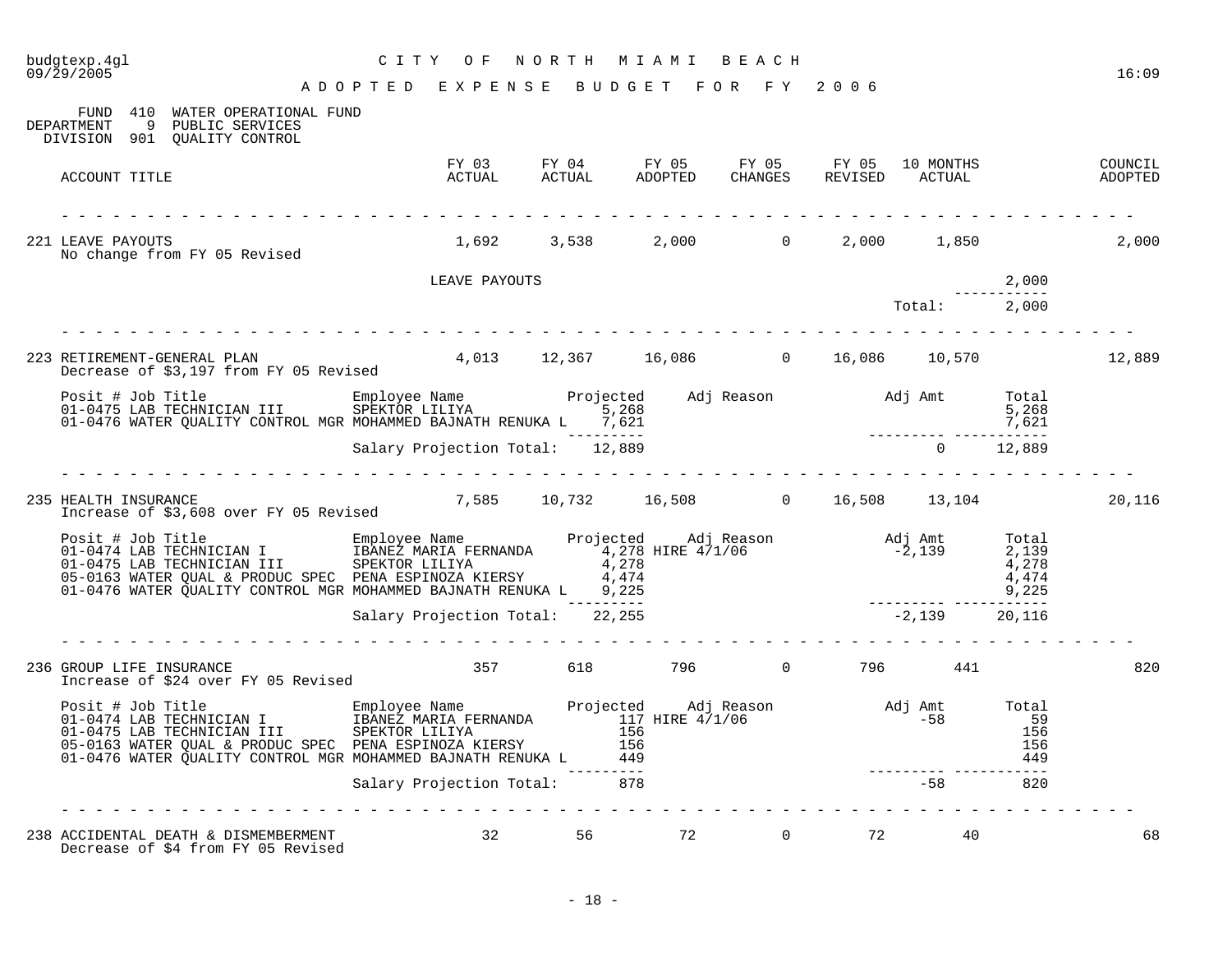| budgtexp.4gl<br>CITY OF NORTH MIAMI BEACH<br>ADOPTED EXPENSE BUDGET FOR FY 2006<br>09/29/2005                                                                                                                                  | CITY OF                   | NORTH MIAMI BEACH                                                                                                                                                                             |  |               | 16:09              |
|--------------------------------------------------------------------------------------------------------------------------------------------------------------------------------------------------------------------------------|---------------------------|-----------------------------------------------------------------------------------------------------------------------------------------------------------------------------------------------|--|---------------|--------------------|
| FUND 410 WATER OPERATIONAL FUND<br>DEPARTMENT<br>9 PUBLIC SERVICES<br>DIVISION 901 OUALITY CONTROL                                                                                                                             |                           |                                                                                                                                                                                               |  |               |                    |
| ACCOUNT TITLE                                                                                                                                                                                                                  |                           | FY 03 FY 04 FY 05 FY 05 FY 05 10 MONTHS<br>ACTUAL ACTUAL ADOPTED CHANGES REVISED ACTUAL                                                                                                       |  | 10 MONTHS     | COUNCIL<br>ADOPTED |
| Posit # Job Title Employee Name Projected Adj Reason Adj Amt Total COMPA LAB TECHNICIAN I IBANEZ MARIA FERNANDA 10 HIRE 4/1/06 -5 5 5 5 5 5 5 5 5 5 5 5 5 5 5 5 6 10 -0476 WATER QUALITY CONTROL MGR MOHAMMED BAJNATH RENUKA L |                           |                                                                                                                                                                                               |  |               |                    |
|                                                                                                                                                                                                                                |                           |                                                                                                                                                                                               |  |               |                    |
| 239 DENTAL INSURANCE<br>Increase of \$1 over FY 05 Revised                                                                                                                                                                     |                           | 332 422 600 0 600 585                                                                                                                                                                         |  |               | 601                |
|                                                                                                                                                                                                                                |                           |                                                                                                                                                                                               |  |               |                    |
|                                                                                                                                                                                                                                |                           |                                                                                                                                                                                               |  |               |                    |
| Salaries & Related Costs 104,315 139,257 201,134 0 201,134 125,638 188,017                                                                                                                                                     |                           |                                                                                                                                                                                               |  |               |                    |
| 347 OTHER CONTRACTUAL SERVICES [140], 000 25,876 26,698 25,000 25,000 25,700 36,700 36,408<br>Increase of \$3,300 over FY 05 Revised                                                                                           |                           |                                                                                                                                                                                               |  |               |                    |
|                                                                                                                                                                                                                                |                           | COMPREHENSIVE ANALYSIS OF RAW AND FINISHED WATER (DOH/DEP) 40,000<br>LEAD AND COPPER TESTING AND ALL OTHER DOH/DEP MANDATED TESTS<br>ADD'L TESTING FOR INITIAL DISTRIBUTION SYSTEM EVALUATION |  |               |                    |
|                                                                                                                                                                                                                                |                           |                                                                                                                                                                                               |  | Total: 40,000 |                    |
| 390 EDUCATIONAL PROGRAMS<br>Increase of \$2,000 over FY 05 Revised                                                                                                                                                             | 46 935 1,000 -200 800 360 |                                                                                                                                                                                               |  |               | 2,800              |
|                                                                                                                                                                                                                                |                           | MANDATED CONTINUING EDUCATION, CONFERENCES<br>ADD'L CERT. FOR LAB TECHS (BUREAU OF LABS AND DOH MANDATED) 2,800                                                                               |  |               |                    |
|                                                                                                                                                                                                                                |                           |                                                                                                                                                                                               |  | Total: 2,800  |                    |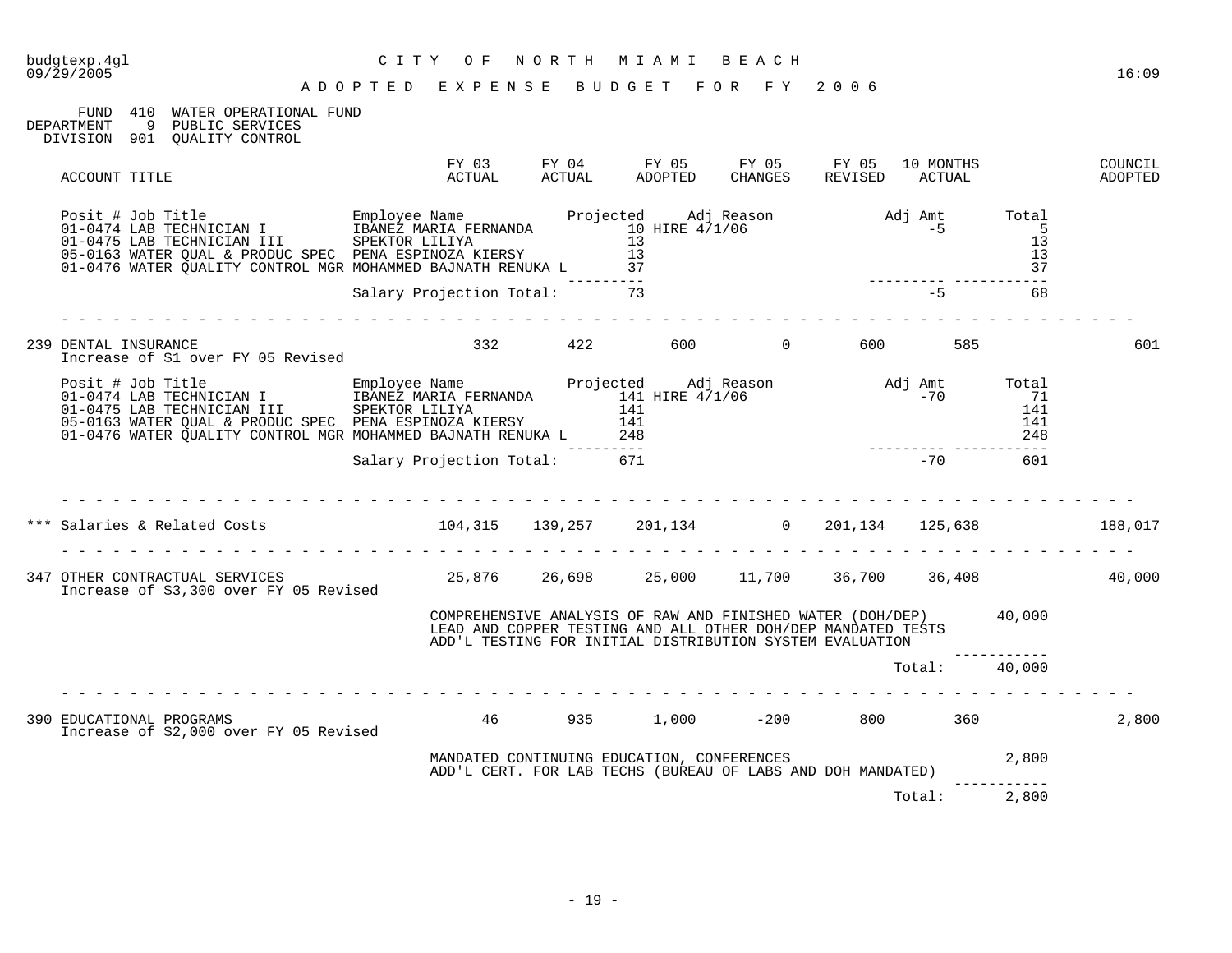| budgtexp.4gl<br>09/29/2005                                                                      | CITY OF NORTH MIAMI BEACH                     |                           |                                                                                                                                                                                             |  |              |            | 16:09              |
|-------------------------------------------------------------------------------------------------|-----------------------------------------------|---------------------------|---------------------------------------------------------------------------------------------------------------------------------------------------------------------------------------------|--|--------------|------------|--------------------|
| ADOPTED EXPENSE BUDGET FOR FY 2006                                                              |                                               |                           |                                                                                                                                                                                             |  |              |            |                    |
| FUND 410 WATER OPERATIONAL FUND<br>DEPARTMENT 9 PUBLIC SERVICES<br>DIVISION 901 OUALITY CONTROL |                                               |                           |                                                                                                                                                                                             |  |              |            |                    |
| ACCOUNT TITLE                                                                                   |                                               |                           | FY 03 FY 04 FY 05 FY 05 FY 05 10 MONTHS<br>ACTUAL ACTUAL ADOPTED CHANGES REVISED ACTUAL                                                                                                     |  |              |            | COUNCIL<br>ADOPTED |
| 405 TRAVEL AND AUTO EXPENSES<br>Increase of \$500 over FY 05 Revised                            |                                               |                           | $0$ 2,180 2,000 -1,000 1,000 949                                                                                                                                                            |  |              |            | 1,500              |
|                                                                                                 |                                               |                           | TRAVEL RELATED TO EDUCATIONAL PROGRAMS                                                                                                                                                      |  |              | 1,500      |                    |
|                                                                                                 |                                               |                           |                                                                                                                                                                                             |  | Total: 1,500 | ---------- |                    |
| 410 COMMUNICATION SERVICES<br>No change from FY 05 Revised                                      |                                               |                           | $1,227$ 0 500 0 500 463                                                                                                                                                                     |  |              |            | 500                |
|                                                                                                 |                                               | COMMUNICATION EQUIPMENT   |                                                                                                                                                                                             |  |              | 500        |                    |
|                                                                                                 |                                               |                           |                                                                                                                                                                                             |  | Total:       | 500        |                    |
| 460 REPAIRS AND MAINTENANCE SERVICES<br>No change from FY 05 Revised                            | $1,085$ $1,288$ $1,500$ $250$ $1,750$ $1,750$ |                           |                                                                                                                                                                                             |  |              |            | 1,750              |
|                                                                                                 |                                               | AND DISTILLER CARTRIDGES  | CERTIFICATION REQ - CALIBRATION & MAINT. OF LAB EQUIPMENT 1,750<br>BALANCE, WEIGHTS, AUTOCLAVE, TURBIDITY METERS                                                                            |  |              |            |                    |
|                                                                                                 |                                               |                           |                                                                                                                                                                                             |  | Total: 1,750 |            |                    |
| .<br>490 UNIFORM MAINTENANCE ALLOWANCE<br>Increase of \$700 over FY 05 Revised                  |                                               |                           | 765 1,113 1,400 0 1,400 1,240                                                                                                                                                               |  |              |            | 2,100              |
|                                                                                                 | EMPLOYEE UNIFORMS                             |                           | (ADDITIONAL STAFF - WQ CONTROL COORDINATOR)                                                                                                                                                 |  |              | 2,100      |                    |
|                                                                                                 |                                               |                           |                                                                                                                                                                                             |  | Total: 2,100 |            |                    |
| .<br>520 OPERATING SUPPLIES<br>Decrease of \$1,500 from FY 05 Revised                           |                                               |                           | $7,136$ $7,510$ $8,000$ $-500$ $7,500$ $7,320$                                                                                                                                              |  |              |            | 6,000              |
|                                                                                                 |                                               | PROJ. AND DISTILLED WATER | SAFETY AND OPERATING SUPPLIES, NEW REQUIRED COLIFORM TESTS 6,000<br>ADD'L TESTING, MONITORING AND CALIBRATING (CERT & REGULATED)<br>7 NEW SWIM WELLS, FLOURIDE, AMMONIA, PH, AUTOCLAVE, LAB |  |              |            |                    |
|                                                                                                 |                                               |                           |                                                                                                                                                                                             |  | Total:       | 6,000      |                    |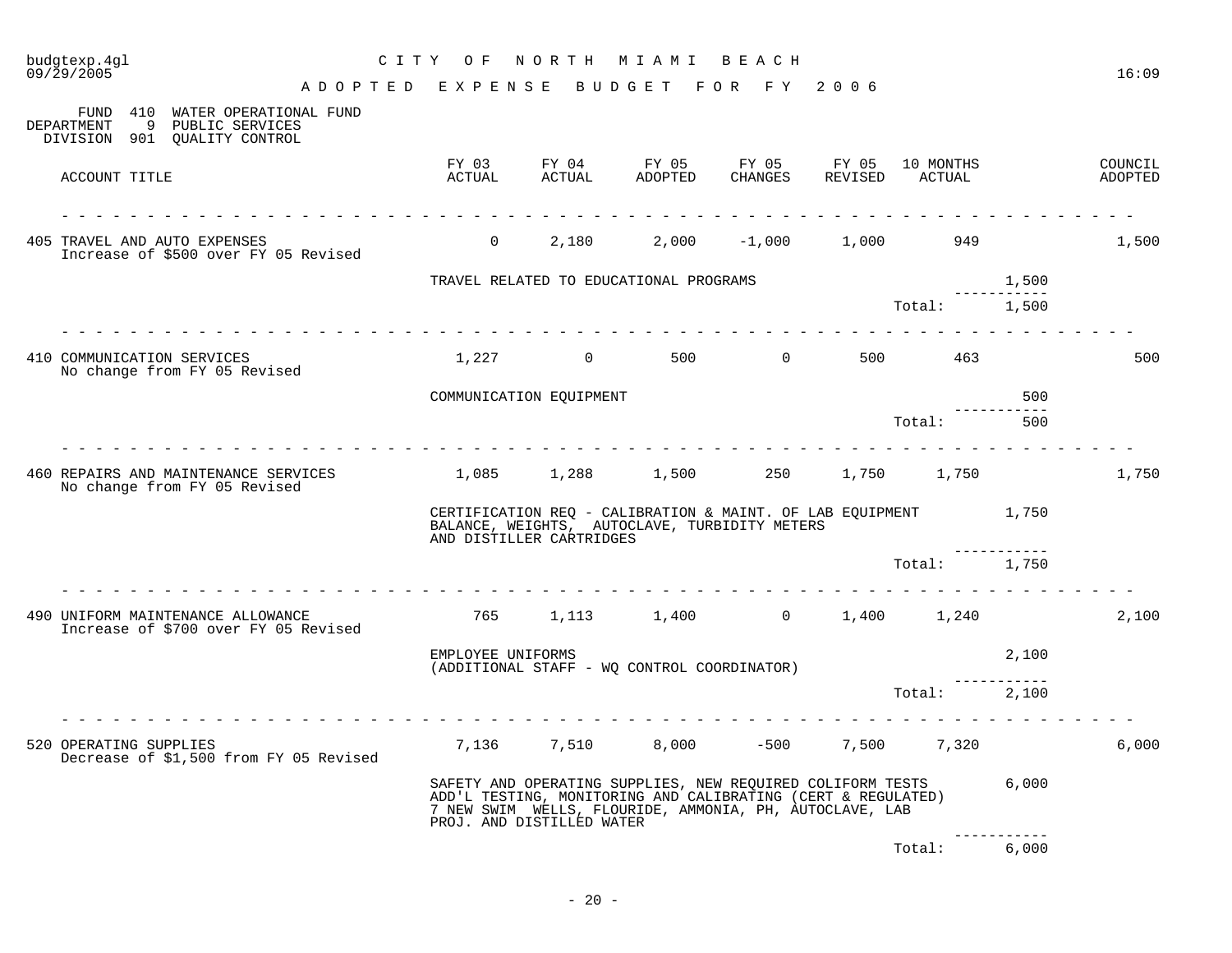| budgtexp.4gl<br>09/29/2005                                                                                                                                                                                                                                                                         | C I T Y<br>O F                     |                             | NORTH MIAMI BEACH                                                                                                            |                |                  |                                  |                                       | 16:09              |
|----------------------------------------------------------------------------------------------------------------------------------------------------------------------------------------------------------------------------------------------------------------------------------------------------|------------------------------------|-----------------------------|------------------------------------------------------------------------------------------------------------------------------|----------------|------------------|----------------------------------|---------------------------------------|--------------------|
|                                                                                                                                                                                                                                                                                                    | ADOPTED EXPENSE BUDGET FOR FY 2006 |                             |                                                                                                                              |                |                  |                                  |                                       |                    |
| FUND 410<br>WATER OPERATIONAL FUND<br>9 PUBLIC SERVICES<br>DEPARTMENT<br>DIVISION 901 QUALITY CONTROL                                                                                                                                                                                              |                                    |                             |                                                                                                                              |                |                  |                                  |                                       |                    |
| ACCOUNT TITLE                                                                                                                                                                                                                                                                                      |                                    |                             | FY 03 FY 04 FY 05 FY 05 FY 05<br>ACTUAL ACTUAL ADOPTED CHANGES REVISED                                                       | <b>CHANGES</b> |                  | 10 MONTHS<br>REVISED ACTUAL      |                                       | COUNCIL<br>ADOPTED |
| 540 BOOKS & MEMBERSHIPS<br>Increase of \$500 over FY 05 Revised                                                                                                                                                                                                                                    | 1,965 248                          |                             |                                                                                                                              |                |                  | $3,000$ $-1,250$ $1,750$ $1,564$ |                                       | 2,250              |
|                                                                                                                                                                                                                                                                                                    |                                    |                             | AWWA RESEARCH FOUNDATION, MISC. BOOKS, OTHER MEMBERSHIPS 2,250<br>KEEP ABREAST OF TECHNOLOGY AND THE REGULATORY EVNVIRONMENT |                |                  |                                  |                                       |                    |
|                                                                                                                                                                                                                                                                                                    |                                    |                             |                                                                                                                              |                |                  |                                  |                                       |                    |
|                                                                                                                                                                                                                                                                                                    |                                    |                             |                                                                                                                              |                |                  | Total: 2,250                     |                                       |                    |
| *** Operating Expenses                                                                                                                                                                                                                                                                             |                                    |                             | 38,099 39,971 42,400                                                                                                         |                | $9,000$ $51,400$ | 50,054                           |                                       | 56,900             |
| <u> 1964 - 1964 - 1965 - 1966 - 1966 - 19</u>                                                                                                                                                                                                                                                      |                                    |                             |                                                                                                                              |                |                  |                                  |                                       |                    |
| 840 MACHINERY AND EQUIPMENT<br>Increase of \$1,000 over FY 05 Revised                                                                                                                                                                                                                              |                                    | $\overline{0}$              | $\begin{array}{ccccccccccccccccccccc} 0 & & & 0 & & & 0 & & & 0 & & & 0 \end{array}$                                         |                |                  |                                  |                                       | 1,000              |
|                                                                                                                                                                                                                                                                                                    |                                    | MOTOROLLA RADIO AND CHARGER |                                                                                                                              |                |                  |                                  | 1,000                                 |                    |
|                                                                                                                                                                                                                                                                                                    |                                    |                             |                                                                                                                              |                |                  | Total:                           | 1,000                                 |                    |
|                                                                                                                                                                                                                                                                                                    |                                    |                             |                                                                                                                              |                |                  |                                  |                                       |                    |
| *** Capital Outlays                                                                                                                                                                                                                                                                                |                                    |                             |                                                                                                                              |                |                  | $\Omega$                         |                                       | 1,000              |
|                                                                                                                                                                                                                                                                                                    |                                    |                             |                                                                                                                              |                |                  |                                  |                                       |                    |
| 994 TRF TO WORKERS' COMP SELF-INS 4,678 4,403 5,966 0<br>Decrease of \$1,797 from FY 05 Revised                                                                                                                                                                                                    |                                    |                             |                                                                                                                              |                |                  | 5,966 5,966                      |                                       | 4,169              |
| Posit # Job Title Employee Name Projected Adj Reason Adj Amt (1-0474 LAB TECHNICIAN I IBANEZ MARIA FERNANDA 1,048 HIRE 4/1/06 -531<br>01-0475 LAB TECHNICIAN III SPEKTOR LILIYA 1,434 -531<br>05-0163 WATER QUAL & PRODUC SPEC PENA<br>01-0476 WATER QUALITY CONTROL MGR MOHAMMED BAJNATH RENUKA L |                                    |                             | 2,074                                                                                                                        |                |                  |                                  | Total<br>517<br>1,434<br>144<br>2,074 |                    |
|                                                                                                                                                                                                                                                                                                    | Salary Projection Total: 4,700     |                             | --------                                                                                                                     |                |                  | $-531$                           | ------<br>4,169                       |                    |
| *** Non-Operating Expenses                                                                                                                                                                                                                                                                         |                                    | 4,678 4,403                 | 5,966                                                                                                                        | 0              | 5,966            | 5,966                            |                                       | 4,169              |
| DIVISION TOTALS:                                                                                                                                                                                                                                                                                   | 147,092                            | 183,631                     | 249,500                                                                                                                      | 9,000          | 258,500          | 181,658                          |                                       | 250,086            |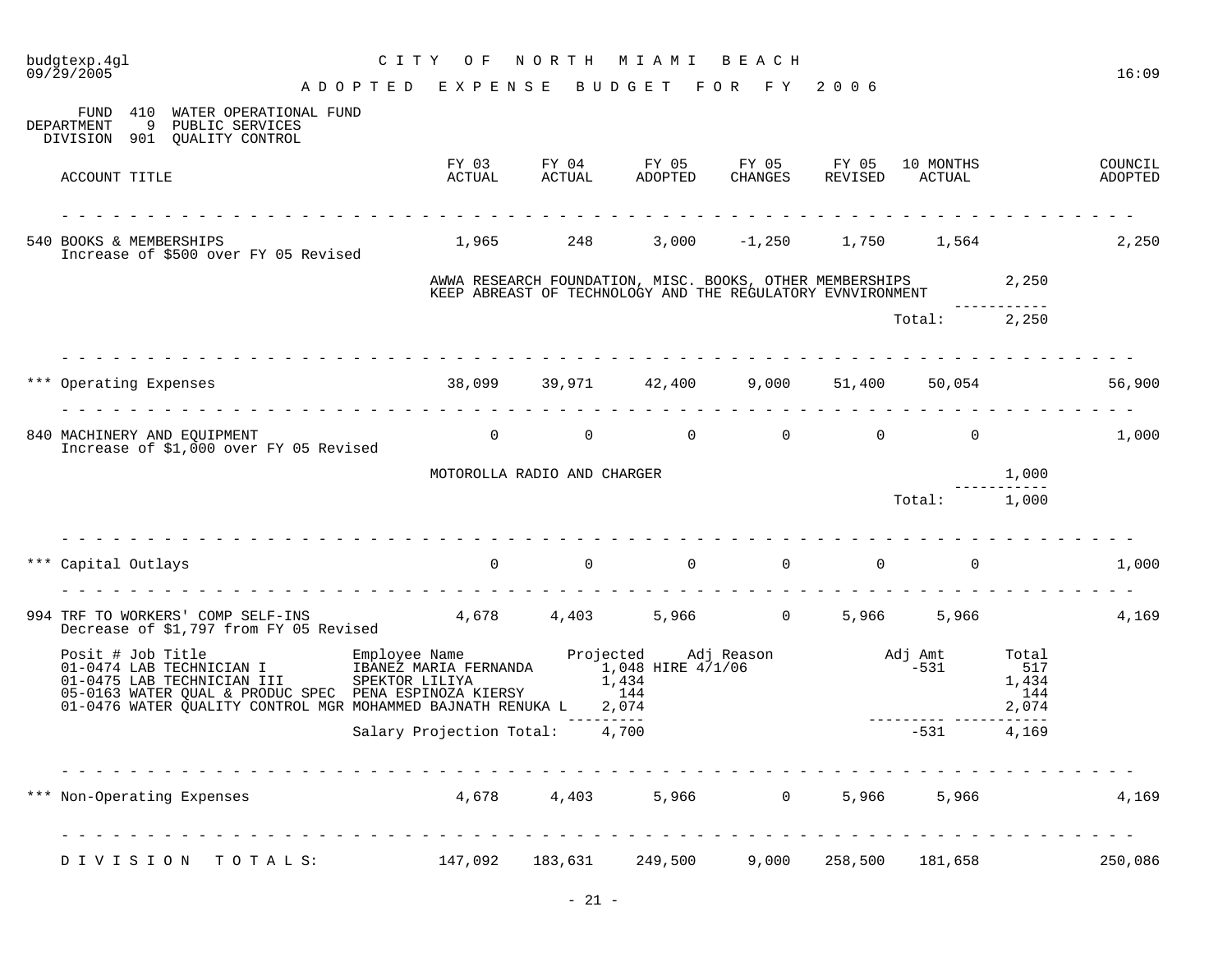| budgtexp.4gl<br>09/29/2005 |                                              |                                                              | C I T Y                                                       | O F             |                 | NORTH MIAMI BEACH |                         |                  |                     | 16:09              |
|----------------------------|----------------------------------------------|--------------------------------------------------------------|---------------------------------------------------------------|-----------------|-----------------|-------------------|-------------------------|------------------|---------------------|--------------------|
|                            |                                              |                                                              | A D O P T E D    E X P E N S E    B U D G E T    F O R    F Y |                 |                 |                   |                         | 2006             |                     |                    |
|                            | 410<br>FUND<br>DEPARTMENT<br>901<br>DIVISION | WATER OPERATIONAL FUND<br>PUBLIC SERVICES<br>OUALITY CONTROL |                                                               |                 |                 |                   |                         |                  |                     |                    |
|                            | ACCOUNT TITLE                                |                                                              |                                                               | FY 03<br>ACTUAL | FY 04<br>ACTUAL | FY 05<br>ADOPTED  | FY 05<br><b>CHANGES</b> | FY 05<br>REVISED | 10 MONTHS<br>ACTUAL | COUNCIL<br>ADOPTED |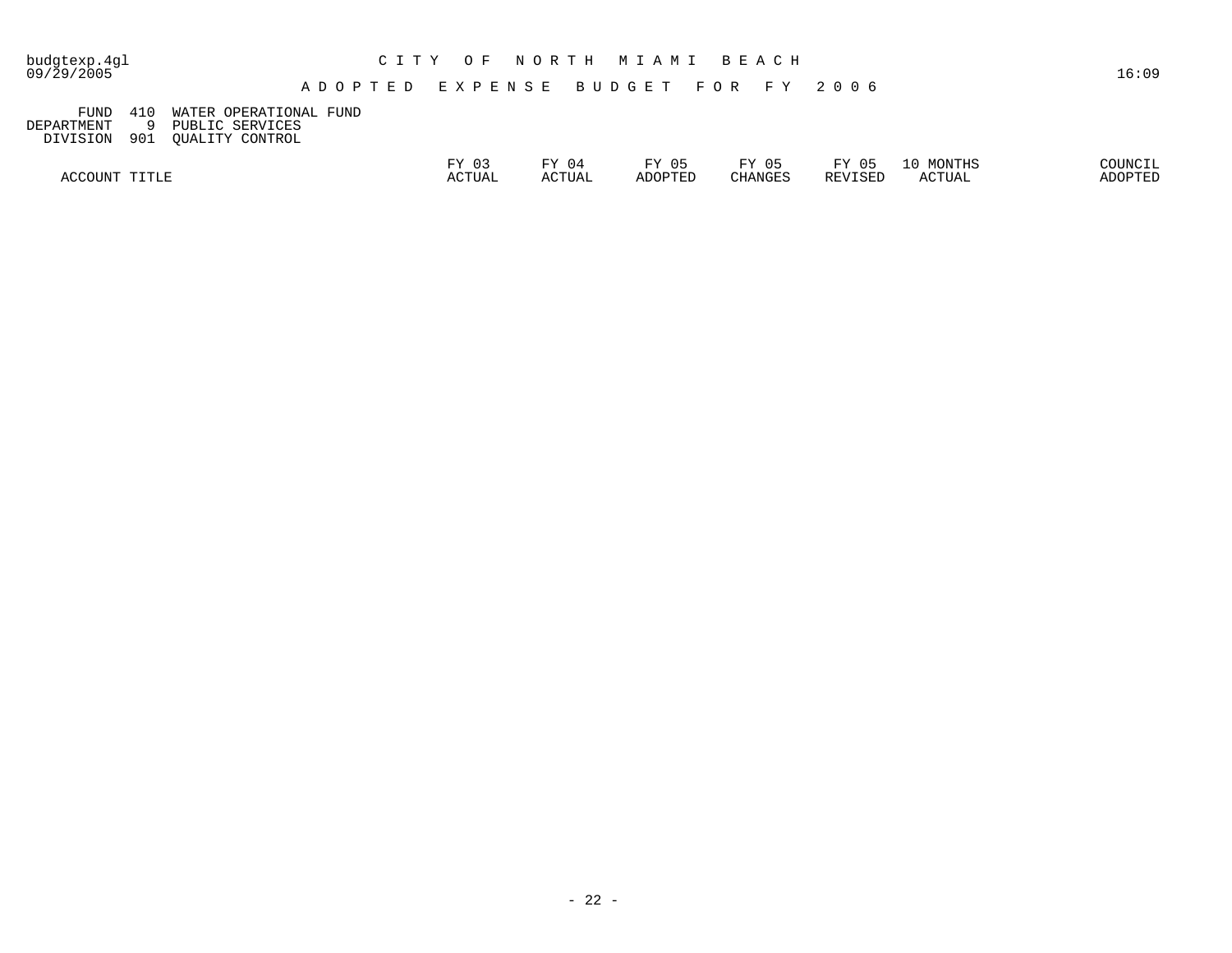09/29/2005 16:09

# budgtexp.4gl C I T Y O F N O R T H M I A M I B E A C H

A D O P T E D E X P E N S E B U D G E T F O R F Y 2 0 0 6

| 410<br>FUND<br>WATER OPERATIONAL FUND<br>DEPARTMENT<br>9<br>PUBLIC SERVICES                                                  |                                                                           |                                  |                                  |                       |   |
|------------------------------------------------------------------------------------------------------------------------------|---------------------------------------------------------------------------|----------------------------------|----------------------------------|-----------------------|---|
| DIVISION 904 WATER PRODUCTION<br>ACCOUNT TITLE                                                                               |                                                                           |                                  |                                  |                       |   |
| 120 SALARIES-FULL-TIME 617,356 627,803 868,090 -15,000 853,090 652,566 1,027,086<br>Increase of \$173,996 over FY 05 Revised |                                                                           |                                  |                                  |                       |   |
|                                                                                                                              |                                                                           |                                  |                                  |                       |   |
|                                                                                                                              |                                                                           |                                  |                                  |                       |   |
|                                                                                                                              | Adjustments to Salary Projection:<br>NEW POSITIONS ARE RE-CLASSIFICATIONS |                                  |                                  |                       |   |
| 121 SALARY-DISABILITY PAYMENTS 0 186<br>No change from FY 05 Revised                                                         |                                                                           | $\overline{0}$<br>$\overline{0}$ | $\overline{0}$<br>$\overline{0}$ |                       | 0 |
| 130 SALARIES-TEMP & PART-TIME 21,354 45,475 10,000 11,300 21,300 21,260 10,000 11,300 10,000                                 |                                                                           |                                  |                                  |                       |   |
|                                                                                                                              | SALARIES - TEMP & PART TIME                                               |                                  |                                  | 10,000                |   |
|                                                                                                                              |                                                                           |                                  | Total:                           | -----------<br>10,000 |   |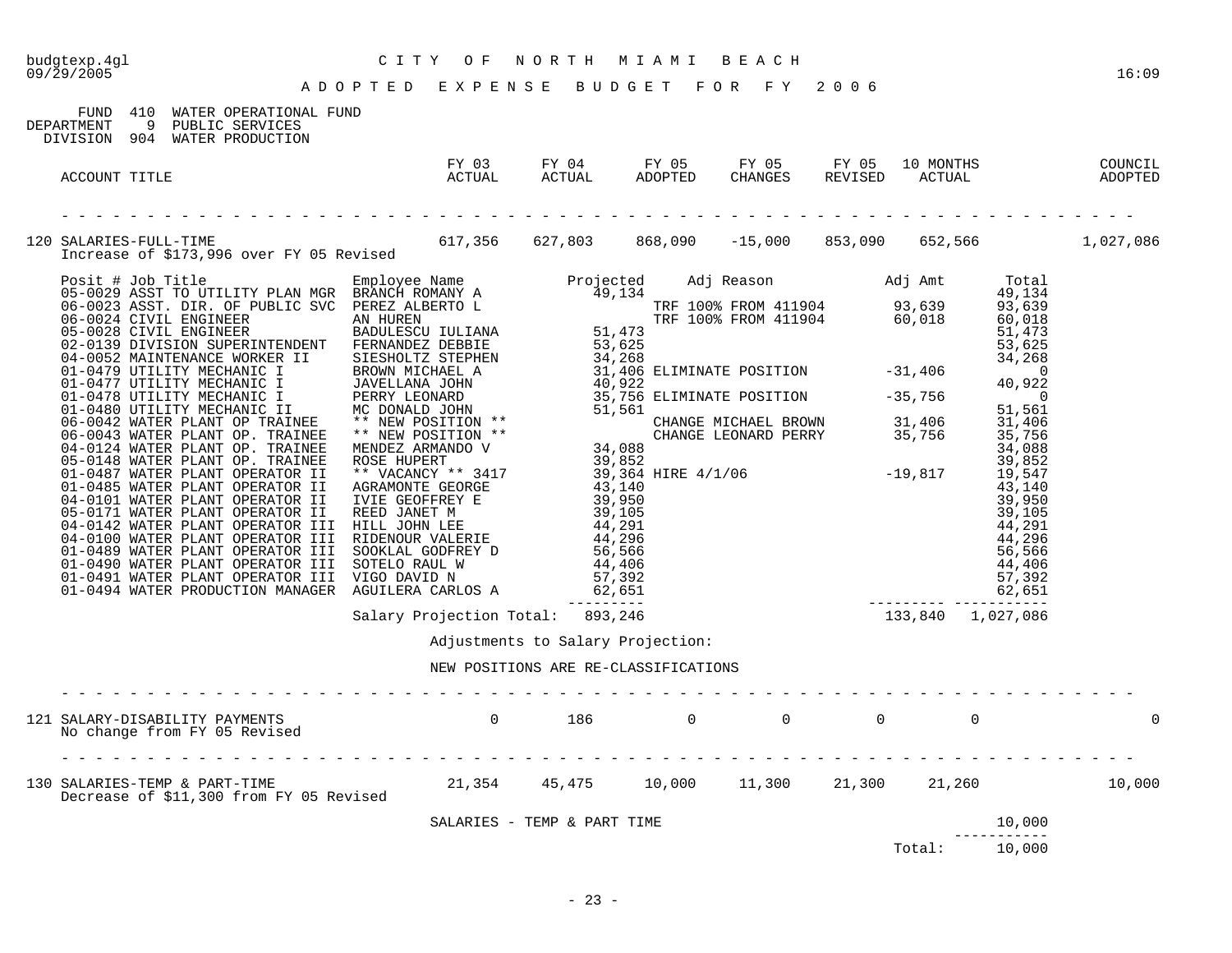| budgtexp.4gl<br>09/29/2005                                                                                                        | C I T Y<br>O F                                 |                                 | NORTH MIAMI BEACH |                                                                                                                                   |                                     |     | 16:09  |
|-----------------------------------------------------------------------------------------------------------------------------------|------------------------------------------------|---------------------------------|-------------------|-----------------------------------------------------------------------------------------------------------------------------------|-------------------------------------|-----|--------|
|                                                                                                                                   | ADOPTED EXPENSE BUDGET FOR FY 2006             |                                 |                   |                                                                                                                                   |                                     |     |        |
| FUND 410 WATER OPERATIONAL FUND<br>DEPARTMENT<br>9 PUBLIC SERVICES<br>DIVISION 904 WATER PRODUCTION                               |                                                |                                 |                   |                                                                                                                                   |                                     |     |        |
| ACCOUNT TITLE                                                                                                                     | FY 03<br>ACTUAL                                |                                 |                   |                                                                                                                                   |                                     |     |        |
| 133 PLANT SECURITY-REG TIME<br>No change from FY 05 Revised                                                                       | 107                                            | 112                             | $\overline{0}$    |                                                                                                                                   | $\begin{matrix}0&0&0\end{matrix}$ 0 |     |        |
|                                                                                                                                   |                                                | TRANSFERRED TO NEW DIVISION 906 |                   |                                                                                                                                   |                                     |     |        |
| 140 OVERTIME-REGULAR EMPLOYEES<br>No change from FY 05 Revised                                                                    | $74,678$ $70,190$ $60,000$ 0 $60,000$ $61,085$ |                                 |                   |                                                                                                                                   |                                     |     | 60,000 |
|                                                                                                                                   |                                                |                                 |                   | OVERTIME NECESSARY TO RUN 24 HOUR PER DAY 365 DAY PER YEAR 60,000<br>OPERATION WHILE GRANTING TIME OFF FOR VACATIONS AND HOLIDAYS |                                     |     |        |
|                                                                                                                                   |                                                |                                 |                   |                                                                                                                                   | Total: 60,000                       |     |        |
| 141 OVERTIME-TEMPORARY EMPLOYEES<br>No change from FY 05 Revised                                                                  |                                                |                                 |                   | 462 665 290 0 290 0                                                                                                               |                                     |     | 290    |
|                                                                                                                                   | OT EMPLOYEES                                   |                                 |                   |                                                                                                                                   |                                     | 290 |        |
|                                                                                                                                   |                                                |                                 |                   |                                                                                                                                   | Total:                              | 290 |        |
| 144 PLANT SECURITY-OVERTIME<br>No change from FY 05 Revised                                                                       | $31,590$ $7,364$ 0 0 0 0                       |                                 |                   |                                                                                                                                   |                                     |     |        |
|                                                                                                                                   |                                                |                                 |                   |                                                                                                                                   |                                     |     |        |
| 210 F.I.C.A. TAXES-EMPLOYER'S CONTRIBUTION 55,207 57,482 66,462 0 66,462 55,780 78,654<br>Increase of \$12,192 over FY 05 Revised |                                                |                                 |                   |                                                                                                                                   |                                     |     |        |
|                                                                                                                                   |                                                |                                 |                   |                                                                                                                                   |                                     |     |        |
|                                                                                                                                   |                                                |                                 |                   |                                                                                                                                   |                                     |     |        |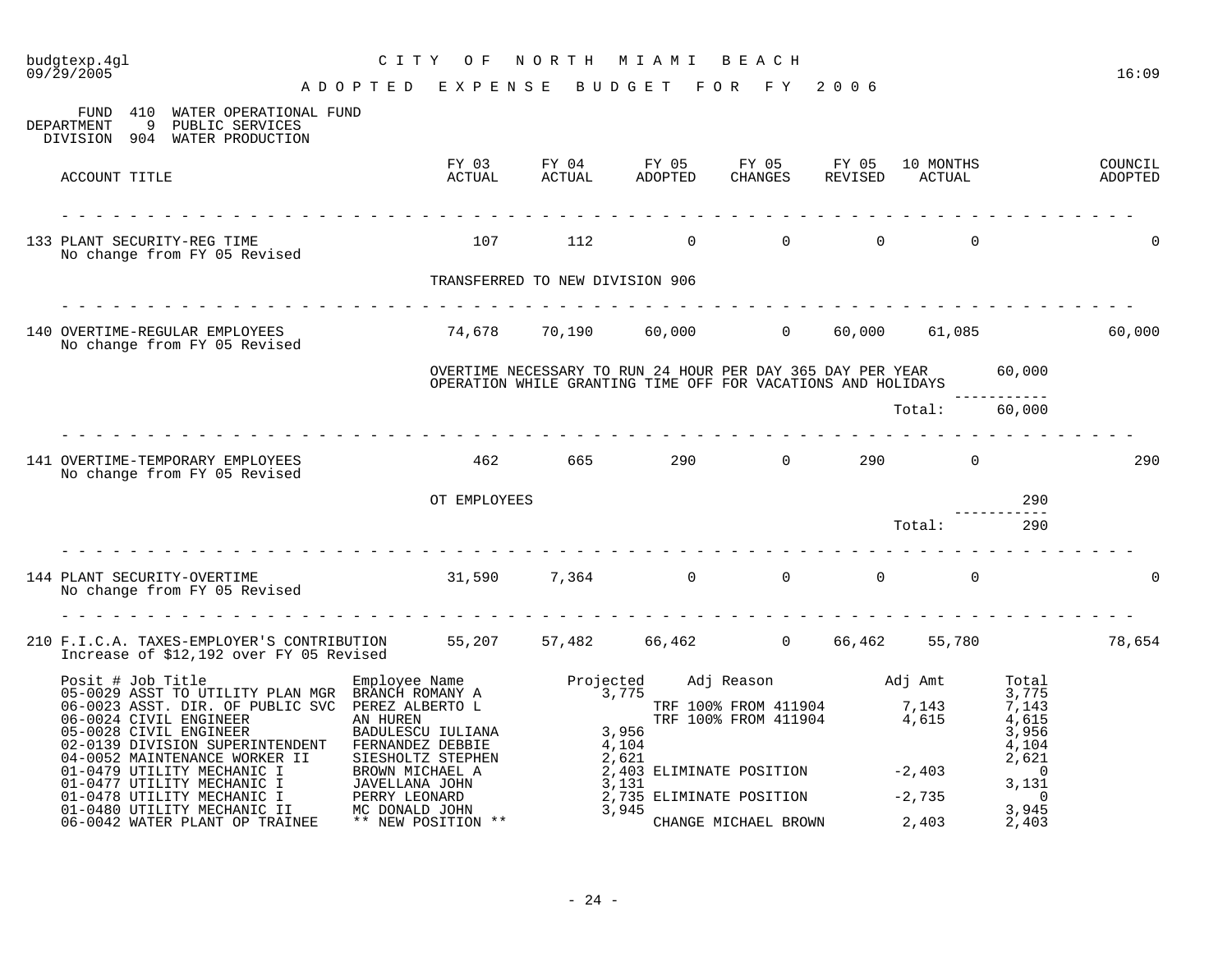#### FUND 410 WATER OPERATIONAL FUND<br>DEPARTMENT 9 PUBLIC SERVICES DEPARTMENT 9 PUBLIC SERVICES

| ACCOUNT TITLE                                                                                                                                                                                                                                                                                                                                                                                     | FY 03<br><sup>n</sup> otiial                       | FY 04<br>ACTUAL        | FY 05<br>ADOPTED | FY 05<br><b>CHANGES</b>                                         | FY 05<br>REVISED | 10 MONTHS<br>ACTUAL |       | COUNCIL<br>ADOPTED |
|---------------------------------------------------------------------------------------------------------------------------------------------------------------------------------------------------------------------------------------------------------------------------------------------------------------------------------------------------------------------------------------------------|----------------------------------------------------|------------------------|------------------|-----------------------------------------------------------------|------------------|---------------------|-------|--------------------|
| $\begin{tabular}{l c c c c} \multicolumn{1}{c}{\textbf{A: 0.047} & \multicolumn{1}{c}{\textbf{A: 0.05} & \multicolumn{1}{c}{\textbf{A: 0.06} & \multicolumn{1}{c}{\textbf{A: 0.07} & \multicolumn{1}{c}{\textbf{A: 0.07} & \multicolumn{1}{c}{\textbf{A: 0.08} & \multicolumn{1}{c}{\textbf{A: 0.08} & \multicolumn{1}{c}{\textbf{A: 0.08} & \multicolumn{1}{c}{\textbf{A: 0.08} & \multicolumn{$ |                                                    |                        |                  |                                                                 |                  |                     |       |                    |
|                                                                                                                                                                                                                                                                                                                                                                                                   |                                                    |                        |                  |                                                                 |                  |                     |       |                    |
| 215 EDUCATIONAL REIMBURSEMENT<br>Increase of \$600 over FY 05 Revised                                                                                                                                                                                                                                                                                                                             | $1,253$ $1,455$ 600 $-600$ 0                       |                        |                  |                                                                 |                  | $\overline{0}$      |       | 600                |
|                                                                                                                                                                                                                                                                                                                                                                                                   | PART-TIME COLLEGE COURSES                          |                        |                  | $\begin{minipage}{.4\linewidth} \textbf{Total:} \end{minipage}$ |                  |                     | 600   |                    |
|                                                                                                                                                                                                                                                                                                                                                                                                   |                                                    |                        |                  |                                                                 |                  |                     | 600   |                    |
| 221 LEAVE PAYOUTS<br>Decrease of \$13,600 from FY 05 Revised                                                                                                                                                                                                                                                                                                                                      | $3,173$ $4,262$ $5,000$ $13,600$ $18,600$ $18,524$ |                        |                  |                                                                 |                  |                     |       | 5,000              |
|                                                                                                                                                                                                                                                                                                                                                                                                   |                                                    | EMPLOYEE LEAVE PAYOUTS |                  |                                                                 |                  |                     | 5,000 |                    |
|                                                                                                                                                                                                                                                                                                                                                                                                   |                                                    |                        |                  |                                                                 |                  | Total: 5,000        |       |                    |
|                                                                                                                                                                                                                                                                                                                                                                                                   |                                                    |                        |                  |                                                                 |                  |                     |       |                    |
| 9<br>Posit # Job Title Total Employee Name Projected Adj Reason Adj Amt Total 25-0029 ASST TO UTILITY PLAN MGR BRANCH ROMANY A<br>05-0029 ASST TO UTILITY PLAN MGR BRANCH ROMANY A<br>02-0139 DIVISION SUPERINTENDENT FERNAND                                                                                                                                                                     |                                                    |                        |                  |                                                                 |                  |                     |       |                    |
|                                                                                                                                                                                                                                                                                                                                                                                                   |                                                    |                        |                  |                                                                 |                  |                     |       |                    |
|                                                                                                                                                                                                                                                                                                                                                                                                   |                                                    |                        |                  |                                                                 |                  |                     |       |                    |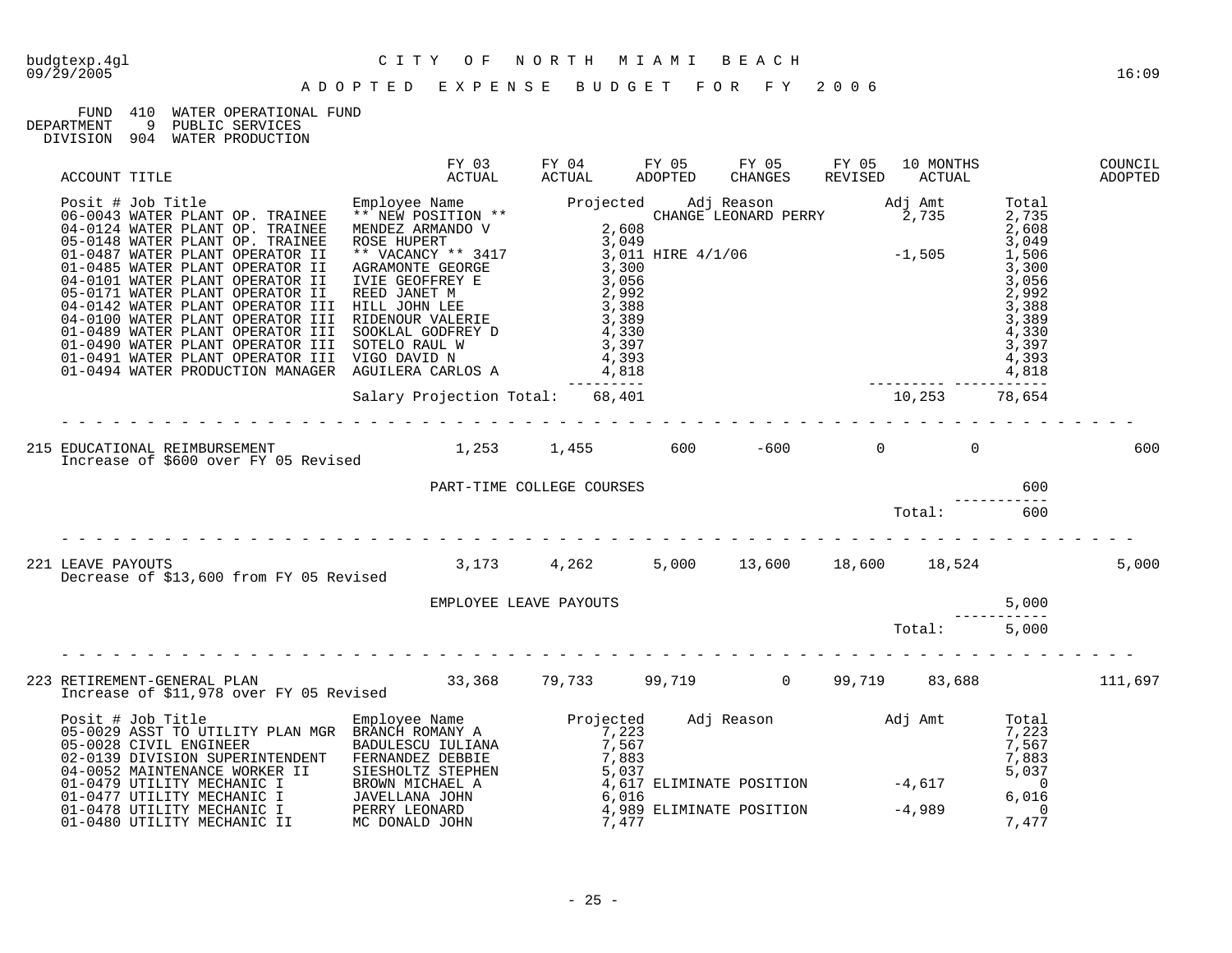## FUND 410 WATER OPERATIONAL FUND<br>DEPARTMENT 9 PUBLIC SERVICES

9 PUBLIC SERVICES

| ACCOUNT TITLE |                                                                                                                                                                                                                                                                                                                                                                                                                   |  |  |  |  |
|---------------|-------------------------------------------------------------------------------------------------------------------------------------------------------------------------------------------------------------------------------------------------------------------------------------------------------------------------------------------------------------------------------------------------------------------|--|--|--|--|
|               | $\begin{tabular}{@{}c@{}}\nAC-00161 & $1116\\ \n06-0042 & WATER DLMNT OD TRANIRE & *NEN POSTITION & *\\ \n06-0042 & WATER DLMNT OD. TRANREE & *NEN POSTITION & *\\ \n06-0124 & WATER DLMNT OD. TRANREE & *NEN POSTITION & *\\ \n06-0124 & WATER DLMNT OD. TRANRE & *NEN POSTITION & *\\ \n07-0448 & WATER PLMNT OD. TRANRE & *NEN POSTEND & *\\ \n08-0144 & WATER PLMNT OD. TRANRE & ROSER HIDEREND & *\\ \n09-0$ |  |  |  |  |
|               |                                                                                                                                                                                                                                                                                                                                                                                                                   |  |  |  |  |
|               |                                                                                                                                                                                                                                                                                                                                                                                                                   |  |  |  |  |
|               | Posit # Job Title Employee Name Projected Adj Reason Adj Amt Total<br>06-0023 ASST. DIR. OF PUBLIC SVC PEREZ ALBERTO L<br>06-0024 CIVIL ENGINEER AN HUREN TRF 100% FROM 411904 20,767 20,767<br>01-0494 WATER PRODUCTION MANAGER AGU                                                                                                                                                                              |  |  |  |  |
|               |                                                                                                                                                                                                                                                                                                                                                                                                                   |  |  |  |  |
|               | 235 HEALTH INSURANCE<br>160,087 169,087 160,087 160,087 160,087 160,087 160,087 1 160,087 1 1 160,087<br>Increase of \$64,550 over FY 05 Revised                                                                                                                                                                                                                                                                  |  |  |  |  |
|               |                                                                                                                                                                                                                                                                                                                                                                                                                   |  |  |  |  |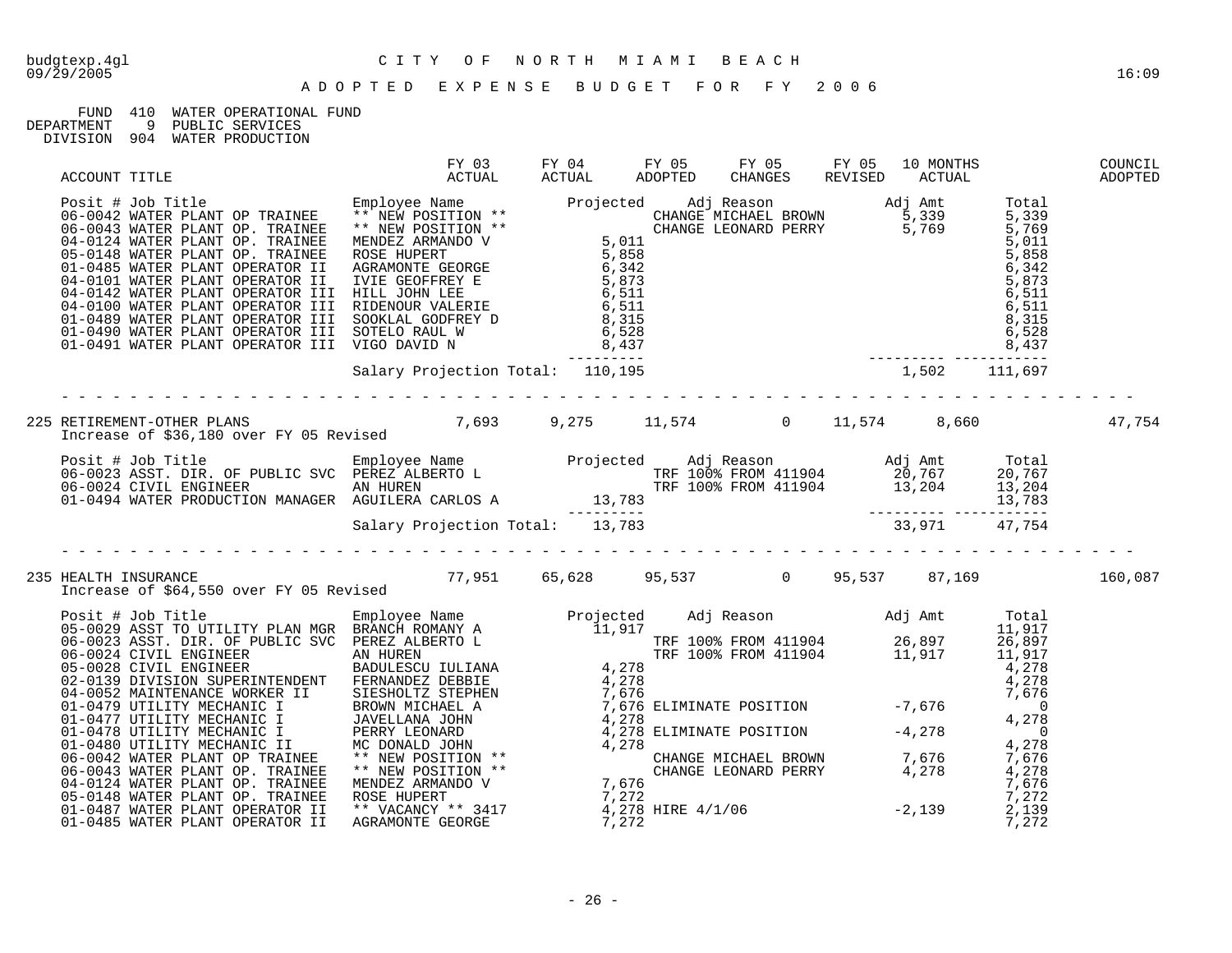#### FUND 410 WATER OPERATIONAL FUND<br>DEPARTMENT 9 PUBLIC SERVICES 9 PUBLIC SERVICES

| ACCOUNT TITLE                                                                                                                                                                                                                                                                                                                                                                                                                                                          | FY 03 FY 04 FY 05 FY 05 FY 05 10 MONTHS COUNCIL<br>ACTUAL ACTUAL ADOPTED CHANGES REVISED ACTUAL ADOPTED |  |  |  |       |
|------------------------------------------------------------------------------------------------------------------------------------------------------------------------------------------------------------------------------------------------------------------------------------------------------------------------------------------------------------------------------------------------------------------------------------------------------------------------|---------------------------------------------------------------------------------------------------------|--|--|--|-------|
|                                                                                                                                                                                                                                                                                                                                                                                                                                                                        |                                                                                                         |  |  |  |       |
|                                                                                                                                                                                                                                                                                                                                                                                                                                                                        |                                                                                                         |  |  |  |       |
| 236 GROUP LIFE INSURANCE 2,841 2,739 4,081 0 4,081 2,796<br>Increase of \$1,766 over FY 05 Revised 2,841 2,739 4,081                                                                                                                                                                                                                                                                                                                                                   |                                                                                                         |  |  |  | 5,847 |
| $\begin{tabular}{ c c c c c c c c c c c c c c} \hline &R\cos\alpha\sin\beta\sin\beta\cos\gamma &R\sin\beta\sin\gamma &R\sin\beta\sin\gamma &R\sin\beta\sin\gamma &R\sin\beta\sin\gamma &R\sin\beta\sin\gamma &R\sin\beta\sin\gamma &R\sin\beta\sin\gamma &R\sin\beta\sin\gamma &R\sin\beta\sin\gamma &R\sin\beta\sin\gamma &R\sin\beta\sin\gamma &R\sin\beta\sin\gamma &R\sin\beta\sin\gamma &R\sin\beta\sin\gamma &R\sin\beta\sin\gamma &R\sin\beta\sin\gamma &R\sin$ |                                                                                                         |  |  |  |       |
|                                                                                                                                                                                                                                                                                                                                                                                                                                                                        |                                                                                                         |  |  |  |       |
|                                                                                                                                                                                                                                                                                                                                                                                                                                                                        |                                                                                                         |  |  |  | 1,258 |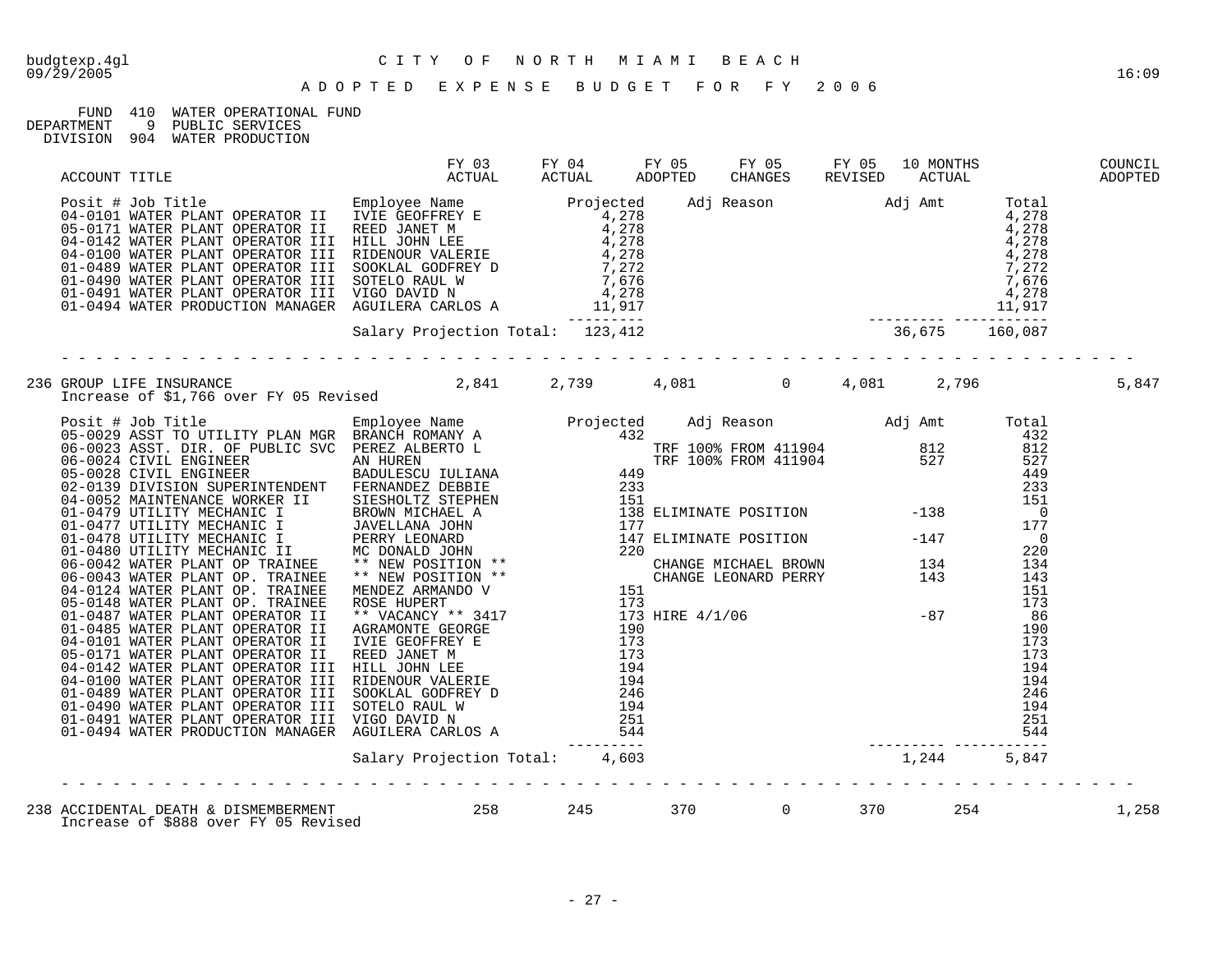### FUND 410 WATER OPERATIONAL FUND

| DEPARTMENT |  | PUBLIC SERVICES |  |
|------------|--|-----------------|--|
|            |  |                 |  |

| ACCOUNT TITLE        |                                                                                          | FY 03 FY 04 FY 05 FY 05 FY 05 10 MONTHS COUNCIL<br>ACTUAL ACTUAL ADOPTED CHANGES REVISED ACTUAL ADOPTED |  |  |  |       |
|----------------------|------------------------------------------------------------------------------------------|---------------------------------------------------------------------------------------------------------|--|--|--|-------|
|                      |                                                                                          |                                                                                                         |  |  |  |       |
|                      |                                                                                          |                                                                                                         |  |  |  |       |
|                      |                                                                                          |                                                                                                         |  |  |  |       |
| 239 DENTAL INSURANCE | DENTAL INSURANCE<br>Increase of \$697 over FY 05 Revised 3,364 3,036 3,833 0 3,833 2,897 |                                                                                                         |  |  |  | 4,530 |
|                      |                                                                                          |                                                                                                         |  |  |  |       |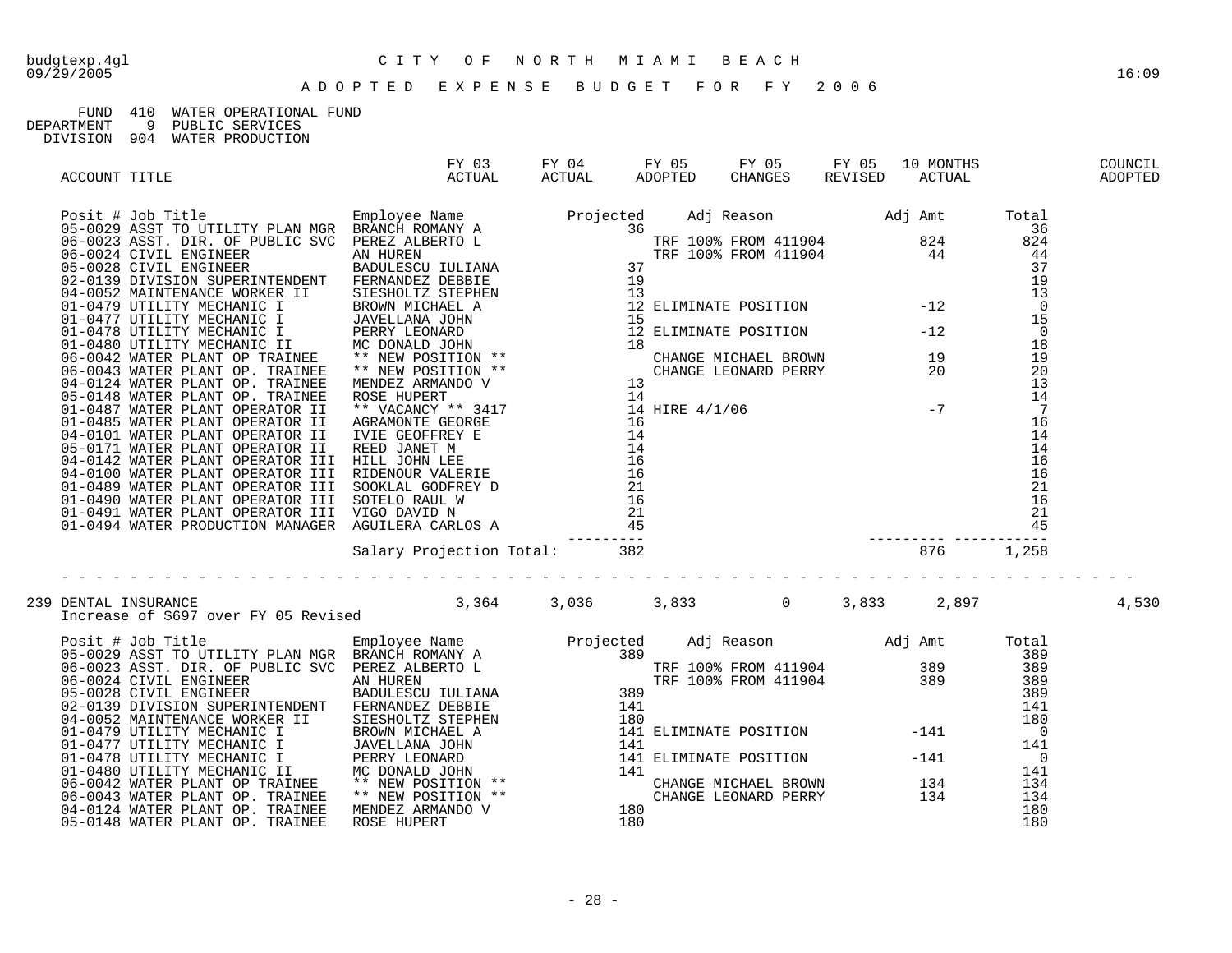09/29/2005 16:10

## FUND 410 WATER OPERATIONAL FUND<br>DEPARTMENT 9 PUBLIC SERVICES

DEPARTMENT 9 PUBLIC SERVICES

| DIVISION 904 |  | WATER PRODUCTION |
|--------------|--|------------------|
|              |  |                  |

|                                                                                                           | FY 03                           | FY 04                        | FY 05                                                                                                  | FY 05 | FY 05 | 10 MONTHS            |        | COUNCIL<br>ADOPTED |
|-----------------------------------------------------------------------------------------------------------|---------------------------------|------------------------------|--------------------------------------------------------------------------------------------------------|-------|-------|----------------------|--------|--------------------|
|                                                                                                           |                                 |                              |                                                                                                        |       |       |                      |        |                    |
|                                                                                                           | Salary Projection Total: 3,837  |                              |                                                                                                        |       |       | ------ ------<br>693 | 4,530  |                    |
| *** Salaries & Related Costs (1,512,803) 930,654 975,651 1,225,556 9,300 1,234,856 994,680 1,512,803      |                                 |                              |                                                                                                        |       |       |                      |        |                    |
|                                                                                                           |                                 |                              |                                                                                                        |       |       |                      |        |                    |
|                                                                                                           |                                 | GENERAL ENGINEERING SERVICES |                                                                                                        |       |       |                      | 60,520 |                    |
|                                                                                                           |                                 |                              |                                                                                                        |       |       | Total: 60,520        |        |                    |
| 312 SANITATION SERVICE<br>No change from FY 05 Revised                                                    | 4,554 3,261 5,500 0 5,500 5,077 |                              |                                                                                                        |       |       |                      |        | 5,500              |
|                                                                                                           | COMMERCIAL GARBAGE SERVICE      |                              |                                                                                                        |       |       |                      | 5,500  |                    |
| .                                                                                                         |                                 |                              |                                                                                                        |       |       | Total: 5,500         |        |                    |
| 340 PERMITS<br>Increase of \$511 over FY 05 Revised                                                       |                                 |                              | $7,705$ $2,854$ $3,000$ $-511$ $2,489$ $2,381$                                                         |       |       |                      |        | 3,000              |
|                                                                                                           |                                 |                              | PREMISE PERMIT, POTABLE SUPPLY OPERATING PERMIT<br>INDUSTRIAL WASTE OPERATING PERMIT, RISK MGMT PERMIT |       |       |                      |        |                    |
|                                                                                                           |                                 |                              |                                                                                                        |       |       | Total: 3,000         |        |                    |
| 347 OTHER CONTRACTUAL SERVICES 202,544 203,400 0 18,400 18,400<br>Decrease of \$18,400 from FY 05 Revised |                                 |                              |                                                                                                        |       |       | 2,325                |        | $\Omega$           |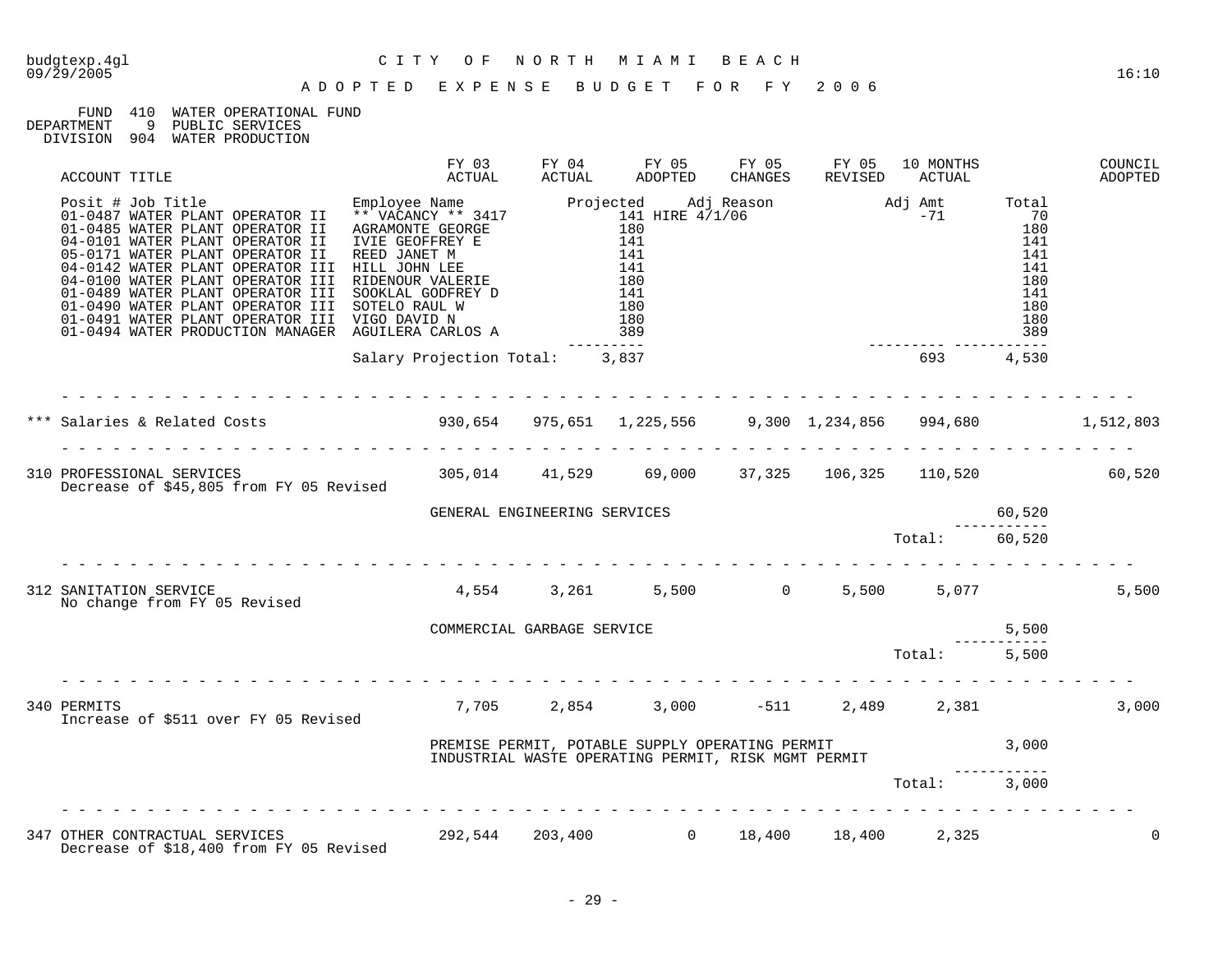| budgtexp.4gl<br>09/29/2005                                                                          |                 |                         | CITY OF NORTH MIAMI BEACH                                                                                               |  |                                         |             | 16:10              |
|-----------------------------------------------------------------------------------------------------|-----------------|-------------------------|-------------------------------------------------------------------------------------------------------------------------|--|-----------------------------------------|-------------|--------------------|
| ADOPTED EXPENSE BUDGET FOR FY 2006                                                                  |                 |                         |                                                                                                                         |  |                                         |             |                    |
| FUND 410 WATER OPERATIONAL FUND<br>DEPARTMENT<br>9 PUBLIC SERVICES<br>DIVISION 904 WATER PRODUCTION |                 |                         |                                                                                                                         |  |                                         |             |                    |
| ACCOUNT TITLE                                                                                       | FY 03<br>ACTUAL |                         | FY 04 FY 05 FY 05 FY 05<br>ACTUAL ADOPTED CHANGES REVISED                                                               |  | 10 MONTHS<br>ACTUAL                     |             | COUNCIL<br>ADOPTED |
| 390 EDUCATIONAL PROGRAMS<br>Increase of \$470 over FY 05 Revised                                    |                 |                         | $4,108$ $2,771$ $3,000$ $-1,370$ $1,630$ $1,563$                                                                        |  |                                         |             | 2,100              |
|                                                                                                     |                 |                         | CONTINUING EDUCATION UNITS, TELECONFERENCES, AWWA SEMINARS 2,100<br>LICENSE RENEWAL CLASSES, SEDA CONFERENCES, TRAINING |  |                                         |             |                    |
|                                                                                                     |                 |                         |                                                                                                                         |  | Total: 2,100                            |             |                    |
| 405 TRAVEL AND AUTO EXPENSES<br>Increase of \$620 over FY 05 Revised                                |                 |                         | $6,379$ $2,130$ $2,000$ $-620$ $1,380$ $670$                                                                            |  |                                         |             | 2,000              |
|                                                                                                     |                 |                         | TRAVEL RELATED TO EDUCATIONAL CLASSES                                                                                   |  |                                         | 2,000       |                    |
|                                                                                                     |                 |                         |                                                                                                                         |  | Total: 2,000                            | ----------- |                    |
| 410 COMMUNICATION SERVICES<br>Decrease of \$2,235 from FY 05 Revised                                |                 |                         | $3,249$ $3,734$ $2,000$ $2,235$ $4,235$ $2,962$                                                                         |  |                                         |             | 2,000              |
|                                                                                                     |                 | COMMUNICATION EQUIPMENT |                                                                                                                         |  |                                         | 2,000       |                    |
|                                                                                                     |                 |                         |                                                                                                                         |  | Total:                                  | 2,000       |                    |
| 430 UTILITY SERVICES<br>Increase of \$148,439 over FY 05 Revised                                    |                 |                         | 453,785 498,608 491,250 311 491,561 491,250                                                                             |  |                                         |             | 640,000            |
|                                                                                                     |                 |                         | UTILITY SERVICE FOR PLANT, HIGH SERVICE PUMPS, AND REMOTE 580,000<br>WELL SITE, NATURAL GAS AUX MOTORS                  |  |                                         |             |                    |
|                                                                                                     |                 |                         | INCREASE DUE TO RATE CHANGES BY FPL                                                                                     |  |                                         | 60,000      |                    |
|                                                                                                     |                 |                         |                                                                                                                         |  | Total:                                  | 640,000     |                    |
| 440 RENTALS AND LEASES<br>No change from FY 05 Revised                                              |                 |                         | 19 0 0                                                                                                                  |  | $\begin{matrix} 0 & 0 & 0 \end{matrix}$ |             | 0                  |
| 460 REPAIRS AND MAINTENANCE SERVICES 73,505 48,821 40,000<br>Decrease of \$3,773 from FY 05 Revised |                 |                         |                                                                                                                         |  | 3,773 43,773 41,686                     |             | 40,000             |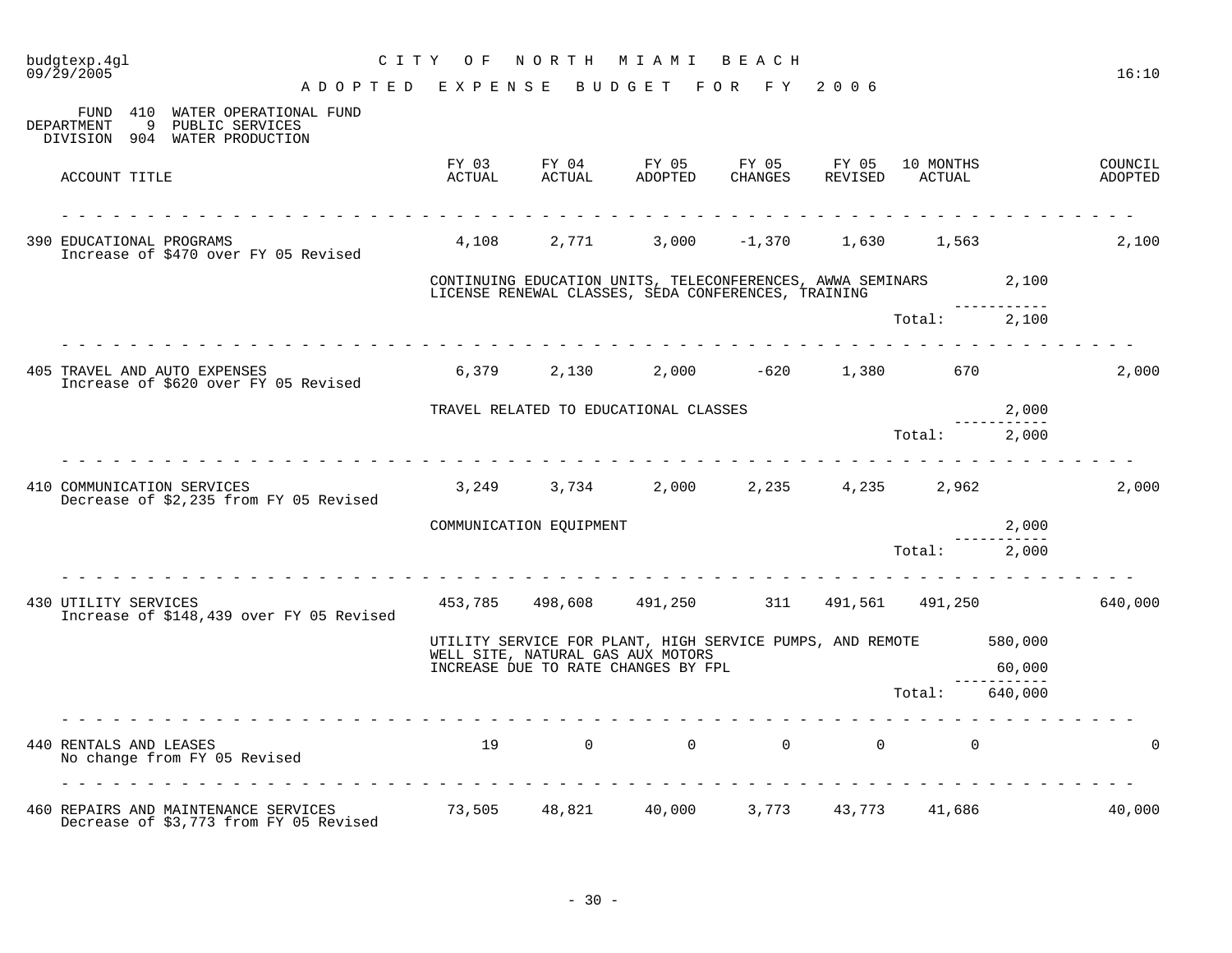| 09/29/2005 | budgtexp.4gl           |                                                                                                                                                     | CITY OF<br>ADOPTED EXPENSE BUDGET FOR FY 2006 |                             | NORTH MIAMI BEACH                                                                                             |         |                  |                       | 16:10              |
|------------|------------------------|-----------------------------------------------------------------------------------------------------------------------------------------------------|-----------------------------------------------|-----------------------------|---------------------------------------------------------------------------------------------------------------|---------|------------------|-----------------------|--------------------|
| DEPARTMENT |                        | FUND 410 WATER OPERATIONAL FUND<br>9 PUBLIC SERVICES<br>DIVISION 904 WATER PRODUCTION                                                               |                                               |                             |                                                                                                               |         |                  |                       |                    |
|            | ACCOUNT TITLE          |                                                                                                                                                     | ACTUAL                                        | ACTUAL                      | FY 03 FY 04 FY 05 FY 05 FY 05 10 MONTHS<br>ADOPTED                                                            | CHANGES | REVISED ACTUAL   |                       | COUNCIL<br>ADOPTED |
|            |                        |                                                                                                                                                     |                                               |                             | MAINTENANCE OF WATER PLANT EQUIPMENT, PUMPS, BUILDINGS, 40,000<br>TANKS, OFFSITE WELLS, BOOSTER STATION, ETC. |         |                  | ------------          |                    |
|            |                        |                                                                                                                                                     |                                               |                             |                                                                                                               |         | Total: 40,000    |                       |                    |
|            |                        | 490 UNIFORM MAINTENANCE ALLOWANCE<br>Increase of \$2,300 over FY 05 Revised                                                                         |                                               |                             | 8,146   7,667   10,000  -2,300   7,700   7,179                                                                |         |                  |                       | 10,000             |
|            |                        |                                                                                                                                                     |                                               |                             | EMPLOYEE UNIFORMS, SAFETY SHOES AND CARPETS                                                                   |         |                  | 10,000<br>----------- |                    |
|            |                        | . <u>.</u> .                                                                                                                                        |                                               |                             |                                                                                                               |         | Total: 10,000    |                       |                    |
|            | 510 OFFICE SUPPLIES    | Decrease of \$4,900 from FY 05 Revised                                                                                                              |                                               |                             | $4,010$ $3,211$ $3,000$ $4,900$ $7,900$ $7,847$                                                               |         |                  |                       | 3,000              |
|            |                        |                                                                                                                                                     | OFFICE SUPPLIES                               |                             |                                                                                                               |         |                  | 3,000                 |                    |
|            |                        |                                                                                                                                                     |                                               |                             |                                                                                                               |         | Total:           | 3,000                 |                    |
|            | 520 OPERATING SUPPLIES | Decrease of \$13,440 from FY 05 Revised                                                                                                             |                                               |                             | $37,734$ $43,338$ $35,000$ $-1,180$ $33,820$ $33,573$                                                         |         |                  |                       | 20,380             |
|            |                        |                                                                                                                                                     |                                               |                             | SMALL TOOLS AND EQUIPMENT, SAFETY SUPPLIES                                                                    |         |                  | 20,380<br>___________ |                    |
|            |                        |                                                                                                                                                     |                                               |                             |                                                                                                               |         | Total: 20,380    |                       |                    |
|            |                        | 3,518,900 522 PURCHASE OF WATER FROM COUNTY 3,373,338 3,954,827 5,000,000 -1,444,721 3,555,279 3,000,051<br>Decrease of \$36,379 from FY 05 Revised |                                               |                             |                                                                                                               |         |                  |                       |                    |
|            |                        |                                                                                                                                                     |                                               | PURCHASE OF WATER FROM WASA |                                                                                                               |         |                  | 3,518,900             |                    |
|            |                        |                                                                                                                                                     |                                               |                             |                                                                                                               |         | Total: 3,518,900 |                       |                    |
|            |                        | 540 BOOKS & MEMBERSHIPS<br>Increase of \$893 over FY 05 Revised                                                                                     |                                               |                             | $1,359$ $715$ $1,500$ $-893$ $607$ $487$                                                                      |         |                  |                       | 1,500              |
|            |                        |                                                                                                                                                     |                                               |                             | TRAINING MATERIALS AND SUBSCRIPTIONS<br>STATE LICENSES, BOOKS & FWPCOA MEMBERSHIPS                            |         |                  | 1,500                 |                    |
|            |                        |                                                                                                                                                     |                                               |                             |                                                                                                               |         | Total: 1,500     |                       |                    |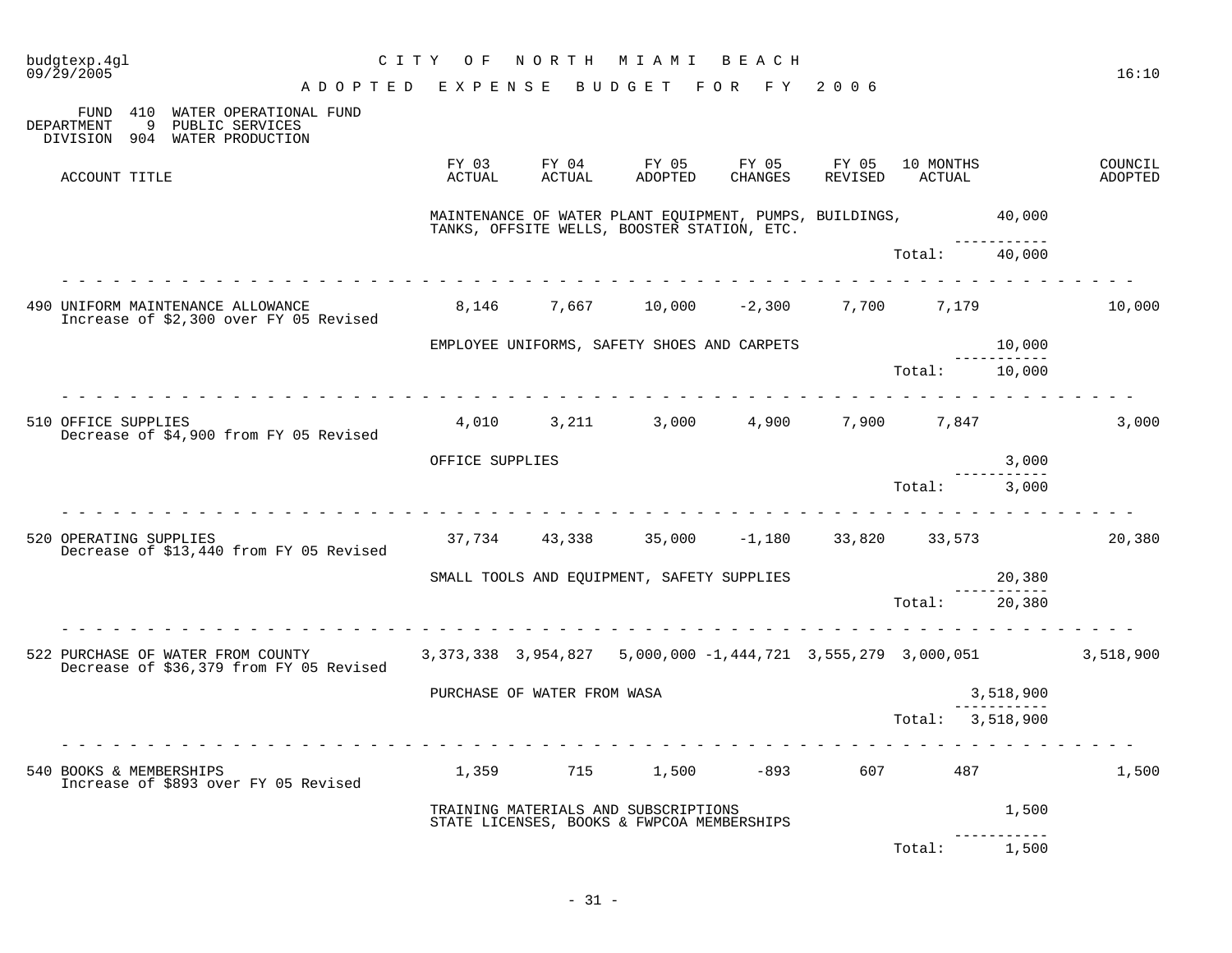| budgtexp.4gl<br>09/29/2005 |                                                                                     | CITY OF           |                           | NORTH MIAMI BEACH                                                   |                        |         |                     |         | 16:10              |
|----------------------------|-------------------------------------------------------------------------------------|-------------------|---------------------------|---------------------------------------------------------------------|------------------------|---------|---------------------|---------|--------------------|
|                            | ADOPTED EXPENSE                                                                     |                   |                           | B U D G E T                                                         | FOR FY 2006            |         |                     |         |                    |
| DEPARTMENT<br>9            | FUND 410 WATER OPERATIONAL FUND<br>PUBLIC SERVICES<br>DIVISION 904 WATER PRODUCTION |                   |                           |                                                                     |                        |         |                     |         |                    |
| ACCOUNT TITLE              |                                                                                     | FY 03<br>ACTUAL   | FY 04<br>ACTUAL           | FY 05<br>ADOPTED                                                    | FY 05 FY 05<br>CHANGES | REVISED | 10 MONTHS<br>ACTUAL |         | COUNCIL<br>ADOPTED |
| 560 FUELS & LUBRICANTS     | Decrease of \$500 from FY 05 Revised                                                | 728               | 317                       | 1,000                                                               |                        |         | 500 1,500 1,000     |         | 1,000              |
|                            |                                                                                     |                   |                           | DIESEL FUEL FOR EMERGENCY GENERATORS, LUBRICANTS                    |                        |         |                     | 1,000   |                    |
|                            |                                                                                     |                   |                           |                                                                     |                        |         | Total: 1,000        |         |                    |
| 610 LIME                   | Decrease of \$67,452 from FY 05 Revised                                             |                   |                           | 350,012 356,110 290,163 98,156 388,319 388,318                      |                        |         |                     |         | 320,867            |
|                            |                                                                                     |                   | BASED ON PLANT PRODUCTION |                                                                     |                        |         |                     | 320,867 |                    |
|                            |                                                                                     |                   |                           |                                                                     | .                      |         | Total:              | 320,867 |                    |
| 620 CHLORINE               | Increase of \$19,536 over FY 05 Revised                                             |                   |                           | 46,463  44,281  66,750   -11,970  54,780  50,000                    |                        |         |                     |         | 74,316             |
|                            |                                                                                     | 200 TONS PER YEAR |                           | BASED ON PLANT PRODUCTION OF 17.1 MGD                               |                        |         |                     | 74,316  |                    |
|                            |                                                                                     |                   |                           |                                                                     |                        |         | Total:              | 74,316  |                    |
| 621 AMMONIA                | Increase of \$1,135 over FY 05 Revised                                              |                   |                           | $10,940$ $11,593$ $17,600$ $-1,135$ $16,465$ $8,392$                |                        |         |                     |         | 17,600             |
|                            |                                                                                     |                   |                           | BASED ON PLANT PRODUCTION OF 17.1 MGD (80,000 PER YEAR) 17,600      |                        |         | ------              |         |                    |
|                            |                                                                                     |                   |                           |                                                                     |                        |         | Total: 17,600       |         |                    |
| 622 CARBON DIOXIDE         | Decrease of \$7,600 from FY 05 Revised                                              |                   |                           | 23,086 29,302 26,250                                                |                        |         | 2,600 28,850 18,828 |         | 21,250             |
|                            |                                                                                     |                   |                           | BASED ON PLANT PRODUCTION OF 17.1 MGD (250,000 LBS PER YEAR) 21,250 |                        |         |                     |         |                    |
|                            |                                                                                     |                   |                           |                                                                     |                        |         | Total: 21,250       |         |                    |
| 623 FLUORIDE               | Increase of \$2,405 over FY 05 Revised                                              |                   |                           | $16,653$ $7,144$ $15,000$ $-2,405$ $12,595$ $10,000$                |                        |         |                     |         | 15,000             |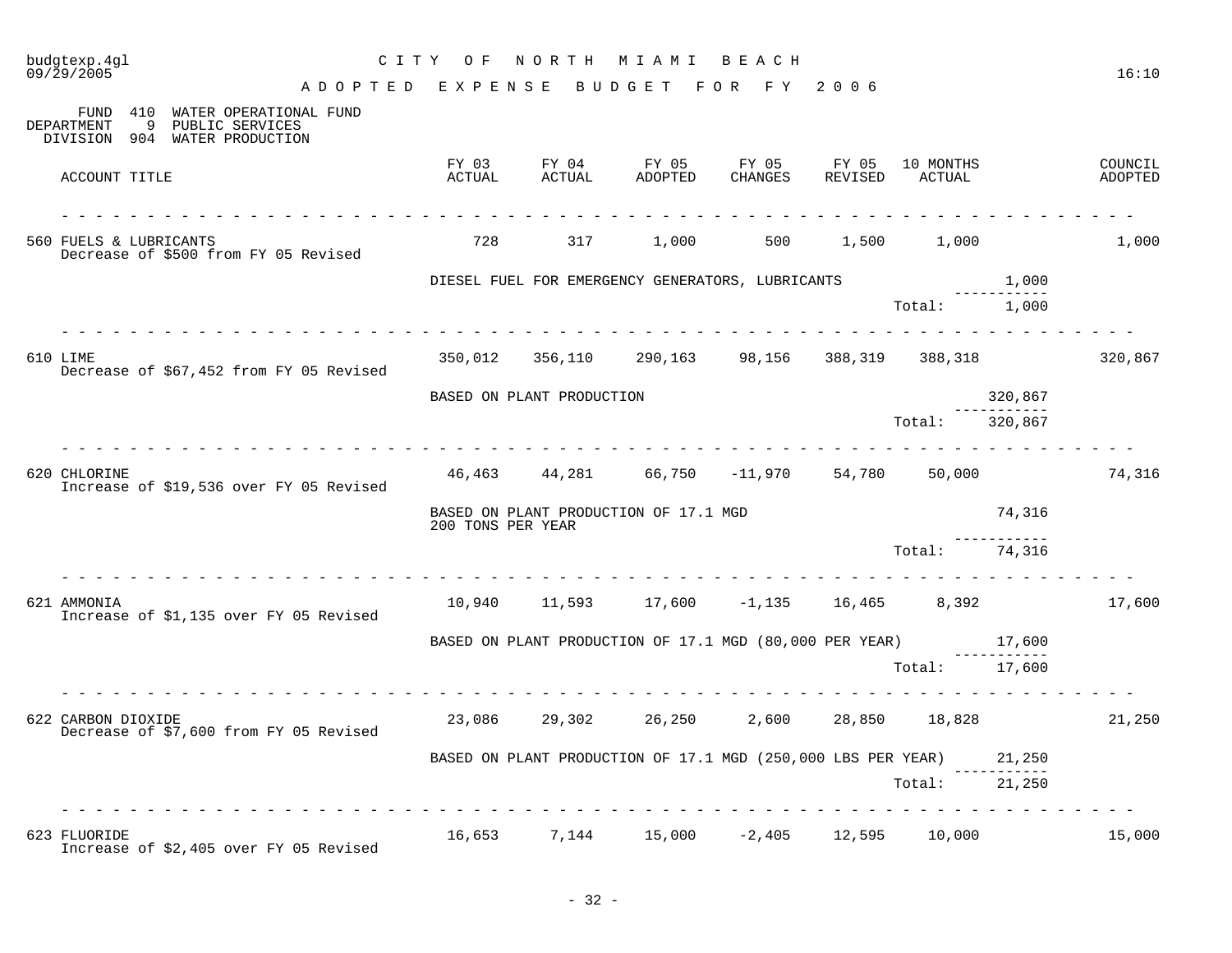| budgtexp.4gl<br>09/29/2005                                                                                                        | C I T Y<br>O F   |                                   | NORTH MIAMI                                            | B E A C H        |                  |                                      |         | 16:10              |
|-----------------------------------------------------------------------------------------------------------------------------------|------------------|-----------------------------------|--------------------------------------------------------|------------------|------------------|--------------------------------------|---------|--------------------|
| ADOPTED EXPENSE                                                                                                                   |                  |                                   | B U D G E T                                            | FOR FY 2006      |                  |                                      |         |                    |
| FUND 410 WATER OPERATIONAL FUND<br>9<br>PUBLIC SERVICES<br>DEPARTMENT<br>DIVISION 904 WATER PRODUCTION                            |                  |                                   |                                                        |                  |                  |                                      |         |                    |
| ACCOUNT TITLE                                                                                                                     | FY 03<br>ACTUAL  | FY 04<br>ACTUAL                   | FY 05<br>ADOPTED                                       | FY 05<br>CHANGES | FY 05<br>REVISED | 10 MONTHS<br>ACTUAL                  |         | COUNCIL<br>ADOPTED |
|                                                                                                                                   |                  |                                   | BASED ON PLANT PRODUCTION OF 17.1 MGD                  |                  |                  |                                      | 15,000  |                    |
| <u>.</u>                                                                                                                          |                  |                                   |                                                        |                  |                  | Total:                               | 15,000  |                    |
| 640 OTHER CHEMICALS<br>No change from FY 05 Revised                                                                               |                  |                                   | $12,342$ $11,605$ $10,500$ $2,500$ $13,000$ $13,000$   |                  |                  |                                      |         | 13,000             |
|                                                                                                                                   |                  | COAGULANT AID AND POLYPHOSPHATE   | BASED ON PLANT PRODUCTION OF 17.1 MGD                  |                  |                  |                                      | 13,000  |                    |
|                                                                                                                                   |                  |                                   |                                                        |                  |                  | Total: 13,000                        |         |                    |
| 650 SLUDGE REMOVAL                                                                                                                |                  |                                   | 158,250 143,700 108,250 46,893 155,143 150,950 158,250 |                  |                  |                                      |         |                    |
| Increase of \$3,107 over FY 05 Revised                                                                                            |                  |                                   |                                                        |                  |                  |                                      |         |                    |
|                                                                                                                                   |                  |                                   |                                                        |                  |                  |                                      |         |                    |
|                                                                                                                                   |                  |                                   | SLUDGE REMOVAL FROM WATER PRODUCTION SLUDGE PIT        |                  |                  |                                      | 158,250 |                    |
|                                                                                                                                   |                  |                                   |                                                        |                  |                  | Total: 158,250                       |         |                    |
| 670 MAINT-VALVES, MAINS, SERVICES, HYDRANTS, ETC 5, 088 8, 659 10, 000 600 10, 600 9, 596<br>Decrease of \$600 from FY 05 Revised |                  |                                   |                                                        |                  |                  |                                      |         | 10,000             |
|                                                                                                                                   | CLEANING 5 WELLS |                                   | MAINTENANCE OF LARGE PUMPS, MOTORS AND HEAVY EQUIPMENT |                  |                  |                                      | 10,000  |                    |
|                                                                                                                                   |                  |                                   |                                                        |                  |                  | Total: 10,000                        |         |                    |
| .                                                                                                                                 |                  |                                   |                                                        |                  |                  |                                      |         |                    |
| *** Operating Expenses 6.199,012 5,429,576 6,210,763 -1,248,912 4,961,851 4,357,655                                               |                  |                                   |                                                        |                  |                  |                                      |         | 4,940,183          |
|                                                                                                                                   |                  |                                   |                                                        |                  |                  | <u>a a a a a a a a a a a a a a a</u> |         |                    |
| 810 LAND<br>Decrease of \$156,000 from FY 05 Revised                                                                              |                  | $0 \qquad \qquad 0 \qquad \qquad$ |                                                        |                  |                  | 0 156,000 156,000 158,199            |         | $\Omega$           |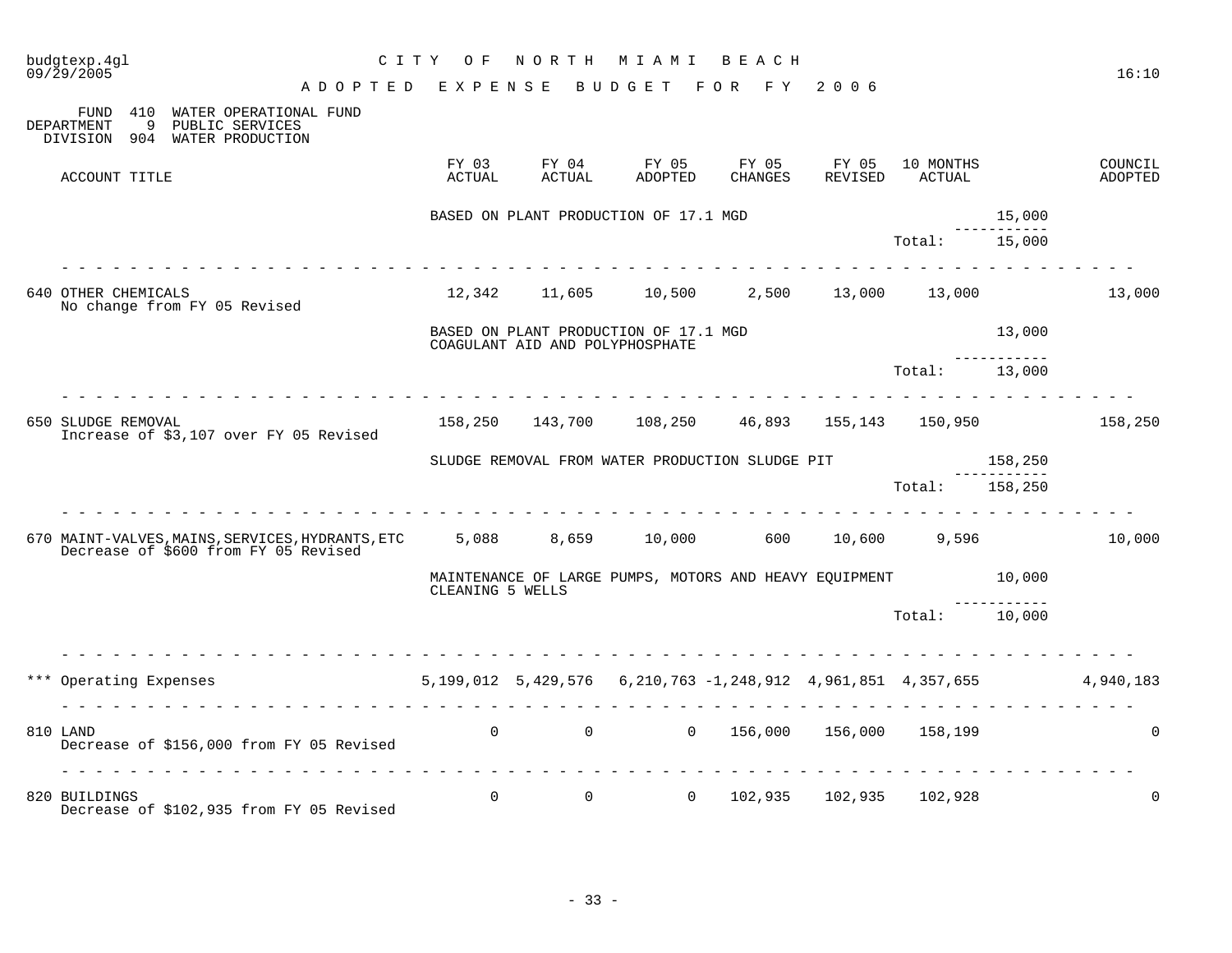| budgtexp.4gl<br>09/29/2005                                                                                                                                                                                                                                                        | C I T Y<br>O F                                                                                                                                                                           |              | NORTH MIAMI BEACH                                                      |                                          | 16:10                                             |
|-----------------------------------------------------------------------------------------------------------------------------------------------------------------------------------------------------------------------------------------------------------------------------------|------------------------------------------------------------------------------------------------------------------------------------------------------------------------------------------|--------------|------------------------------------------------------------------------|------------------------------------------|---------------------------------------------------|
|                                                                                                                                                                                                                                                                                   | ADOPTED EXPENSE                                                                                                                                                                          |              | BUDGET FOR FY 2006                                                     |                                          |                                                   |
| FUND 410 WATER OPERATIONAL FUND<br>9<br>DEPARTMENT<br>PUBLIC SERVICES<br>DIVISION 904 WATER PRODUCTION                                                                                                                                                                            |                                                                                                                                                                                          |              |                                                                        |                                          |                                                   |
| ACCOUNT TITLE                                                                                                                                                                                                                                                                     |                                                                                                                                                                                          |              | FY 03 FY 04 FY 05 FY 05 FY 05<br>ACTUAL ACTUAL ADOPTED CHANGES REVISED | 10 MONTHS<br>ACTUAL                      | COUNCIL<br>ADOPTED                                |
| 830 IMPROVEMENTS OTHER THAN BUILDINGS<br>Increase of \$4,879,150 over FY 05 Revised 60 0 0 627,000 1,102,500 1,729,500 657,993 6,608,650                                                                                                                                          |                                                                                                                                                                                          |              |                                                                        |                                          |                                                   |
|                                                                                                                                                                                                                                                                                   | THE FOLLOWING PROJECTS ARE FROM INPLANT RESERVES:<br>FILTER MEDIA REBUILD<br>HIGH SERVICE PUMP REBUILD<br>WELL REHAB<br>LIME SILE IMPROVEMENTS<br>WATER TREATMENT PLANT EXPANSION<br>*** |              |                                                                        | 100,000<br>15,000<br>12,000<br>1,137,350 | 45,000                                            |
|                                                                                                                                                                                                                                                                                   | THE FOLLOWING PROJECT IS FROM FIREFLOW RESERVES:<br>WATER PLANT EXPANSION - TRANSMISSION LINES UPSIZING<br>WATER TREATMENT PLANT - PHASE II                                              |              |                                                                        | 4,999,300<br>300,000<br>------------     |                                                   |
|                                                                                                                                                                                                                                                                                   |                                                                                                                                                                                          |              |                                                                        | Total: 6,608,650                         |                                                   |
| 840 MACHINERY AND EQUIPMENT 10,200<br>Decrease of \$35.800 from FY 05 Revised 10 0 10 0 10,000 11,000 16,000 15,411 10,200                                                                                                                                                        |                                                                                                                                                                                          |              |                                                                        |                                          |                                                   |
|                                                                                                                                                                                                                                                                                   | EQUIPMENT                                                                                                                                                                                |              |                                                                        | 10,200                                   |                                                   |
|                                                                                                                                                                                                                                                                                   |                                                                                                                                                                                          |              |                                                                        | -----------<br>Total: 10,200             |                                                   |
| 842 DATA PROCESSING EQUIPMENT<br>No change from FY 05 Revised                                                                                                                                                                                                                     | $0$ 0 3,000 -3,000 0 0                                                                                                                                                                   |              |                                                                        |                                          |                                                   |
| *** Capital Outlays                                                                                                                                                                                                                                                               |                                                                                                                                                                                          |              |                                                                        |                                          | 0 0 635,000 1,399,435 2,034,435 964,530 6,618,850 |
| 994 TRF TO WORKERS' COMP SELF-INS<br>Decrease of \$265 from FV 05 Revised 29,094 30,681 32,277 0 32,277 32,277 32,277 32,012<br>Decrease of \$265 from FY 05 Revised                                                                                                              |                                                                                                                                                                                          |              |                                                                        |                                          |                                                   |
| Posit # Job Title<br>05-0029 ASST TO UTILITY PLAN MGR BRANCH ROMANY A Projected<br>06-0023 ASST. DIR. OF PUBLIC SVC PEREZ ALBERTO L TRE<br>2N HIREN AN HIREN TRE<br>06-0024 CIVIL ENGINEER<br>05-0028 CIVIL ENGINEER<br>05-0028 CIVIL ENGINEER<br>02-0139 DIVISION SUPERINTENDENT | AN HUREN<br>BADULESCU IULIANA<br>FERNANDEZ DEBBIE                                                                                                                                        | 206<br>2,145 | TRF 100% FROM 411904 375<br>TRF 100% FROM 411904 240                   | Adj Reason<br>Madj Amt<br>Total          | $\frac{197}{375}$<br>240<br>206<br>2,145          |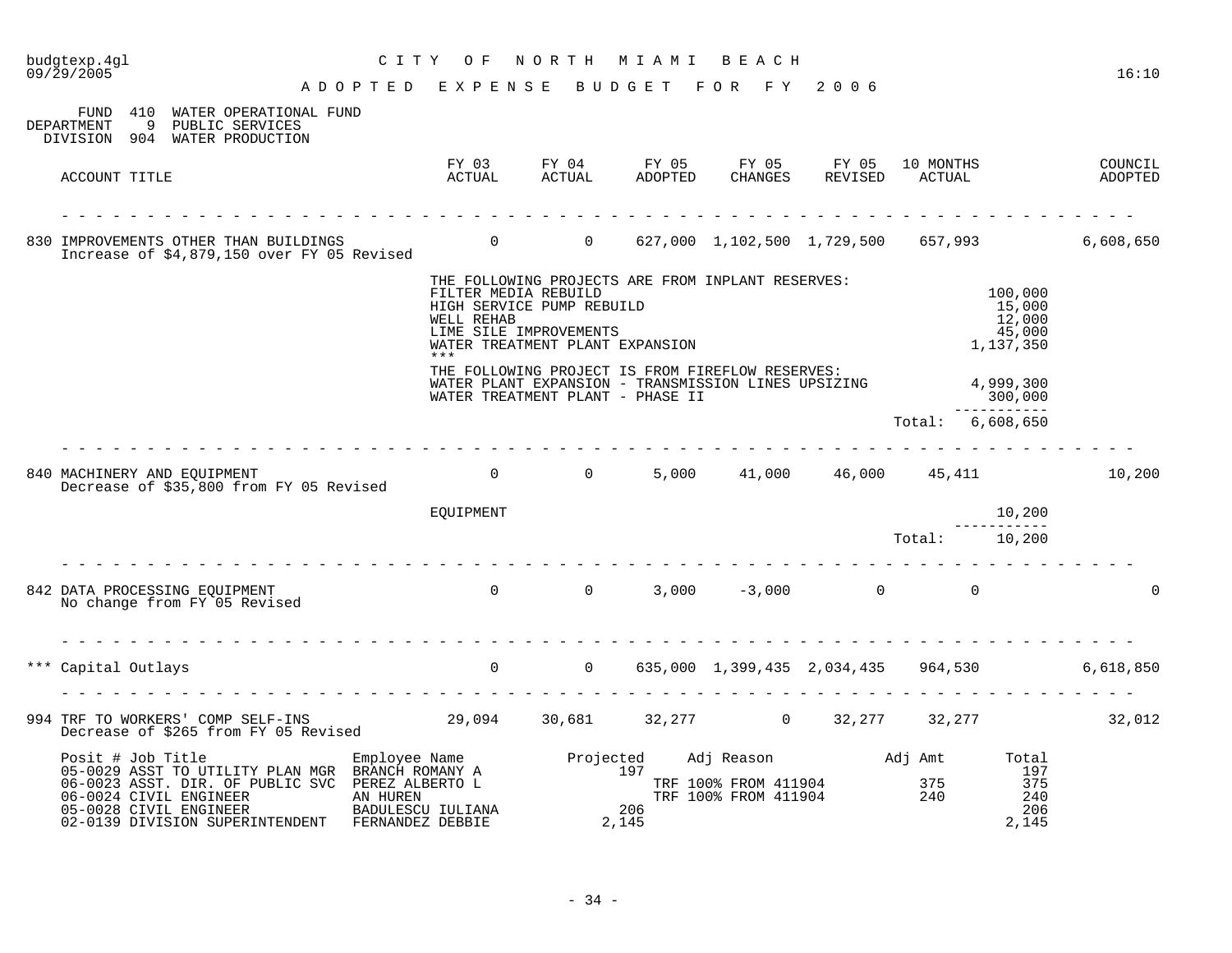## 09/29/2005 16:10

# budgtexp.4gl C I T Y O F N O R T H M I A M I B E A C H

## FUND 410 WATER OPERATIONAL FUND<br>DEPARTMENT 9 PUBLIC SERVICES

9 PUBLIC SERVICES DIVISION 904 WATER PRODUCTION

| ACCOUNT TITLE                                                                                                                                                                                                                                                                                                                                                                                                                                                                                                                                                                                                         | FY 03<br>ACTUAL                                                                                                                                                                                                                                                                                                                                              | FY 04<br>ACTUAL | FY 05<br>ADOPTED | FY 05<br>CHANGES                                                                                                                                                                                                                                                             | FY 05<br>REVISED | 10 MONTHS<br>ACTUAL |                                                                                                                                                                                                        | COUNCIL<br>ADOPTED |
|-----------------------------------------------------------------------------------------------------------------------------------------------------------------------------------------------------------------------------------------------------------------------------------------------------------------------------------------------------------------------------------------------------------------------------------------------------------------------------------------------------------------------------------------------------------------------------------------------------------------------|--------------------------------------------------------------------------------------------------------------------------------------------------------------------------------------------------------------------------------------------------------------------------------------------------------------------------------------------------------------|-----------------|------------------|------------------------------------------------------------------------------------------------------------------------------------------------------------------------------------------------------------------------------------------------------------------------------|------------------|---------------------|--------------------------------------------------------------------------------------------------------------------------------------------------------------------------------------------------------|--------------------|
| Posit # Job Title<br>04-0052 MAINTENANCE WORKER II<br>01-0479 UTILITY MECHANIC I<br>01-0477 UTILITY MECHANIC I<br>01-0478 UTILITY MECHANIC I<br>01-0480 UTILITY MECHANIC II<br>04-0124 WATER PLANT OP. TRAINEE<br>05-0148 WATER PLANT OP. TRAINEE<br>01-0487 WATER PLANT OPERATOR II<br>01-0485 WATER PLANT OPERATOR II<br>04-0101 WATER PLANT OPERATOR II<br>05-0171 WATER PLANT OPERATOR II<br>04-0142 WATER PLANT OPERATOR III<br>04-0100 WATER PLANT OPERATOR III<br>01-0489 WATER PLANT OPERATOR III<br>01-0490 WATER PLANT OPERATOR III<br>01-0491 WATER PLANT OPERATOR III<br>01-0494 WATER PRODUCTION MANAGER | Employee Name<br>SIĒSHOLTZ STEPHEN<br>BROWN MICHAEL A<br>JAVELLANA JOHN<br>JAVELLANA JOHN<br>PERRY LEONARD<br>MC DONALD JOHN<br>MENDEZ ARMANDO V<br>ROSE HUPERT<br>** VACANCY ** 3417<br>AGRAMONTE GEORGE<br>IVIE GEOFFREY E<br>REED JANET M<br>HILL JOHN LEE<br>RIDENOUR VALERIE<br>SOOKLAL GODFREY D<br>SOTELO RAUL W<br>VIGO DAVID N<br>AGUILERA CARLOS A | Projected       | 1,371<br>1,637   | Adj Reason<br>-, -, -<br>1,256 ELIMINATE POSITION -1,<br>1,637<br>1,430 ELIMINATE POSITION $-1,430$<br>-, 062<br>2,062<br>4,125<br>1,594<br>1,575 HIRE 4/1/06 -788<br>1,726<br>1,726<br>1,772<br>1,772<br>2,263<br>1,776<br>2,296<br>2,296<br>------<br>1,871 -2859<br>1,871 |                  | Adj Amt<br>$-1,256$ | Total<br>1,371<br>$\Omega$<br>1,637<br>$\overline{a}$<br>2,062<br>$\frac{4}{1}$ , 125<br>1, 594<br>787<br>1,726<br>1,598<br>$\frac{1}{1}$ , 564<br>1, 772<br>1,772<br>2,263<br>1,776<br>2,296<br>2,506 |                    |
|                                                                                                                                                                                                                                                                                                                                                                                                                                                                                                                                                                                                                       | Salary Projection Total: 34,871                                                                                                                                                                                                                                                                                                                              |                 |                  |                                                                                                                                                                                                                                                                              | $-2,859$         |                     | 32,012                                                                                                                                                                                                 |                    |
| *** Non-Operating Expenses                                                                                                                                                                                                                                                                                                                                                                                                                                                                                                                                                                                            | 29,094                                                                                                                                                                                                                                                                                                                                                       |                 | 30,681 32,277    | $\Omega$                                                                                                                                                                                                                                                                     |                  | 32,277 32,277       |                                                                                                                                                                                                        | 32,012             |
| DIVISION<br>TOTALS:                                                                                                                                                                                                                                                                                                                                                                                                                                                                                                                                                                                                   | 6,158,761    6,435,909    8,103,596    159,823    8,263,419    6,349,142                                                                                                                                                                                                                                                                                     |                 |                  |                                                                                                                                                                                                                                                                              |                  |                     |                                                                                                                                                                                                        | 13,103,848         |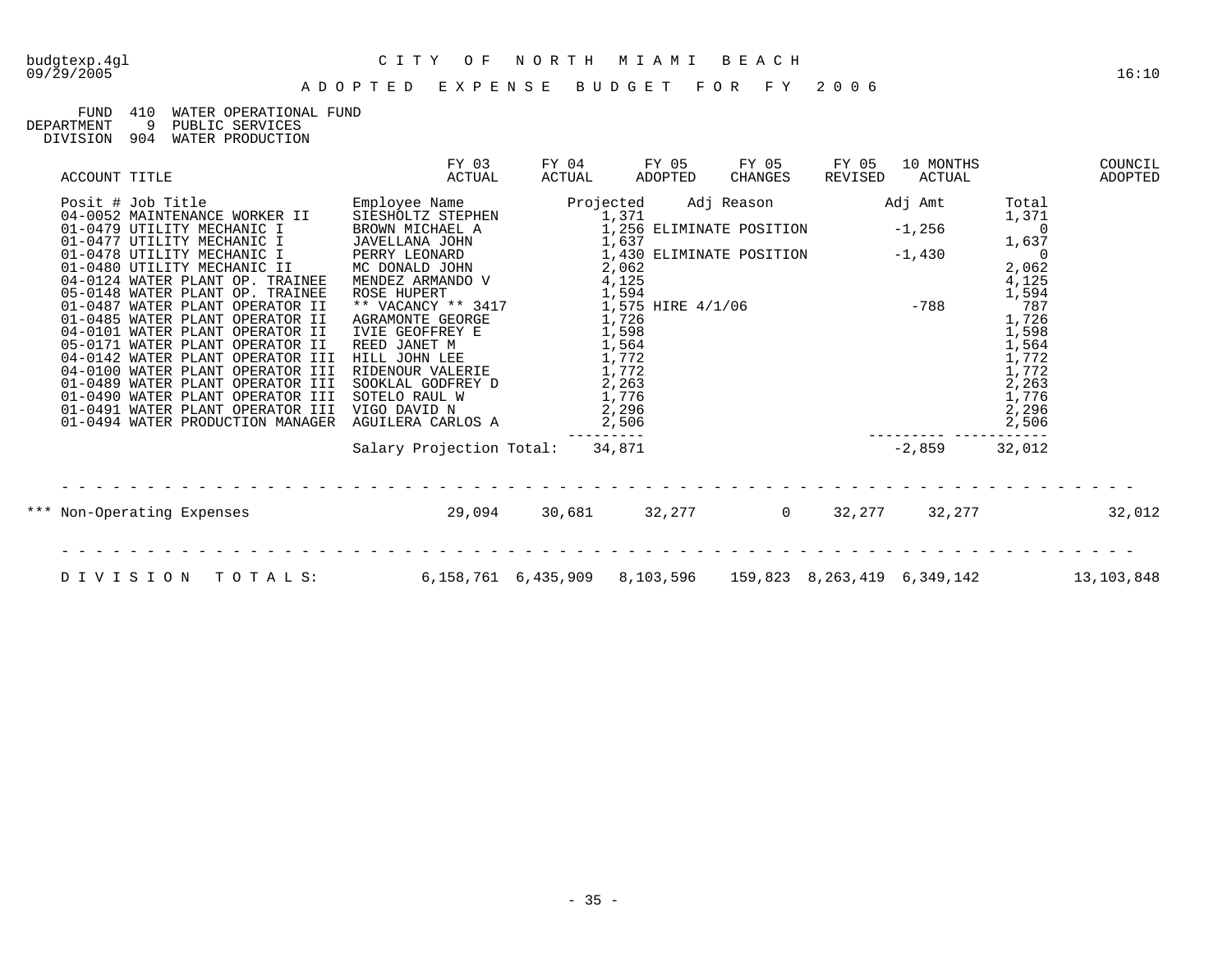| 09/29/2005                                                                                                                                                                                                                              | ADOPTED EXPENSE BUDGET FOR FY 2006 |                                                                                         |  |  |                                                                                             |                |                      | 16:10              |
|-----------------------------------------------------------------------------------------------------------------------------------------------------------------------------------------------------------------------------------------|------------------------------------|-----------------------------------------------------------------------------------------|--|--|---------------------------------------------------------------------------------------------|----------------|----------------------|--------------------|
| FUND 410 WATER OPERATIONAL FUND<br>9 PUBLIC SERVICES<br>DEPARTMENT<br>DIVISION 905 WATER CONSERVATION                                                                                                                                   |                                    |                                                                                         |  |  |                                                                                             |                |                      |                    |
| ACCOUNT TITLE                                                                                                                                                                                                                           |                                    | FY 03 FY 04 FY 05 FY 05 FY 05 10 MONTHS<br>ACTUAL ACTUAL ADOPTED CHANGES REVISED ACTUAL |  |  |                                                                                             |                |                      | COUNCIL<br>ADOPTED |
| SALARIES-FULL-TIME<br>Increase of \$4,451 over FY 05 Revised 57,002 59,254 73,193 0 73,193 59,730 59,730 77,644<br>120 SALARIES-FULL-TIME                                                                                               |                                    |                                                                                         |  |  |                                                                                             |                |                      |                    |
| Posit # Job Title Employee Name Projected Adj Reason Mdj Amt Total<br>1-0498 WATER CONSERVATION COORD HATHCOCK LLOYD V 51,695<br>1,695 51,695 51,695 51,695 51,695 51,695<br>25,949 25,949 25,949 Salary Projection Total: 77,644 6 1-0 |                                    |                                                                                         |  |  |                                                                                             |                |                      |                    |
|                                                                                                                                                                                                                                         |                                    |                                                                                         |  |  |                                                                                             |                |                      |                    |
| 140 OVERTIME-REGULAR EMPLOYEES<br>No change from FY 05 Revised                                                                                                                                                                          |                                    | 0 $2,223$ $1,000$ 0 $1,000$ $352$                                                       |  |  |                                                                                             |                |                      | 1,000              |
|                                                                                                                                                                                                                                         | OVERTIME                           |                                                                                         |  |  |                                                                                             |                | 1,000                |                    |
|                                                                                                                                                                                                                                         |                                    |                                                                                         |  |  | $\begin{tabular}{cc} - & - & - & - & - & - \\ \hline \texttt{Total:} & 1,000 \end{tabular}$ |                |                      |                    |
| 210 F.I.C.A. TAXES-EMPLOYER'S CONTRIBUTION 4,383 5,687 5,614 0 5,614 4,580<br>Increase of \$344 over FY 05 Revised                                                                                                                      |                                    |                                                                                         |  |  |                                                                                             |                |                      | 5,958              |
| Fitle Employee Name Projected Adj Reason Adj Amt Total Conservation Coord HathCock LLOYD V<br>1985, 1973 1973 1973 1985 1,985 1,985 1,985 1,985 1,985 1,998 1,998 1,998 1,998 1,998 1,998 1,998 1,998 1,998<br>201-0497 WATER CONSER    |                                    |                                                                                         |  |  |                                                                                             |                |                      |                    |
|                                                                                                                                                                                                                                         | Salary Projection Total: 5,958     |                                                                                         |  |  |                                                                                             | $\overline{0}$ | 5,958                |                    |
| 215 EDUCATIONAL REIMBURSEMENT<br>No change from FY 05 Revised                                                                                                                                                                           |                                    | $1,093$ $0$ $750$ $0$ $750$ $0$                                                         |  |  |                                                                                             |                |                      | 750                |
|                                                                                                                                                                                                                                         | TUITION REIMBURSEMENT              |                                                                                         |  |  |                                                                                             |                | 750                  |                    |
|                                                                                                                                                                                                                                         |                                    |                                                                                         |  |  |                                                                                             | Total:         | 750                  |                    |
| 221 LEAVE PAYOUTS<br>No change from FY 05 Revised                                                                                                                                                                                       |                                    | 281 0 2,000 0 2,000 0                                                                   |  |  |                                                                                             |                |                      | 2,000              |
|                                                                                                                                                                                                                                         | PAYOUTS                            |                                                                                         |  |  |                                                                                             |                | 2,000<br>___________ |                    |
|                                                                                                                                                                                                                                         |                                    |                                                                                         |  |  |                                                                                             | Total: 2,000   |                      |                    |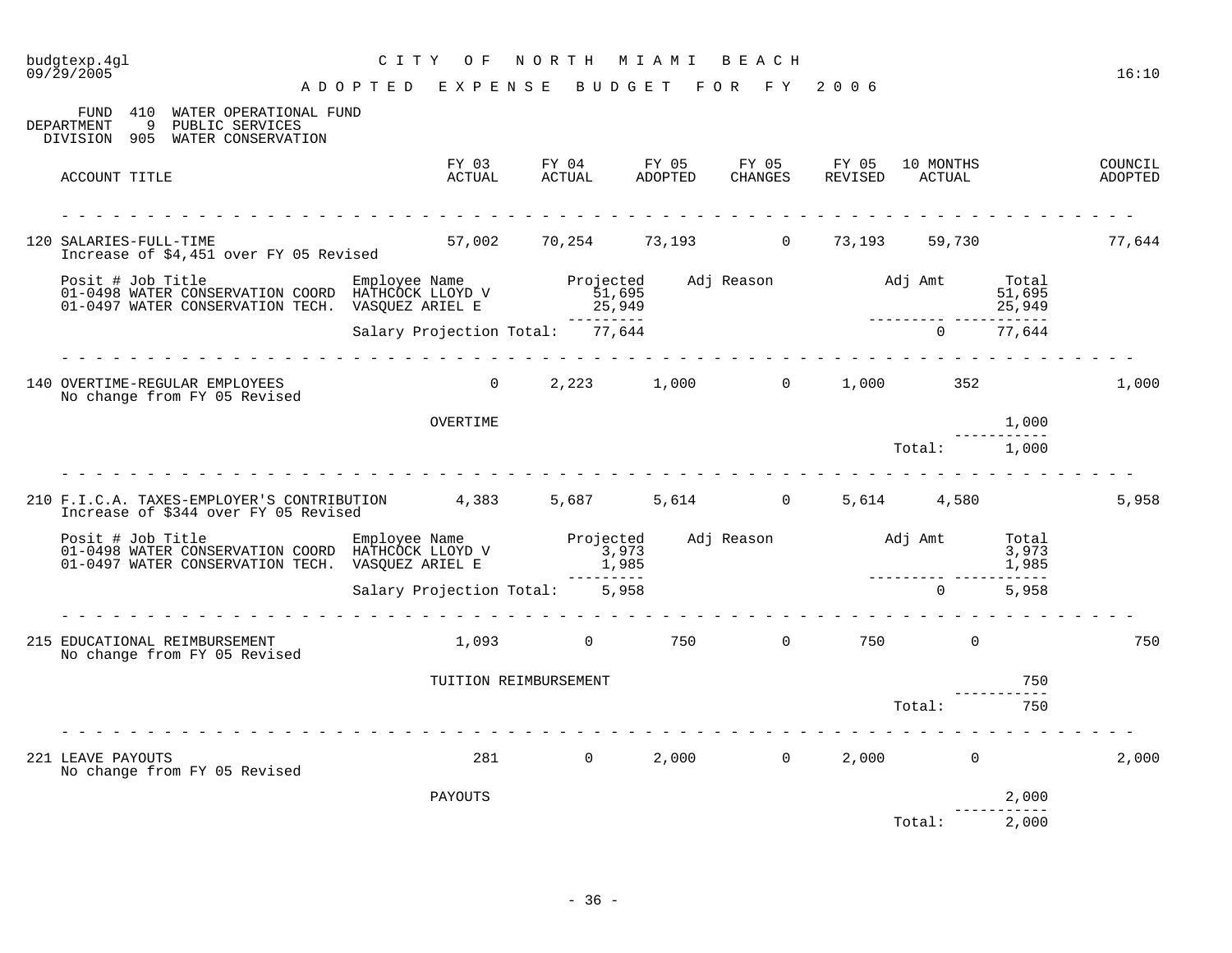| budgtexp.4gl<br>09/29/2005                                                                                                                                                                                   | CITY OF                                                                                                                                                                                                                                                                                                                                                                                                                                                                    |                |     | NORTH MIAMI BEACH |                                            |    | 16:10                                                                                                |
|--------------------------------------------------------------------------------------------------------------------------------------------------------------------------------------------------------------|----------------------------------------------------------------------------------------------------------------------------------------------------------------------------------------------------------------------------------------------------------------------------------------------------------------------------------------------------------------------------------------------------------------------------------------------------------------------------|----------------|-----|-------------------|--------------------------------------------|----|------------------------------------------------------------------------------------------------------|
| FUND 410 WATER OPERATIONAL FUND<br>9 PUBLIC SERVICES<br>DEPARTMENT<br>DIVISION 905 WATER CONSERVATION                                                                                                        | A D O P T E D E X P E N S E B U D G E T F O R F Y 2006                                                                                                                                                                                                                                                                                                                                                                                                                     |                |     |                   |                                            |    |                                                                                                      |
| ACCOUNT TITLE                                                                                                                                                                                                |                                                                                                                                                                                                                                                                                                                                                                                                                                                                            |                |     |                   |                                            |    | FY 03 FY 04 FY 05 FY 05 FY 05 10 MONTHS COUNCIL ACTUAL ACTUAL ADOPTED CHANGES REVISED ACTUAL ADOPTED |
| 223 RETIREMENT-GENERAL PLAN 3,579 6,624 6,824 0 6,824 6,066 11,413<br>Increase of \$4,589 over FY 05 Revised 3,579 6,624 6,824 0 6,824 6,066                                                                 |                                                                                                                                                                                                                                                                                                                                                                                                                                                                            |                |     |                   |                                            |    |                                                                                                      |
|                                                                                                                                                                                                              |                                                                                                                                                                                                                                                                                                                                                                                                                                                                            |                |     |                   |                                            |    |                                                                                                      |
|                                                                                                                                                                                                              |                                                                                                                                                                                                                                                                                                                                                                                                                                                                            |                |     |                   |                                            |    |                                                                                                      |
| 235 HEALTH INSURANCE<br>Increase of \$302 over FY 05 Revised                                                                                                                                                 |                                                                                                                                                                                                                                                                                                                                                                                                                                                                            |                |     |                   | 4,495 7,155 8,254 0 8,254 6,937            |    | 8,556                                                                                                |
| Posit # Job Title Employee Name Projected Adj Reason Adj Amt Total<br>1998 WATER CONSERVATION COORD HATHCOCK LLOYD V 4,278<br>1,278 4,278 4,278 4,278<br>1,278 4,278 4,278<br>Salary Projection Total: 8,556 |                                                                                                                                                                                                                                                                                                                                                                                                                                                                            |                |     |                   |                                            |    |                                                                                                      |
|                                                                                                                                                                                                              | <u> 2 2 2 2 2 2 2 2 2 2 2 2</u>                                                                                                                                                                                                                                                                                                                                                                                                                                            |                |     |                   |                                            |    |                                                                                                      |
| 236 GROUP LIFE INSURANCE<br>Increase of \$74 over FY 05 Revised                                                                                                                                              |                                                                                                                                                                                                                                                                                                                                                                                                                                                                            |                |     |                   | $397$ $467$ $487$ 0 $487$ 367              |    | 561                                                                                                  |
| Posit # Job Title Employee Name Projected Adj Reason Adj Amt Total<br>149 01-0498 WATER CONSERVATION COORD HATHCOCK LLOYD V 449<br>112 112 112 112<br>Salary Projection Total: 561 561                       |                                                                                                                                                                                                                                                                                                                                                                                                                                                                            |                |     |                   |                                            |    |                                                                                                      |
|                                                                                                                                                                                                              | $\frac{1}{2} \left( \frac{1}{2} \right) \left( \frac{1}{2} \right) \left( \frac{1}{2} \right) \left( \frac{1}{2} \right) \left( \frac{1}{2} \right) \left( \frac{1}{2} \right) \left( \frac{1}{2} \right) \left( \frac{1}{2} \right) \left( \frac{1}{2} \right) \left( \frac{1}{2} \right) \left( \frac{1}{2} \right) \left( \frac{1}{2} \right) \left( \frac{1}{2} \right) \left( \frac{1}{2} \right) \left( \frac{1}{2} \right) \left( \frac{1}{2} \right) \left( \frac$ |                |     |                   |                                            |    |                                                                                                      |
| 238 ACCIDENTAL DEATH & DISMEMBERMENT $36$ 42 44 0 44 44 533 Increase of \$2 over FY 05 Revised                                                                                                               |                                                                                                                                                                                                                                                                                                                                                                                                                                                                            |                |     |                   |                                            |    | 46                                                                                                   |
| 01-0497 WATER CONSERVATION TECH. VASQUEZ ARIEL E                                                                                                                                                             |                                                                                                                                                                                                                                                                                                                                                                                                                                                                            |                | $9$ |                   |                                            |    |                                                                                                      |
|                                                                                                                                                                                                              | Salary Projection Total: 46                                                                                                                                                                                                                                                                                                                                                                                                                                                |                |     |                   | ________________________<br>$\overline{0}$ | 46 |                                                                                                      |
| 239 DENTAL INSURANCE<br>Decrease of \$50 from FY 05 Revised                                                                                                                                                  |                                                                                                                                                                                                                                                                                                                                                                                                                                                                            | 252 and $\sim$ |     |                   | 423 332 0 332 109                          |    | 282                                                                                                  |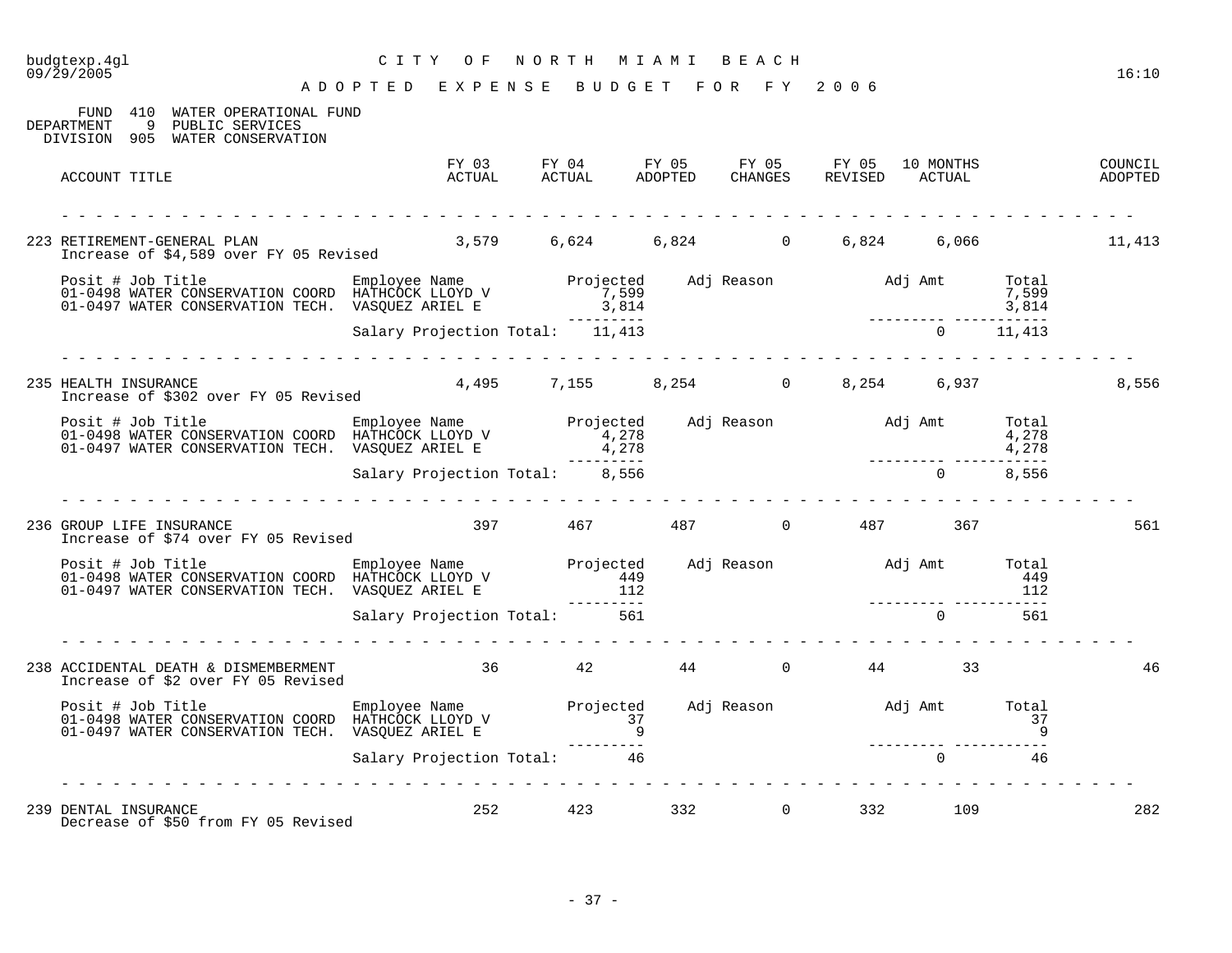| budgtexp.4gl<br>09/29/2005                                                                                                                                                                      | CITY OF<br>ADOPTED EXPENSE BUDGET FOR FY 2006 |                                                                                         | NORTH MIAMI BEACH                                                                       |  |                                      |                     | 16:10              |
|-------------------------------------------------------------------------------------------------------------------------------------------------------------------------------------------------|-----------------------------------------------|-----------------------------------------------------------------------------------------|-----------------------------------------------------------------------------------------|--|--------------------------------------|---------------------|--------------------|
| FUND 410 WATER OPERATIONAL FUND<br>DEPARTMENT<br>9 PUBLIC SERVICES<br>DIVISION 905 WATER CONSERVATION                                                                                           |                                               |                                                                                         |                                                                                         |  |                                      |                     |                    |
| ACCOUNT TITLE                                                                                                                                                                                   |                                               |                                                                                         | FY 03 FY 04 FY 05 FY 05 FY 05 10 MONTHS<br>ACTUAL ACTUAL ADOPTED CHANGES REVISED ACTUAL |  |                                      |                     | COUNCIL<br>ADOPTED |
| Posit # Job Title Final Employee Name Projected Adj Reason Adj Amt Total Conservation COORD HATHCOCK LLOYD V<br>141 141 141 141 141 141 141<br>01-0497 WATER CONSERVATION TECH. VASQUEZ ARIEL E |                                               |                                                                                         |                                                                                         |  |                                      | 141                 |                    |
|                                                                                                                                                                                                 | Salary Projection Total: 282                  |                                                                                         |                                                                                         |  | ________________________<br>$\Omega$ | 282                 |                    |
| Salaries & Related Costs                                                                                                                                                                        | 71,519 92,875 98,498 0 98,498 78,175          |                                                                                         |                                                                                         |  |                                      |                     | 108,210            |
| 347 OTHER CONTRACTUAL SERVICES<br>No change from FY 05 Revised                                                                                                                                  | .                                             |                                                                                         |                                                                                         |  |                                      |                     | $\Omega$           |
| 390 EDUCATIONAL PROGRAMS<br>Increase of \$400 over FY 05 Revised                                                                                                                                |                                               |                                                                                         | 450 198 1,000 -400 600 523                                                              |  |                                      |                     | 1,000              |
|                                                                                                                                                                                                 | WATERFEST<br>POSTER CONTEST                   | WATER EDUCATION AND OUTREACH<br>WATER CONSERVATION MONTH<br>IRRIGATION AUDITOR TRAINING | CIVIC EDUCATION PROGRAM -WATER/WATER CONSERVATION 1,000                                 |  |                                      |                     |                    |
|                                                                                                                                                                                                 |                                               |                                                                                         |                                                                                         |  | Total: 1,000                         |                     |                    |
| 405 TRAVEL AND AUTO EXPENSES<br>Decrease of \$2,187 from FY 05 Revised                                                                                                                          |                                               |                                                                                         | $2,932$ $1,781$ $1,000$ $2,687$ $3,687$ $3,532$                                         |  |                                      |                     | 1,500              |
|                                                                                                                                                                                                 |                                               |                                                                                         | TRAVEL RELATED TO SEMINARS/CONFERENCES                                                  |  | 1,500                                |                     |                    |
|                                                                                                                                                                                                 |                                               |                                                                                         |                                                                                         |  | Total: 1,500                         |                     |                    |
| 490 UNIFORM MAINTENANCE ALLOWANCE<br>Increase of \$500 over FY 05 Revised                                                                                                                       |                                               |                                                                                         | $\begin{matrix} 0 & 0 & 0 & 0 & 0 & 0 & 0 \end{matrix}$                                 |  |                                      |                     | 500                |
|                                                                                                                                                                                                 | WATER CONS TECH                               |                                                                                         |                                                                                         |  |                                      | 500<br>------------ |                    |
|                                                                                                                                                                                                 |                                               |                                                                                         |                                                                                         |  | Total:                               | 500                 |                    |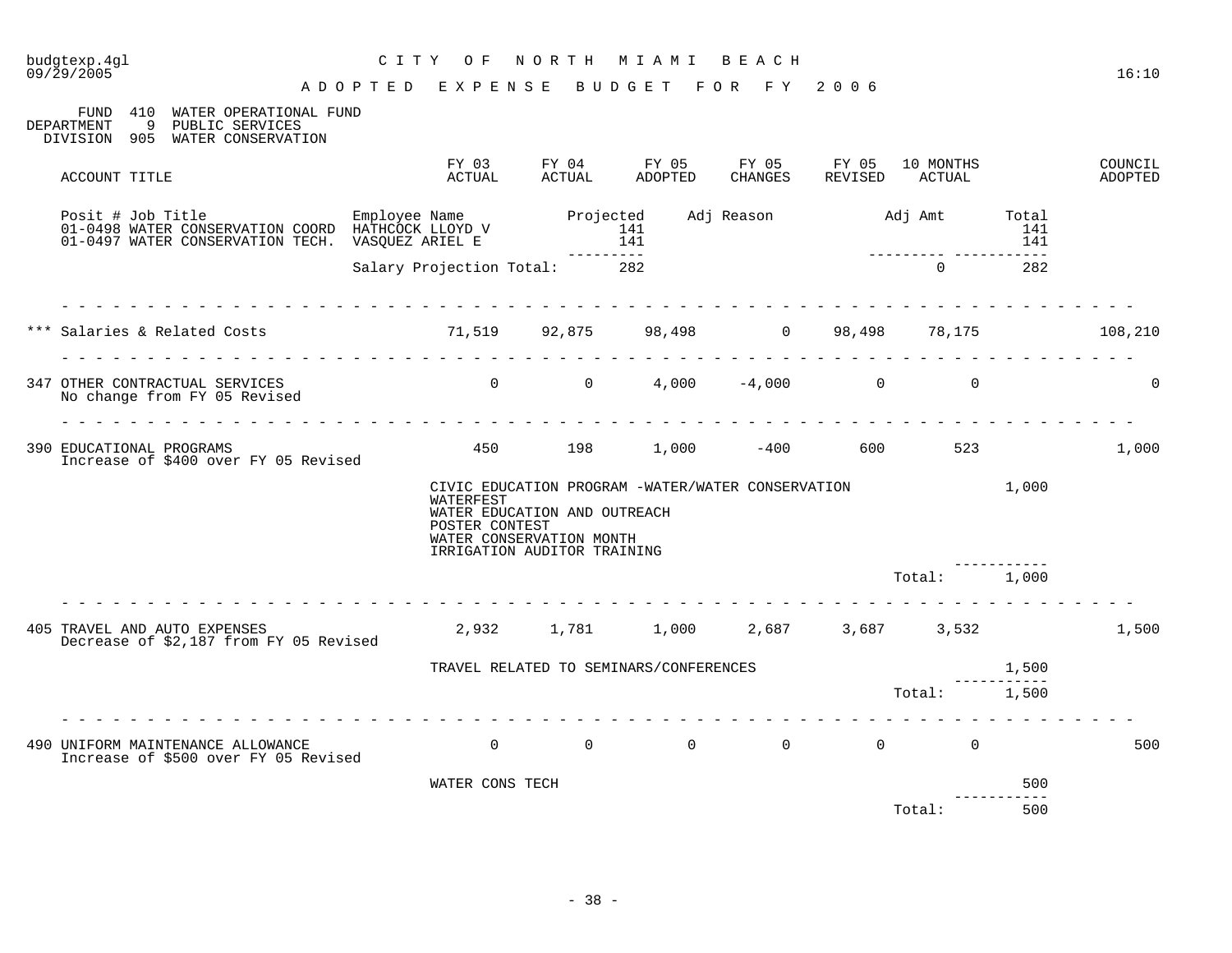|       | budgtexp.4gl<br>09/29/2005                                                                                                                                                                                                                | C I T Y<br>NORTH<br>M I A M I<br>BEACH<br>O F        |                                                    |                                                      |                |                  |                     |       |                    |  |
|-------|-------------------------------------------------------------------------------------------------------------------------------------------------------------------------------------------------------------------------------------------|------------------------------------------------------|----------------------------------------------------|------------------------------------------------------|----------------|------------------|---------------------|-------|--------------------|--|
|       |                                                                                                                                                                                                                                           | ADOPTED EXPENSE                                      |                                                    | BUDGET                                               | FOR FY         | 2006             |                     |       | 16:10              |  |
|       | 410 WATER OPERATIONAL FUND<br>FUND<br>DEPARTMENT<br>9<br>PUBLIC SERVICES<br>905 WATER CONSERVATION<br>DIVISION                                                                                                                            |                                                      |                                                    |                                                      |                |                  |                     |       |                    |  |
|       | ACCOUNT TITLE                                                                                                                                                                                                                             | FY 03<br>ACTUAL                                      | FY 04<br>ACTUAL                                    | FY 05 FY 05<br>ADOPTED                               | CHANGES        | FY 05<br>REVISED | 10 MONTHS<br>ACTUAL |       | COUNCIL<br>ADOPTED |  |
|       | .<br>520 OPERATING SUPPLIES<br>Decrease of \$24,163 from FY 05 Revised                                                                                                                                                                    |                                                      |                                                    | $14,900$ $4,545$ $14,500$ $16,663$ $31,163$ $29,296$ |                |                  |                     |       | 7,000              |  |
|       |                                                                                                                                                                                                                                           | ET CONTROLLERS<br>MISC SUPPLIES                      | SHOWERHEAD EXCHANGE KITS<br>ICI EQUIPMENT SUPPLIES |                                                      |                |                  |                     | 7,000 |                    |  |
|       |                                                                                                                                                                                                                                           |                                                      |                                                    |                                                      |                |                  | Total:              | 7,000 |                    |  |
|       | 540 BOOKS & MEMBERSHIPS<br>Increase of \$500 over FY 05 Revised                                                                                                                                                                           | 167                                                  | 984                                                | 500                                                  | $\overline{0}$ | 500              | $\Omega$            |       | 1,000              |  |
|       |                                                                                                                                                                                                                                           |                                                      |                                                    | VARIOUS MEMBERSHIPS, BOOKS, DUES, ETC.               |                |                  |                     | 1,000 |                    |  |
|       |                                                                                                                                                                                                                                           |                                                      |                                                    |                                                      |                |                  | Total: 1,000        |       |                    |  |
|       | *** Operating Expenses                                                                                                                                                                                                                    | $18,448$ $7,508$ $21,000$ $14,950$ $35,950$ $33,351$ |                                                    |                                                      |                |                  |                     |       | 11,000             |  |
|       |                                                                                                                                                                                                                                           |                                                      |                                                    |                                                      |                |                  |                     |       |                    |  |
|       | 994 TRF TO WORKERS' COMP SELF-INS<br>The Call of the Computer of the Call of the Call of the Call of the Call of the Call of the Call of the Call o<br>Increase of \$178 over FY 05 Revised                                               |                                                      |                                                    |                                                      |                |                  | 2,928 2,928         |       | 3,106              |  |
|       | Posit # Job Title <b>Employee Name</b> Projected Adj Reason and Adj Amt Total D1-0498 WATER CONSERVATION COORD HATHCOCK LLOYD V<br>1,038 1,068 1-0497 WATER CONSERVATION TECH. VASQUEZ ARIEL E 1,038<br>1,038 1,038 1,039 1-0497 WATER CO |                                                      |                                                    |                                                      |                |                  |                     |       |                    |  |
|       |                                                                                                                                                                                                                                           | Salary Projection Total: 3,106                       |                                                    |                                                      |                |                  | $\Omega$            | 3,106 |                    |  |
| * * * | .<br>Non-Operating Expenses 2,746 2,825 2,928 0 2,928 2,928                                                                                                                                                                               |                                                      |                                                    |                                                      |                |                  |                     |       | 3,106              |  |
|       | DIVISION<br>TOTALS:                                                                                                                                                                                                                       | 92,713                                               | 103,208                                            | 122,426                                              | 14,950         | 137,376          | 114,454             |       | 122,316            |  |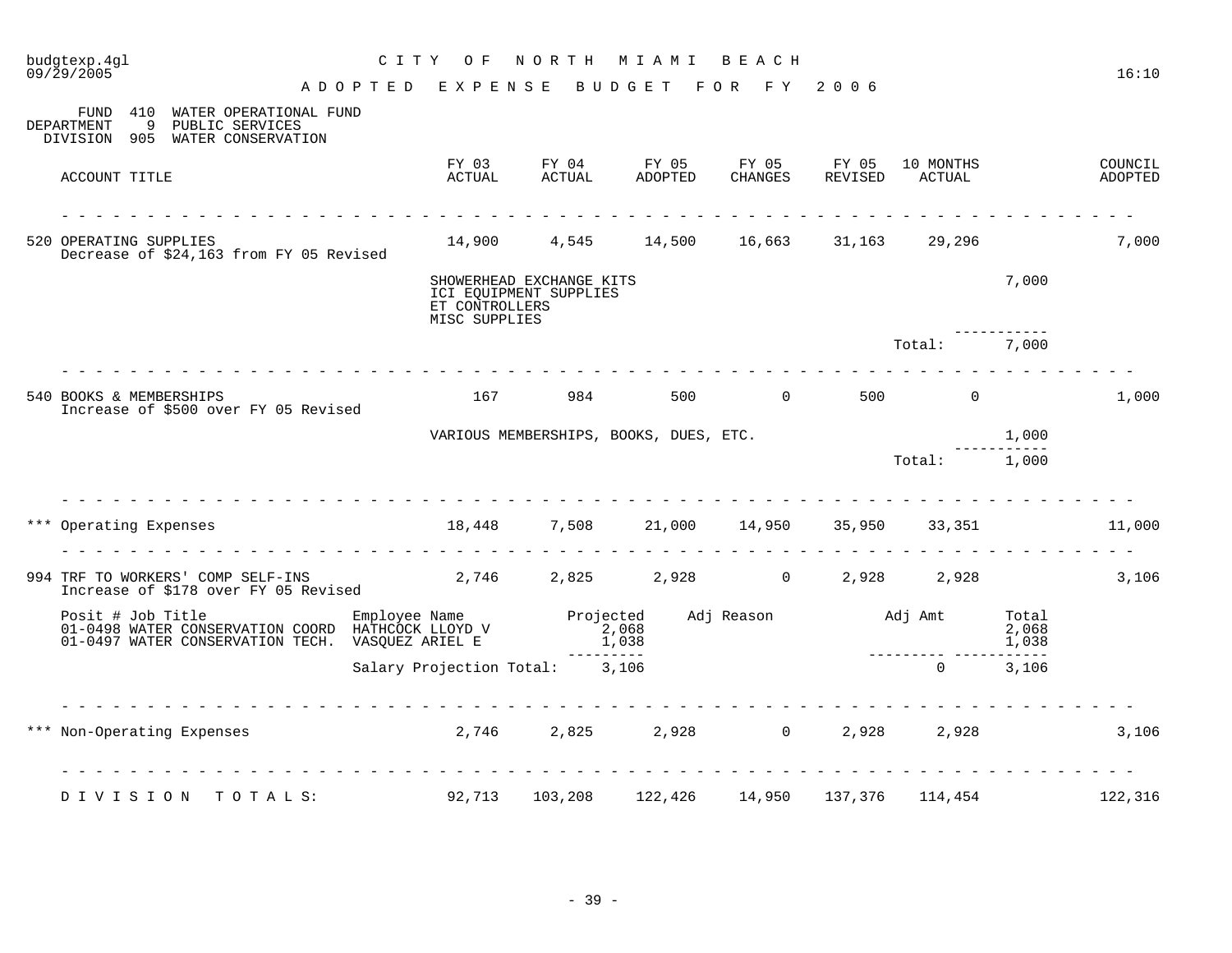| budgtexp.4gl<br>09/29/2005                                                                                                           | C I T Y<br>NORTH<br>M I A M I<br>BEACH<br>O F<br>BUDGET FOR FY |                                                                                        |                  |                                            |                  |                     |                 |                    |  |
|--------------------------------------------------------------------------------------------------------------------------------------|----------------------------------------------------------------|----------------------------------------------------------------------------------------|------------------|--------------------------------------------|------------------|---------------------|-----------------|--------------------|--|
| ADOPTED EXPENSE<br>410 WATER OPERATIONAL FUND<br>FUND<br>DEPARTMENT<br>9<br>PUBLIC SERVICES<br>DIVISION<br>906 PLANT/SYSTEM SECURITY |                                                                |                                                                                        |                  |                                            | 2006             |                     |                 |                    |  |
| ACCOUNT TITLE                                                                                                                        | FY 03<br>ACTUAL                                                | FY 04<br>ACTUAL                                                                        | FY 05<br>ADOPTED | FY 05<br>CHANGES                           | FY 05<br>REVISED | 10 MONTHS<br>ACTUAL |                 | COUNCIL<br>ADOPTED |  |
| 133 PLANT SECURITY-REG TIME<br>Increase of \$7,300 over FY 05 Revised                                                                | $\overline{0}$                                                 | $\overline{0}$                                                                         |                  | $9,000$ $-7,300$ 1,700                     |                  | $\overline{0}$      |                 | 9,000              |  |
|                                                                                                                                      | NMB POLICE SERVICES                                            |                                                                                        |                  |                                            |                  |                     | 9,000           |                    |  |
|                                                                                                                                      |                                                                |                                                                                        |                  |                                            |                  | Total:              | 9,000           |                    |  |
| 144 PLANT SECURITY-OVERTIME<br>Increase of \$10,000 over FY 05 Revised                                                               | $\overline{0}$                                                 | $0 \qquad \qquad$                                                                      |                  | $10,000$ $-10,000$ 0                       |                  | $\Omega$            |                 | 10,000             |  |
|                                                                                                                                      |                                                                | NMB POLICE SERVICES O/T                                                                |                  |                                            |                  |                     | 10,000          |                    |  |
|                                                                                                                                      |                                                                |                                                                                        |                  |                                            |                  | Total: 10,000       |                 |                    |  |
| Salaries & Related Costs<br>.                                                                                                        |                                                                | $0 \qquad \qquad$<br>$\overline{0}$                                                    |                  | 19,000 -17,300 1,700                       |                  | $\overline{0}$      |                 | 19,000             |  |
| 347 OTHER CONTRACTUAL SERVICES<br>Increase of \$62,700 over FY 05 Revised                                                            |                                                                | $\overline{0}$ 0                                                                       |                  | 325,000  12,300  337,300  324,272  400,000 |                  |                     |                 |                    |  |
|                                                                                                                                      |                                                                | SECURITY SERVICES-PLANT<br>SECURITY SERVICES-OPS CENTER AND PUBLIC SERVICES ADMIN BLDG |                  |                                            |                  |                     | 400,000         |                    |  |
|                                                                                                                                      |                                                                |                                                                                        |                  |                                            |                  | Total:              | 400,000         |                    |  |
| Operating Expenses                                                                                                                   | $\Omega$                                                       | $\overline{0}$                                                                         |                  | 325,000 12,300 337,300 324,272             |                  |                     |                 | 400,000            |  |
| 840 MACHINERY AND EQUIPMENT<br>Decrease of \$5,700 from FY 05 Revised                                                                | $\overline{0}$                                                 | $\overline{0}$                                                                         | 10,000           | 12,200                                     |                  | $22,200$ 0          |                 | 16,500             |  |
|                                                                                                                                      |                                                                | UPGRADE SECURITY SYSTEM<br>UTILITY PLANT GUARD DOG                                     |                  |                                            |                  |                     | 10,000<br>6,500 |                    |  |
|                                                                                                                                      |                                                                |                                                                                        |                  |                                            |                  | Total:              | 16,500          |                    |  |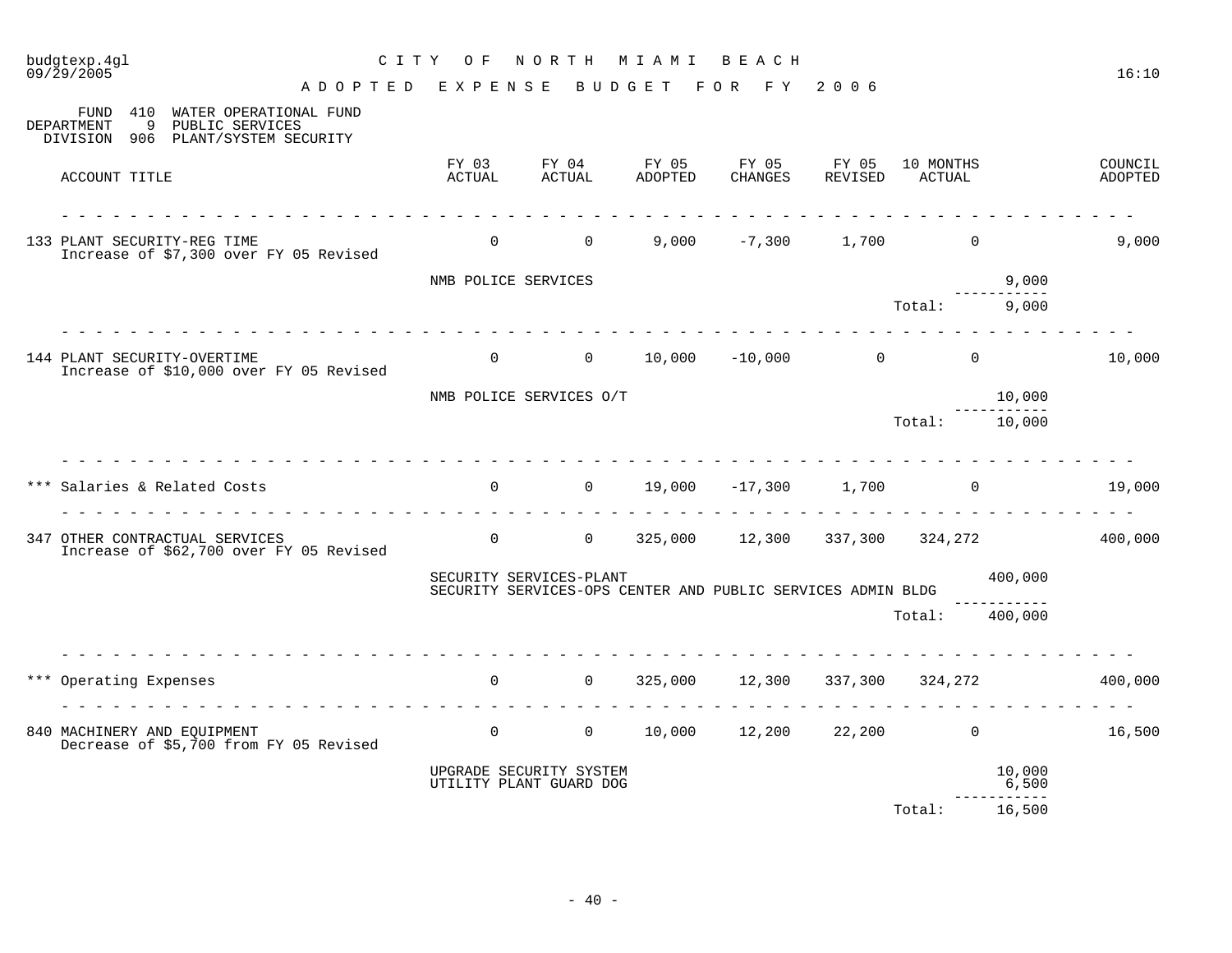| $09/\bar{2}9/2005$<br>ADOPTED EXPENSE                                                                             |                 |                 | <b>BUDGET</b>                | FOR FY 2006                    |                  |                                                     |        | 16:10              |
|-------------------------------------------------------------------------------------------------------------------|-----------------|-----------------|------------------------------|--------------------------------|------------------|-----------------------------------------------------|--------|--------------------|
| 410<br>WATER OPERATIONAL FUND<br>FUND<br>DEPARTMENT<br>9<br>PUBLIC SERVICES<br>DIVISION 906 PLANT/SYSTEM SECURITY |                 |                 |                              |                                |                  |                                                     |        |                    |
| ACCOUNT TITLE                                                                                                     | FY 03<br>ACTUAL | FY 04<br>ACTUAL | FY 05<br>ADOPTED             | FY 05<br>CHANGES               | FY 05<br>REVISED | 10 MONTHS<br>ACTUAL                                 |        | COUNCIL<br>ADOPTED |
| 845 FINANCED EOUIPMENT<br>Decrease of \$150,000 from FY 05 Revised                                                | $\overline{0}$  | $\sim$ 0        |                              |                                |                  |                                                     |        | $\Omega$           |
| *** Capital Outlays                                                                                               | $\overline{0}$  | $\overline{0}$  |                              | 160,000 12,200 172,200 151,558 |                  | <u>. La carta de la carta de la carta de la car</u> |        | 16,500             |
| 928 TRF TO SECURITY RESERVE<br>Decrease of \$25,000 from FY 05 Revised                                            | $\Omega$        |                 | $0 \t 25,000 \t 0 \t 25,000$ |                                |                  | $\Omega$                                            |        | $\Omega$           |
| dia ara-dia ara-dia ara-dia ara-d<br>951 CAPITAL LEASE INTEREST<br>Decrease of \$3,545 from FY 05 Revised         | $\overline{0}$  | $\overline{0}$  |                              |                                |                  | $34,000$ $-27,000$ $7,000$ $3,335$                  |        | 3,455              |
|                                                                                                                   | FY05 PURCHASES  |                 |                              |                                |                  |                                                     | 3,455  |                    |
| .                                                                                                                 |                 |                 |                              |                                |                  | Total: 3,455                                        |        |                    |
| 952 CAPITAL LEASE PRINCIPAL<br>Increase of \$2,606 over FY 05 Revised                                             | $\overline{0}$  | $\overline{0}$  |                              |                                |                  | 7,000 27,000 34,000 26,710                          |        | 36,606             |
|                                                                                                                   | FY05 PURCHASES  |                 |                              |                                |                  |                                                     | 36,606 |                    |
|                                                                                                                   |                 |                 |                              |                                |                  | Total:                                              | 36,606 |                    |
| *** Non-Operating Expenses                                                                                        | $\Omega$        |                 | 0 66,000 0 66,000            |                                |                  | 30,045                                              |        | 40,061             |
| DIVISION<br>ТОТА L S:                                                                                             | $\mathbf 0$     | $\overline{0}$  | 570,000                      | 7,200                          | 577,200          | 505,874                                             |        | 475,561            |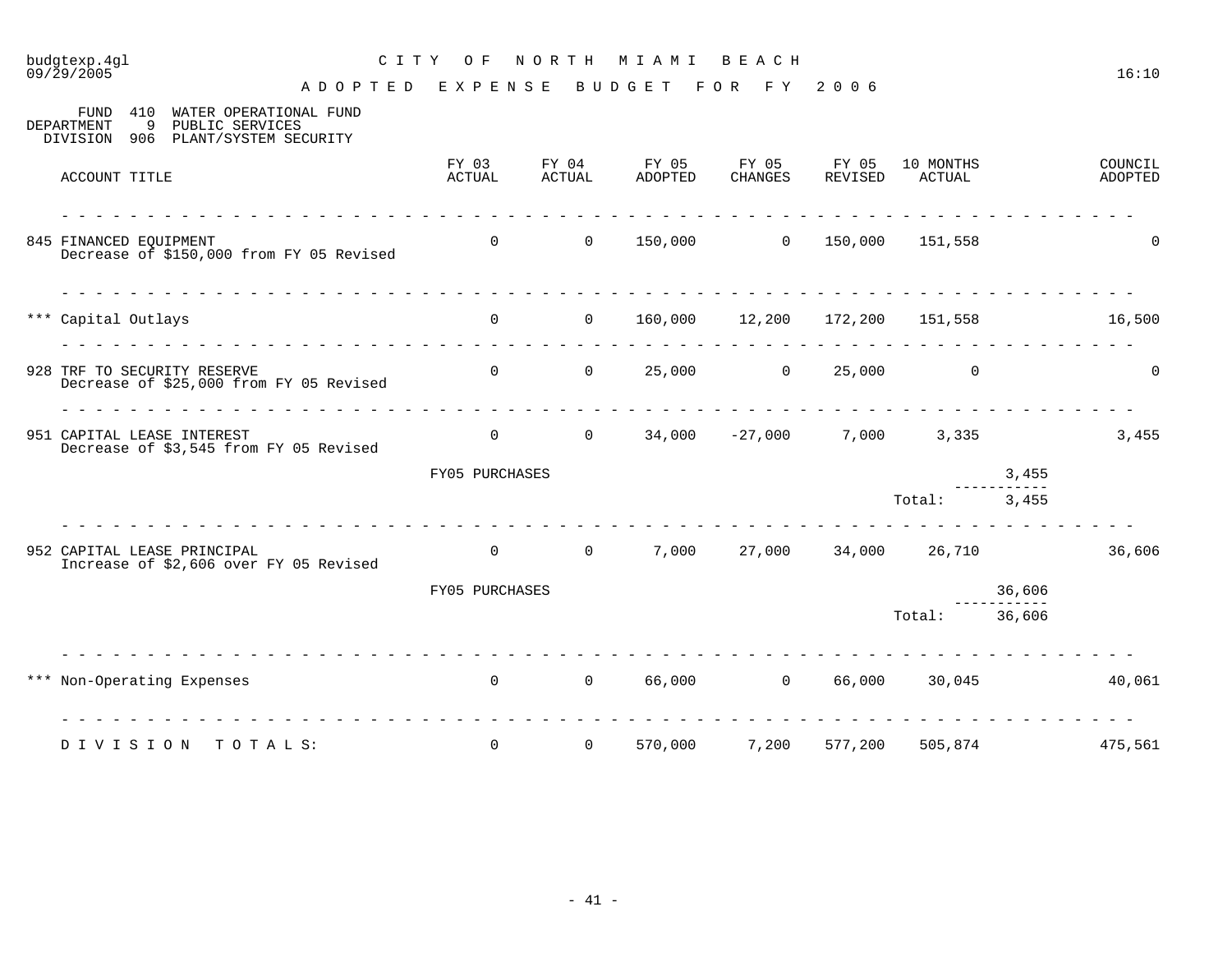| CITY OF NORTH MIAMI BEACH<br>ADOPTED EXPENSE BUDGET FOR FY 2006<br>budgtexp.4gl<br>09/29/2005                                                                                                                                |                                                                                                                      |  |          |  | 16:10 |
|------------------------------------------------------------------------------------------------------------------------------------------------------------------------------------------------------------------------------|----------------------------------------------------------------------------------------------------------------------|--|----------|--|-------|
| FUND 410 WATER OPERATIONAL FUND<br>DEPARTMENT 9 PUBLIC SERVICES<br>DIVISION 907 METER REPAIR                                                                                                                                 |                                                                                                                      |  |          |  |       |
| ACCOUNT TITLE                                                                                                                                                                                                                |                                                                                                                      |  |          |  |       |
| 120 SALARIES-FULL-TIME 120 SALARIES-FULL-TIME 1955,963<br>Increase of \$15,096 over FY 05 Revised 1976,361 1976,343 140,867 1980 1990,867 161,262                                                                            |                                                                                                                      |  |          |  |       |
| 9 11 - 16 12 - 16 12 - 16 12 - 16 12 - 16 12 - 16 12 - 16 12 - 16 12 - 16 12 - 16 12 - 16 12 - 16 12 - 16 12 - 16 12 - 16 12 - 16 12 - 16 12 - 16 12 - 16 12 - 16 12 - 16 12 - 16 12 - 16 12 - 16 12 - 16 12 - 16 12 - 16 12 |                                                                                                                      |  |          |  |       |
|                                                                                                                                                                                                                              |                                                                                                                      |  | <u>.</u> |  |       |
|                                                                                                                                                                                                                              |                                                                                                                      |  |          |  |       |
| 140 OVERTIME-REGULAR EMPLOYEES 6.1.200 32,542 38,065 22,000 22,200 44,200 45,570 45,570 40,000<br>Decrease of \$4.200 from FY 05 Revised 32,542 38,065 22,000 22,200 44,200 45,570                                           |                                                                                                                      |  |          |  |       |
|                                                                                                                                                                                                                              | EMERGENCY METER REPAIR, ALLEY REPLACEMENT PROJECT 40,000<br>METER REPLACEMENT & SUNRAY WEST PHASE 4<br>Total: 40,000 |  |          |  |       |
|                                                                                                                                                                                                                              |                                                                                                                      |  |          |  |       |
| 210 F.I.C.A. TAXES-EMPLOYER'S CONTRIBUTION 23,430 26,205 26,094 0 26,094 22,942 27,253<br>Increase of \$1,159 over FY 05 Revised                                                                                             |                                                                                                                      |  |          |  |       |
|                                                                                                                                                                                                                              |                                                                                                                      |  |          |  |       |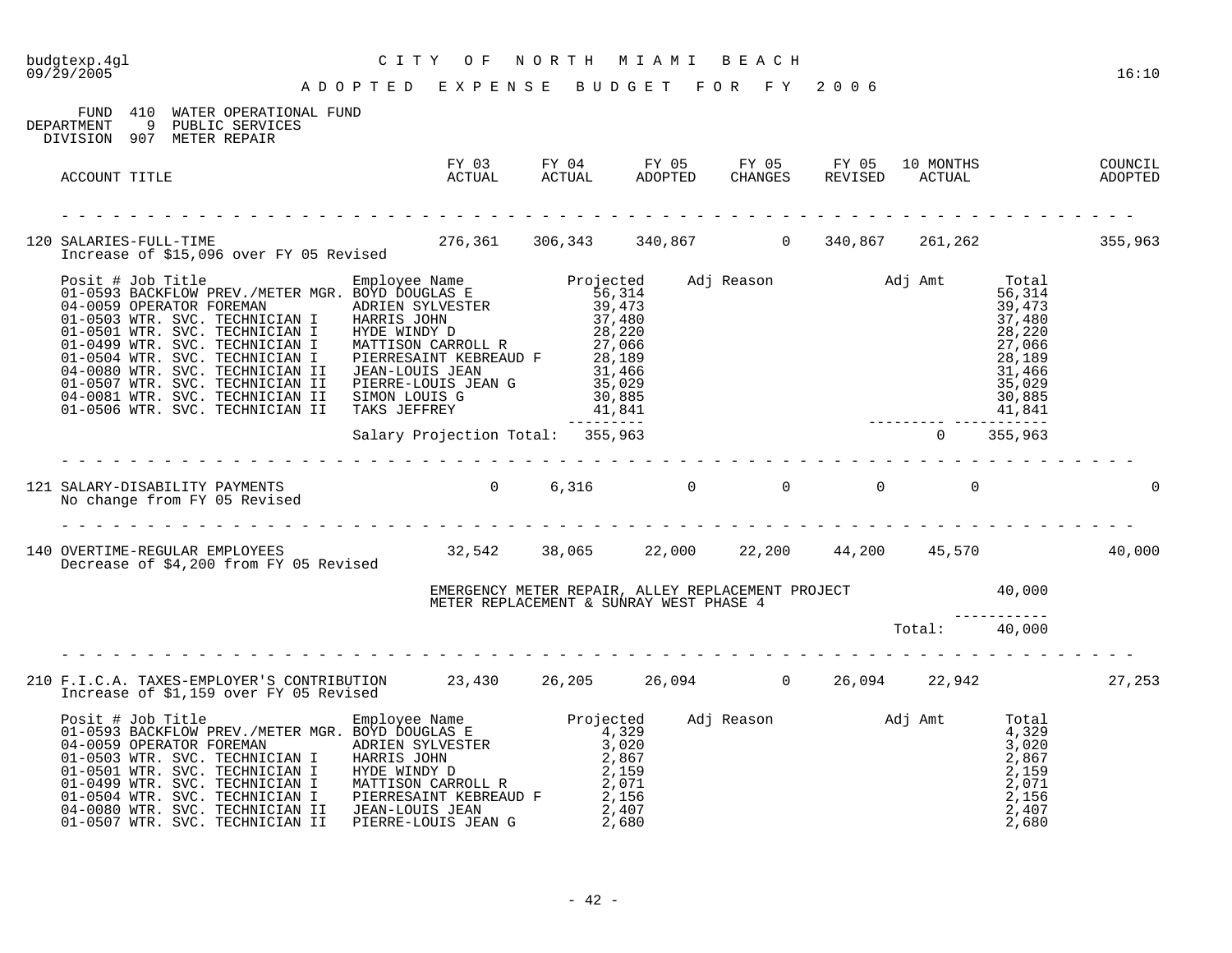# budgtexp.4gl C I T Y O F N O R T H M I A M I B E A C H

#### FUND 410 WATER OPERATIONAL FUND<br>DEPARTMENT 9 PUBLIC SERVICES DEPARTMENT 9 PUBLIC SERVICES

DIVISION 907 METER REPAIR

| ACCOUNT TITLE                                                                                                                                                                                                                               | FY 03 FY 04 FY 05 FY 05 FY 05 10 MONTHS<br>ACTUAL ACTUAL ADOPTED CHANGES REVISED ACTUAL |  |  | CHANGES REVISED ACTUAL ADOPTED | COUNCIL |
|---------------------------------------------------------------------------------------------------------------------------------------------------------------------------------------------------------------------------------------------|-----------------------------------------------------------------------------------------|--|--|--------------------------------|---------|
| Posit # Job Title<br>Desit # Job Title Employee Name Projected Adj Reason Maj Amt Total<br>04-0081 WTR. SVC. TECHNICIAN II TAKS JEFFREY 3,201<br>3,201 3,201<br>Salary Projection Total: 27,253                                             |                                                                                         |  |  |                                |         |
|                                                                                                                                                                                                                                             |                                                                                         |  |  |                                |         |
| 221 LEAVE PAYOUTS<br>Decrease of \$4,000 from FY 05 Revised 3,650 5,606 0 4,000 4,000 4,000 3,990                                                                                                                                           |                                                                                         |  |  |                                |         |
| 223 RETIREMENT-GENERAL PLAN 18,069 43,279 43,750 0 43,750 37,423 52,224                                                                                                                                                                     |                                                                                         |  |  |                                |         |
| 1ncrease of 36,474 over F1 to Reviseur<br>01–0593 BACKFLOM PREV./METER MGR. EMPLOYEE RAME<br>01–0593 DACKFLOM PREV./METER MGR. ENDYD DOUGLAS E<br>04–0050 NTR. SVC. TECHNICIAN I HARRIS JOHN 5,407<br>01–0503 NTR. SVC. TECHNICIAN I H      |                                                                                         |  |  |                                |         |
|                                                                                                                                                                                                                                             |                                                                                         |  |  |                                |         |
| 235 HEALTH INSURANCE 1 000 FY 05 Revised 32,885 38,924 50,140 0 50,140 40,663                                                                                                                                                               |                                                                                         |  |  |                                | 56,811  |
| 1ncrease of \$0,071 over ri up kevised<br>Positi # John Dioles Rame<br>01-0593 BACKFLOW PREV./METER MGR. BOXD DOUGLAS E<br>01-0593 OPERATOR FOREMAN<br>04-0059 OPERATOR FOREMAN<br>01-0503 WTR. SVC. TECHNICIAN I HARRIS JOHN PREV.<br>11,9 |                                                                                         |  |  |                                |         |
|                                                                                                                                                                                                                                             |                                                                                         |  |  |                                |         |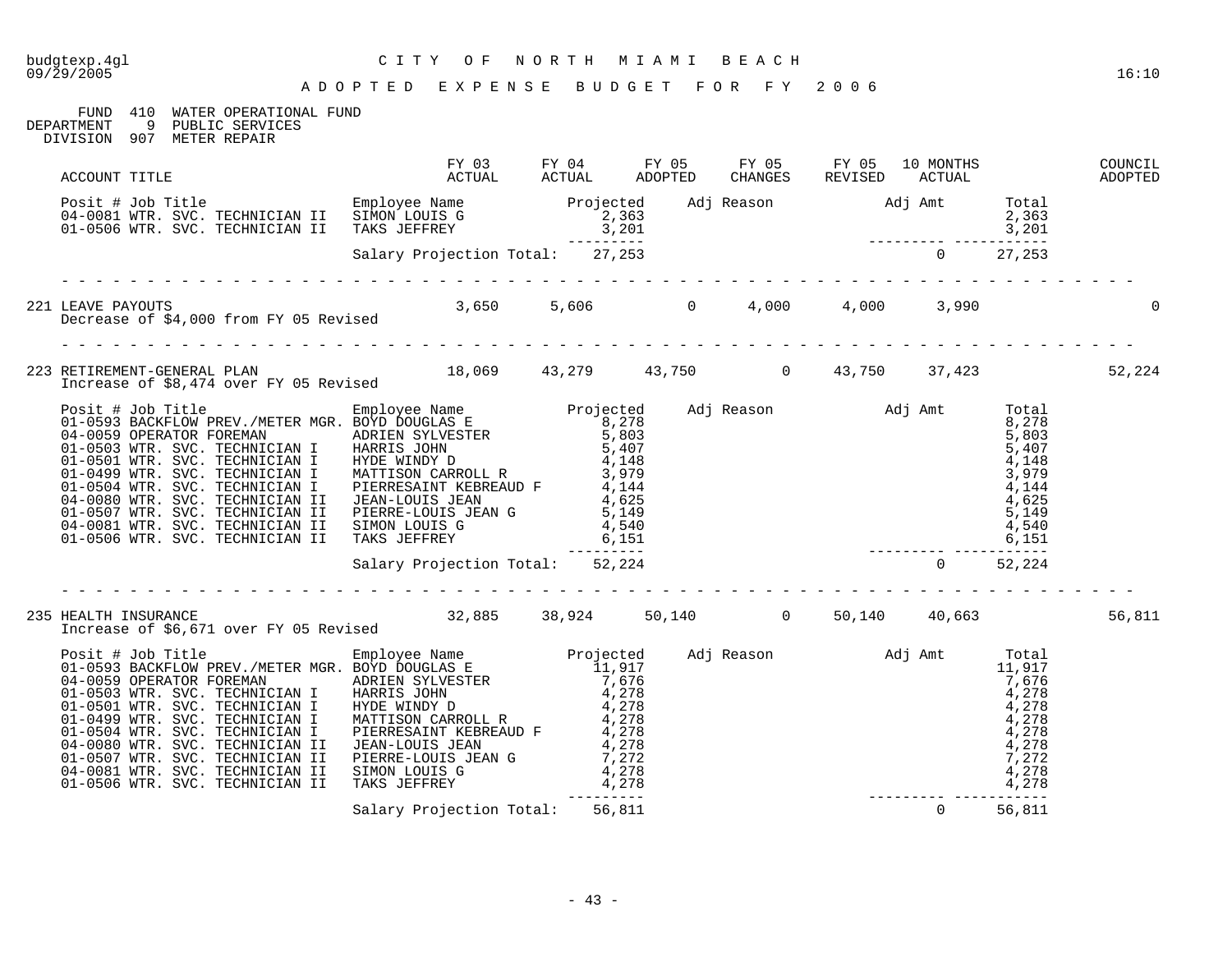| budgtexp.4gl<br>09/29/2005                                                                                                                                                                                                                                                               | C MORTH MIAMI BEACH CONTERN AND A BARAGE BUDGET FOR FY 2006 |  |  |  |                                                                                 |          |              |       |
|------------------------------------------------------------------------------------------------------------------------------------------------------------------------------------------------------------------------------------------------------------------------------------------|-------------------------------------------------------------|--|--|--|---------------------------------------------------------------------------------|----------|--------------|-------|
| FUND 410 WATER OPERATIONAL FUND<br>DEPARTMENT<br>9 PUBLIC SERVICES<br>DIVISION 907 METER REPAIR                                                                                                                                                                                          |                                                             |  |  |  |                                                                                 |          |              |       |
| ACCOUNT TITLE                                                                                                                                                                                                                                                                            |                                                             |  |  |  |                                                                                 |          |              |       |
|                                                                                                                                                                                                                                                                                          |                                                             |  |  |  |                                                                                 |          |              |       |
|                                                                                                                                                                                                                                                                                          |                                                             |  |  |  | $\begin{array}{r} 12! \\ 138 \\ 156 \\ 154 \\ 134 \\ 181 \\ \hline \end{array}$ |          | $492$<br>173 |       |
|                                                                                                                                                                                                                                                                                          | Salary Projection Total: 1,805                              |  |  |  |                                                                                 |          |              |       |
| 238 ACCIDENTAL DEATH & DISMEMBERMENT 119 136 142 0 142 101<br>Increase of \$7 over FY 05 Revised                                                                                                                                                                                         |                                                             |  |  |  |                                                                                 |          |              | 149   |
| Projected Adj Reason and Total Design and Total Projected Adj Reason and Adj Amt Total 01-0593 BACKFLOW PREV./METER MGR. BOYD DOUGLAS E<br>01-0593 BACKFLOW PREV./METER MGR. BOYD DOUGLAS E<br>01-0593 WTR. SVC. TECHNICIAN I HARR                                                       |                                                             |  |  |  |                                                                                 |          |              |       |
|                                                                                                                                                                                                                                                                                          | Salary Projection Total: 149                                |  |  |  |                                                                                 | $\Omega$ | 149          |       |
| 239 DENTAL INSURANCE<br>DENTAL INSURANCE<br>Decrease of \$65 from FY 05 Revised 1,411 1,715 1,957 0 1,957 1,342                                                                                                                                                                          |                                                             |  |  |  |                                                                                 |          |              | 1,892 |
| Posit # Job Title <b>Employee Name</b> Projected Adj Reason and Jamt Total 01-0593 BACKFLOW PREV./METER MGR. BOYD DOUGLAS E 389<br>04-0059 OPERATOR FOREMAN ADRIEN SYLVESTER 180<br>01-0503 WTR. SVC. TECHNICIAN I HARRIS JOHN 180<br>01-<br>01-0501 WTR. SVC. TECHNICIAN I HYDE WINDY D |                                                             |  |  |  |                                                                                 |          |              |       |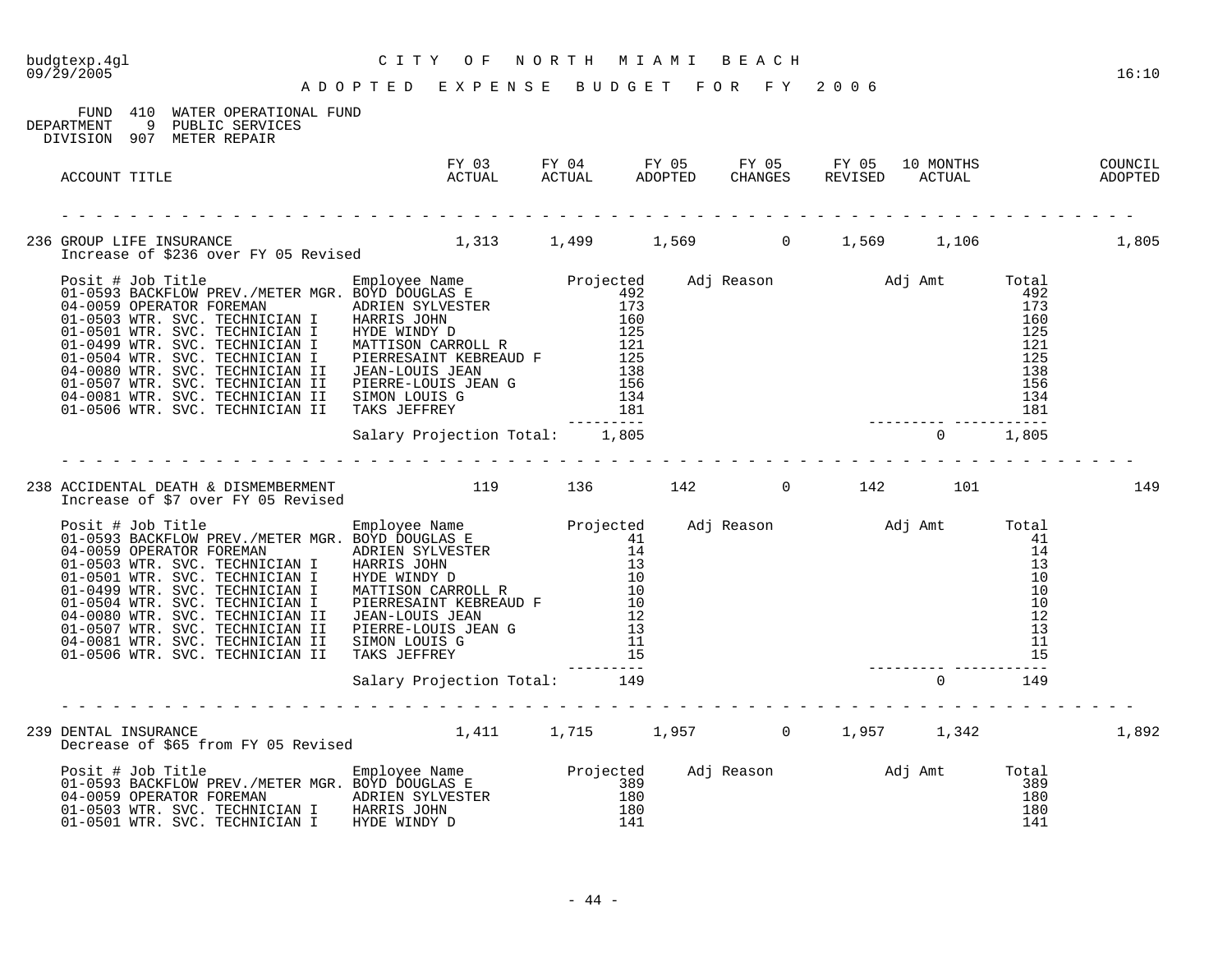# budgtexp.4gl C I T Y O F N O R T H M I A M I B E A C H

#### FUND 410 WATER OPERATIONAL FUND<br>DEPARTMENT 9 PUBLIC SERVICES DEPARTMENT 9 PUBLIC SERVICES

DIVISION 907 METER REPAIR

| ACCOUNT TITLE                                                                                                                                                                                                                                                                                                | FY 03<br>ACTUAL                                | FY 04<br>ACTUAL         | FY 05<br>ADOPTED                  | FY 05<br>CHANGES | FY 05<br>REVISED                        | 10 MONTHS<br>ACTUAL |                                        | COUNCIL<br>ADOPTED |
|--------------------------------------------------------------------------------------------------------------------------------------------------------------------------------------------------------------------------------------------------------------------------------------------------------------|------------------------------------------------|-------------------------|-----------------------------------|------------------|-----------------------------------------|---------------------|----------------------------------------|--------------------|
| Posit # Job Title<br>01-0499 WTR. SVC. TECHNICIAN I MATTISON CARROLL R 141<br>01-0504 WTR. SVC. TECHNICIAN I PIERRESAINT KEBREAUD F 180<br>04-0080 WTR. SVC. TECHNICIAN II JEAN-LOUIS JEAN 180<br>01-0507 WTR. SVC. TECHNICIAN II PIER<br>04-0081 WTR. SVC. TECHNICIAN II<br>01-0506 WTR. SVC. TECHNICIAN II | SIMON LOUIS G<br>SIMON LOULS G<br>TAKS JEFFREY | ----------              | 141<br>180                        |                  | Adj Reason Madj Amt Total               |                     | 141<br>180<br>180<br>180<br>141<br>180 |                    |
|                                                                                                                                                                                                                                                                                                              | Salary Projection Total: 1,892                 |                         |                                   |                  | $\overline{0}$                          |                     | 1,892                                  |                    |
|                                                                                                                                                                                                                                                                                                              |                                                |                         |                                   |                  |                                         |                     |                                        | 536,097            |
| 390 EDUCATIONAL PROGRAMS<br>1,481   1,650   3,000   -1,500   1,500   1,500<br>Increase of \$1,500 over FY 05 Revised                                                                                                                                                                                         |                                                |                         |                                   |                  |                                         |                     |                                        | 3,000              |
|                                                                                                                                                                                                                                                                                                              |                                                |                         |                                   |                  |                                         |                     |                                        |                    |
|                                                                                                                                                                                                                                                                                                              |                                                |                         |                                   |                  |                                         | Total: 3,000        |                                        |                    |
| 405 TRAVEL AND AUTO EXPENSES<br>No change from FY 05 Revised                                                                                                                                                                                                                                                 |                                                |                         | 741 13 500                        |                  | 0 500 6                                 |                     |                                        | 500                |
|                                                                                                                                                                                                                                                                                                              |                                                |                         | TRAVEL RELATED TO SCHOOL/TRAINING |                  |                                         |                     | 500                                    |                    |
|                                                                                                                                                                                                                                                                                                              |                                                |                         |                                   |                  | Total:                                  |                     | 500                                    |                    |
| 410 COMMUNICATION SERVICES<br>No change from FY 05 Revised                                                                                                                                                                                                                                                   |                                                |                         |                                   |                  | $1,282$ $892$ $1,000$ $0$ $1,000$ $874$ |                     |                                        | 1,000              |
|                                                                                                                                                                                                                                                                                                              |                                                | COMMUNICATION EQUIPMENT |                                   |                  |                                         | 1,000               |                                        |                    |
|                                                                                                                                                                                                                                                                                                              |                                                |                         |                                   |                  | Total: 1,000                            |                     |                                        |                    |
| 460 REPAIRS AND MAINTENANCE SERVICES $1,285$ 0 $1,500$ 0 $1,500$ 616<br>No change from FY 05 Revised                                                                                                                                                                                                         |                                                |                         |                                   |                  |                                         |                     |                                        | 1,500              |
|                                                                                                                                                                                                                                                                                                              |                                                |                         | EMERGENCY REPAIRS AND REPLACEMENT |                  |                                         |                     | 1,500                                  |                    |
|                                                                                                                                                                                                                                                                                                              |                                                |                         |                                   |                  |                                         | Total:              | 1,500                                  |                    |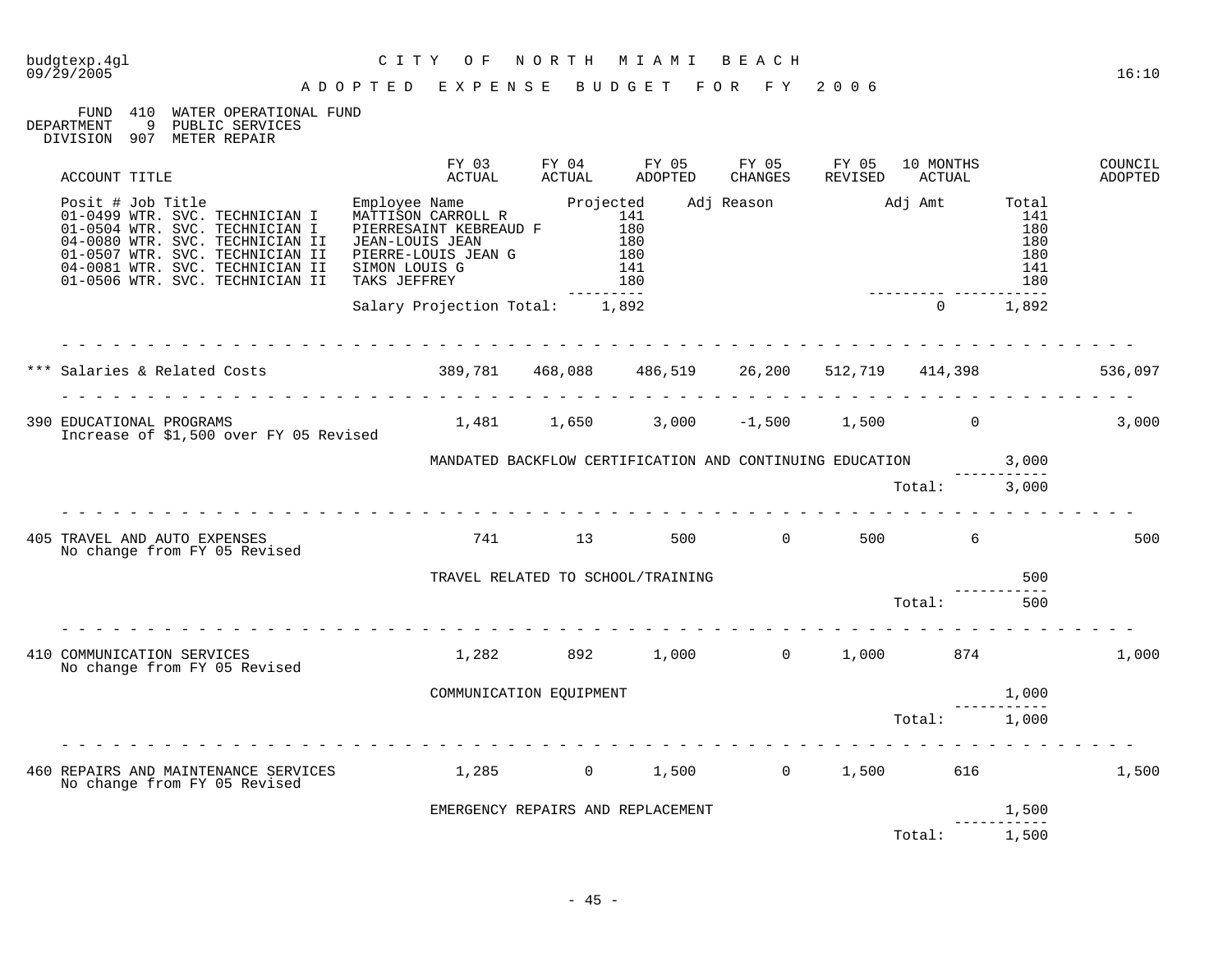| 09/29/2005                                                                                            | A D O P T E D E X P E N S E B U D G E T                       |                                                              |                                               | FOR FY           | 2006             |                     |                   | 16:10              |
|-------------------------------------------------------------------------------------------------------|---------------------------------------------------------------|--------------------------------------------------------------|-----------------------------------------------|------------------|------------------|---------------------|-------------------|--------------------|
| FUND<br>410<br>WATER OPERATIONAL FUND<br>9 PUBLIC SERVICES<br>DEPARTMENT<br>DIVISION 907 METER REPAIR |                                                               |                                                              |                                               |                  |                  |                     |                   |                    |
| ACCOUNT TITLE                                                                                         | FY 03<br>ACTUAL                                               | FY 04<br>ACTUAL                                              | FY 05<br>ADOPTED                              | FY 05<br>CHANGES | FY 05<br>REVISED | 10 MONTHS<br>ACTUAL |                   | COUNCIL<br>ADOPTED |
| 490 UNIFORM MAINTENANCE ALLOWANCE<br>No change from FY 05 Revised                                     |                                                               | 4,081 3,469                                                  | 4,000                                         | $\Omega$         |                  | 4,000 3,038         |                   | 4,000              |
|                                                                                                       |                                                               | UNIFORMS AND TEE-SHIRTS                                      |                                               |                  |                  |                     | 4,000<br>-------- |                    |
|                                                                                                       |                                                               |                                                              |                                               |                  |                  | Total:              | 4,000             |                    |
| 520 OPERATING SUPPLIES<br>Decrease of \$2,500 from FY 05 Revised                                      |                                                               |                                                              |                                               |                  |                  | 4,500 3,208         |                   | 2,000              |
|                                                                                                       |                                                               | SAFETY SHOES, TOOLS, ETC.                                    |                                               |                  |                  |                     | 2,000             |                    |
|                                                                                                       |                                                               |                                                              |                                               | .                |                  | Total:              | 2,000             |                    |
| 540 BOOKS & MEMBERSHIPS<br>Increase of \$1,000 over FY 05 Revised                                     |                                                               |                                                              | $186$ 20 $1,000$ $-1,000$ 0                   |                  |                  | $\Omega$            |                   | 1,000              |
|                                                                                                       |                                                               |                                                              | ASSOCIATION MEMBERSHIPS AND TRADE JOURNALS    |                  |                  |                     | 1,000             |                    |
|                                                                                                       |                                                               |                                                              |                                               |                  |                  | Total: 1,000        |                   |                    |
| 690 MAINTENANCE-METERS<br>Decrease of \$51,165 from FY 05 Revised                                     |                                                               |                                                              | 191,322 182,657 70,000 31,165 101,165 174,573 |                  |                  |                     |                   | 50,000             |
|                                                                                                       |                                                               | SERVICE LINE REPLACEMENTS<br>SMALL METER REPLACEMENT PROGRAM |                                               |                  |                  |                     | 30,000<br>20,000  |                    |
|                                                                                                       |                                                               |                                                              |                                               |                  |                  | Total:              | 50,000            |                    |
| *** Operating Expenses                                                                                |                                                               |                                                              | 202,065 190,402 84,000 30,165 114,165 182,315 |                  |                  |                     |                   | 63,000             |
| *** Capital Outlays                                                                                   | <u> 1969 - 1969 - 1969 - 1969 - 1969 - 19</u><br>$\mathsf{O}$ | $\overline{0}$                                               | $\mathbf 0$                                   | $\overline{0}$   | $\mathsf{O}$     | $\mathbf 0$         |                   | $\mathbf 0$        |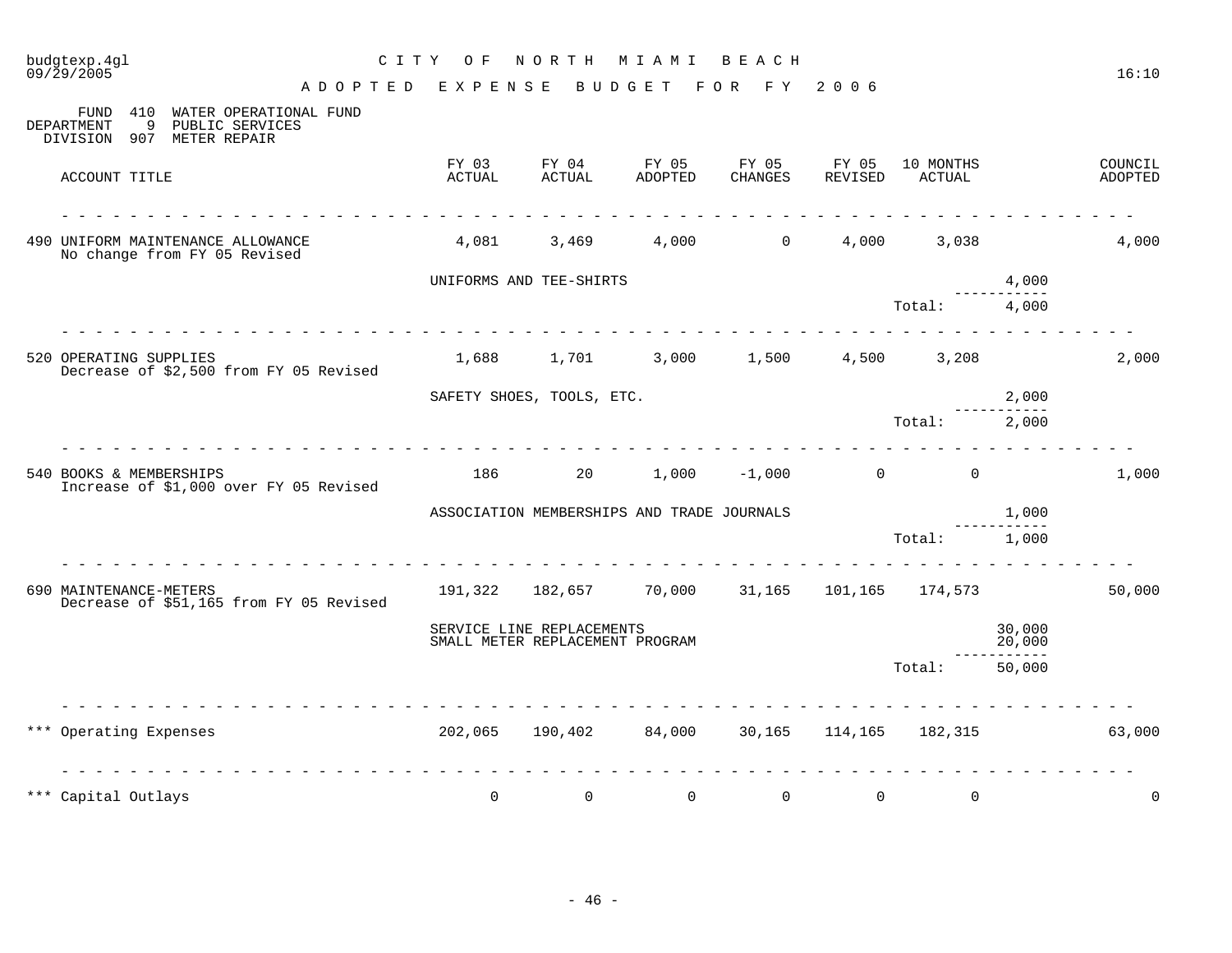| budgtexp.4ql<br>09/29/2005                                                                                                                                                                                                                                                                                                                                                                                                                                                                | C I T Y<br>O F<br>ADOPTED EXPENSE BUDGET FOR FY 2006                                                                                    | NORTH MIAMI                                                          |                  | BEACH            |                                         | 16:10                                                                                           |
|-------------------------------------------------------------------------------------------------------------------------------------------------------------------------------------------------------------------------------------------------------------------------------------------------------------------------------------------------------------------------------------------------------------------------------------------------------------------------------------------|-----------------------------------------------------------------------------------------------------------------------------------------|----------------------------------------------------------------------|------------------|------------------|-----------------------------------------|-------------------------------------------------------------------------------------------------|
| FUND<br>410<br>WATER OPERATIONAL FUND<br>DEPARTMENT<br>9<br>PUBLIC SERVICES<br>METER REPAIR<br>DIVISION<br>907                                                                                                                                                                                                                                                                                                                                                                            |                                                                                                                                         |                                                                      |                  |                  |                                         |                                                                                                 |
| ACCOUNT TITLE                                                                                                                                                                                                                                                                                                                                                                                                                                                                             | FY 03<br>ACTUAL                                                                                                                         | FY 04<br>ACTUAL                                                      | FY 05<br>ADOPTED | FY 05<br>CHANGES | FY 05<br>10 MONTHS<br>REVISED<br>ACTUAL | COUNCIL<br>ADOPTED                                                                              |
| 994 TRF TO WORKERS' COMP SELF-INS<br>Increase of \$604 over FY 05 Revised                                                                                                                                                                                                                                                                                                                                                                                                                 | $11,169$ $13,329$ $13,636$ 0 $13,636$ $13,636$                                                                                          |                                                                      |                  |                  |                                         | 14,240                                                                                          |
| Posit # Job Title<br>01-0593 BACKFLOW PREV./METER MGR. BOYD DOUGLAS E Projected<br>04-0059 OPERATOR FOREMAN ADRIEN SYLVESTER 1,579<br>01-0503 WTR SVC TECUNICIAN I MARIEN SYLVESTER 1,579<br>01-0503 WTR. SVC. TECHNICIAN I HARRIS JOHN<br>01-0501 WTR. SVC. TECHNICIAN I<br>01-0499 WTR. SVC. TECHNICIAN I<br>01-0504 WTR. SVC. TECHNICIAN I<br>04-0080 WTR. SVC. TECHNICIAN II<br>01-0507 WTR. SVC. TECHNICIAN II<br>04-0081 WTR. SVC. TECHNICIAN II<br>01-0506 WTR. SVC. TECHNICIAN II | HYDE WINDY D<br>MATTISON CARROLL R<br>PIERRESAINT KEBREAUD F<br>JEAN-LOUIS JEAN<br>PIERRE-LOUIS JEAN G<br>SIMON LOUIS G<br>TAKS JEFFREY | 1,499<br>1,129<br>1,083<br>1,128<br>1,259<br>1,401<br>1,235<br>1,674 |                  |                  | Adj Reason Madj Amt                     | Total<br>2,253<br>1,579<br>1,499<br>1,129<br>1,083<br>1,128<br>1,259<br>1,401<br>1,235<br>1,674 |
|                                                                                                                                                                                                                                                                                                                                                                                                                                                                                           | Salary Projection Total: 14,240                                                                                                         | $- - - - - - -$                                                      |                  |                  | $\overline{0}$                          | 14,240                                                                                          |
| *** Non-Operating Expenses                                                                                                                                                                                                                                                                                                                                                                                                                                                                |                                                                                                                                         |                                                                      |                  |                  |                                         | $11,169$ $13,329$ $13,636$ $13,636$ $13,636$ $13,636$ $14,240$                                  |
| DIVISION<br>TOTALS:                                                                                                                                                                                                                                                                                                                                                                                                                                                                       | 603,015                                                                                                                                 | 671,818                                                              | 584,155          | 56,365           | 640,520<br>610,349                      | 613,337                                                                                         |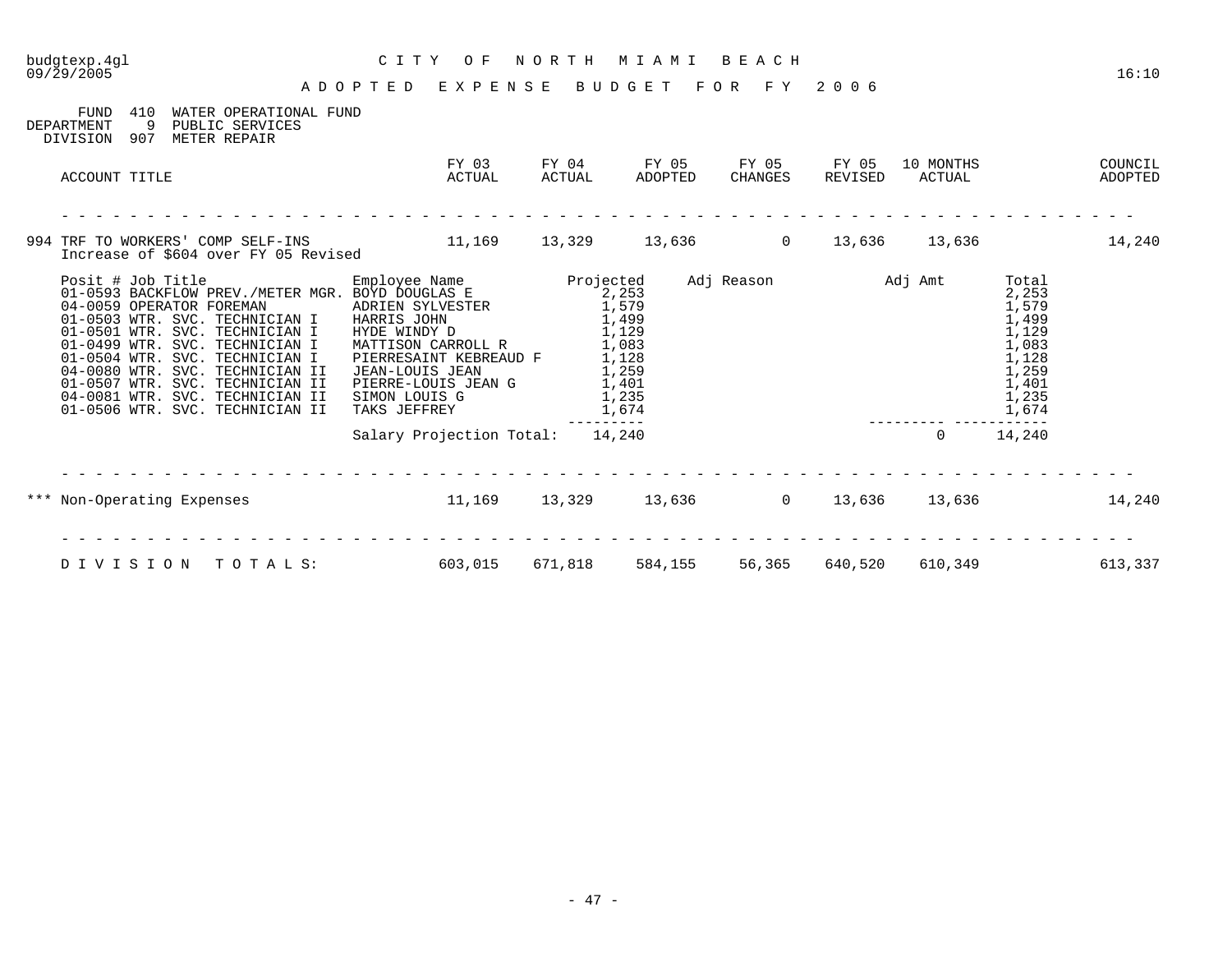| 09/29/2005                                                                                                                    | ADOPTED EXPENSE BUDGET FOR FY 2006                                                                      |  |                                                                   |  | 16:10 |
|-------------------------------------------------------------------------------------------------------------------------------|---------------------------------------------------------------------------------------------------------|--|-------------------------------------------------------------------|--|-------|
| FUND 410 WATER OPERATIONAL FUND<br>DEPARTMENT 9 PUBLIC SERVICES<br>DIVISION 908 CONSTRUCTION                                  |                                                                                                         |  |                                                                   |  |       |
| ACCOUNT TITLE                                                                                                                 | FY 03 FY 04 FY 05 FY 05 FY 05 10 MONTHS COUNCIL<br>ACTUAL ACTUAL ADOPTED CHANGES REVISED ACTUAL ADOPTED |  |                                                                   |  |       |
| 120 SALARIES-FULL-TIME<br>Decrease of \$1,932 from FY 05 Revised 225,712 187,559 724,859 -2,200 722,659 541,717 720,727       |                                                                                                         |  |                                                                   |  |       |
|                                                                                                                               |                                                                                                         |  |                                                                   |  |       |
|                                                                                                                               |                                                                                                         |  |                                                                   |  |       |
| 121 SALARY-DISABILITY PAYMENTS          4,093    2,160       0      0         611<br>No change from FY 05 Revised             |                                                                                                         |  |                                                                   |  |       |
| 130 SALARIES-TEMP & PART-TIME<br>Increase of \$45,000 over FY 05 Revised 14,253 33,113 45,000 -45,000 0 0 0 0 15,000          |                                                                                                         |  |                                                                   |  |       |
|                                                                                                                               | TEMPORARY LABORERS                                                                                      |  |                                                                   |  |       |
|                                                                                                                               |                                                                                                         |  | $\begin{array}{r} \texttt{45,000} \\ \texttt{Total:} \end{array}$ |  |       |
| 140 OVERTIME-REGULAR EMPLOYEES 109,467 87,073 55,000 14,400 69,400 72,822 1 90,000<br>Increase of \$20,600 over FY 05 Revised |                                                                                                         |  |                                                                   |  |       |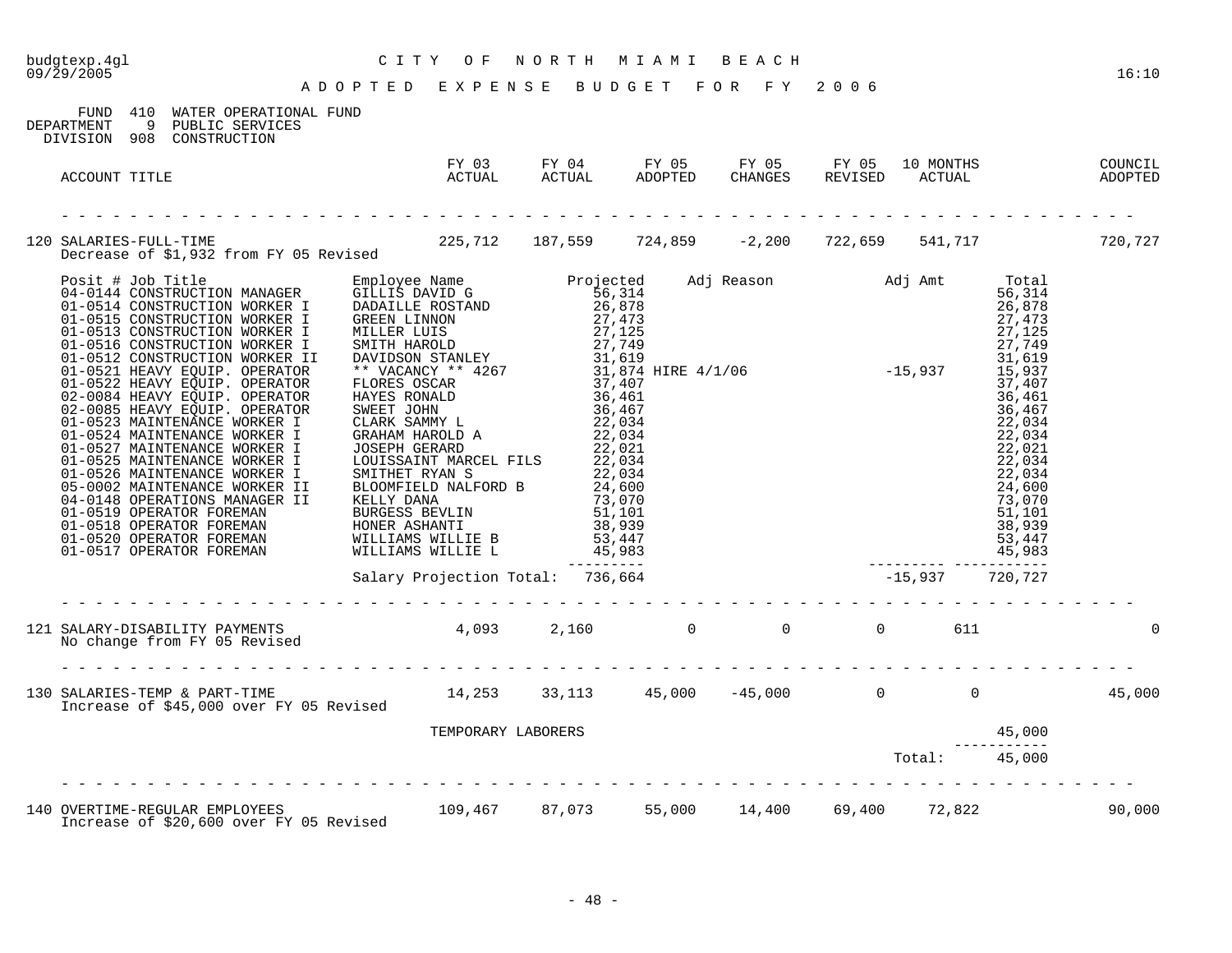| budgtexp.4gl<br>CITY OF NORTH MIAMI BEACH<br>ADOPTED EXPENSE BUDGET FOR FY 2006<br>09/29/2005                                  |  |                                                     |  |               | 16:10 |
|--------------------------------------------------------------------------------------------------------------------------------|--|-----------------------------------------------------|--|---------------|-------|
| FUND 410 WATER OPERATIONAL FUND<br>DEPARTMENT 9 PUBLIC SERVICES<br>DIVISION 908 CONSTRUCTION                                   |  |                                                     |  |               |       |
| ACCOUNT TITLE                                                                                                                  |  |                                                     |  |               |       |
|                                                                                                                                |  | WATER MAIN FLUSHING TO MAINTAIN PROPER DISINFECTION |  |               |       |
|                                                                                                                                |  |                                                     |  | Total: 90,000 |       |
| 141 OVERTIME-TEMPORARY EMPLOYEES 3,454 1,663 0 0 0 0 0 0 0<br>No change from FY 05 Revised                                     |  |                                                     |  |               |       |
| 210 F.I.C.A. TAXES-EMPLOYER'S CONTRIBUTION 57,000 59,951 55,480 0 55,480 46,482 55,194<br>Decrease of \$286 from FY 05 Revised |  |                                                     |  |               |       |
|                                                                                                                                |  |                                                     |  | 55,194        |       |
|                                                                                                                                |  |                                                     |  |               |       |
| 221 LEAVE PAYOUTS<br>Decrease of \$10,200 from FY 05 Revised 4,778 6,975 0 10,200 10,200 10,108                                |  |                                                     |  |               |       |
| 223 RETIREMENT-GENERAL PLAN 10,117 84,304 92,327 0 92,327 68,752 68,752 83,230                                                 |  |                                                     |  |               |       |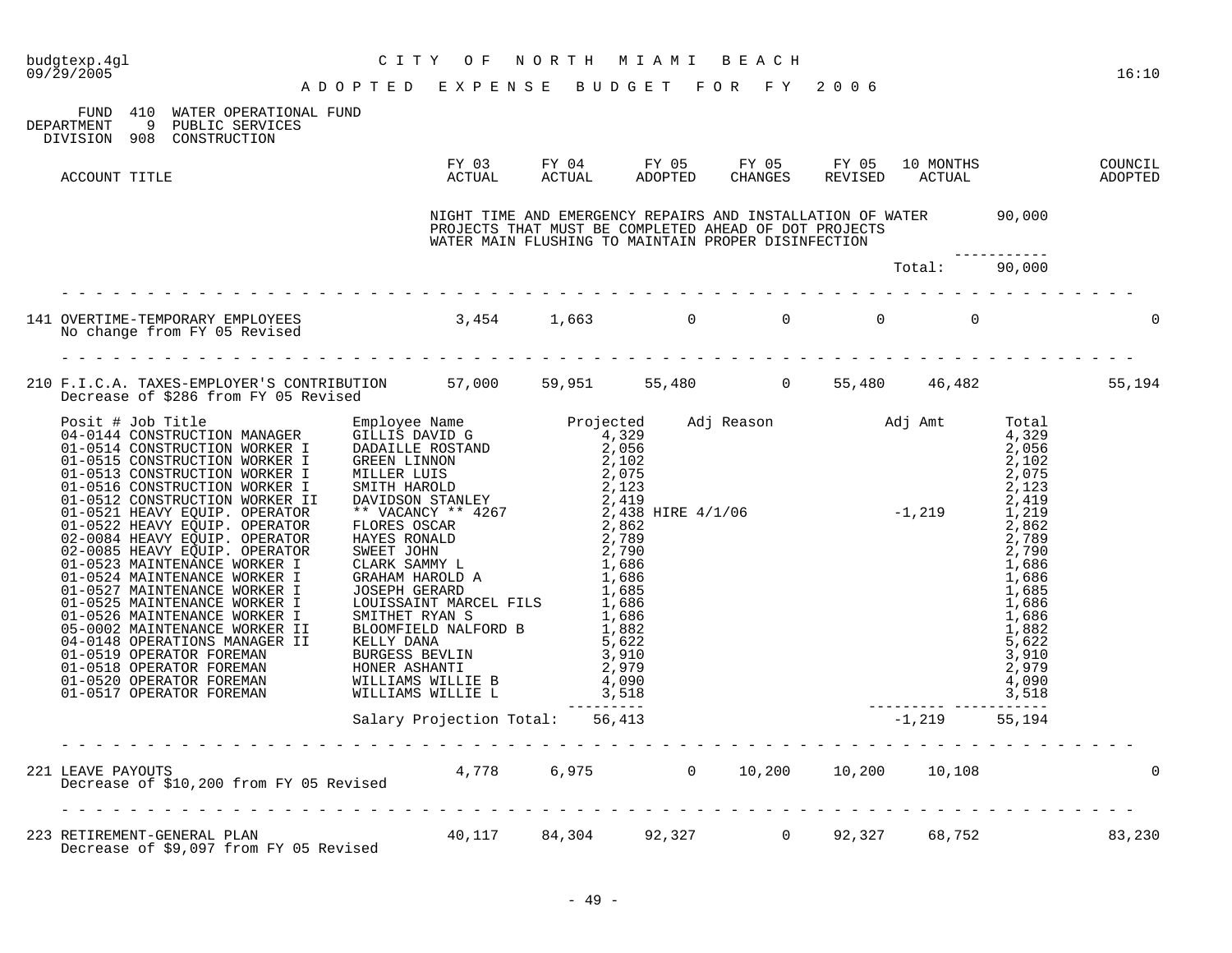#### FUND 410 WATER OPERATIONAL FUND

| DEPARTMENT |  | PUBLIC SERVICES |
|------------|--|-----------------|
|            |  |                 |

DIVISION 908 CONSTRUCTION

| ACCOUNT TITLE | ACTUAL |  | 10 MONTHS COUNCIL<br>ACTUAL ADOPTED |        |
|---------------|--------|--|-------------------------------------|--------|
|               |        |  |                                     |        |
|               |        |  |                                     |        |
|               |        |  |                                     | 98,736 |
|               |        |  |                                     |        |
|               |        |  |                                     |        |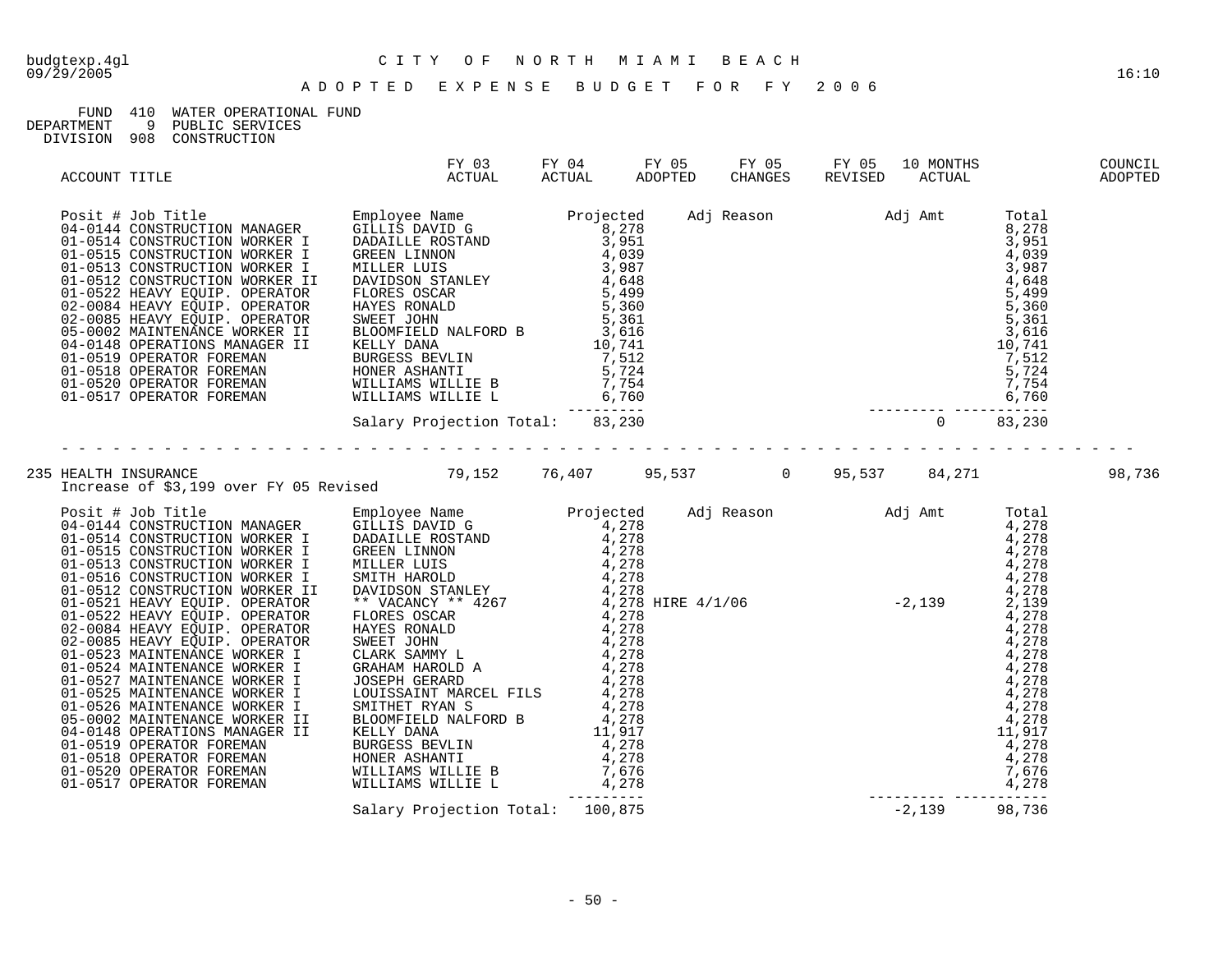| budgtexp.4gl<br>09/29/2005                                                                                                                                                                                                       | CITY OF NORTH MIAMI BEACH<br>ADOPTED EXPENSE BUDGET FOR FY 2006                                         |  |  | 16:10 |
|----------------------------------------------------------------------------------------------------------------------------------------------------------------------------------------------------------------------------------|---------------------------------------------------------------------------------------------------------|--|--|-------|
| FUND 410 WATER OPERATIONAL FUND<br>9 PUBLIC SERVICES<br>DEPARTMENT<br>DIVISION 908 CONSTRUCTION                                                                                                                                  |                                                                                                         |  |  |       |
| ACCOUNT TITLE                                                                                                                                                                                                                    | FY 03 FY 04 FY 05 FY 05 FY 05 10 MONTHS COUNCIL<br>ACTUAL ACTUAL ADOPTED CHANGES REVISED ACTUAL ADOPTED |  |  |       |
| 236 GROUP LIFE INSURANCE<br>2,778 2,874 3,162 0 3,162 2,267 2,267 3,717 172 172 172 173 174 174 175 187 188                                                                                                                      |                                                                                                         |  |  |       |
| Forces of \$555 over FY 05 Revised<br>04-0144 CMSTRCCTION MANAGER DEREVITY IN THE DAMIN PRESS SERVE AND THE SERVE ON THE SERVE ON THE SERVE ON THE SERVE ON THE SERVE ON THE SERVE ON THE SERVE ON THE SERVE ON THE SERVE ON THE |                                                                                                         |  |  |       |
|                                                                                                                                                                                                                                  |                                                                                                         |  |  | 309   |
|                                                                                                                                                                                                                                  |                                                                                                         |  |  |       |

01-0524 MAINTENANCE WORKER I GRAHAM HAROLD A 8 8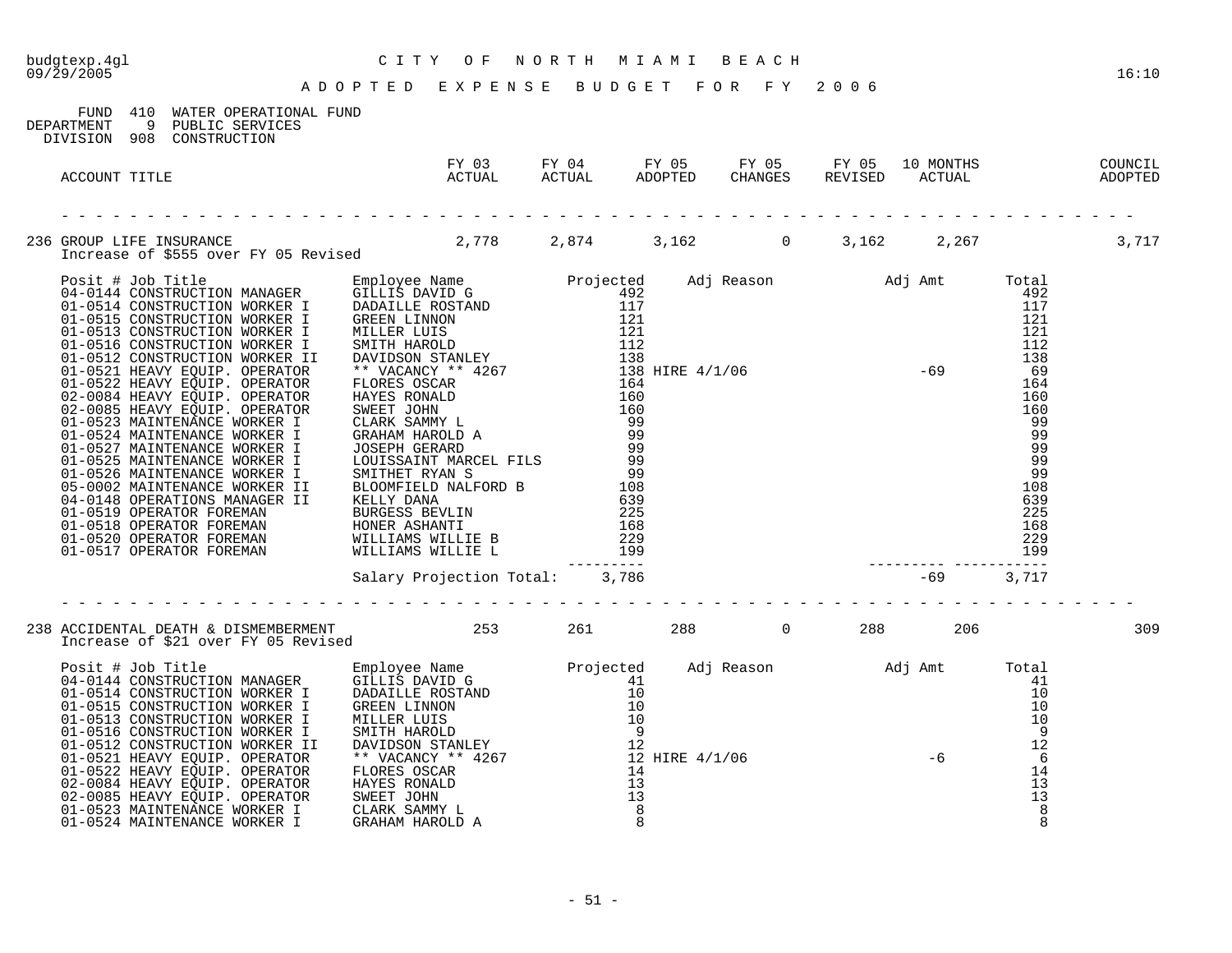# budgtexp.4gl C I T Y O F N O R T H M I A M I B E A C H

## FUND 410 WATER OPERATIONAL FUND<br>DEPARTMENT 9 PUBLIC SERVICES

DEPARTMENT 9 PUBLIC SERVICES

| ACCOUNT TITLE<br>Posit # Job Title<br>01-0527 MAINTENANCE WORKER I EMPloyee Name<br>01-0527 MAINTENANCE WORKER I LOUISBANDY MARCEL FILS<br>01-0527 MAINTENANCE WORKER I BOURSBAINT MARCEL FILS<br>02-07026 MAINTENANCE WORKER I BOURSBAI |  |  |       |
|------------------------------------------------------------------------------------------------------------------------------------------------------------------------------------------------------------------------------------------|--|--|-------|
|                                                                                                                                                                                                                                          |  |  |       |
| 239 DENTAL INSURANCE<br>Increase of \$36 over FY 05 Revised        3,016    3,361    3,297      0    3,297    3,004                                                                                                                      |  |  | 3,333 |
|                                                                                                                                                                                                                                          |  |  |       |
|                                                                                                                                                                                                                                          |  |  |       |
| *** Salaries & Related Costs 6 1,100,246                                                                                                                                                                                                 |  |  |       |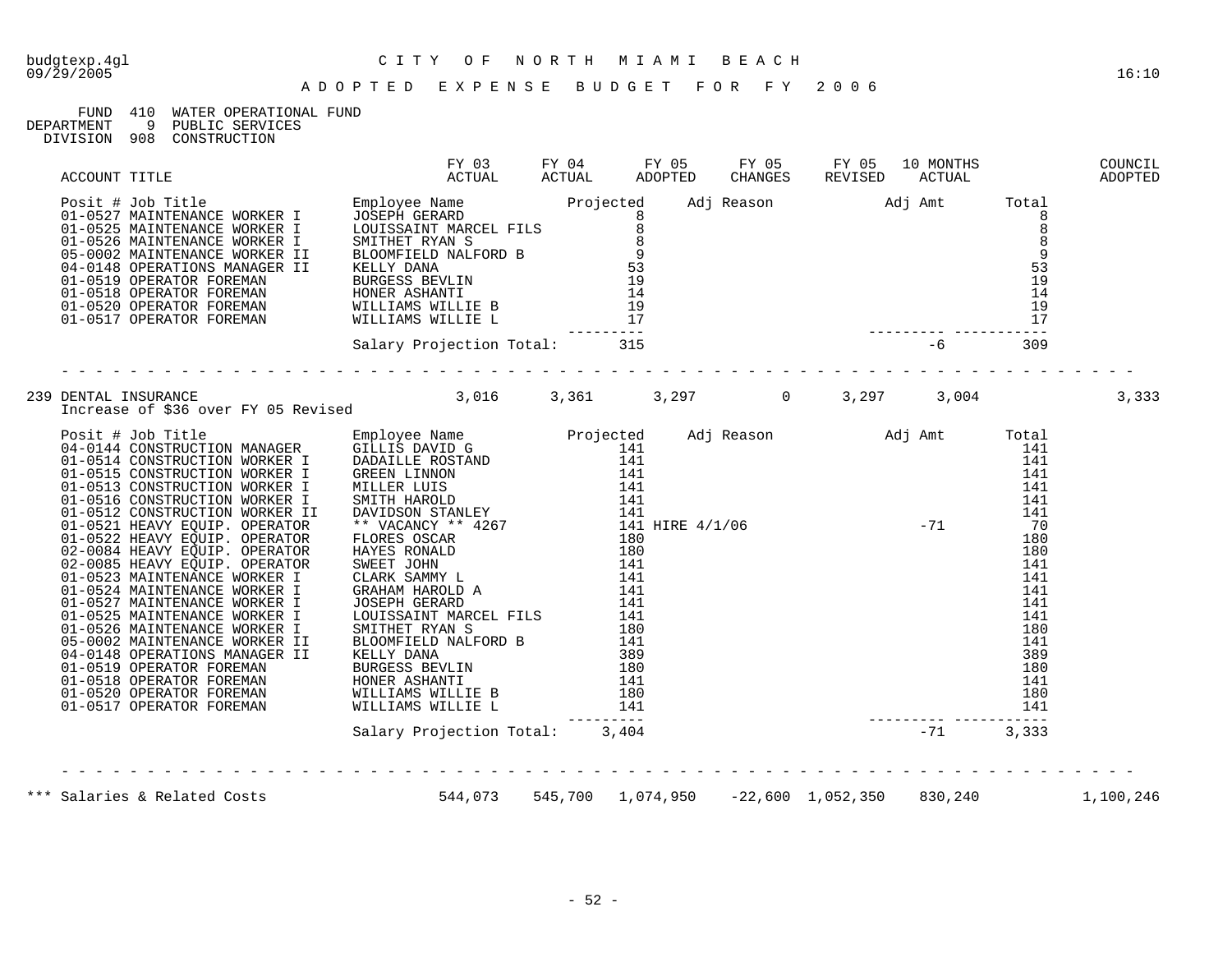| budgtexp.4ql<br>09/29/2005                                                                         | CITY OF                                                |                              | NORTH MIAMI BEACH                                  |                                  |                  |                     |        | 16:10              |
|----------------------------------------------------------------------------------------------------|--------------------------------------------------------|------------------------------|----------------------------------------------------|----------------------------------|------------------|---------------------|--------|--------------------|
| FUND 410 WATER OPERATIONAL FUND<br>DEPARTMENT<br>9<br>PUBLIC SERVICES<br>DIVISION 908 CONSTRUCTION | A D O P T E D E X P E N S E B U D G E T F O R F Y 2006 |                              |                                                    |                                  |                  |                     |        |                    |
| ACCOUNT TITLE                                                                                      | FY 03<br>ACTUAL                                        | FY 04<br>ACTUAL              | FY 05<br>ADOPTED                                   | FY 05<br>CHANGES                 | FY 05<br>REVISED | 10 MONTHS<br>ACTUAL |        | COUNCIL<br>ADOPTED |
| 390 EDUCATIONAL PROGRAMS<br>Increase of \$775 over FY 05 Revised                                   | 100                                                    | 800                          | 1,000                                              | -775                             | 225              | 225                 |        | 1,000              |
|                                                                                                    | EDUCATION & SEMINARS                                   |                              |                                                    |                                  |                  |                     | 1,000  |                    |
|                                                                                                    |                                                        |                              |                                                    |                                  |                  | Total:              | 1,000  |                    |
| 405 TRAVEL AND AUTO EXPENSES<br>Increase of \$500 over FY 05 Revised                               | $\Omega$                                               | 23                           | 500                                                |                                  | $-500$ 0         | $\Omega$            |        | 500                |
|                                                                                                    |                                                        |                              | EDUCATION AND SEMINAR RELATED TRAVEL REDUCTION     |                                  |                  |                     | 500    |                    |
|                                                                                                    |                                                        |                              |                                                    |                                  |                  | Total:              | 500    |                    |
| 410 COMMUNICATION SERVICES<br>Increase of \$1,500 over FY 05 Revised                               | 1,888                                                  | 1,673                        |                                                    | $3,000$ $-1,500$ $1,500$ $1,155$ |                  |                     |        | 3,000              |
|                                                                                                    |                                                        | COMMUNICATION EQUIPMENT      |                                                    |                                  |                  |                     | 3,000  |                    |
|                                                                                                    |                                                        |                              |                                                    |                                  |                  | Total:              | 3,000  |                    |
| 460 REPAIRS AND MAINTENANCE SERVICES<br>Decrease of \$3,650 from FY 05 Revised                     |                                                        |                              | $3,153$ $9,474$ $15,000$ $3,650$ $18,650$ $18,649$ |                                  |                  |                     |        | 15,000             |
|                                                                                                    |                                                        |                              | REPAIR OF EQUIPMENT AND SMALL TOOLS                |                                  |                  |                     | 15,000 |                    |
|                                                                                                    |                                                        |                              |                                                    |                                  |                  | Total: 15,000       |        |                    |
| 490 UNIFORM MAINTENANCE ALLOWANCE<br>Increase of \$300 over FY 05 Revised                          | 7,173                                                  | 7,292                        |                                                    | 8,500 0                          |                  | 8,500 8,478         |        | 8,800              |
|                                                                                                    |                                                        | EMPLOYEES UNIFORMS AND BOOTS |                                                    |                                  |                  |                     | 8,800  |                    |
|                                                                                                    |                                                        |                              |                                                    |                                  |                  | Total:              | 8,800  |                    |
| 520 OPERATING SUPPLIES<br>Decrease of \$1,275 from FY 05 Revised                                   |                                                        | 18,265 7,087                 | 8,700                                              | 275                              |                  | 8,975 6,723         |        | 7,700              |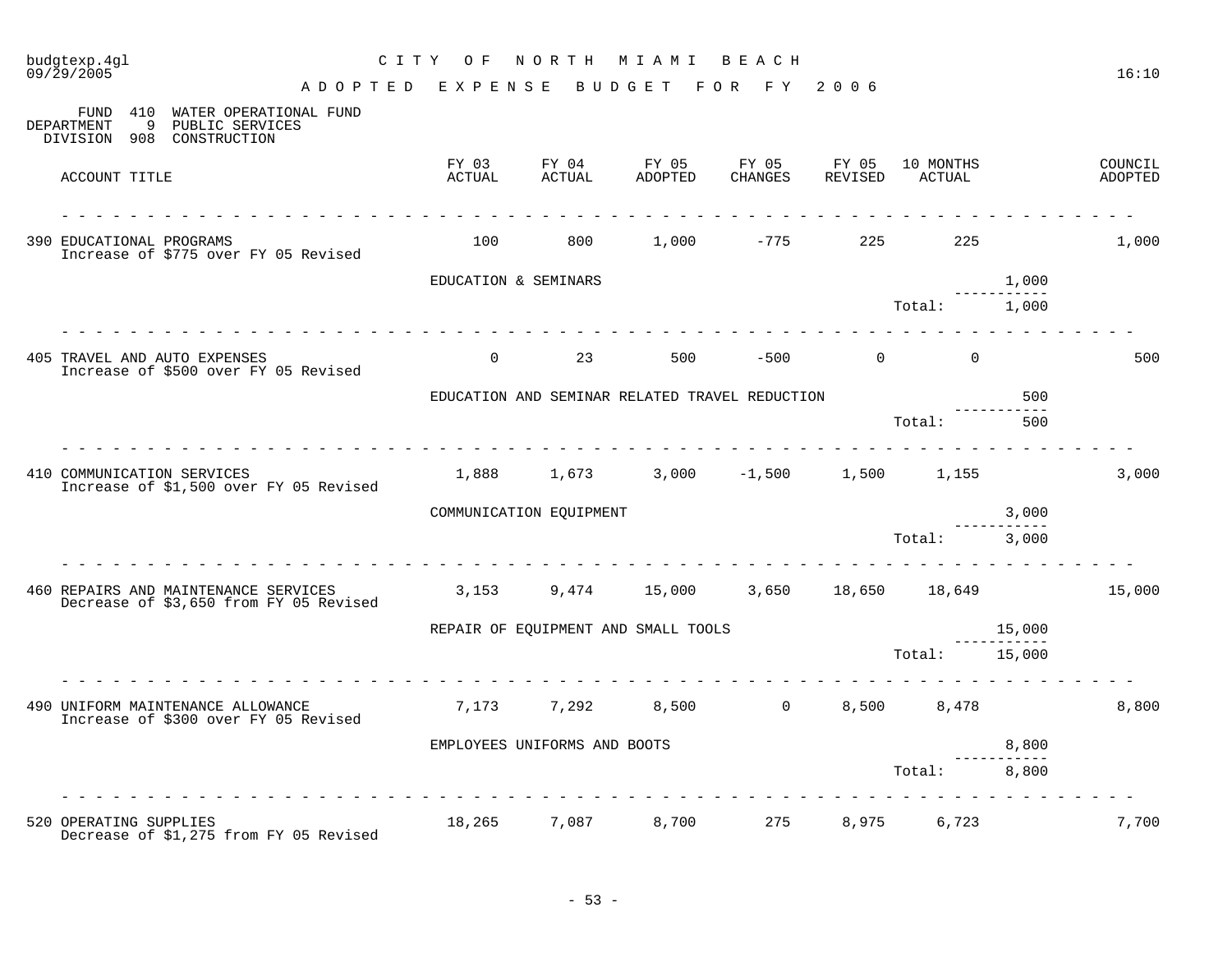|     | budgtexp.4gl<br>09/29/2005 | A D O P T E D E X P E N S E                                                                                                                                        | CITY OF                                                      |                               | NORTH MIAMI<br>BUDGET FOR FY                                                                | B E A C H              | 2006             |                     |                                 | 16:10              |
|-----|----------------------------|--------------------------------------------------------------------------------------------------------------------------------------------------------------------|--------------------------------------------------------------|-------------------------------|---------------------------------------------------------------------------------------------|------------------------|------------------|---------------------|---------------------------------|--------------------|
|     | DEPARTMENT<br>- 9          | FUND 410 WATER OPERATIONAL FUND<br>PUBLIC SERVICES<br>DIVISION 908 CONSTRUCTION                                                                                    |                                                              |                               |                                                                                             |                        |                  |                     |                                 |                    |
|     | ACCOUNT TITLE              |                                                                                                                                                                    | ACTUAL                                                       | FY 03 FY 04<br>ACTUAL         | ADOPTED                                                                                     | FY 05 FY 05<br>CHANGES | FY 05<br>REVISED | 10 MONTHS<br>ACTUAL |                                 | COUNCIL<br>ADOPTED |
|     |                            |                                                                                                                                                                    |                                                              | DIVISIONAL OPERATING SUPPLIES |                                                                                             |                        |                  |                     | 7,700                           |                    |
|     |                            |                                                                                                                                                                    |                                                              |                               |                                                                                             |                        |                  | Total:              | 7,700                           |                    |
|     | 540 BOOKS & MEMBERSHIPS    | Increase of \$500 over FY 05 Revised                                                                                                                               | $\Omega$                                                     | 59                            | 500                                                                                         | $-500$                 |                  |                     |                                 | 500                |
|     |                            |                                                                                                                                                                    | ASSOC. MEMBERSHIPS & TRADE JOURNALS, BOOKS FOR CERTIFICATION |                               |                                                                                             |                        |                  |                     | 500                             |                    |
|     |                            |                                                                                                                                                                    |                                                              |                               |                                                                                             |                        |                  | Total:              | 500                             |                    |
|     |                            | 670 MAINT-VALVES, MAINS, SERVICES, HYDRANTS, ETC 195, 107 224, 156 80, 000 15, 200 95, 200 104, 550<br>Decrease of \$45,200 from FY 05 Revised                     |                                                              |                               |                                                                                             |                        |                  |                     |                                 | 50,000             |
|     |                            |                                                                                                                                                                    |                                                              |                               | FIRE HYDRANT REPLACEMENTS, PROUD NEIGHBORHOODS RELATED<br>SPECIAL PROJECTS W/NO PROJECT NO. |                        |                  |                     | 50,000                          |                    |
|     |                            |                                                                                                                                                                    |                                                              |                               |                                                                                             |                        |                  | Total:              | 50,000                          |                    |
|     |                            | 672 RENEWAL & REPLACEMENT PROJECTS<br>Decrease of \$1,150 from FY 05 Revised                                                                                       | 235,488 1,956 25,000 126,150 151,150 147,915 150,000         |                               |                                                                                             |                        |                  |                     |                                 |                    |
|     |                            |                                                                                                                                                                    |                                                              | SUNRAY ALLEY PROJECTS (DT)    |                                                                                             |                        |                  |                     | 150,000<br>-----------          |                    |
|     |                            |                                                                                                                                                                    |                                                              |                               |                                                                                             |                        |                  | Total: 150,000      |                                 |                    |
|     |                            |                                                                                                                                                                    |                                                              |                               |                                                                                             |                        |                  |                     |                                 |                    |
| *** |                            | Operating Expenses                                                                                                                                                 |                                                              |                               | 461,175 252,520 142,200 142,000 284,200                                                     |                        |                  | 287,695             |                                 | 236,500            |
|     |                            | IMPROVEMENTS OTHER THAN BUILDINGS<br>Decrease of \$395,400 from FY 05 Revised 60 0 0 0 0 0 550,000 10,400 570,400 461,880<br>830 IMPROVEMENTS OTHER THAN BUILDINGS |                                                              |                               |                                                                                             |                        |                  |                     |                                 | 175,000            |
|     |                            |                                                                                                                                                                    | HANFORD BLVD.                                                | DOT UTILITY RELOCATIONS       | THE FOLLOWING PROJECTS ARE TO BE FUNDED FROM INPLANT:                                       |                        |                  |                     | 100,000<br>75,000<br>---------- |                    |
|     |                            |                                                                                                                                                                    |                                                              |                               |                                                                                             |                        |                  | Total:              | 175,000                         |                    |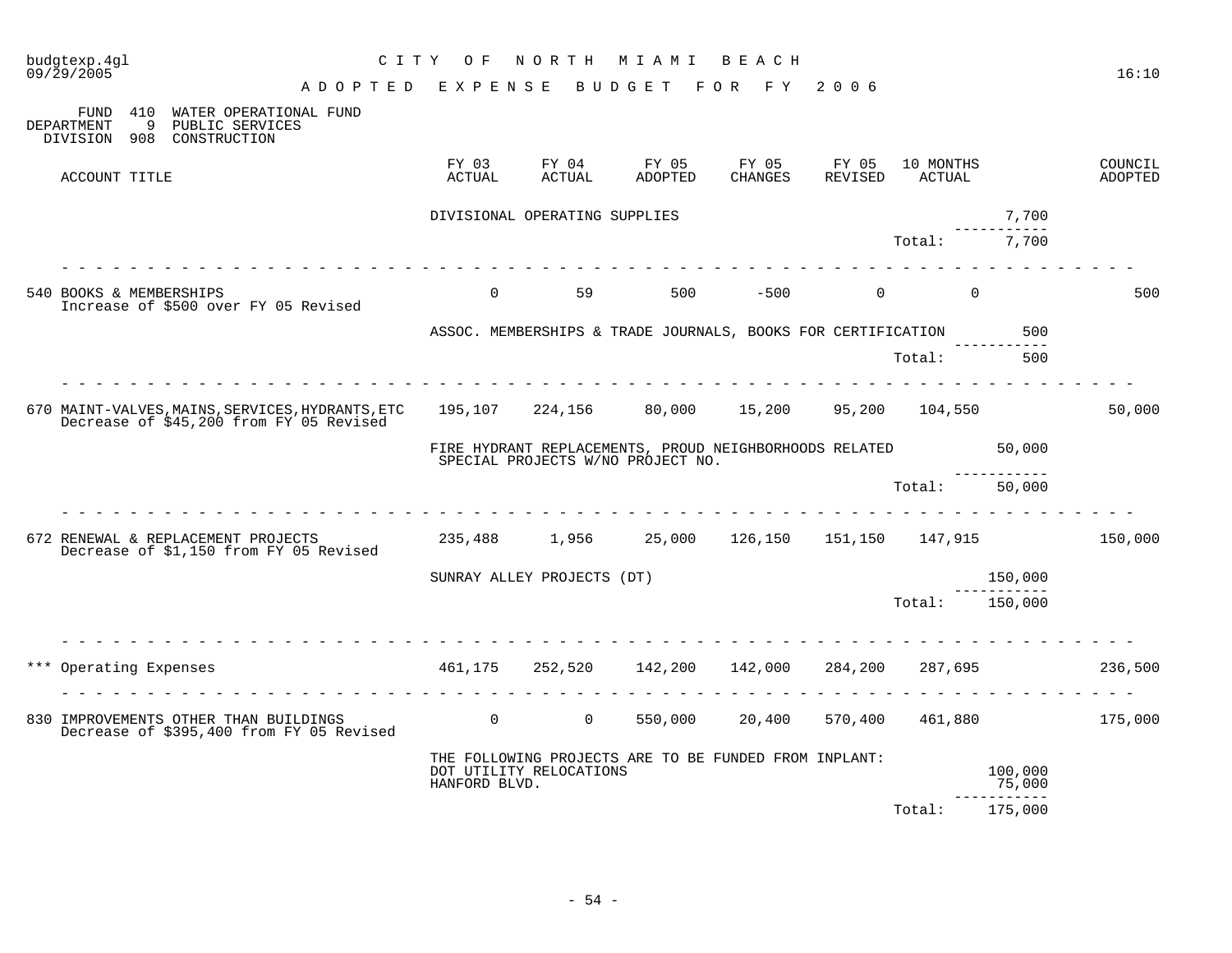| 09/29/2005<br>A D O P T E D E X P E N S E B U D G E T F O R F Y 2006                                                                                                                                                       |                                                                                                         |  |                                                                                                                  |                                                                | 16:10 |
|----------------------------------------------------------------------------------------------------------------------------------------------------------------------------------------------------------------------------|---------------------------------------------------------------------------------------------------------|--|------------------------------------------------------------------------------------------------------------------|----------------------------------------------------------------|-------|
| FUND 410 WATER OPERATIONAL FUND<br>DEPARTMENT 9 PUBLIC SERVICES<br>DIVISION 908 CONSTRUCTION                                                                                                                               |                                                                                                         |  |                                                                                                                  |                                                                |       |
| ACCOUNT TITLE                                                                                                                                                                                                              | FY 03 FY 04 FY 05 FY 05 FY 05 10 MONTHS COUNCIL<br>ACTUAL ACTUAL ADOPTED CHANGES REVISED ACTUAL ADOPTED |  |                                                                                                                  |                                                                |       |
|                                                                                                                                                                                                                            |                                                                                                         |  |                                                                                                                  |                                                                |       |
|                                                                                                                                                                                                                            | MACHINERY AND EQUIPMENT                                                                                 |  |                                                                                                                  |                                                                |       |
|                                                                                                                                                                                                                            |                                                                                                         |  |                                                                                                                  | $\begin{array}{r} 4,000 \\ \text{Total:} \\ 4,000 \end{array}$ |       |
|                                                                                                                                                                                                                            |                                                                                                         |  |                                                                                                                  |                                                                |       |
| *** Capital Outlays <b>179,000</b> 0 556,000 18,400 574,400 465,830 179,000                                                                                                                                                |                                                                                                         |  |                                                                                                                  |                                                                |       |
| 994 TRF TO WORKERS' COMP SELF-INS          27,556   26,912    28,879      0   28,879     28,879         34,613<br>Increase of \$5,734 over FY 05 Revised       27,556   26,912     28,879        28,879             34,613 |                                                                                                         |  |                                                                                                                  |                                                                |       |
|                                                                                                                                                                                                                            |                                                                                                         |  |                                                                                                                  |                                                                |       |
|                                                                                                                                                                                                                            |                                                                                                         |  | $\begin{array}{r}881 \\ -82 \\ 2,923 \\ 2,044 \\ 1,558 \\ 2,138 \\ -3.138 \\ -538 \\ -638 \\ 32,605 \end{array}$ |                                                                |       |
|                                                                                                                                                                                                                            | Salary Projection Total: 33,243                                                                         |  |                                                                                                                  |                                                                |       |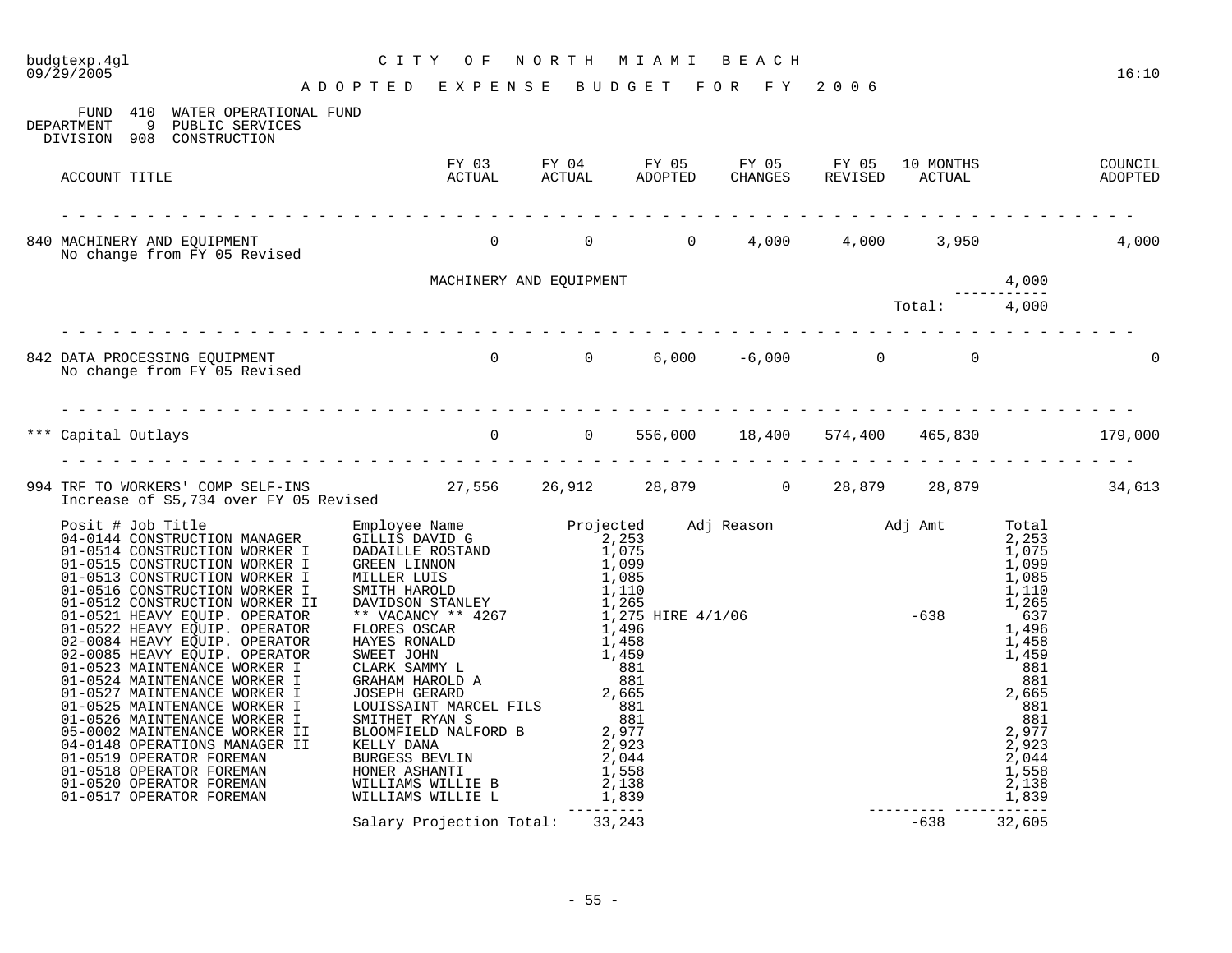| budgtexp.4gl<br>09/29/2005                                      |                                                           | A D O P T E D | C I T Y | O F<br>EXPENSE  | NORTH           | M I A M I<br>BUDGET               | BEACH<br>F Y<br>F O R | 2006                              |                     |        | 16:10              |
|-----------------------------------------------------------------|-----------------------------------------------------------|---------------|---------|-----------------|-----------------|-----------------------------------|-----------------------|-----------------------------------|---------------------|--------|--------------------|
| 410<br><b>FUND</b><br>9<br><b>DEPARTMENT</b><br>908<br>DIVISION | WATER OPERATIONAL FUND<br>PUBLIC SERVICES<br>CONSTRUCTION |               |         |                 |                 |                                   |                       |                                   |                     |        |                    |
| ACCOUNT TITLE                                                   |                                                           |               |         | FY 03<br>ACTUAL | FY 04<br>ACTUAL | FY 05<br>ADOPTED                  | FY 05<br>CHANGES      | FY 05<br>REVISED                  | 10 MONTHS<br>ACTUAL |        | COUNCIL<br>ADOPTED |
|                                                                 |                                                           |               |         |                 |                 | Adjustments to Salary Projection: |                       |                                   |                     |        |                    |
|                                                                 |                                                           |               |         |                 |                 |                                   |                       |                                   |                     |        |                    |
|                                                                 |                                                           |               |         | WC ADJ          |                 |                                   |                       |                                   |                     | 2,008  |                    |
|                                                                 |                                                           |               |         |                 |                 |                                   |                       | Adjusted salary projection total: |                     | 34,613 |                    |
| *** Non-Operating Expenses                                      |                                                           |               |         | 27,556          | 26,912          | 28,879                            | $\overline{0}$        | 28,879                            | 28,879              |        | 34,613             |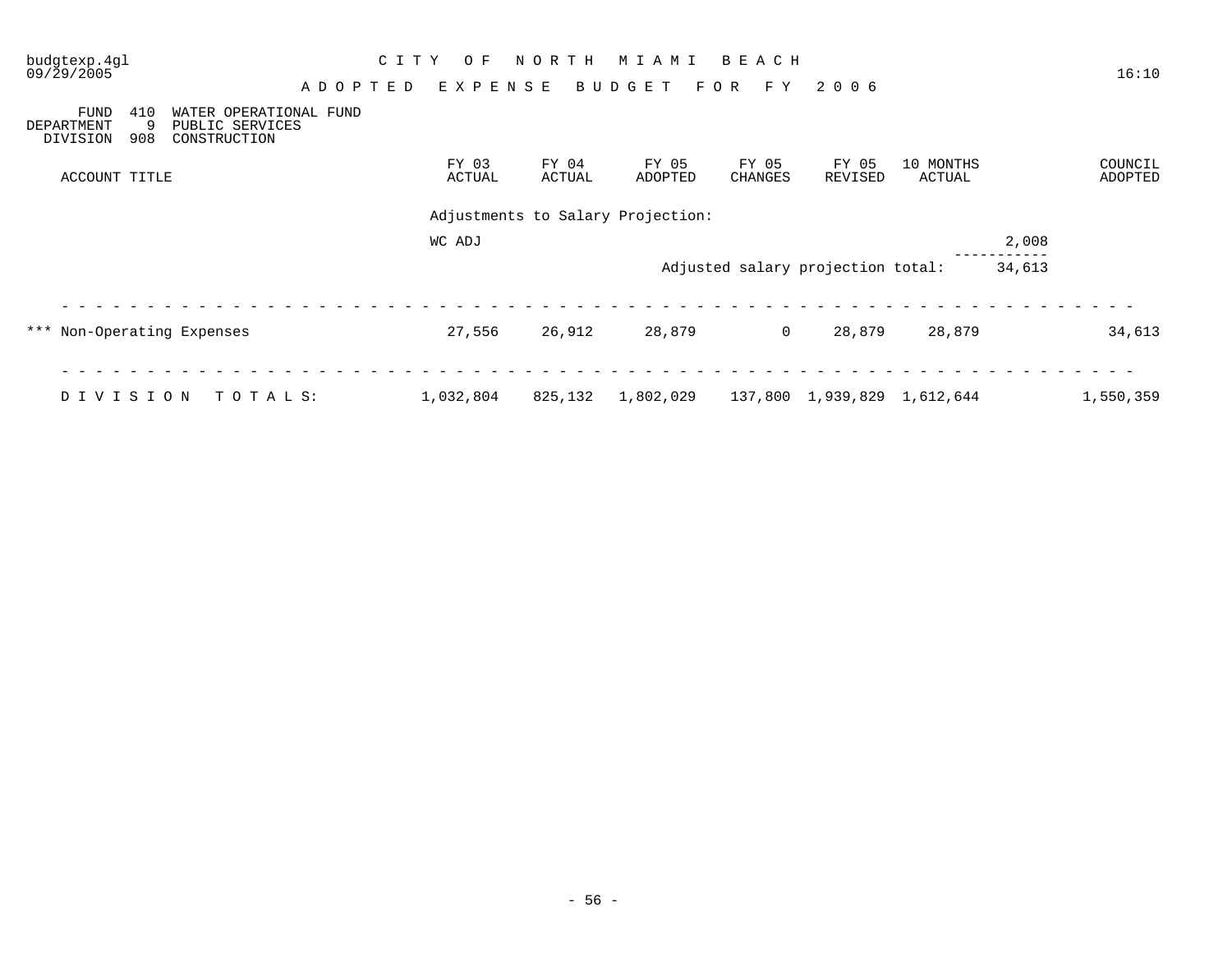| budgtexp.4gl<br>09/29/2005                                                                                                               | CITY OF<br>A D O P T E D E X P E N S E B U D G E T F O R F Y 2006 | NORTH MIAMI BEACH |  |              | 16:10    |
|------------------------------------------------------------------------------------------------------------------------------------------|-------------------------------------------------------------------|-------------------|--|--------------|----------|
| FUND 410 WATER OPERATIONAL FUND<br>DEPARTMENT 9 PUBLIC SERVICES<br>DIVISION 909 UTILITY CONTROL SYSTEMS MGNMNT                           |                                                                   |                   |  |              |          |
| ACCOUNT TITLE                                                                                                                            |                                                                   |                   |  |              |          |
| 120 SALARIES-FULL-TIME<br>SALARIES-FULL-TIME<br>Increase of \$29,360 over FY 05 Revised 47,774 187,149 231,151 0 231,151 176,841 260,511 |                                                                   |                   |  |              |          |
|                                                                                                                                          |                                                                   |                   |  |              |          |
|                                                                                                                                          | .                                                                 |                   |  |              |          |
| 121 SALARY-DISABILITY PAYMENTS<br>No change from FY 05 Revised                                                                           | $\begin{matrix} 0 & 138 & 0 & 0 & 0 & 0 \end{matrix}$             |                   |  |              | $\Omega$ |
| 140 OVERTIME-REGULAR EMPLOYEES 4,192 4,518 8,000 0 8,000 7,020<br>No change from FY 05 Revised                                           |                                                                   |                   |  |              | 8,000    |
|                                                                                                                                          | WATER PLANT EXPANSION PROJECTS                                    |                   |  | 8,000        |          |
|                                                                                                                                          |                                                                   |                   |  | Total: 8,000 |          |
| 210 F.I.C.A. TAXES-EMPLOYER'S CONTRIBUTION 14,046 15,308 17,688 0 17,688 13,930 13,930 19,935<br>Increase of \$2,247 over FY 05 Revised  |                                                                   |                   |  |              |          |
|                                                                                                                                          |                                                                   |                   |  |              |          |
|                                                                                                                                          |                                                                   |                   |  |              |          |
| 221 LEAVE PAYOUTS<br>No change from FY 05 Revised                                                                                        | 0 $4,663$ 0 0 0 2,568                                             |                   |  |              |          |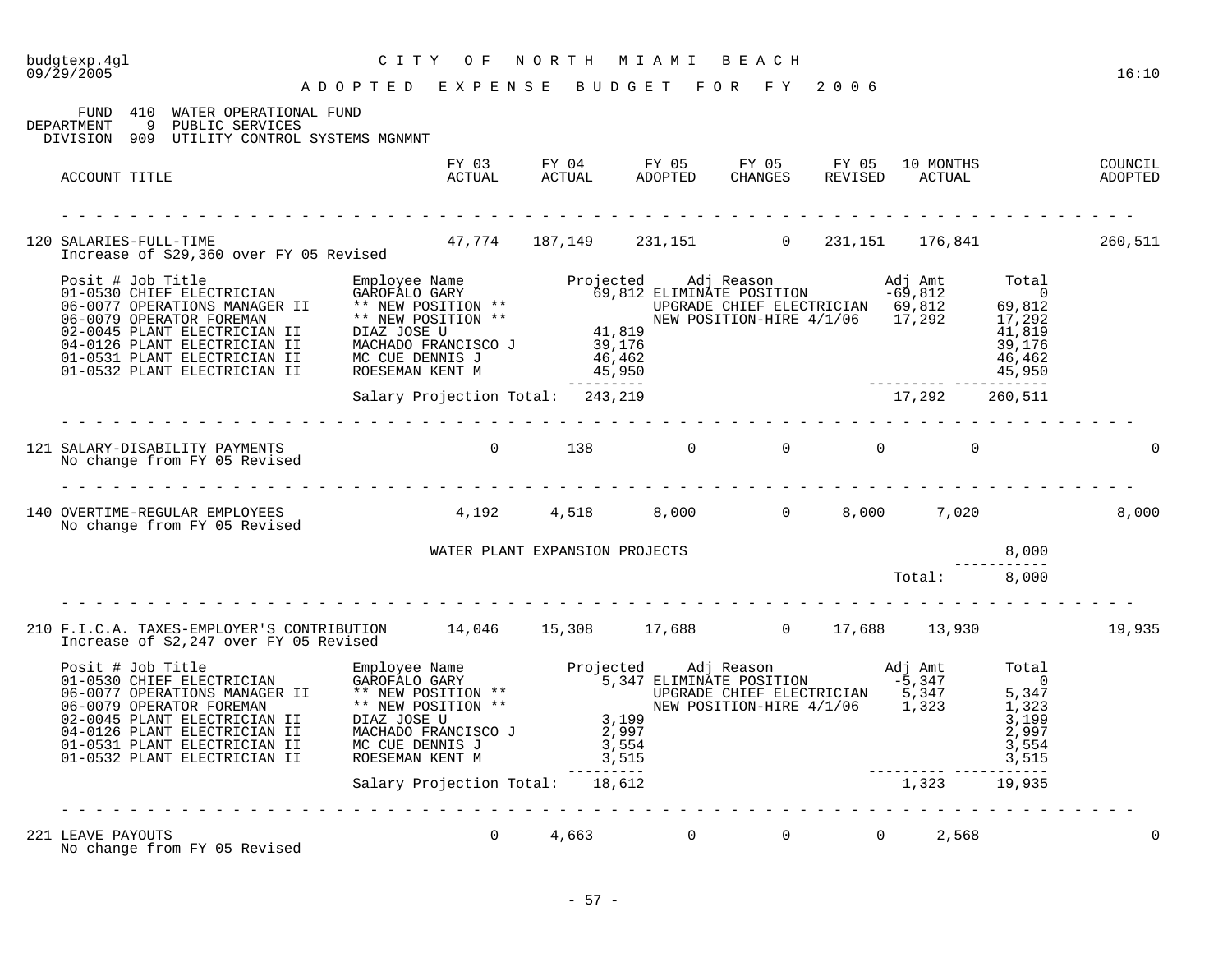| budgtexp.4gl<br>09/29/2005 |                                                                                                     | C I T Y<br>O F<br>CIII OF NORIH MIAMI BEACH<br>ADOPTED EXPENSE BUDGET FOR FY 2006                                                                                                                                                                                                                                                                                                                                                                           | NORTH MIAMI BEACH |                       |  |    | 16:10  |
|----------------------------|-----------------------------------------------------------------------------------------------------|-------------------------------------------------------------------------------------------------------------------------------------------------------------------------------------------------------------------------------------------------------------------------------------------------------------------------------------------------------------------------------------------------------------------------------------------------------------|-------------------|-----------------------|--|----|--------|
|                            |                                                                                                     |                                                                                                                                                                                                                                                                                                                                                                                                                                                             |                   |                       |  |    |        |
| DEPARTMENT                 | FUND 410 WATER OPERATIONAL FUND<br>9 PUBLIC SERVICES<br>DIVISION 909 UTILITY CONTROL SYSTEMS MGNMNT |                                                                                                                                                                                                                                                                                                                                                                                                                                                             |                   |                       |  |    |        |
| ACCOUNT TITLE              |                                                                                                     |                                                                                                                                                                                                                                                                                                                                                                                                                                                             |                   |                       |  |    |        |
|                            |                                                                                                     |                                                                                                                                                                                                                                                                                                                                                                                                                                                             |                   |                       |  |    | 31,600 |
|                            |                                                                                                     |                                                                                                                                                                                                                                                                                                                                                                                                                                                             |                   |                       |  |    |        |
|                            |                                                                                                     | $\begin{tabular}{lllllllllllllllllllll} \hline\hline\texttt{Positive} & \texttt{EIECTRICIAN} & \texttt{Employee Name} & \texttt{Projected} & \texttt{Adj Reason} & \texttt{Adj Amt} & \texttt{Total} \\ 01-0530 \texttt{CHIEF} & \texttt{ELECTRICIAN} & \texttt{GAROFALO GARY} & 10,262 \texttt{ELIMINATE POSTION} & -10,262 & 0 \\ 06-0077 \texttt{OPERATIONS MANGGER II} & * & \texttt{NEW POSTTON} & * & \texttt{U07-0531 PLANT ELECTRICIAN II} & 01-05$ |                   |                       |  |    |        |
|                            |                                                                                                     |                                                                                                                                                                                                                                                                                                                                                                                                                                                             |                   |                       |  |    |        |
|                            |                                                                                                     |                                                                                                                                                                                                                                                                                                                                                                                                                                                             |                   |                       |  |    |        |
| 235 HEALTH INSURANCE       |                                                                                                     | HEALTH INSURANCE 10,113 11,212 16,988 0 16,988 12,697<br>Increase of \$2,263 over FY 05 Revised 10,113 11,212 16,988 0 16,988 12,697                                                                                                                                                                                                                                                                                                                        |                   |                       |  |    | 19,251 |
|                            |                                                                                                     | Frojected Adj Reason<br>01-0530 CHIEF ELECTRICIAN GAROFALO GARY<br>06-0077 OPERATIONS MANAGER II ** NEW POSITION ** 4,278 ELIMINATE POSITION -4,278 0<br>06-0079 OPERATIONS MANAGER II ** NEW POSITION ** 4,278 CHIEF ELECTRICIAN 4,                                                                                                                                                                                                                        |                   |                       |  |    |        |
|                            |                                                                                                     |                                                                                                                                                                                                                                                                                                                                                                                                                                                             |                   |                       |  |    |        |
|                            |                                                                                                     |                                                                                                                                                                                                                                                                                                                                                                                                                                                             |                   |                       |  |    |        |
|                            | 236 GROUP LIFE INSURANCE<br>Increase of \$191 over FY 05 Revised                                    |                                                                                                                                                                                                                                                                                                                                                                                                                                                             |                   | 562 685 866 0 866 535 |  |    | 1,057  |
|                            |                                                                                                     | $\begin{tabular}{lllllllllllll} \hline &\multicolumn{3}{l} \textbf{D}\textbf{S} &\multicolumn{3}{l} \textbf{D}\textbf{S} &\multicolumn{3}{l} \textbf{D}\textbf{S} &\multicolumn{3}{l} \textbf{D}\textbf{S} &\multicolumn{3}{l} \textbf{D}\textbf{S} &\multicolumn{3}{l} \textbf{D}\textbf{S} &\multicolumn{3}{l} \textbf{D}\textbf{S} &\multicolumn{3}{l} \textbf{D}\textbf{S} &\multicolumn{3}{l} \textbf{D}\textbf{S} &\multicolumn{3}{l} \textbf{D$      |                   |                       |  |    |        |
|                            |                                                                                                     |                                                                                                                                                                                                                                                                                                                                                                                                                                                             |                   |                       |  |    |        |
|                            |                                                                                                     | 238 ACCIDENTAL DEATH & DISMEMBERMENT 51<br>Increase of \$32 over FY 05 Revised                                                                                                                                                                                                                                                                                                                                                                              |                   | 51 62 78 0 78         |  | 49 | 110    |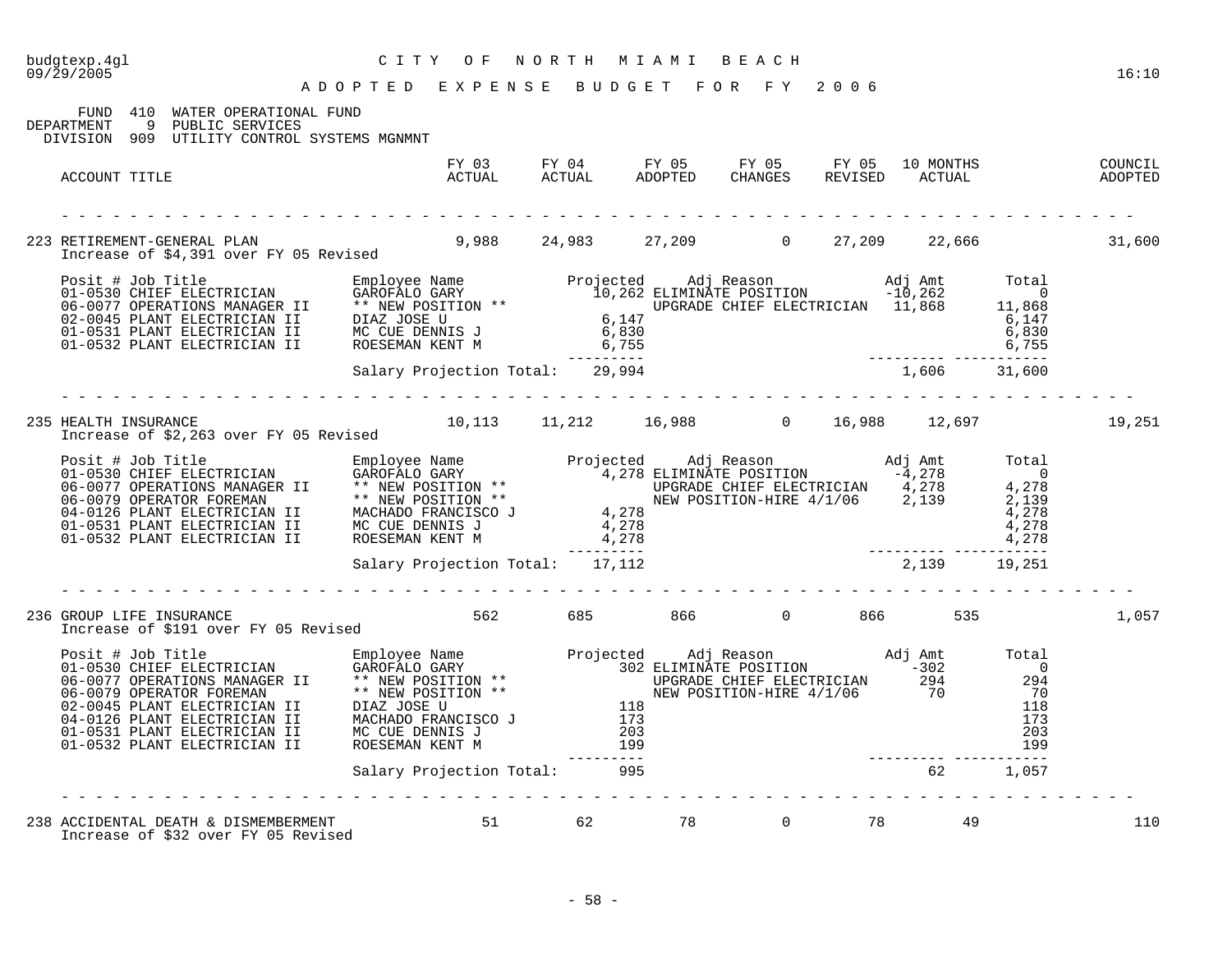## FUND 410 WATER OPERATIONAL FUND<br>DEPARTMENT 9 PUBLIC SERVICES

DEPARTMENT 9 PUBLIC SERVICES

DIVISION 909 UTILITY CONTROL SYSTEMS MGNMNT

| ACCOUNT TITLE                                                                                                                                                                                                                                                                                                                                                                                                                                                                        | FY 03<br>ACTUAL              | FY 04<br>ACTUAL | FY 05 FY 05 FY 05<br>ADOPTED                                                                                               | CHANGES | REVISED | 10 MONTHS<br>ACTUAL |       | COUNCIL<br>ADOPTED |
|--------------------------------------------------------------------------------------------------------------------------------------------------------------------------------------------------------------------------------------------------------------------------------------------------------------------------------------------------------------------------------------------------------------------------------------------------------------------------------------|------------------------------|-----------------|----------------------------------------------------------------------------------------------------------------------------|---------|---------|---------------------|-------|--------------------|
| $\begin{tabular}{lllllllllllllllllllllll} \hline\texttt{Positive} & \texttt{Emplayer Name} & \texttt{Empolve Name} & \texttt{Projected} & \texttt{Adj Reason} & \texttt{Adj Amt} & \texttt{Total} \\ 01-0530 \texttt{CHIEF} \texttt{ELECTRICIAN} & \texttt{GAROFALO GARY} & 25 & \texttt{CLIMINATE POSTITION} & -25 & 0 \\ 06-0077 \texttt{OPERATION} & \texttt{MANAGGER} & * & \texttt{NEW POSTITION} & * & \texttt{UCGRADE CHIEF} \texttt{ELECTRICIAN} & 42 & 42 \\ 06-0079 \text$ |                              |                 | ----------                                                                                                                 |         |         |                     |       |                    |
|                                                                                                                                                                                                                                                                                                                                                                                                                                                                                      | Salary Projection Total: 83  |                 |                                                                                                                            |         |         | 27 110              |       |                    |
| 239 DENTAL INSURANCE<br>Increase of \$67 over FY 05 Revised                                                                                                                                                                                                                                                                                                                                                                                                                          | 434 1,060 600 0 600 1,051    |                 |                                                                                                                            |         |         |                     |       | 667                |
| $\begin{tabular}{lllllllllllllllllll} \hline\hline\text{Positive} & \text{Euler} & \text{Employee Name} & \text{Projected} & \text{Adj} Reason & \text{Adj} & \text{R}} & \text{Adj} & \text{mmt} & \text{Total} \\ \hline 01-0530 & \text{CHIEF} & \text{ELECTRICIAN} & \text{GAROFALO GARY} & 141 & \text{ELIMINATE POSTITION} & -141 & 0 \\ 06-0077 & \text{OPERATION} & \text{MNAGER} & \text{SFRW RON POSTITION} & * & \text{NEW POSTITION} & \text{HNEW POSTITION} & 134 & 13$ |                              |                 |                                                                                                                            |         |         |                     |       |                    |
|                                                                                                                                                                                                                                                                                                                                                                                                                                                                                      | Salary Projection Total: 603 |                 |                                                                                                                            |         |         | 64                  | 667   |                    |
| .                                                                                                                                                                                                                                                                                                                                                                                                                                                                                    |                              |                 |                                                                                                                            |         |         |                     |       |                    |
| *** Salaries & Related Costs                             87,160     249,779     302,580                       302,580             237,356               341,131                                                                                                                                                                                                                                                                                                                      |                              |                 |                                                                                                                            |         |         |                     |       |                    |
| 390 EDUCATIONAL PROGRAMS<br>Decrease of \$365 from FY 05 Revised                                                                                                                                                                                                                                                                                                                                                                                                                     | 180 0 500 865 1,365 0        |                 |                                                                                                                            |         |         |                     |       | 1,000              |
|                                                                                                                                                                                                                                                                                                                                                                                                                                                                                      |                              |                 | INSTRUMENTATION, SYSTEM & AUTOMATION CONTINUING EDUCATION 1,000<br>TRAINING FOR WTP PROCESSES & WWTP TELEMETRY, AND OTHERS |         |         |                     |       |                    |
|                                                                                                                                                                                                                                                                                                                                                                                                                                                                                      |                              |                 |                                                                                                                            |         |         | Total: 1,000        |       |                    |
| 405 TRAVEL AND AUTO EXPENSES<br>Increase of \$1,000 over FY 05 Revised                                                                                                                                                                                                                                                                                                                                                                                                               |                              |                 | $1,036$ 0 500 -500 0 0                                                                                                     |         |         |                     |       | 1,000              |
|                                                                                                                                                                                                                                                                                                                                                                                                                                                                                      |                              |                 | TRAVEL RELATED TO SEMINARS & CONFERENCES                                                                                   |         |         |                     | 1,000 |                    |
|                                                                                                                                                                                                                                                                                                                                                                                                                                                                                      |                              |                 |                                                                                                                            |         |         | Total: 1,000        |       |                    |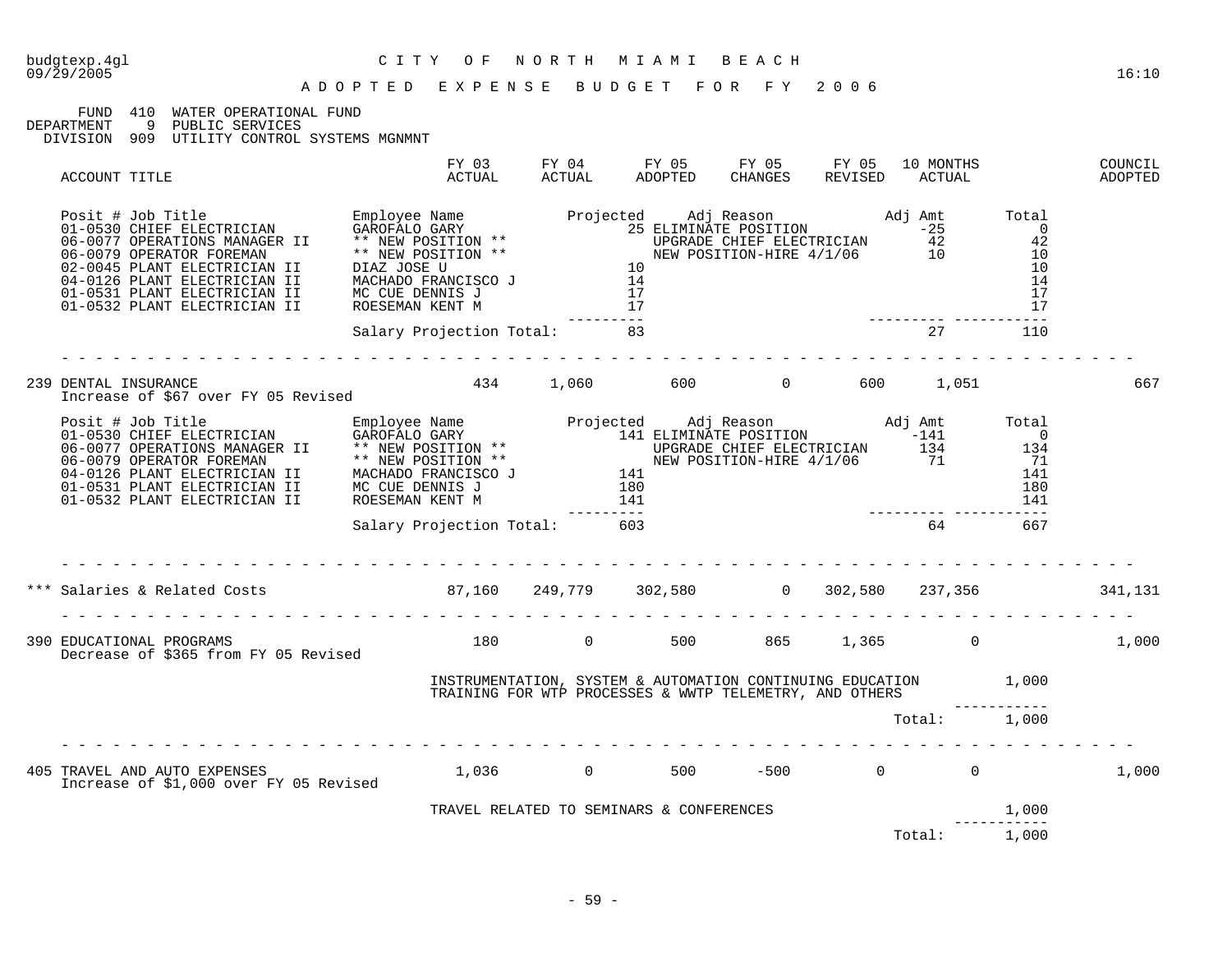| 09/29/2005<br>ADOPTED EXPENSE BUDGET FOR FY 2006                                                                  |                             |                                 |                                                                                                          |  |              |                      | 16:10 |
|-------------------------------------------------------------------------------------------------------------------|-----------------------------|---------------------------------|----------------------------------------------------------------------------------------------------------|--|--------------|----------------------|-------|
| FUND 410 WATER OPERATIONAL FUND<br>9 PUBLIC SERVICES<br>DEPARTMENT<br>DIVISION 909 UTILITY CONTROL SYSTEMS MGNMNT |                             |                                 |                                                                                                          |  |              |                      |       |
| ACCOUNT TITLE                                                                                                     |                             |                                 | FY 03 FY 04 FY 05 FY 05 FY 05 10 MONTHS COUNCIL ACTUAL ACTUAL ADOPTED CHANGES REVISED ACTUAL ADOPTED     |  |              |                      |       |
| .<br>410 COMMUNICATION SERVICES<br>Increase of \$365 over FY 05 Revised                                           |                             |                                 | $1,188$ $750$ $1,500$ $-365$ $1,135$ $735$                                                               |  |              |                      | 1,500 |
|                                                                                                                   | COMMUNICATION EOUIPMENT     |                                 |                                                                                                          |  |              | 1,500<br>----------- |       |
|                                                                                                                   |                             |                                 |                                                                                                          |  | Total: 1,500 |                      |       |
| 460 REPAIRS AND MAINTENANCE SERVICES<br>Increase of \$1,000 over FY 05 Revised                                    |                             |                                 | $0$ 173 0 0 0 0 0                                                                                        |  |              |                      | 1,000 |
|                                                                                                                   | HAND AND POWER TOOLS REPAIR |                                 |                                                                                                          |  |              | 1,000<br>----------- |       |
|                                                                                                                   |                             |                                 |                                                                                                          |  | Total: 1,000 |                      |       |
| 490 UNIFORM MAINTENANCE ALLOWANCE<br>Increase of \$286 over FY 05 Revised                                         |                             |                                 | $1,003$ $1,305$ $2,400$ $-186$ $2,214$ $1,649$                                                           |  |              |                      | 2,500 |
|                                                                                                                   | UNIFORMS AND TEE-SHIRTS     |                                 |                                                                                                          |  |              | 2,500                |       |
|                                                                                                                   |                             |                                 |                                                                                                          |  | Total: 2,500 |                      |       |
| 510 OFFICE SUPPLIES<br>Increase of \$500 over FY 05 Revised                                                       |                             |                                 |                                                                                                          |  |              |                      | 500   |
|                                                                                                                   | OFFICE SUPPLIES             |                                 |                                                                                                          |  |              | 500                  |       |
|                                                                                                                   |                             |                                 |                                                                                                          |  | Total:       | 500                  |       |
| 520 OPERATING SUPPLIES<br>Decrease of \$50 from FY 05 Revised                                                     |                             |                                 | 0 68 500 50 550 527                                                                                      |  |              |                      | 500   |
|                                                                                                                   |                             | SAFETY SHOES, SMALL TOOLS, ETC. | TOOLS & EQUIPMENT TO OUTFIT TRUCKS WITH ESSENTIAL TOOLS,<br>MISCELLANEOUS LIGHT TOOLS (RECLASS FROM 840) |  |              | 500                  |       |
|                                                                                                                   |                             |                                 |                                                                                                          |  | Total:       | 500                  |       |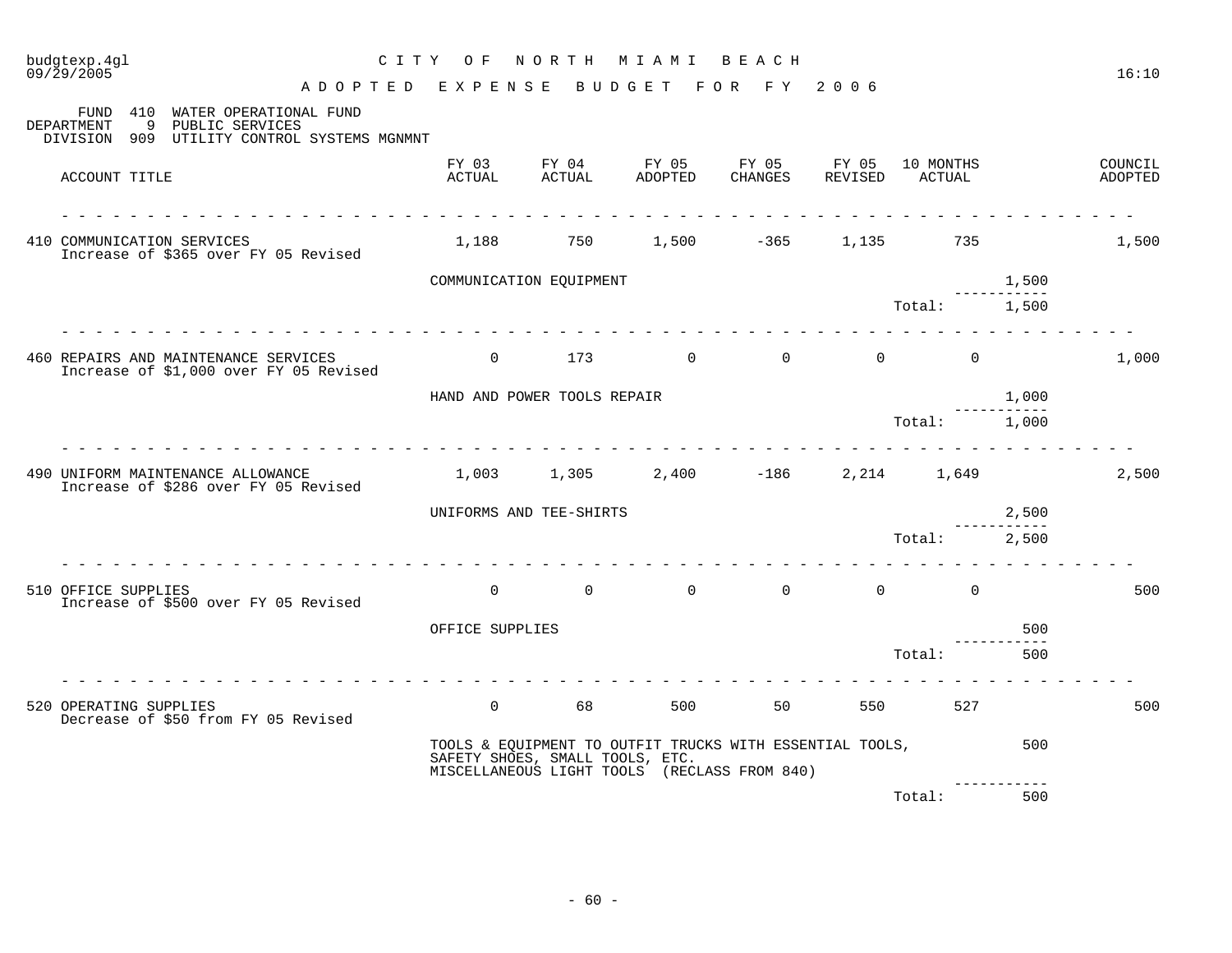| $09/\bar{2}9/\bar{2005}$                                                                                                                                                                                        | ADOPTED EXPENSE BUDGET FOR FY 2006                                                                                                                                                                                                                                                                   |       |                                                                                         |                    |       |                |       | 16:10              |
|-----------------------------------------------------------------------------------------------------------------------------------------------------------------------------------------------------------------|------------------------------------------------------------------------------------------------------------------------------------------------------------------------------------------------------------------------------------------------------------------------------------------------------|-------|-----------------------------------------------------------------------------------------|--------------------|-------|----------------|-------|--------------------|
| FUND 410 WATER OPERATIONAL FUND<br>9 PUBLIC SERVICES<br>DEPARTMENT<br>DIVISION 909 UTILITY CONTROL SYSTEMS MGNMNT                                                                                               |                                                                                                                                                                                                                                                                                                      |       |                                                                                         |                    |       |                |       |                    |
| ACCOUNT TITLE                                                                                                                                                                                                   |                                                                                                                                                                                                                                                                                                      |       | FY 03 FY 04 FY 05 FY 05 FY 05 10 MONTHS<br>ACTUAL ACTUAL ADOPTED CHANGES REVISED ACTUAL |                    |       |                |       | COUNCIL<br>ADOPTED |
| <u> 2020 - 2020 - 2020 - 2020 - 2020 - 20</u><br>540 BOOKS & MEMBERSHIPS<br>Increase of \$1,500 over FY 05 Revised                                                                                              |                                                                                                                                                                                                                                                                                                      |       | 360 0 500 -500 0 0                                                                      |                    |       |                |       | 1,500              |
|                                                                                                                                                                                                                 |                                                                                                                                                                                                                                                                                                      |       |                                                                                         |                    |       |                |       |                    |
|                                                                                                                                                                                                                 |                                                                                                                                                                                                                                                                                                      |       |                                                                                         |                    |       |                |       |                    |
| *** Operating Expenses                                                                                                                                                                                          | $3,767$ $2,296$ $5,900$ $-636$ $5,264$ $2,911$                                                                                                                                                                                                                                                       |       |                                                                                         |                    |       |                |       | 9,500              |
| 840 MACHINERY AND EQUIPMENT<br>Increase of \$3,500 over FY 05 Revised                                                                                                                                           |                                                                                                                                                                                                                                                                                                      |       | 0 0 0 3,500 -3,500 0 0 3,500                                                            |                    |       |                |       |                    |
|                                                                                                                                                                                                                 | REPLACEMENT TOOLS                                                                                                                                                                                                                                                                                    |       |                                                                                         |                    |       |                | 3,500 |                    |
|                                                                                                                                                                                                                 |                                                                                                                                                                                                                                                                                                      |       |                                                                                         |                    |       | $Total:$ 3,500 |       |                    |
| <u>. De estas estas en el estas estas estas estas estas estas estas estas estas e</u><br>Capital Outlays                                                                                                        |                                                                                                                                                                                                                                                                                                      |       |                                                                                         | $3,500 -3,500 0 0$ |       |                |       | 3,500              |
| 994 TRF TO WORKERS' COMP SELF-INS 2,843 7,447 9,245 0 9,245 9,245<br>Decrease of \$927 from FY 05 Revised 2,843 7,447 9,245 0 9,245 9,245                                                                       |                                                                                                                                                                                                                                                                                                      |       |                                                                                         |                    |       |                |       | 8,318              |
| Posit # Job Title<br>01-0530 CHIEF ELECTRICIAN<br>06-0077 OPERATIONS MANAGER II<br>02-0045 PLANT ELECTRICIAN II<br>04-0126 PLANT ELECTRICIAN II<br>01-0531 PLANT ELECTRICIAN II<br>01-0532 PLANT ELECTRICIAN II | Employee Name<br>GAROFALO GARY CORY CARY 2,792 ELIMINATE POSITION -2,792<br>THE POSITION -2,792<br>DIAZ JOSE U 1,673<br>MACHADO FRANCISCO J 157<br>MC CUE DENNIS J 1,858<br>ROESEMAN KENT M 1,838<br>ROESEMAN KENT M 1,838<br>The CUE CORE CHI<br>ENDESEMAN KENT M<br>Salary Projection Total: 8,318 |       |                                                                                         |                    |       |                |       |                    |
|                                                                                                                                                                                                                 |                                                                                                                                                                                                                                                                                                      |       |                                                                                         |                    |       | $\Omega$       | 8,318 |                    |
| *** Non-Operating Expenses                                                                                                                                                                                      | 2,843                                                                                                                                                                                                                                                                                                | 7,447 | 9,245                                                                                   | $0 \qquad \qquad$  | 9,245 | 9,245          |       | 8,318              |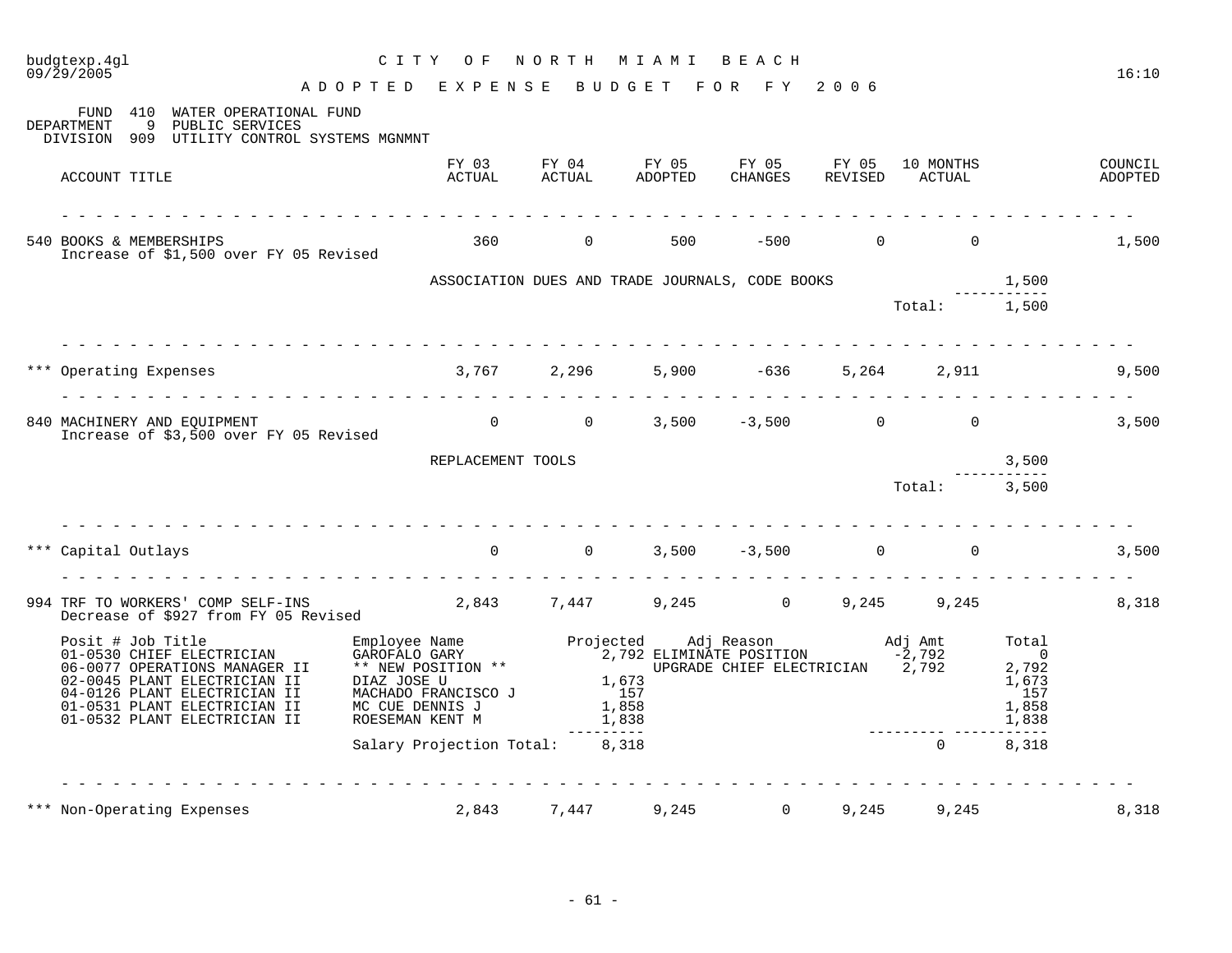| budgtexp.4gl<br>09/29/2005                         | A D O P T E D                                                               | C I T Y<br>O F<br>EXPENSE | NORTH           | MIAMI<br><b>BUDGET</b> | BEACH<br>FOR<br>F Y     | 2006             |                     | 16:10              |
|----------------------------------------------------|-----------------------------------------------------------------------------|---------------------------|-----------------|------------------------|-------------------------|------------------|---------------------|--------------------|
| FUND<br>410<br>DEPARTMENT<br>-9<br>909<br>DIVISION | WATER OPERATIONAL FUND<br>PUBLIC SERVICES<br>UTILITY CONTROL SYSTEMS MGNMNT |                           |                 |                        |                         |                  |                     |                    |
| ACCOUNT TITLE                                      |                                                                             | FY 03<br>ACTUAL           | FY 04<br>ACTUAL | FY 05<br>ADOPTED       | FY 05<br><b>CHANGES</b> | FY 05<br>REVISED | 10 MONTHS<br>ACTUAL | COUNCIL<br>ADOPTED |
| DIVISION                                           | TOTALS:                                                                     | 93,770                    | 259,522         | 321,225                | $-4,136$                | 317,089          | 249,513             | 362,449            |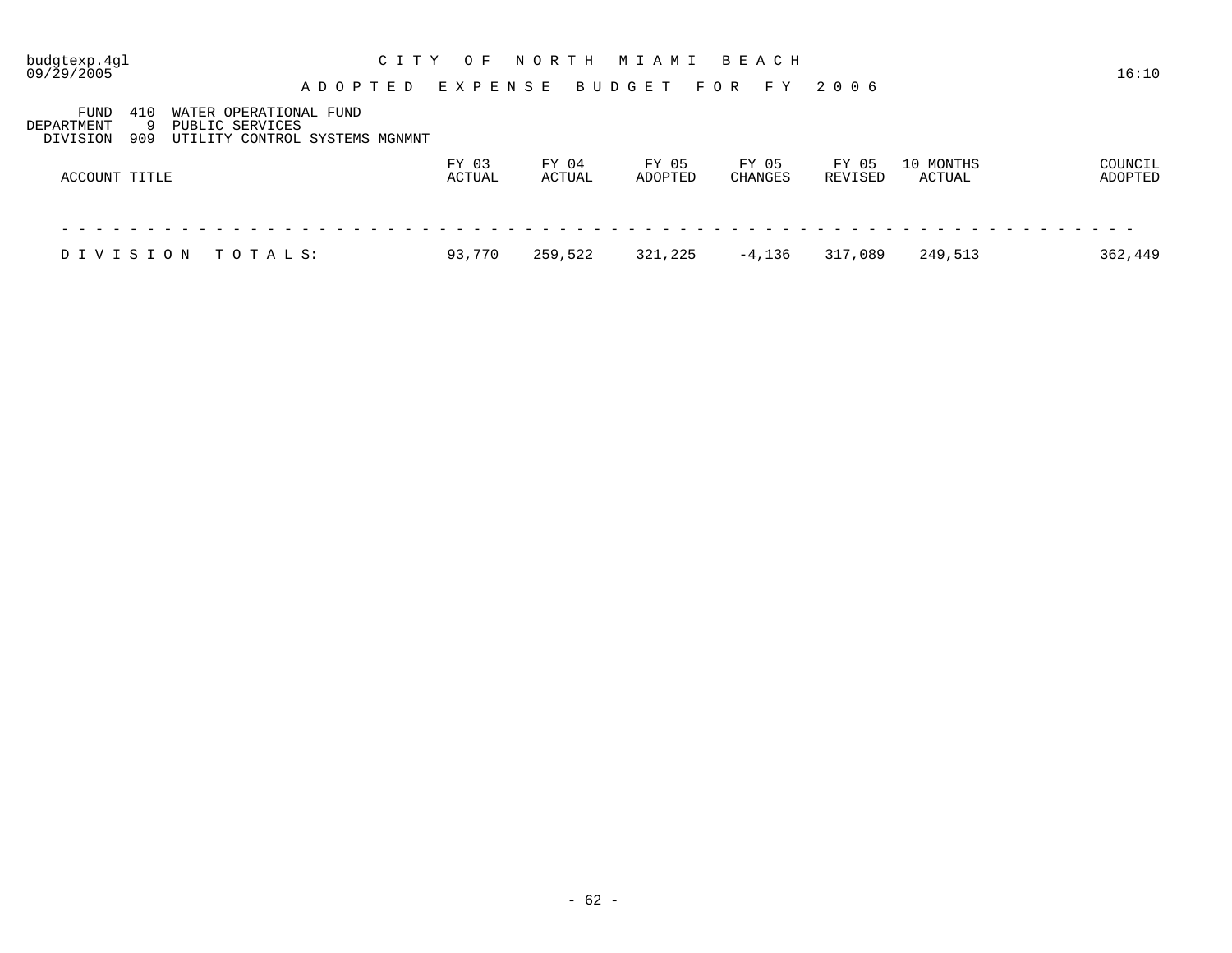| budgtexp.4gl<br>09/29/2005                                                                                                   | A D O P T E D E X P E N S E B U D G E T F O R F Y 2006 |                |                               | CITY OF NORTH MIAMI BEACH |                                                    |                                         |                    | 16:10              |
|------------------------------------------------------------------------------------------------------------------------------|--------------------------------------------------------|----------------|-------------------------------|---------------------------|----------------------------------------------------|-----------------------------------------|--------------------|--------------------|
| FUND 410 WATER OPERATIONAL FUND<br>DEPARTMENT<br>9 PUBLIC SERVICES<br>DIVISION 911 WATER & SEWER COMMISSION                  |                                                        |                |                               |                           |                                                    |                                         |                    |                    |
| ACCOUNT TITLE                                                                                                                |                                                        | ACTUAL         | ACTUAL                        | ADOPTED                   | CHANGES REVISED ACTUAL                             | FY 03 FY 04 FY 05 FY 05 FY 05 10 MONTHS |                    | COUNCIL<br>ADOPTED |
| 150 EXECUTIVE EXPENSE<br>No change from FY 05 Revised                                                                        |                                                        |                |                               |                           |                                                    | 2,120 1,920 2,000 0 2,000 1,600         |                    | 2,000              |
|                                                                                                                              |                                                        |                | COMMISSIONERS EXPENSE ACCOUNT |                           |                                                    |                                         | 2,000              |                    |
|                                                                                                                              |                                                        |                |                               |                           |                                                    | Total: 2,000                            |                    |                    |
| *** Salaries & Related Costs                                 2,120       1,920       2,000           0     2,000       1,600 |                                                        |                |                               |                           |                                                    |                                         |                    | 2,000              |
| 310 PROFESSIONAL SERVICES<br>Decrease of \$509 from FY 05 Revised                                                            |                                                        |                |                               |                           | 897 283 0 509 509 509                              | 509                                     |                    | $\Omega$           |
| 347 OTHER CONTRACTUAL SERVICES<br>No change from FY 05 Revised                                                               |                                                        |                |                               |                           | $0$ 0 2,000 -2,000 0 0                             |                                         |                    | $\Omega$           |
| 390 EDUCATIONAL PROGRAMS<br>Increase of \$2,000 over FY 05 Revised                                                           |                                                        |                |                               |                           |                                                    | $0$ 0 2,000 -2,000 0 0                  |                    | 2,000              |
|                                                                                                                              |                                                        |                |                               |                           | AMERICAN WATER WORKS ASSOCIATION-ANNUAL CONVENTION | 2,000                                   |                    |                    |
|                                                                                                                              | .                                                      |                |                               |                           |                                                    | Total: 2,000                            |                    |                    |
| 405 TRAVEL AND AUTO EXPENSES<br>Increase of \$2,500 over FY 05 Revised                                                       |                                                        |                |                               |                           |                                                    | $0$ 0 2,500 -2,500 0 0                  |                    | 2,500              |
|                                                                                                                              |                                                        |                | AWWA ANNUAL CONVENTION        |                           |                                                    |                                         | 2,500              |                    |
|                                                                                                                              |                                                        |                |                               |                           |                                                    | Total: 2,500                            |                    |                    |
| 510 OFFICE SUPPLIES<br>No change from FY 05 Revised                                                                          |                                                        | $\overline{0}$ | $\overline{0}$                |                           | $250$ 0                                            | 250<br>78                               |                    | 250                |
|                                                                                                                              |                                                        |                | MATERIALS FOR REPORTS         |                           |                                                    |                                         | 250<br>----------- |                    |
|                                                                                                                              |                                                        |                |                               |                           |                                                    | Total:                                  | 250                |                    |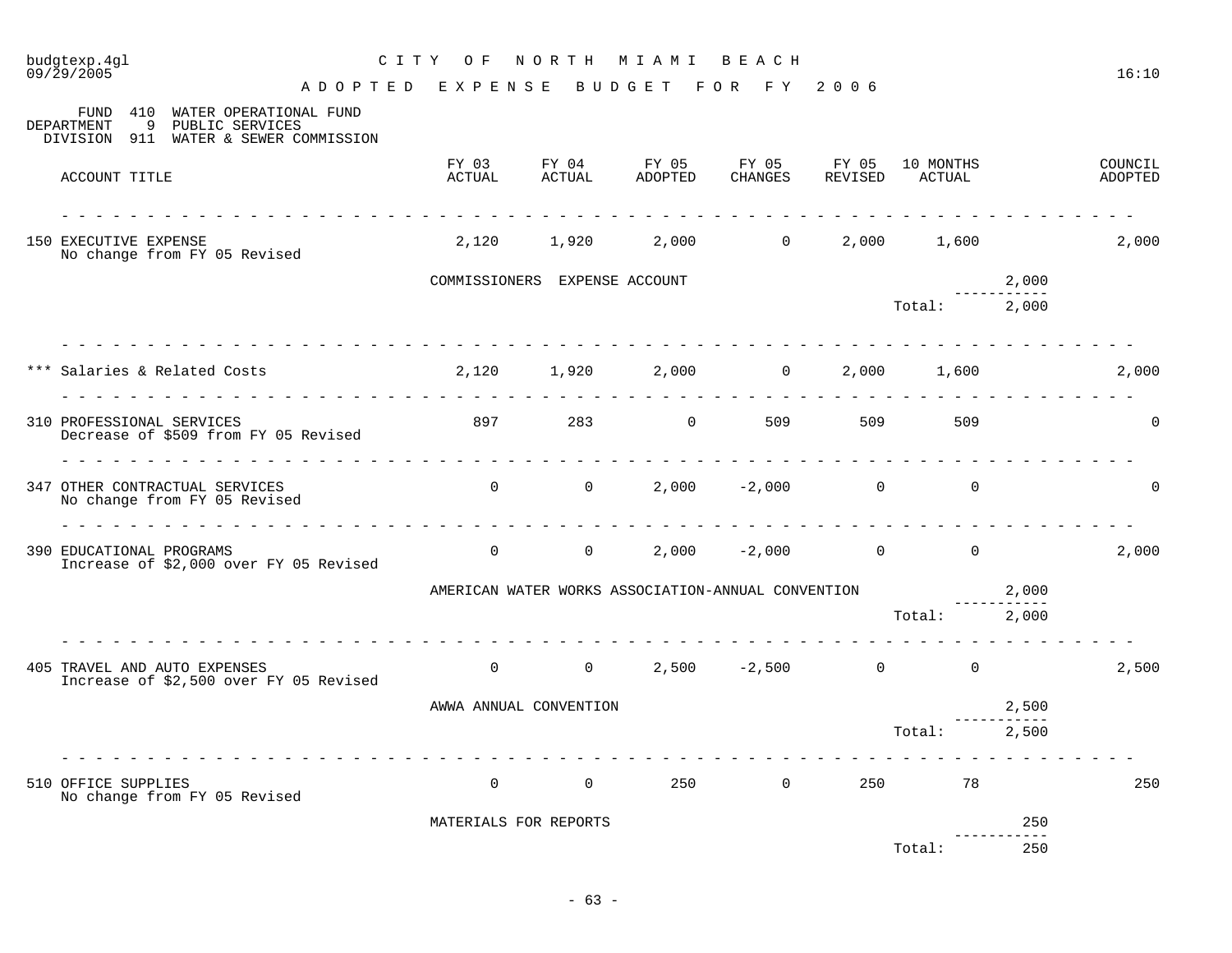| budgtexp.4gl<br>09/29/2005                                                                   | C I T Y<br>O F | NORTH<br>M I A M I<br>BEACH             |         |              |         |           |     | 16:10   |
|----------------------------------------------------------------------------------------------|----------------|-----------------------------------------|---------|--------------|---------|-----------|-----|---------|
| A D O P T E D<br>FUND<br>410<br>WATER OPERATIONAL FUND<br>9<br>PUBLIC SERVICES<br>DEPARTMENT | EXPENSE        |                                         | BUDGET  | F O R<br>F Y | 2 0 0 6 |           |     |         |
| 911<br>WATER & SEWER COMMISSION<br>DIVISION                                                  | FY 03          | FY 04                                   | FY 05   | FY 05        | FY 05   | 10 MONTHS |     | COUNCIL |
| ACCOUNT TITLE                                                                                | ACTUAL         | ACTUAL                                  | ADOPTED | CHANGES      | REVISED | ACTUAL    |     | ADOPTED |
| 590 OTHER OPERATING EXPENSES<br>Increase of \$9 over FY 05 Revised                           | 392            | $\mathbf 0$                             | 500     | $-9$         | 491     | 472       |     | 500     |
|                                                                                              |                | AWARDS, PLAQUES, AND OFFICIAL GREETINGS |         |              |         |           | 500 |         |
|                                                                                              |                |                                         |         |              |         | Total:    | 500 |         |
|                                                                                              |                |                                         |         |              |         |           |     |         |
|                                                                                              |                |                                         |         |              |         |           |     |         |
| *** Operating Expenses                                                                       | 1,289          | 283                                     | 7,250   | $-6,000$     | 1,250   | 1,059     |     | 5,250   |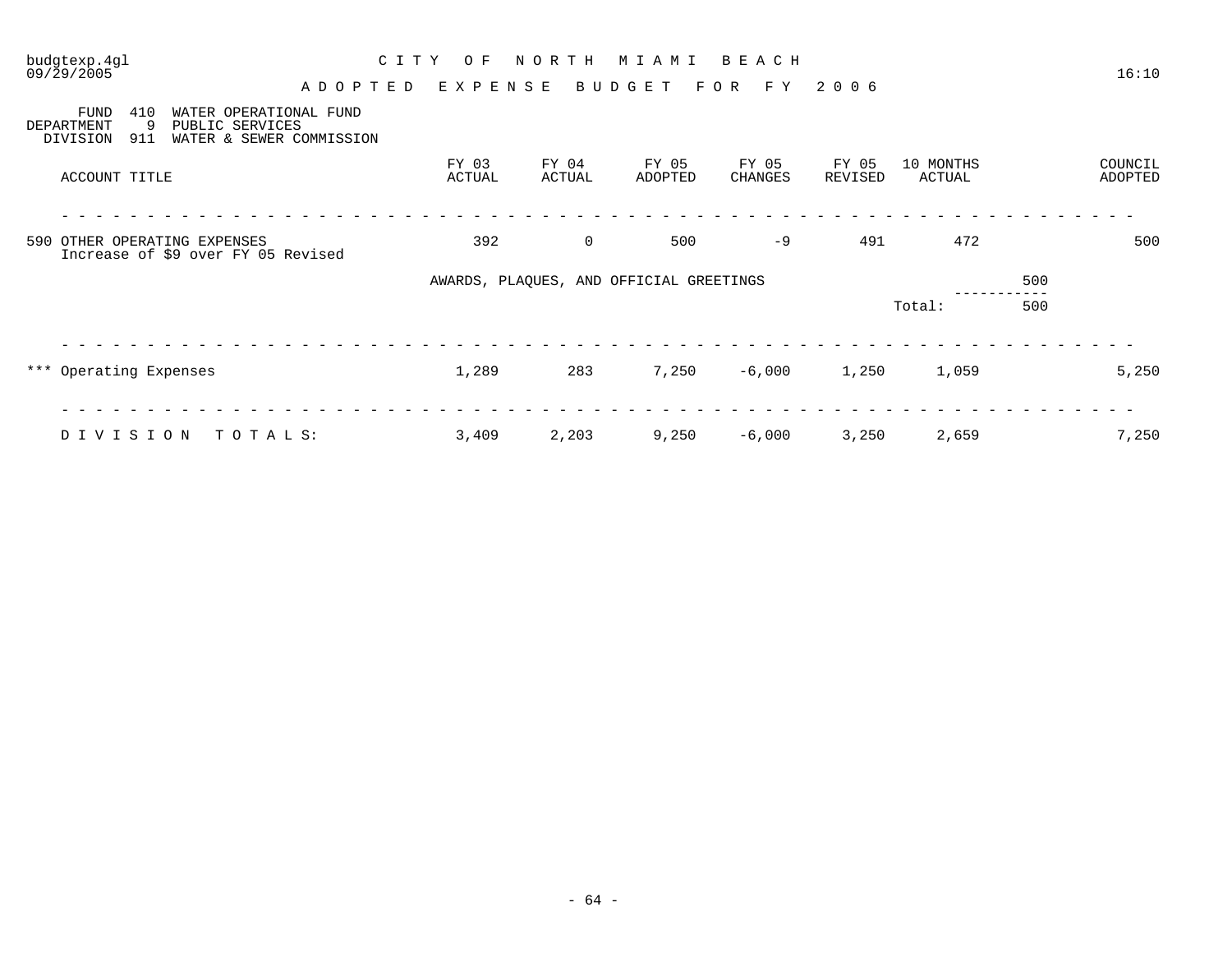| budgtexp.4gl<br>09/29/2005                                                                                                                                                                                                                                                                                                                                                     | C I T Y<br>O F<br>ADOPTED EXPENSE BUDGET FOR FY 2006 | NORTH                                                     | M I A M I                                                  | BEACH                                     |                                                     |                     |                                             | 16:10              |
|--------------------------------------------------------------------------------------------------------------------------------------------------------------------------------------------------------------------------------------------------------------------------------------------------------------------------------------------------------------------------------|------------------------------------------------------|-----------------------------------------------------------|------------------------------------------------------------|-------------------------------------------|-----------------------------------------------------|---------------------|---------------------------------------------|--------------------|
| 410 WATER OPERATIONAL FUND<br>FUND<br>DEPARTMENT<br>9 PUBLIC SERVICES<br>DIVISION 912 ENGINEERING ADMINISTRATION                                                                                                                                                                                                                                                               |                                                      |                                                           |                                                            |                                           |                                                     |                     |                                             |                    |
| ACCOUNT TITLE                                                                                                                                                                                                                                                                                                                                                                  | ACTUAL                                               | FY 03 FY 04 FY 05 FY 05 FY 05<br>ACTUAL                   | ADOPTED                                                    | CHANGES                                   | REVISED                                             | 10 MONTHS<br>ACTUAL |                                             | COUNCIL<br>ADOPTED |
| SALARIES-FULL-TIME<br>Decrease of \$76,444 from FY 05 Revised -138,597 111,109 256,257 0 256,257 210,472 179,813<br>120 SALARIES-FULL-TIME                                                                                                                                                                                                                                     |                                                      |                                                           |                                                            |                                           |                                                     |                     |                                             |                    |
| Posit # Job Title Employee Name Projected Adj Reason and J Amt<br>01-0535 ADMINISTRATIVE ASST. I ABBRUZZESE LYNNE H 35,460<br>01-0536 ASST. DIR. OF PUBLIC SVC KING MARTIN 91,479 TRF 100% TO 450910 -91,479<br>01-0528 ENGINEERING TEC<br>01-0584 ENGINEERING TECH TRAINEE DIDIER JACQUES<br>01-0538 UTILITIES ENGINEERING MGR ROSSY KARIM<br>04-0173 UTILITY DEVELOP. COORD. | FRABIZIO CHERYL M                                    | 69,628<br>41,908<br>----------                            |                                                            |                                           | دی دی<br>69,628<br>41,908 -------- ---------------- |                     | Total<br>35,460<br>$\overline{0}$<br>29,089 |                    |
|                                                                                                                                                                                                                                                                                                                                                                                | Salary Projection Total: 267,564                     |                                                           |                                                            |                                           |                                                     | $-91,479$ 176,085   |                                             |                    |
|                                                                                                                                                                                                                                                                                                                                                                                |                                                      | Adjustments to Salary Projection:                         |                                                            |                                           |                                                     |                     |                                             |                    |
|                                                                                                                                                                                                                                                                                                                                                                                |                                                      | UPGRDE ADMIN ASST I TO ADMIN ASST II                      |                                                            |                                           |                                                     | 3,728               |                                             |                    |
|                                                                                                                                                                                                                                                                                                                                                                                |                                                      |                                                           |                                                            | Adjusted salary projection total: 179,813 |                                                     |                     |                                             |                    |
| 130 SALARIES-TEMP & PART-TIME<br>No change from FY 05 Revised                                                                                                                                                                                                                                                                                                                  |                                                      | $0 \t 10,811 \t 12,000 \t 0 \t 12,000 \t 8,712 \t 12,000$ |                                                            |                                           |                                                     |                     |                                             |                    |
|                                                                                                                                                                                                                                                                                                                                                                                | INTERNS (20HRS/WK)                                   |                                                           |                                                            |                                           |                                                     |                     | 12,000<br>___________                       |                    |
|                                                                                                                                                                                                                                                                                                                                                                                |                                                      |                                                           |                                                            |                                           |                                                     | Total: 12,000       |                                             |                    |
| 140 OVERTIME-REGULAR EMPLOYEES<br>Increase of \$1,000 over FY 05 Revised                                                                                                                                                                                                                                                                                                       |                                                      | 719 435 500 0 500 1,453                                   |                                                            |                                           |                                                     |                     |                                             | 1,500              |
|                                                                                                                                                                                                                                                                                                                                                                                | TO COMPLETE PROJECTS                                 |                                                           |                                                            |                                           |                                                     |                     | 1,500<br>1,500<br>-----------               |                    |
|                                                                                                                                                                                                                                                                                                                                                                                |                                                      |                                                           |                                                            |                                           |                                                     | Total: 1,500        |                                             |                    |
| 210 F.I.C.A. TAXES-EMPLOYER'S CONTRIBUTION 18,277 20,063 19,439 0 19,439 16,213<br>Decrease of \$5,939 from FY 05 Revised                                                                                                                                                                                                                                                      |                                                      |                                                           |                                                            |                                           |                                                     |                     |                                             | 13,500             |
| Posit # Job Title Employee Name<br>01-0535 ADMINISTRATIVE ASST. I ABBRUZZESE LYNNE H<br>01-0536 ASST. DIR. OF PUBLIC SVC KING MARTIN<br>01-0536 ASST. DIR. OF PUBLIC SVC KING MARTIN<br>01-0538 UTILITIES ENGINEERING MGR ROSSY KARIM                                                                                                                                          | Employee Name Projected                              | 2,713<br>2,225                                            | 2,/13<br>7,106 TRF 100% TO 450910 -7,106<br>2,225<br>5,356 | Adj Reason Madj Amt Total                 |                                                     |                     | 2,713<br>$\overline{0}$<br>2,225<br>5,356   |                    |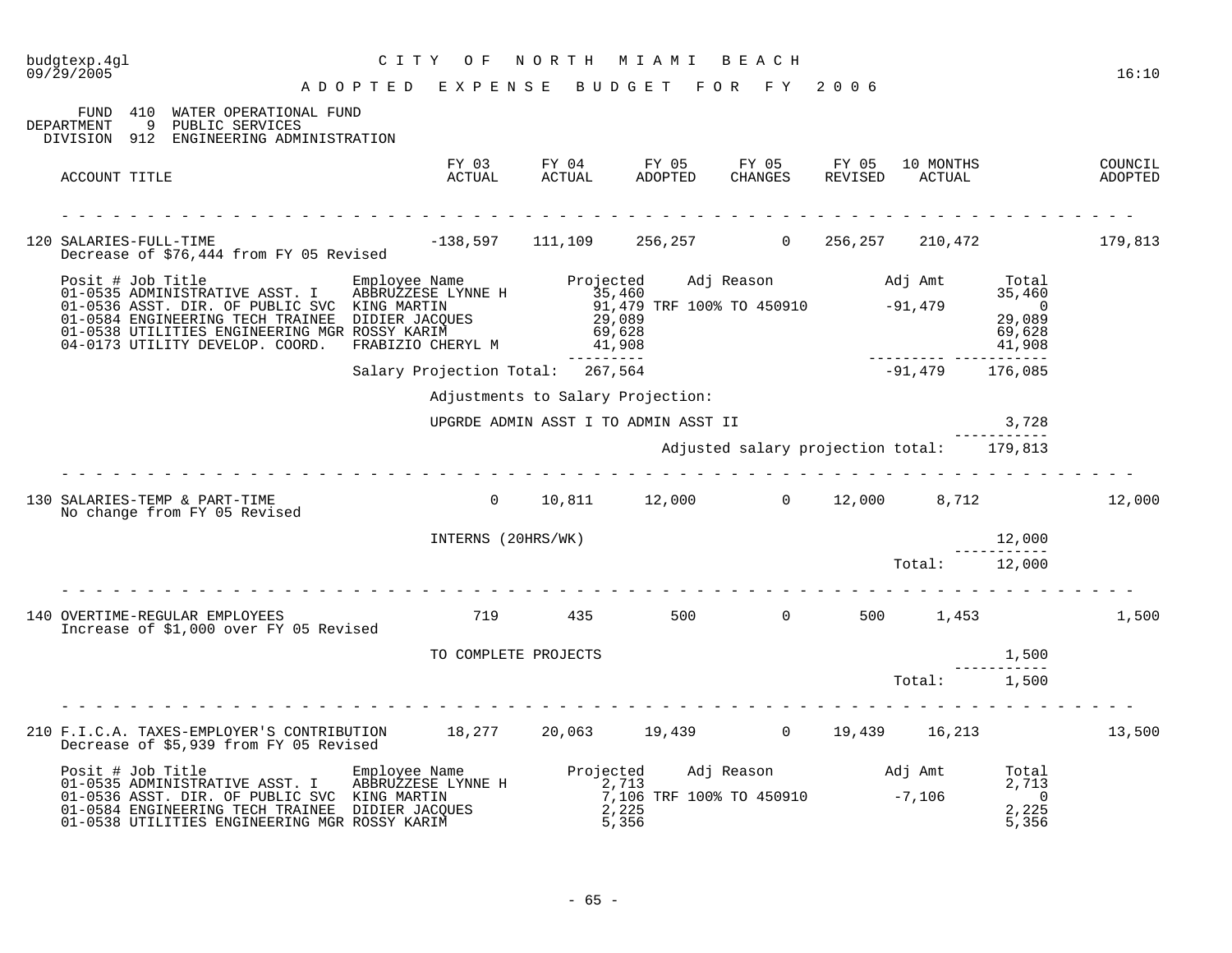| budgtexp.4ql<br>09/29/2005                                                                                                                                                                                                           | CITY OF NORTH MIAMI BEACH<br>ADOPTED EXPENSE BUDGET FOR FY 2006 |                                                                                         |                  |               |               | 16:10              |
|--------------------------------------------------------------------------------------------------------------------------------------------------------------------------------------------------------------------------------------|-----------------------------------------------------------------|-----------------------------------------------------------------------------------------|------------------|---------------|---------------|--------------------|
| FUND 410 WATER OPERATIONAL FUND<br>DEPARTMENT 9 PUBLIC SERVICES<br>DIVISION 912 ENGINEERING ADMINISTRATION                                                                                                                           |                                                                 |                                                                                         |                  |               |               |                    |
| ACCOUNT TITLE                                                                                                                                                                                                                        |                                                                 | FY 03 FY 04 FY 05 FY 05 FY 05 10 MONTHS<br>ACTUAL ACTUAL ADOPTED CHANGES REVISED ACTUAL |                  |               |               | COUNCIL<br>ADOPTED |
| Posit # Job Title Employee Name Projected Adj Reason Adj Amt Total<br>04-0173 UTILITY DEVELOP. COORD. FRABIZIO CHERYL M 3,206<br>5,206 Salary Projection Total: 20,606 7006 7,106 13,500                                             |                                                                 |                                                                                         |                  |               |               |                    |
| .                                                                                                                                                                                                                                    |                                                                 |                                                                                         |                  |               |               |                    |
| 221 LEAVE PAYOUTS<br>No change from FY 05 Revised                                                                                                                                                                                    |                                                                 | $13,784$ 14,411 14,000 0 14,000 4,969 14,000                                            |                  |               |               |                    |
|                                                                                                                                                                                                                                      | LEAVE PAYOUTS                                                   |                                                                                         |                  |               | 14,000        |                    |
|                                                                                                                                                                                                                                      |                                                                 |                                                                                         |                  | Total: 14,000 |               |                    |
| 223 RETIREMENT-GENERAL PLAN<br>Increase of \$2,607 over FY 05 Revised                                                                                                                                                                |                                                                 | 9,622 22,614 23,278 0 23,278 19,546                                                     |                  |               |               | 25,885             |
| Posit # Job Title Employee Name Projected Adj Reason Adj Amt Total<br>01-0535 ADMINISTRATIVE ASST. I ABBRUZZESE LYNNE H 5,213<br>01-0584 ENGINEERING TECH TRAINEE DIDIER JACQUES 4,276<br>01-0538 UTILITIES ENGINEERING MGR ROSSY KA |                                                                 |                                                                                         |                  |               |               |                    |
|                                                                                                                                                                                                                                      | Salary Projection Total: 25,885                                 |                                                                                         |                  |               | $0 \t 25,885$ |                    |
| RETIREMENT-OTHER PLANS 14,147 17,446 17,642 0 17,642 17,117<br>Decrease of \$17,642 from FY 05 Revised<br>225 RETIREMENT-OTHER PLANS                                                                                                 |                                                                 |                                                                                         |                  |               |               |                    |
|                                                                                                                                                                                                                                      |                                                                 |                                                                                         |                  |               |               |                    |
| 235 HEALTH INSURANCE<br>Decrease of \$22,180 from FY 05 Revised                                                                                                                                                                      | 37,363 43,117 42,653 0 42,653 36,687                            |                                                                                         |                  |               |               | 20,473             |
| Posit # Job Title Employee Name Projected Adj Reason Mdj Amt Total<br>01-0535 ADMINISTRATIVE ASST. I ABBRUZZESE LYNNE H<br>01-0536 ASST. DIR. OF PUBLIC SVC KING MARTIN 26,897 TRF 100% TO 450910 -26,897<br>01-0538 UTILITIES ENGIN |                                                                 |                                                                                         |                  |               |               |                    |
|                                                                                                                                                                                                                                      | Salary Projection Total: 47,370                                 |                                                                                         | $-26,897$ 20,473 |               |               |                    |
| 236 GROUP LIFE INSURANCE<br>GROUP LIFE INSURANCE<br>Decrease of \$547 from FY 05 Revised                                                                                                                                             |                                                                 | .<br>3,792 2,066 1,573 0 1,573 1,632                                                    |                  |               |               | 1,026              |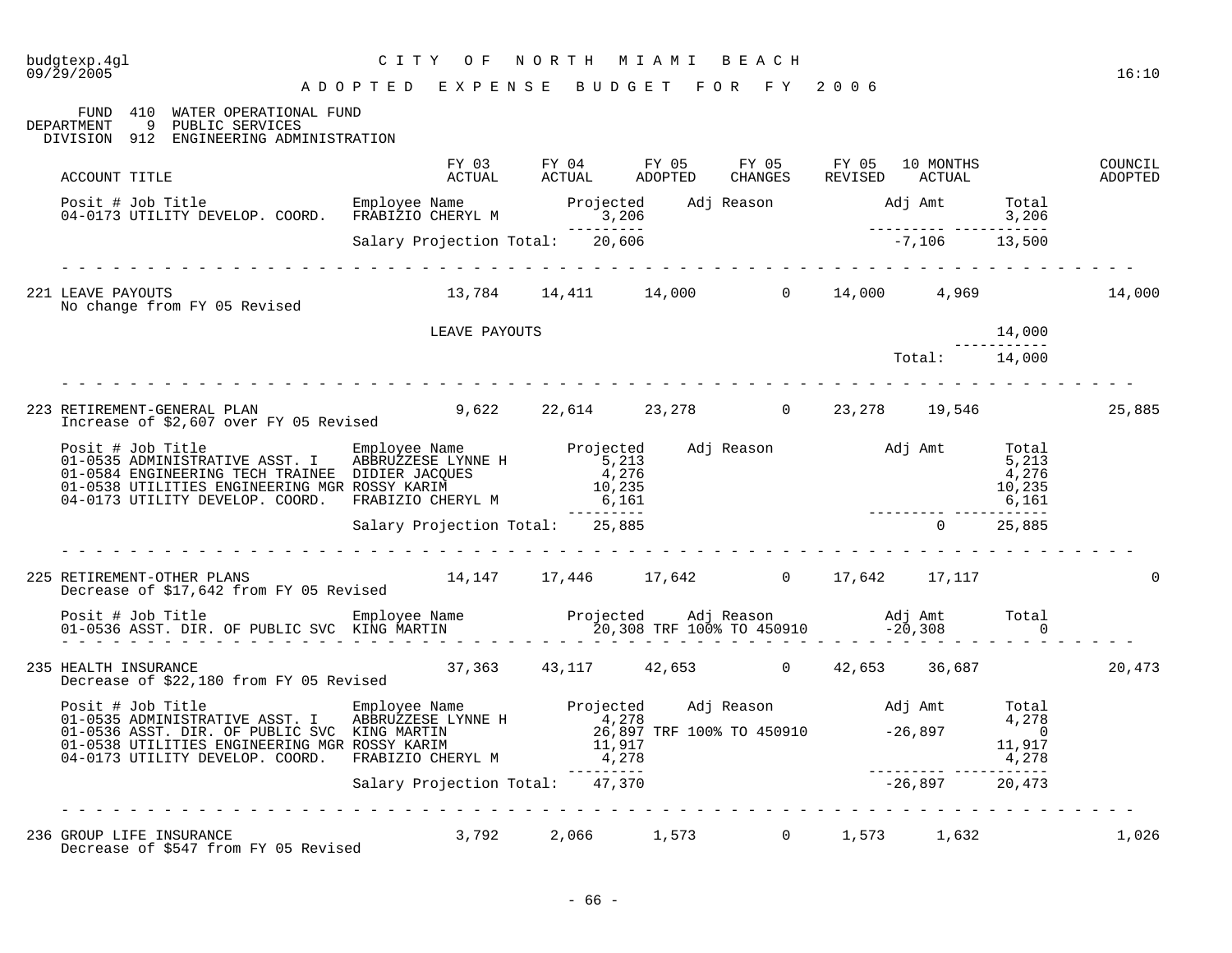#### A D O P T E D E X P E N S E B U D G E T F O R F Y 2 0 0 6

## FUND 410 WATER OPERATIONAL FUND DEPARTMENT 9 PUBLIC SERVICES

9 PUBLIC SERVICES

DIVISION 912 ENGINEERING ADMINISTRATION

| ACCOUNT TITLE                                                                                                                                                                                                                          | FY 03<br>ACTUAL                | ACTUAL     | ADOPTED | FY 04 FY 05 FY 05 FY 05<br>CHANGES | REVISED ACTUAL | 10 MONTHS     |                                 | COUNCIL<br>ADOPTED |
|----------------------------------------------------------------------------------------------------------------------------------------------------------------------------------------------------------------------------------------|--------------------------------|------------|---------|------------------------------------|----------------|---------------|---------------------------------|--------------------|
| Posit # Job Title Employee Name Projected Adj Reason Adj Amt Total C1-0535 ADMINISTRATIVE ASST. I ABBRUZZESE LYNNE H<br>01-0535 ADMINISTRATIVE ASST. I ABBRUZZESE LYNNE H<br>01-0536 ASST. DIR. OF PUBLIC SVC KING MARTIN 795 TRF      |                                | ---------- |         |                                    |                |               |                                 |                    |
|                                                                                                                                                                                                                                        | Salary Projection Total: 1,821 |            |         |                                    |                | $-795$ 1,026  |                                 |                    |
|                                                                                                                                                                                                                                        |                                |            |         |                                    |                |               |                                 | 85                 |
| Posit # Job Title Employee Name Projected Adj Reason Adj Amt Total<br>01-0535 ADMINISTRATIVE ASST. I ABBRUZZESE LYNNE H<br>01-0536 ASST. DIR. OF PUBLIC SVC KING MARTIN 898 TRF 100% TO 450910 -898 0<br>01-0584 ENGINEERING TECH TR   |                                | ---------- |         |                                    |                |               |                                 |                    |
|                                                                                                                                                                                                                                        | Salary Projection Total: 983   |            |         |                                    | $-898$ 85      |               |                                 |                    |
| DENTAL INSURANCE<br>Decrease of \$1,305 from FY 05 Revised 1,919 1,919 2,234 1,234 0 2,234 1,689<br>239 DENTAL INSURANCE                                                                                                               |                                |            |         |                                    |                |               |                                 | 929                |
| Posit # Job Title Employee Name Projected Adj Reason Adj Amt Total<br>01-0535 ADMINISTRATIVE ASST. I ABBRUZZESE LYNNE H<br>01-0536 ASST. DIR. OF PUBLIC SVC KING MARTIN 180<br>01-0536 ASST. DIR. OF PUBLIC SVC KING MARTIN 180<br>01- |                                |            |         |                                    |                |               |                                 |                    |
|                                                                                                                                                                                                                                        | Salary Projection Total: 2,146 | -------    |         |                                    |                |               |                                 |                    |
| *** Salaries & Related Costs                           -37,280     244,923     390,515               390,515     319,290               269,211                                                                                         |                                |            |         |                                    |                |               |                                 |                    |
|                                                                                                                                                                                                                                        |                                |            |         |                                    |                |               |                                 |                    |
|                                                                                                                                                                                                                                        | GIS ASSESSMENT STUDY           |            |         |                                    |                |               | 20,000<br>20,000<br>----------- |                    |
|                                                                                                                                                                                                                                        |                                |            |         |                                    |                | Total: 20,000 |                                 |                    |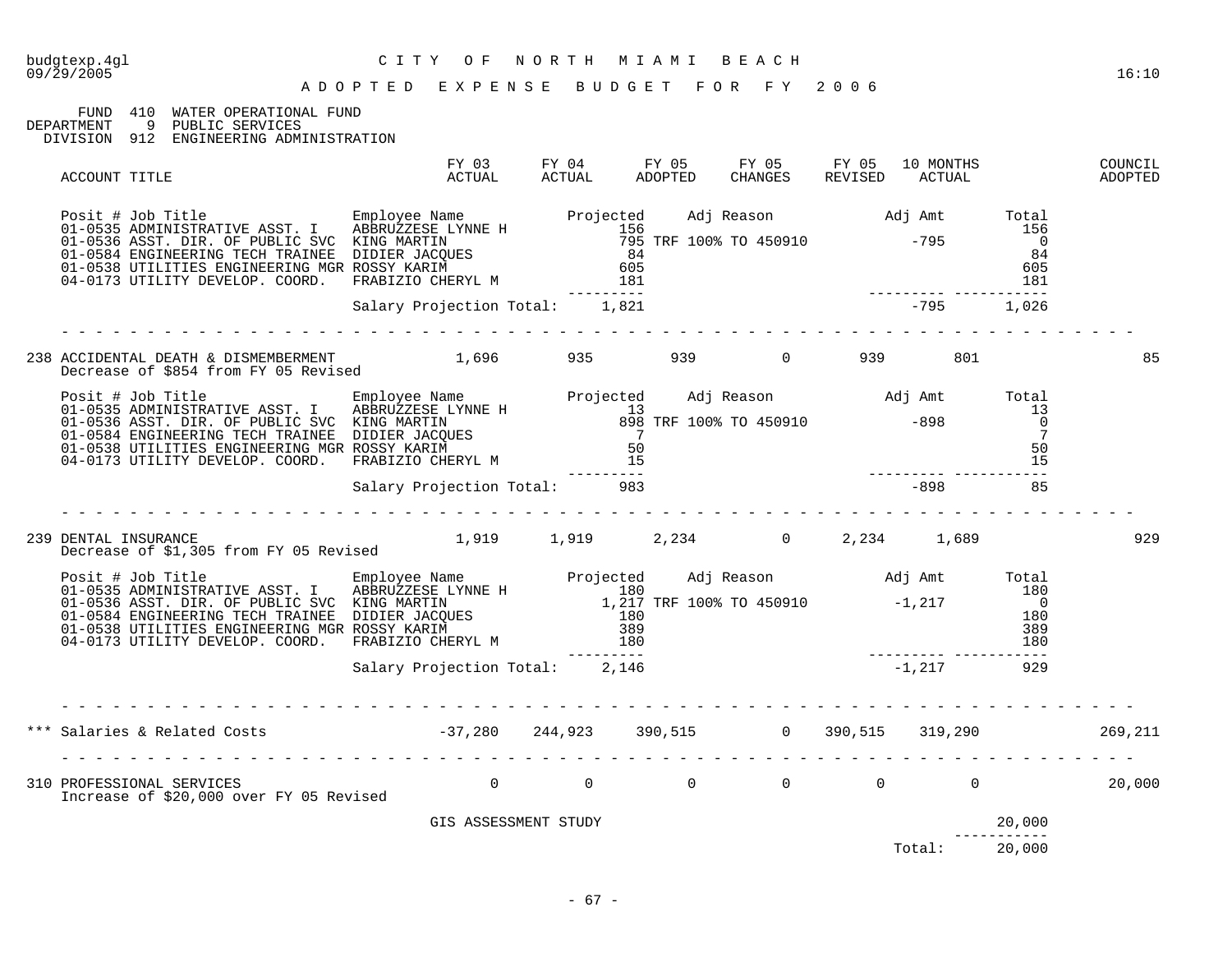# budgtexp.4gl C I T Y O F N O R T H M I A M I B E A C H

A D O P T E D E X P E N S E B U D G E T F O R F Y 2 0 0 6

| 410<br>WATER OPERATIONAL FUND<br>FUND<br>9<br>DEPARTMENT<br>PUBLIC SERVICES<br>DIVISION<br>912 ENGINEERING ADMINISTRATION |                 |                                |                  |                                                                   |                  |                     |       |                    |
|---------------------------------------------------------------------------------------------------------------------------|-----------------|--------------------------------|------------------|-------------------------------------------------------------------|------------------|---------------------|-------|--------------------|
| ACCOUNT TITLE                                                                                                             | FY 03<br>ACTUAL | FY 04<br>ACTUAL                | FY 05<br>ADOPTED | FY 05<br>CHANGES                                                  | FY 05<br>REVISED | 10 MONTHS<br>ACTUAL |       | COUNCIL<br>ADOPTED |
| 347 OTHER CONTRACTUAL SERVICES<br>No change from FY 05 Revised                                                            |                 | $4,041$ 0                      | $\Omega$         | $\Omega$                                                          | $\Omega$         | $\mathbf 0$         |       | $\Omega$           |
| 390 EDUCATIONAL PROGRAMS<br>Increase of \$4,000 over FY 05 Revised                                                        | 2,790           | 2,465                          |                  | $2,000 -2,000$                                                    | $\mathsf{O}$     | $\overline{0}$      |       | 4,000              |
|                                                                                                                           | TRAINING        |                                |                  | AWWA STATE & NAT'L CONF. RETRAIN AUTOCAD, GIS AND 3D STUDIO 4,000 |                  |                     |       |                    |
|                                                                                                                           |                 |                                |                  |                                                                   |                  | Total:              | 4,000 |                    |
| 405 TRAVEL AND AUTO EXPENSES<br>Increase of \$346 over FY 05 Revised                                                      | 125             | 496 1990                       |                  | $1,000 -346$                                                      |                  | 654                 |       | 1,000              |
|                                                                                                                           |                 | ANTICIPATED TRAVEL NEEDS       |                  |                                                                   |                  |                     | 1,000 |                    |
|                                                                                                                           |                 |                                |                  |                                                                   |                  | Total:              | 1,000 |                    |
| 410 COMMUNICATION SERVICES<br>Increase of \$272 over FY 05 Revised                                                        | 191             |                                |                  | $2,977$ 4,000 $-272$                                              | 3,728            | 2,536               |       | 4,000              |
|                                                                                                                           |                 | COMMUNICATION EQUIPMENT        |                  |                                                                   |                  |                     | 4,000 |                    |
|                                                                                                                           |                 |                                |                  |                                                                   |                  | Total:              | 4,000 |                    |
| 440 RENTALS AND LEASES<br>Increase of \$600 over FY 05 Revised                                                            | $\Omega$        | 460                            | 600              | $-600$                                                            | $\overline{0}$   | $\overline{0}$      |       | 600                |
|                                                                                                                           |                 | REDI AERIAL - MAPS ACTUAL COST |                  |                                                                   |                  |                     | 600   |                    |
|                                                                                                                           |                 |                                |                  |                                                                   |                  | Total:              | 600   |                    |
| 460 REPAIRS AND MAINTENANCE SERVICES<br>Increase of \$678 over FY 05 Revised                                              |                 | 3,200 4,989                    | 5,500            | $-178$                                                            |                  | 5,322 4,770         |       | 6,000              |
|                                                                                                                           |                 |                                |                  | PLOTTER, COPIER, DOC. CENTER, MICROFILM VIEWER, SURVEY EQUIP      |                  |                     | 6,000 |                    |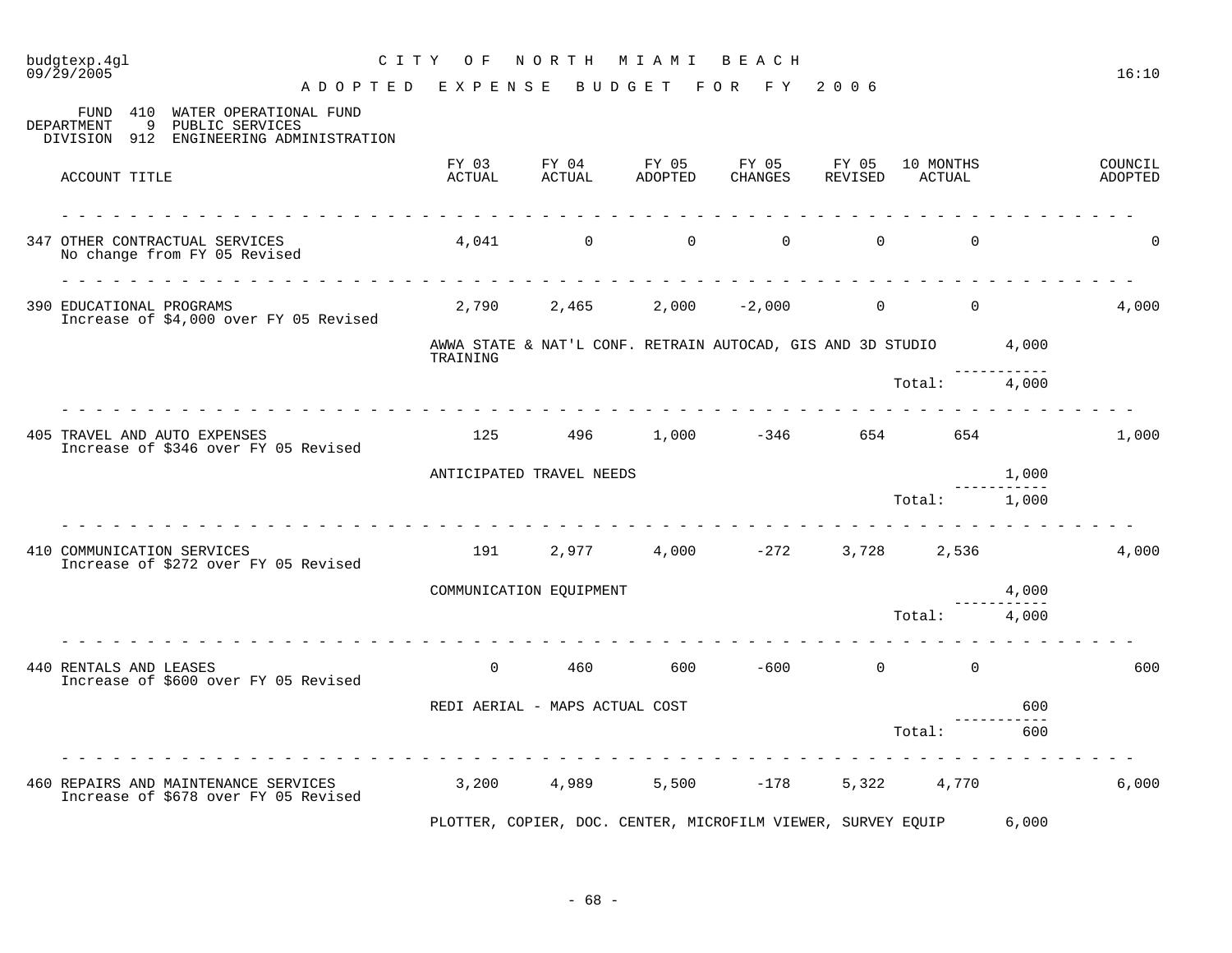| budgtexp.4gl<br>09/29/2005                                                                                       | N O R T H<br>CITY OF<br>M I A M I<br>BEACH<br>A D O P T E D E X P E N S E B U D G E T F O R F Y 2006 |                |                                                                     |                  |  |                             |       |                    |  |
|------------------------------------------------------------------------------------------------------------------|------------------------------------------------------------------------------------------------------|----------------|---------------------------------------------------------------------|------------------|--|-----------------------------|-------|--------------------|--|
| 410 WATER OPERATIONAL FUND<br>FUND<br>DEPARTMENT<br>9 PUBLIC SERVICES<br>DIVISION 912 ENGINEERING ADMINISTRATION |                                                                                                      |                |                                                                     |                  |  |                             |       |                    |  |
| ACCOUNT TITLE                                                                                                    | FY 03<br>ACTUAL                                                                                      | ACTUAL         | FY 04 FY 05 FY 05 FY 05<br>ADOPTED                                  | CHANGES          |  | 10 MONTHS<br>REVISED ACTUAL |       | COUNCIL<br>ADOPTED |  |
|                                                                                                                  | FAX                                                                                                  |                |                                                                     |                  |  |                             |       |                    |  |
|                                                                                                                  |                                                                                                      |                |                                                                     |                  |  | Total: 6,000                |       |                    |  |
| 490 UNIFORM MAINTENANCE ALLOWANCE<br>Increase of \$2,000 over FY 05 Revised                                      |                                                                                                      |                | $4,038$ $3,160$ $3,000$ $-2,000$ $1,000$ $1,000$                    |                  |  |                             |       | 3,000              |  |
|                                                                                                                  |                                                                                                      |                | EMPLOYEES UNIFORMS AND SAFETY SHOES                                 |                  |  |                             | 3,000 |                    |  |
|                                                                                                                  |                                                                                                      |                |                                                                     |                  |  | Total: 3,000                |       |                    |  |
| 510 OFFICE SUPPLIES<br>Increase of \$700 over FY 05 Revised                                                      |                                                                                                      |                | 2,644 2,386 3,000 300 3,300 3,248                                   |                  |  |                             |       | 4,000              |  |
|                                                                                                                  | ACTUAL COST FOR OFFICE SUPP. AND COMPUTER SUPP., COPIER/FAX 4,000                                    |                |                                                                     |                  |  |                             |       |                    |  |
|                                                                                                                  |                                                                                                      |                |                                                                     |                  |  | Total: 4,000                |       |                    |  |
| 520 OPERATING SUPPLIES<br>Decrease of \$3,836 from FY 05 Revised                                                 |                                                                                                      |                | 16,170  15,671  18,000  -4,164  13,836  13,611                      |                  |  |                             |       | 10,000             |  |
|                                                                                                                  |                                                                                                      |                | CAD LICENSE RENEWALS, PLOTTER SUPPLIES, ATLAS PRINTING $10,000$     |                  |  |                             |       |                    |  |
|                                                                                                                  |                                                                                                      |                |                                                                     |                  |  | Total: 10,000               |       |                    |  |
| 540 BOOKS & MEMBERSHIPS<br>Decrease of \$8 from FY 05 Revised                                                    | 1,793                                                                                                |                | 810 1,000 8 1,008 1,007                                             |                  |  |                             |       | 1,000              |  |
|                                                                                                                  |                                                                                                      |                | PROFESSIONAL ENGINEERS LICENSE FEES, MEMBERSHIPS, BOOKS, SUBS 1,000 |                  |  |                             |       |                    |  |
|                                                                                                                  |                                                                                                      |                |                                                                     |                  |  | Total: 1,000                |       |                    |  |
|                                                                                                                  |                                                                                                      |                |                                                                     |                  |  |                             |       |                    |  |
| *** Operating Expenses                                                                                           |                                                                                                      |                | $34,990$ $33,414$ $38,100$ $-9,252$ $28,848$ $26,825$               |                  |  |                             |       | 53,600             |  |
| 840 MACHINERY AND EQUIPMENT<br>Increase of \$3,500 over FY 05 Revised                                            | $\overline{0}$                                                                                       | $\overline{0}$ |                                                                     | $3,000 -3,000$ 0 |  | $\overline{0}$              |       | 3,500              |  |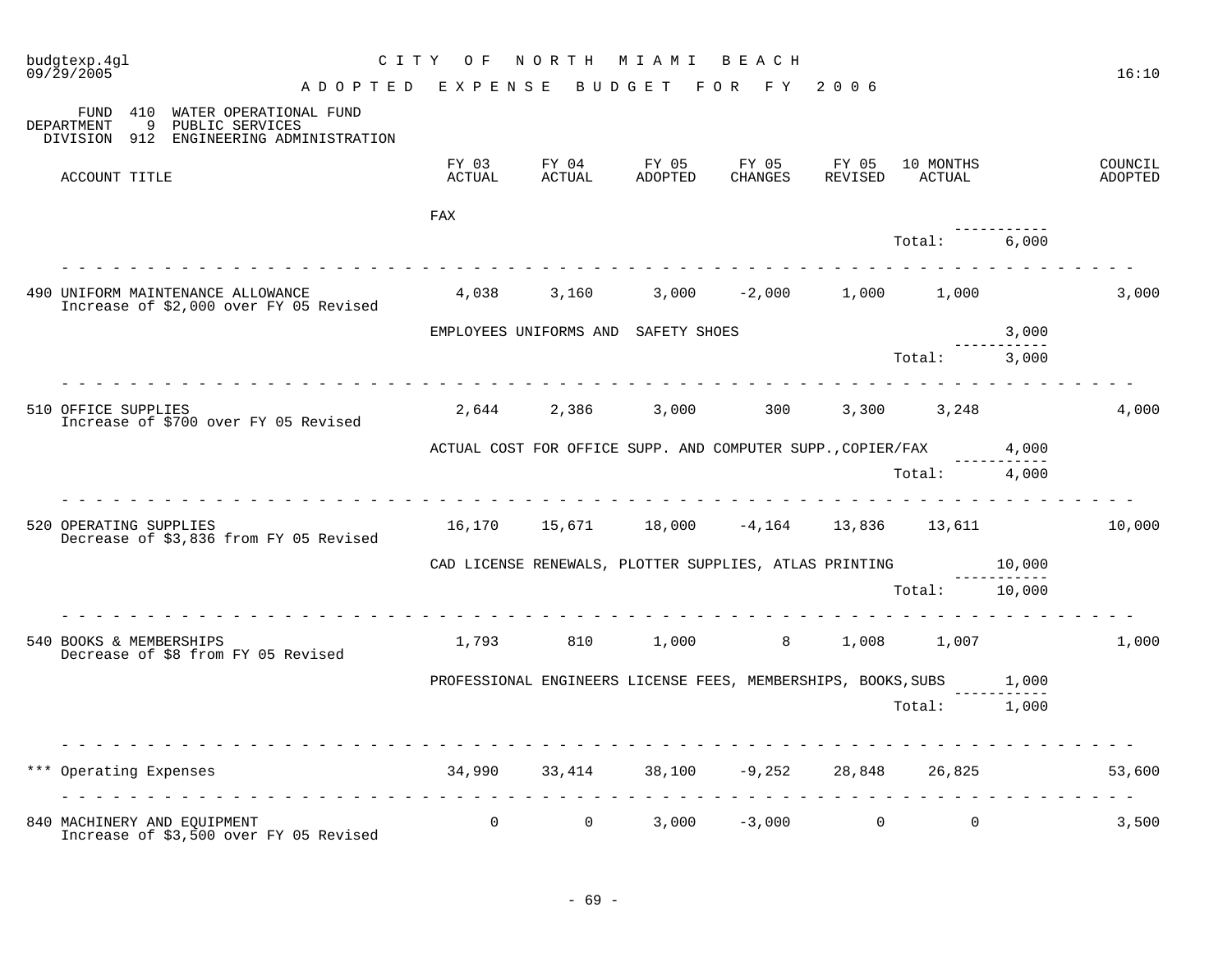| 09/29/2005                                                                                                                                                                                                      | ADOPTED EXPENSE                                                                                                        |                    | B U D G E T            | FOR FY 2006                                                          |                  |                     |                                                       | 16:10              |
|-----------------------------------------------------------------------------------------------------------------------------------------------------------------------------------------------------------------|------------------------------------------------------------------------------------------------------------------------|--------------------|------------------------|----------------------------------------------------------------------|------------------|---------------------|-------------------------------------------------------|--------------------|
| 410<br>WATER OPERATIONAL FUND<br>FUND<br>DEPARTMENT<br>9<br>PUBLIC SERVICES<br>ENGINEERING ADMINISTRATION<br>DIVISION 912                                                                                       |                                                                                                                        |                    |                        |                                                                      |                  |                     |                                                       |                    |
| ACCOUNT TITLE                                                                                                                                                                                                   | FY 03<br>ACTUAL                                                                                                        | ACTUAL             | FY 04 FY 05<br>ADOPTED | FY 05<br>CHANGES                                                     | FY 05<br>REVISED | 10 MONTHS<br>ACTUAL |                                                       | COUNCIL<br>ADOPTED |
|                                                                                                                                                                                                                 | METROTECH LOCATOR                                                                                                      |                    |                        |                                                                      |                  |                     | 3,500                                                 |                    |
|                                                                                                                                                                                                                 |                                                                                                                        |                    |                        |                                                                      |                  | Total:              | 3,500                                                 |                    |
| 842 DATA PROCESSING EQUIPMENT<br>No change from FY 05 Revised                                                                                                                                                   |                                                                                                                        |                    |                        | $0$ 0 0 6,000 -6,000 0                                               |                  | $\Omega$            |                                                       |                    |
| *** Capital Outlays                                                                                                                                                                                             |                                                                                                                        | $0\qquad \qquad 0$ |                        | $9,000 -9,000$ 0                                                     |                  |                     | $\overline{0}$                                        | 3,500              |
| 994 TRF TO WORKERS' COMP SELF-INS<br>Decrease of \$3,270 from FY 05 Revised                                                                                                                                     | $2,320$ 6,253 6,481 0                                                                                                  |                    |                        |                                                                      |                  | 6,481 6,481         |                                                       | 3,211              |
| Posit # Job Title<br>01-0535 ADMINISTRATIVE ASST. I<br>01-0536 ASST. DIR. OF PUBLIC SVC<br>01-0584 ENGINEERING TECH TRAINEE<br>01-0538 UTILITIES ENGINEERING MGR ROSSY KARIM<br>04-0173 UTILITY DEVELOP. COORD. | Employee Name Projected<br>ABBRUZZESE LYNNE H 142<br>KING MARTIN<br>DIDIER JACQUES<br>ROSSY KARIM<br>FRABIZIO CHERYL M |                    | 116<br>2,785<br>168    | Adj Reason Madj Amt<br>$\frac{142}{3,659}$ TRF 100% TO 450910 -3,659 |                  |                     | Total<br>142<br>$\overline{0}$<br>116<br>2,785<br>168 |                    |
|                                                                                                                                                                                                                 | Salary Projection Total: 6,870                                                                                         |                    | --------               |                                                                      |                  | $-3,659$            | 3,211                                                 |                    |
| *** Non-Operating Expenses                                                                                                                                                                                      | 2,320 6,253 6,481 0                                                                                                    |                    |                        |                                                                      |                  | 6,481 6,481         |                                                       | 3,211              |
| DIVISION<br>TOTALS:                                                                                                                                                                                             | 30                                                                                                                     | 284,590            |                        | $444,096$ $-18,252$                                                  | 425,844          | 352,597             |                                                       | 329,522            |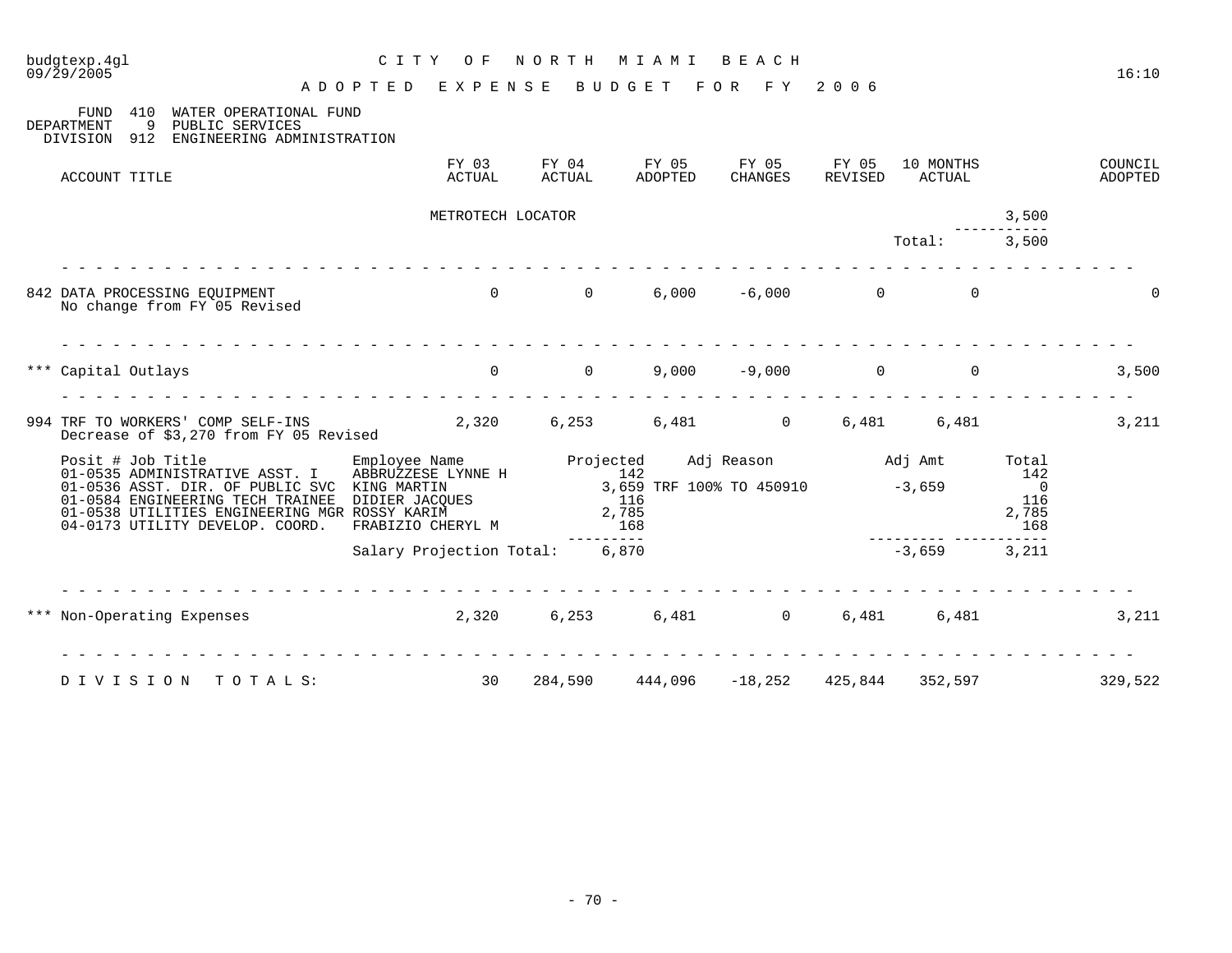| budgtexp.4gl<br>NORTH MIAMI BEACH<br>C I T Y<br>O F<br>09/29/2005<br>A D O P T E D E X P E N S E B U D G E T F O R F Y 2006 |                                                                                                    |                                                                                                                                                                                                                                                                                                                                                                                                  |                                                                                                            |  |  |  |                          |                                                         | 16:10  |
|-----------------------------------------------------------------------------------------------------------------------------|----------------------------------------------------------------------------------------------------|--------------------------------------------------------------------------------------------------------------------------------------------------------------------------------------------------------------------------------------------------------------------------------------------------------------------------------------------------------------------------------------------------|------------------------------------------------------------------------------------------------------------|--|--|--|--------------------------|---------------------------------------------------------|--------|
| DEPARTMENT                                                                                                                  | FUND 410 WATER OPERATIONAL FUND<br>9 PUBLIC SERVICES<br>DIVISION 913 ENGINEERING & INSPECTION SERV |                                                                                                                                                                                                                                                                                                                                                                                                  |                                                                                                            |  |  |  |                          |                                                         |        |
| ACCOUNT TITLE                                                                                                               |                                                                                                    |                                                                                                                                                                                                                                                                                                                                                                                                  | FY 03 FY 04 FY 05 FY 05 FY 05 10 MONTHS COUNCIL ACTUAL ACTUAL ADOPTED CHANGES REVISED ACTUAL ADOPTED       |  |  |  |                          |                                                         |        |
|                                                                                                                             |                                                                                                    | 120 SALARIES-FULL-TIME 186,100 226,227 233,130 0 233,130 190,488 245,013<br>Increase of \$11,883 over FY 05 Revised                                                                                                                                                                                                                                                                              |                                                                                                            |  |  |  |                          |                                                         |        |
|                                                                                                                             |                                                                                                    | Posit # Job Title Manployee Name Projected Adj Reason Adj Amt 01-0545 CONSTRUCTION COORDINATOR KADISH PETER S<br>01-0541 ENGINEERING TECHNICIAN MORALES RICHARD 50,471<br>01-0542 ENGINEERING TECHNICIAN POLLARD JOHN E 35,543<br>01                                                                                                                                                             |                                                                                                            |  |  |  |                          | Total<br>58,299<br>50,471<br>35,543<br>60,179<br>40,521 |        |
|                                                                                                                             |                                                                                                    | Salary Projection Total: 245,013                                                                                                                                                                                                                                                                                                                                                                 |                                                                                                            |  |  |  | ________________________ | $0\qquad 245,013$                                       |        |
| 140 OVERTIME-REGULAR EMPLOYEES 18,674 11,916 12,000 3,500 15,500 16,220 14,000<br>Decrease of \$1,500 from FY 05 Revised    |                                                                                                    |                                                                                                                                                                                                                                                                                                                                                                                                  |                                                                                                            |  |  |  |                          |                                                         |        |
|                                                                                                                             |                                                                                                    | DONATION PROJECTS                                                                                                                                                                                                                                                                                                                                                                                | NIGHT AND WEEKEND FIELD INSPECTIONS FOR IN-HOUSE AND 14,000<br>WATER MAIN FLUSHING FOR PROPER DISINFECTION |  |  |  |                          |                                                         |        |
|                                                                                                                             |                                                                                                    |                                                                                                                                                                                                                                                                                                                                                                                                  |                                                                                                            |  |  |  | Total:                   | 14,000                                                  |        |
|                                                                                                                             | Increase of \$915 over FY 05 Revised                                                               | 210 F.I.C.A. TAXES-EMPLOYER'S CONTRIBUTION 18,374 19,002 17,856 0 17,856 15,973                                                                                                                                                                                                                                                                                                                  |                                                                                                            |  |  |  |                          |                                                         | 18,771 |
|                                                                                                                             |                                                                                                    | $\begin{tabular}{lllllllllllllllllllllll} \hline\hline\text{Positive} & \text{Emplope Name} & \text{Emplope Name} & \text{Projected} & \text{Adj Reason} & \text{Adj Amt} & \text{Total} \\ 01-0545 \text{ CONSTRUCTION COORDINATOR} & \text{KADISH PETER S} & 4,463 & 4,463 & 4,463 & 4,463 & 4,463 & 4,463 & 4,463 & 4,463 & 4,463 & 4,463 & 4,463 & 4,463 & 4,463 & 4,463 & 4,463 & 4,463 & $ |                                                                                                            |  |  |  |                          |                                                         |        |
|                                                                                                                             |                                                                                                    | Salary Projection Total: 18,771                                                                                                                                                                                                                                                                                                                                                                  |                                                                                                            |  |  |  |                          | $0 \t 18,771$                                           |        |
| 215 EDUCATIONAL REIMBURSEMENT                                                                                               | Decrease of \$300 from FY 05 Revised                                                               |                                                                                                                                                                                                                                                                                                                                                                                                  | $0$ 0 300 0 300 0 300 0                                                                                    |  |  |  |                          |                                                         |        |
| 221 LEAVE PAYOUTS<br>No change from FY 05 Revised                                                                           |                                                                                                    |                                                                                                                                                                                                                                                                                                                                                                                                  | $3,981$ $4,162$ $4,000$ 0                                                                                  |  |  |  | 4,000 2,214              |                                                         | 4,000  |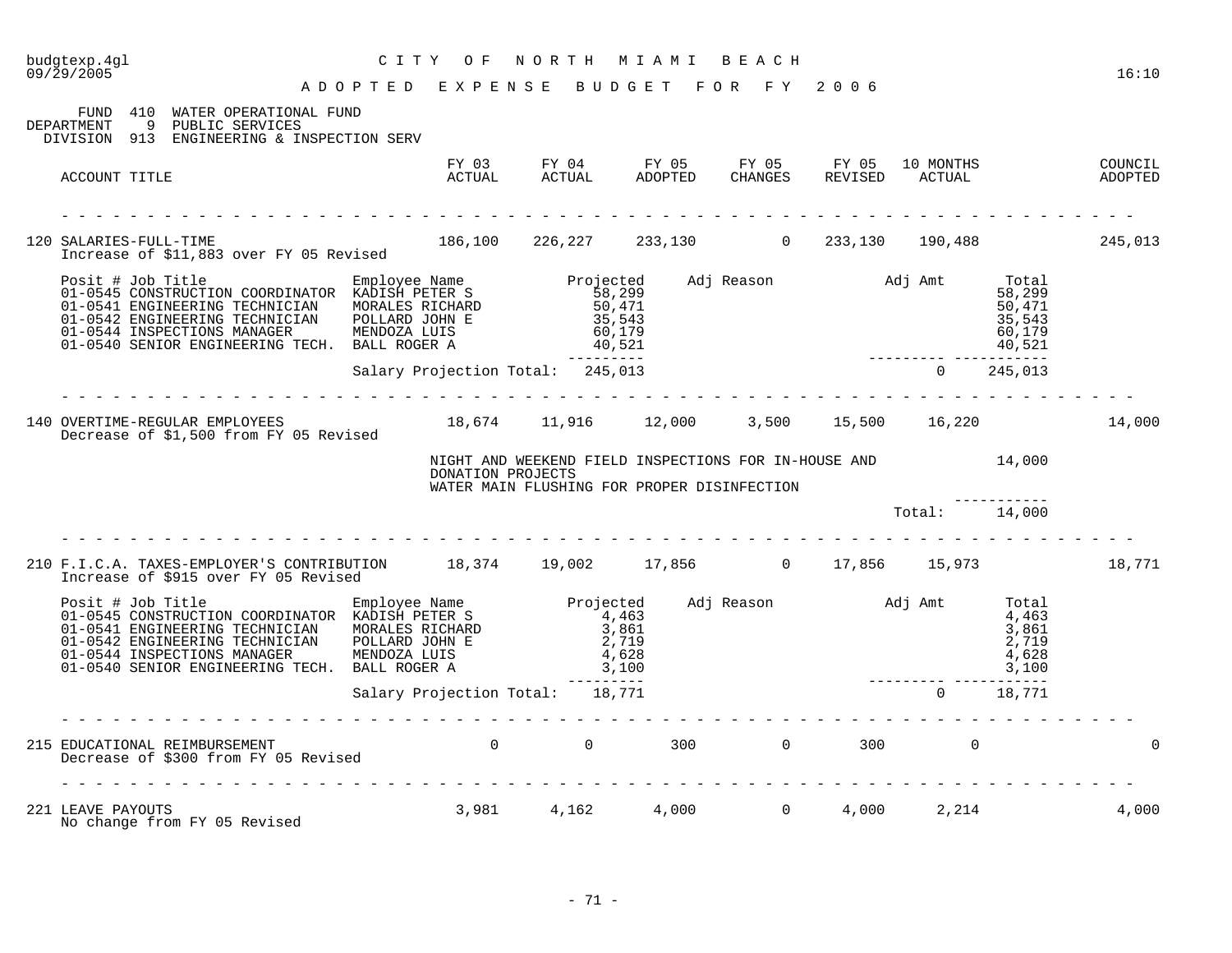| budgtexp.4gl<br>09/29/2005                                                                                                                                                                                                          | СІТҮ<br>O F<br>A D O P T E D E X P E N S E B U D G E T F O R F Y 2006 | NORTH MIAMI BEACH                    |     |                |              |        | 16:10              |
|-------------------------------------------------------------------------------------------------------------------------------------------------------------------------------------------------------------------------------------|-----------------------------------------------------------------------|--------------------------------------|-----|----------------|--------------|--------|--------------------|
| FUND 410 WATER OPERATIONAL FUND<br>DEPARTMENT 9 PUBLIC SERVICES<br>DIVISION 913 ENGINEERING & INSPECTION SERV                                                                                                                       |                                                                       |                                      |     |                |              |        |                    |
| ACCOUNT TITLE                                                                                                                                                                                                                       |                                                                       |                                      |     |                |              |        | COUNCIL<br>ADOPTED |
|                                                                                                                                                                                                                                     |                                                                       | 4,000                                |     |                |              |        |                    |
|                                                                                                                                                                                                                                     |                                                                       |                                      |     |                | Total: 4,000 |        |                    |
| 223 RETIREMENT-GENERAL PLAN 15,235 31,901 32,871 0 32,871 27,236<br>Increase of \$3,146 over FY 05 Revised 15,235 31,901 32,871 0 32,871 27,236                                                                                     |                                                                       |                                      |     |                |              |        | 36,017             |
| Posit # Job Title Employee Name Projected Adj Reason Adj Amt Total CONSTRUCTION COORDINATOR KADISH PETER S<br>01-0545 CONSTRUCTION COORDINATOR KADISH PETER S 8,570<br>01-0542 ENGINEERING TECHNICIAN POLLARD JOHN E 5,225<br>01-05 |                                                                       |                                      |     |                |              |        |                    |
|                                                                                                                                                                                                                                     | Salary Projection Total: 36,017                                       |                                      |     |                | $\Omega$     | 36,017 |                    |
|                                                                                                                                                                                                                                     |                                                                       |                                      |     |                |              |        |                    |
| 235 HEALTH INSURANCE<br>Increase of \$964 over FY 05 Revised                                                                                                                                                                        |                                                                       | 19,581 20,688 28,065 0 28,065 20,065 |     |                |              |        | 29,029             |
| Posit # Job Title Employee Name Projected Adj Reason Adj Amt Total 01-0545 CONSTRUCTION COORDINATOR KADISH PETER S<br>01-0541 ENGINEERING TECHNICIAN MORALES RICHARD 4,278 4,278 4,278 4,278<br>01-0542 ENGINEERING TECHNICIAN POL  |                                                                       |                                      |     |                |              |        |                    |
|                                                                                                                                                                                                                                     | Salary Projection Total: 29,029                                       |                                      |     |                | $\Omega$     | 29,029 |                    |
| 236 GROUP LIFE INSURANCE 1,060 1,111 1,156 0 1,156 859<br>Increase of \$179 over FY 05 Revised 1,060 1,111 1,156 0 1,156 859                                                                                                        |                                                                       |                                      |     |                |              |        | 1,335              |
| Posit # Job Title Employee Name Projected Adj Reason Adj Amt Total 01-0545 CONSTRUCTION COORDINATOR KADISH PETER S<br>01-0545 CONSTRUCTION TECHNICIAN MORALES RICHARD 255<br>01-0542 ENGINEERING TECHNICIAN POLLARD JOHN E 156 156  |                                                                       |                                      |     |                |              |        |                    |
|                                                                                                                                                                                                                                     | Salary Projection Total: 1,335                                        |                                      |     |                | $\Omega$     | 1,335  |                    |
| 238 ACCIDENTAL DEATH & DISMEMBERMENT<br>Increase of \$6 over FY 05 Revised                                                                                                                                                          |                                                                       | 96<br>101                            | 105 | $\overline{0}$ | 105 78       |        | 111                |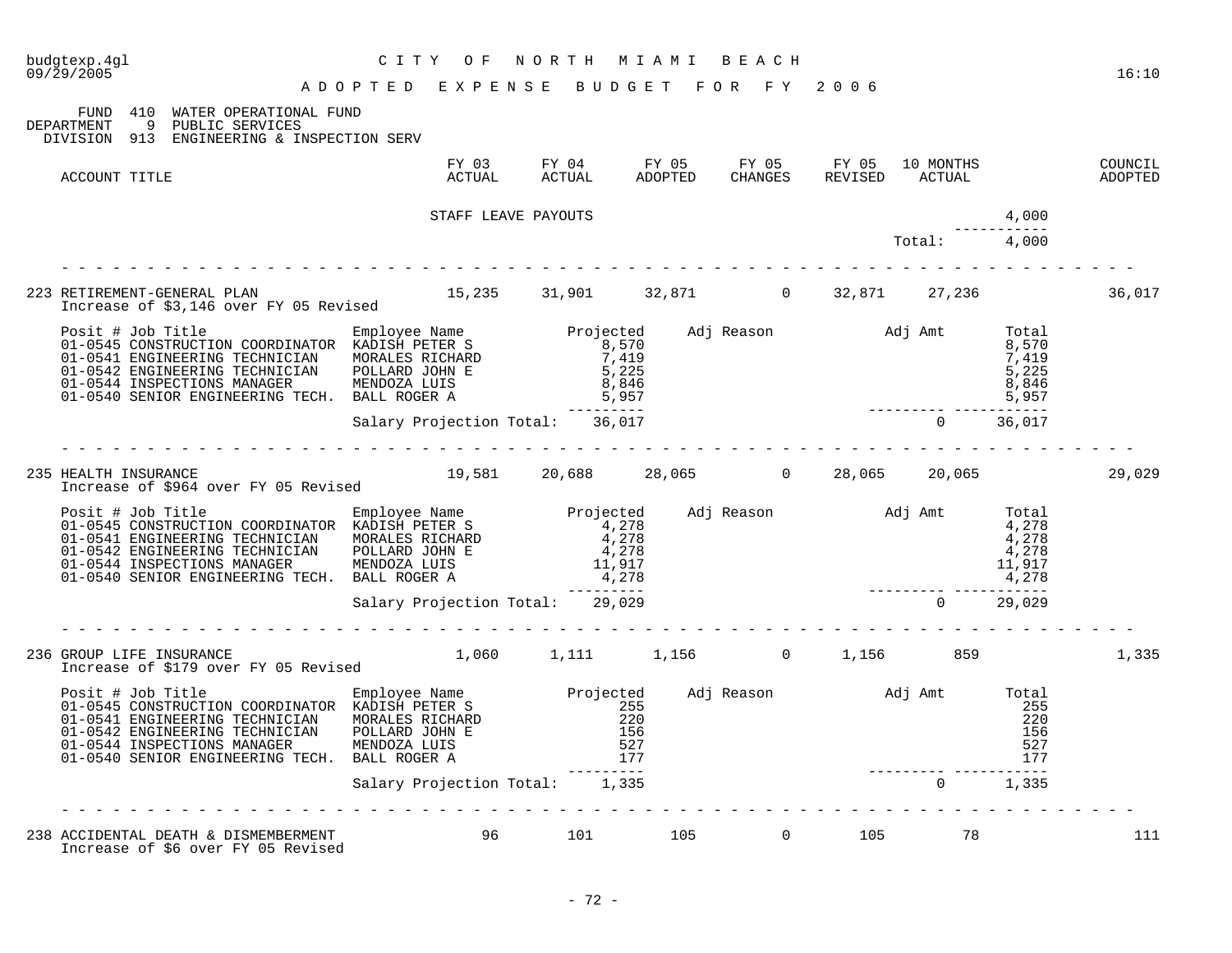FUND 410 WATER OPERATIONAL FUND<br>DEPARTMENT 9 PUBLIC SERVICES

DEPARTMENT 9 PUBLIC SERVICES

DIVISION 913 ENGINEERING & INSPECTION SERV

| ACCOUNT TITLE                                                                                                                                                                                                                                                                                | FY 03<br>ACTUAL                                                                                                      | FY 04<br>ACTUAL | FY 05<br>ADOPTED     | FY 05<br>CHANGES | FY 05<br>REVISED          | 10 MONTHS<br>ACTUAL |                             | COUNCIL<br>ADOPTED |
|----------------------------------------------------------------------------------------------------------------------------------------------------------------------------------------------------------------------------------------------------------------------------------------------|----------------------------------------------------------------------------------------------------------------------|-----------------|----------------------|------------------|---------------------------|---------------------|-----------------------------|--------------------|
| Posit # Job Title Employee Name Projected<br>01-0545 CONSTRUCTION COORDINATOR KADISH PETER S 21<br>01-0541 ENGINEERING TECHNICIAN<br>01-0542 ENGINEERING TECHNICIAN<br>01-0544 INSPECTIONS MANAGER<br>01-0540 SENIOR ENGINEERING TECH. BALL ROGER A                                          | ANALES RICHARD CAPACING CONTROLL 18<br>MORALES RICHARD 18<br>POLLARD JOHN E 13<br>MENDOZA LUIS 44<br>BALL ROGER A 15 |                 |                      |                  | Adj Reason Madj Amt Total |                     | 21<br>18<br>13<br>-44<br>15 |                    |
|                                                                                                                                                                                                                                                                                              | Salary Projection Total: 111                                                                                         |                 |                      |                  |                           | $\overline{0}$      | 111                         |                    |
| 239 DENTAL INSURANCE<br>Increase of \$43 over FY 05 Revised                                                                                                                                                                                                                                  |                                                                                                                      | 690 7           | 690 769 0 769 628    |                  |                           |                     |                             | 812                |
| Posit # Job Title Employee Name Projected<br>01-0545 CONSTRUCTION COORDINATOR KADISH PETER S 141<br>01-0541 ENGINEERING TECHNICIAN MORALES RICHARD 141<br>01-0544 INSPECTIONS MANAGER MENDOZA LUIS 389<br>01-0540 SENTOR ENGINEERING T<br>01-0544 INSERVITIONS MANUSCRIPT TECH. BALL ROGER A |                                                                                                                      | ---------       |                      |                  | Adj Reason Madj Amt Total |                     | 141<br>141<br>389<br>141    |                    |
|                                                                                                                                                                                                                                                                                              | Salary Projection Total: 812                                                                                         |                 |                      |                  |                           | $\Omega$            | 812                         |                    |
| *** Salaries & Related Costs                                                                                                                                                                                                                                                                 | $263,790$ $315,798$ $330,252$ $3,500$ $333,752$ $273,761$ $349,088$<br>.                                             |                 |                      |                  |                           |                     |                             |                    |
| 390 EDUCATIONAL PROGRAMS<br>Increase of \$500 over FY 05 Revised                                                                                                                                                                                                                             |                                                                                                                      |                 | 0 195 500 -500 0 0   |                  |                           |                     |                             | 500                |
|                                                                                                                                                                                                                                                                                              | NPDES, ATSSA, FWPCOA CERTIFICATIONS                                                                                  |                 |                      |                  |                           | Total:              | 500<br>500                  |                    |
| 405 TRAVEL AND AUTO EXPENSES<br>Increase of \$500 over FY 05 Revised                                                                                                                                                                                                                         |                                                                                                                      |                 | $0$ 0 0 500 –500 0 0 |                  |                           |                     |                             | 500                |
|                                                                                                                                                                                                                                                                                              | GENERAL TRAVEL AND AUTO EXPENSE                                                                                      |                 |                      |                  |                           | Total:              | 500<br>500                  |                    |
| 490 UNIFORM MAINTENANCE ALLOWANCE<br>No change from FY 05 Revised                                                                                                                                                                                                                            | $2,270$ $2,489$ $3,000$ $1,000$ $4,000$ $4,000$                                                                      |                 |                      |                  |                           |                     |                             | 4,000              |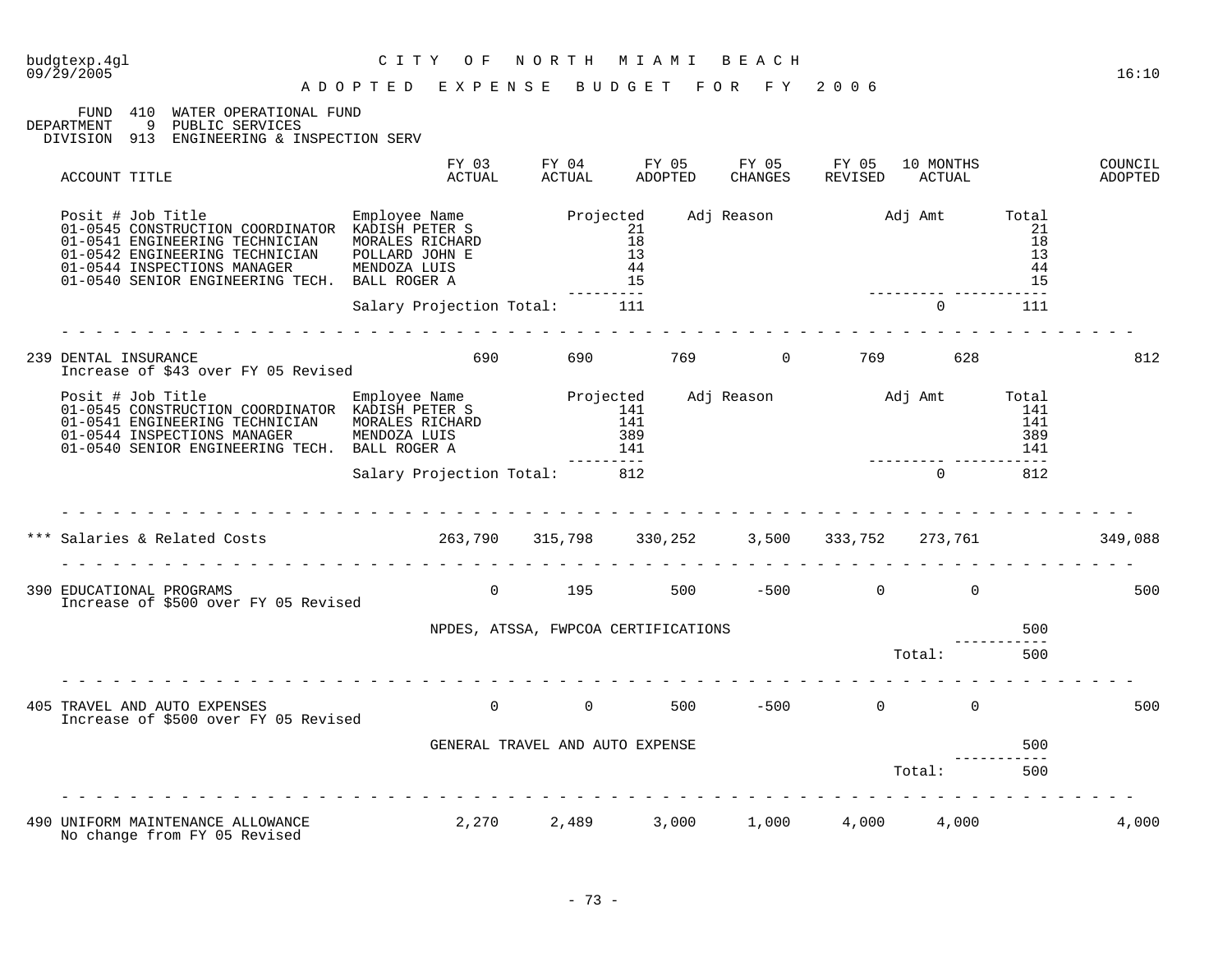| budgtexp.4gl<br>09/29/2005 |                    |                                                                                             | C I T Y<br>O F                  | NORTH                   | M I A M I                                                          | BEACH               |                  |                     |                | 16:10              |
|----------------------------|--------------------|---------------------------------------------------------------------------------------------|---------------------------------|-------------------------|--------------------------------------------------------------------|---------------------|------------------|---------------------|----------------|--------------------|
|                            |                    |                                                                                             | ADOPTED EXPENSE                 |                         | BUDGET                                                             | F O R<br>F Y        | 2006             |                     |                |                    |
| FUND<br>DEPARTMENT         | 9                  | 410 WATER OPERATIONAL FUND<br>PUBLIC SERVICES<br>DIVISION 913 ENGINEERING & INSPECTION SERV |                                 |                         |                                                                    |                     |                  |                     |                |                    |
|                            | ACCOUNT TITLE      |                                                                                             | FY 03<br>ACTUAL                 | FY 04<br>ACTUAL         | FY 05<br>ADOPTED                                                   | FY 05<br>CHANGES    | FY 05<br>REVISED | 10 MONTHS<br>ACTUAL |                | COUNCIL<br>ADOPTED |
|                            |                    |                                                                                             |                                 | UNIFORMS & SAFETY SHOES |                                                                    |                     |                  |                     | 4,000          |                    |
|                            |                    |                                                                                             |                                 |                         |                                                                    |                     |                  | Total:              | 4,000          |                    |
| 510 OFFICE SUPPLIES        |                    | Increase of \$225 over FY 05 Revised                                                        | 500                             | 34                      | 500                                                                | 275                 | 775              | 562                 |                | 1,000              |
|                            |                    |                                                                                             |                                 |                         |                                                                    |                     |                  |                     | 1,000          |                    |
|                            |                    |                                                                                             |                                 |                         |                                                                    |                     |                  | Total:              | 1,000          |                    |
| 520 OPERATING SUPPLIES     |                    | Increase of \$500 over FY 05 Revised                                                        | 91                              | 477                     | 500                                                                | $\overline{0}$      | 500              | 497                 |                | 1,000              |
|                            |                    |                                                                                             |                                 |                         | GENERAL OFFICE SUPPLIES AND 2 DIGITAL CAMERAS FOR INSPECTORS 1,000 |                     |                  |                     |                |                    |
|                            |                    |                                                                                             |                                 |                         |                                                                    |                     |                  | Total:              | 1,000          |                    |
| 540 BOOKS & MEMBERSHIPS    |                    | Increase of \$300 over FY 05 Revised                                                        | $\mathbf 0$                     | $\overline{0}$          | 300                                                                | $-300$              | $\mathbf 0$      | $\overline{0}$      |                | 300                |
|                            |                    |                                                                                             | FWPCOA, ATSSA                   |                         |                                                                    |                     |                  |                     | 300            |                    |
|                            |                    |                                                                                             |                                 |                         |                                                                    |                     |                  | Total:              | 300            |                    |
| ***                        | Operating Expenses |                                                                                             | 2,861                           | 3,195                   |                                                                    | $5,300 -25$         | 5,275            | 5,060               |                | 7,300              |
|                            |                    |                                                                                             | .                               |                         |                                                                    |                     |                  |                     |                |                    |
| ***                        | Capital Outlays    |                                                                                             | $\mathbf 0$                     | $\mathbf 0$             | $\mathbf 0$                                                        | $\mathbf 0$         | $\mathbf 0$      | $\mathbf 0$         |                | $\Omega$           |
|                            |                    | 994 TRF TO WORKERS' COMP SELF-INS<br>Increase of \$476 over FY 05 Revised                   |                                 |                         | 7,453 8,997 9,325                                                  | $\overline{0}$      | 9,325            | 9,325               |                | 9,801              |
|                            | Posit # Job Title  | 01-0545 CONSTRUCTION COORDINATOR KADISH PETER S                                             | Employee Name<br>ĸanısı prter s | Projected               | 2,332                                                              | Adj Reason Madj Amt |                  |                     | Total<br>2,332 |                    |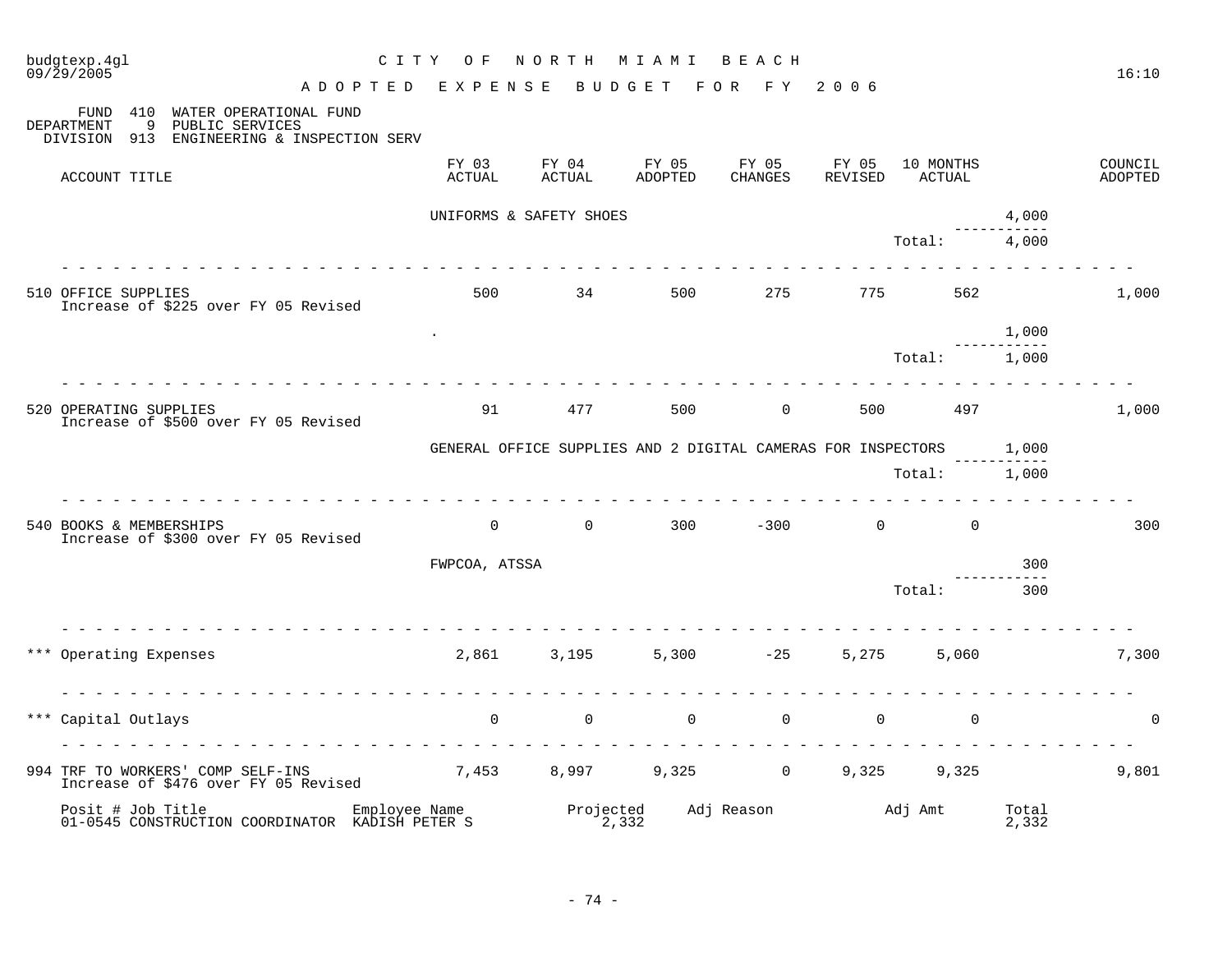09/29/2005 16:10

#### A D O P T E D E X P E N S E B U D G E T F O R F Y 2 0 0 6

FUND 410 WATER OPERATIONAL FUND<br>DEPARTMENT 9 PUBLIC SERVICES

DEPARTMENT 9 PUBLIC SERVICES

DIVISION 913 ENGINEERING & INSPECTION SERV

| ACCOUNT TITLE                                                                                                                                                  | FY 03<br>ACTUAL                                                                    | FY 04<br>ACTUAL | FY 05<br>ADOPTED                 | FY 05<br>CHANGES | FY 05<br>REVISED | 10 MONTHS<br>ACTUAL |                                           | COUNCIL<br>ADOPTED |
|----------------------------------------------------------------------------------------------------------------------------------------------------------------|------------------------------------------------------------------------------------|-----------------|----------------------------------|------------------|------------------|---------------------|-------------------------------------------|--------------------|
| Posit # Job Title<br>$01 - 0541$<br>ENGINEERING TECHNICIAN<br>01-0542 ENGINEERING TECHNICIAN<br>01-0544 INSPECTIONS MANAGER<br>01-0540 SENIOR ENGINEERING TECH | Employee Name<br>MORALES RICHARD<br>POLLARD JOHN E<br>MENDOZA LUIS<br>BALL ROGER A | Projected       | 2,019<br>1,422<br>2,407<br>1,621 | Adj Reason       |                  | Adj Amt             | Total<br>2,019<br>1,422<br>2,407<br>1,621 |                    |
|                                                                                                                                                                | Salary Projection Total:                                                           |                 | 9,801                            |                  |                  | 0                   | 9,801                                     |                    |
| *** Non-Operating Expenses                                                                                                                                     | 7,453                                                                              | 8,997           | 9,325                            | 0                | 9,325            | 9,325               |                                           | 9,801              |
|                                                                                                                                                                |                                                                                    |                 |                                  |                  |                  |                     |                                           |                    |
| TOTALS:<br>DIVISION                                                                                                                                            | 274,105                                                                            | 327,991         | 344,877                          | 3,475            | 348,352          | 288,146             |                                           | 366,189            |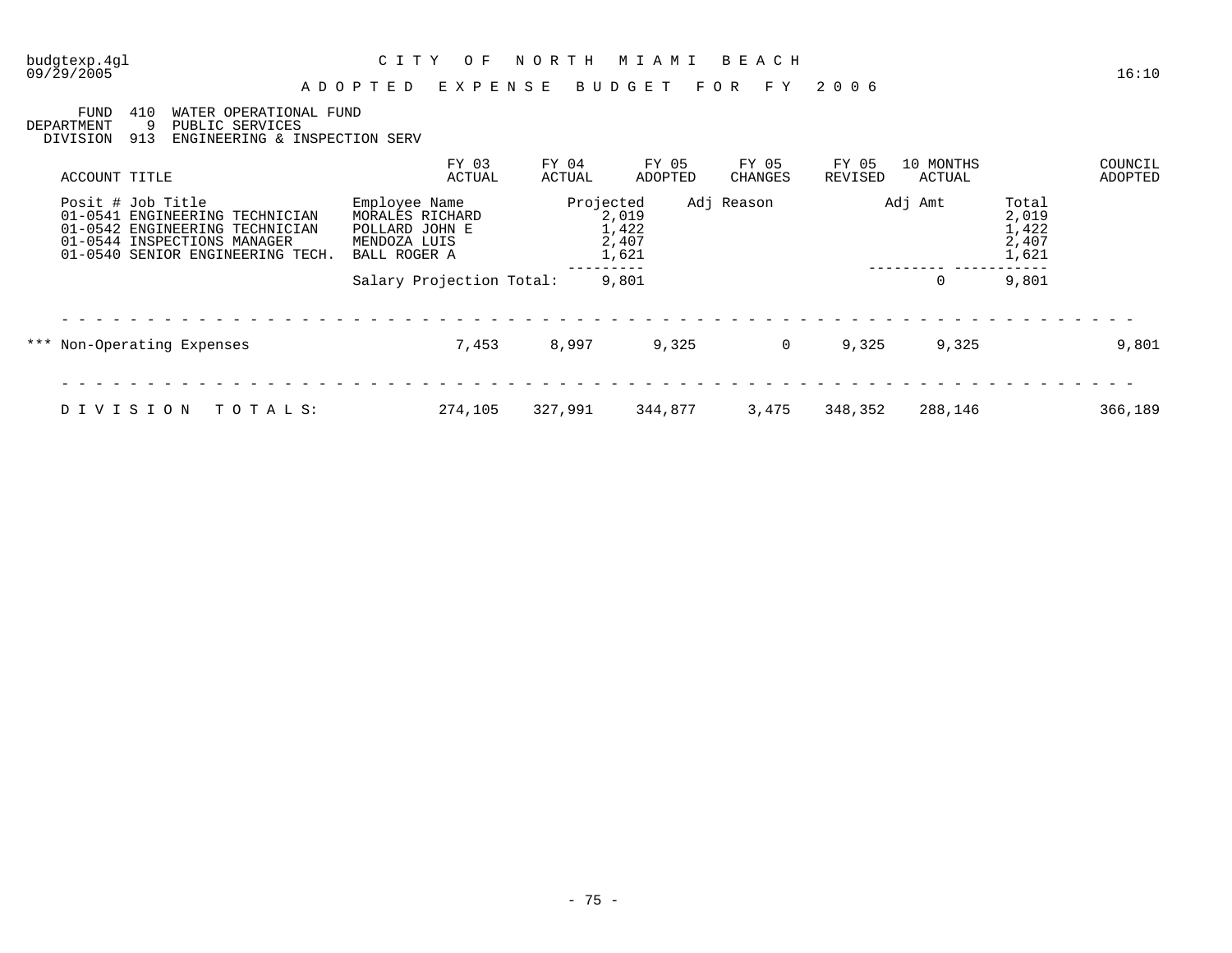| budgtexp.4gl<br>09/29/2005 | CITY OF NORTH MIAMI BEACH<br>ADOPTED EXPENSE BUDGET FOR FY 2006                                                                                                                                                                                                                                                                                                                                | CITY OF NORTH MIAMI BEACH                                                                   |                                                             |                                           |                                 |                  | 16:10 |
|----------------------------|------------------------------------------------------------------------------------------------------------------------------------------------------------------------------------------------------------------------------------------------------------------------------------------------------------------------------------------------------------------------------------------------|---------------------------------------------------------------------------------------------|-------------------------------------------------------------|-------------------------------------------|---------------------------------|------------------|-------|
| DEPARTMENT                 | FUND 410 WATER OPERATIONAL FUND<br>9 PUBLIC SERVICES<br>DIVISION 914 PLANS REVIEW/ENGINEERING SVCS                                                                                                                                                                                                                                                                                             |                                                                                             |                                                             |                                           |                                 |                  |       |
| ACCOUNT TITLE              |                                                                                                                                                                                                                                                                                                                                                                                                |                                                                                             |                                                             |                                           |                                 |                  |       |
|                            | 120 SALARIES-FULL-TIME 459,240<br>Increase of \$16,204 over FY 05 Revised 414,029 422,156 453,036 1453,036 453,036 345,293                                                                                                                                                                                                                                                                     |                                                                                             |                                                             |                                           |                                 |                  |       |
|                            | Posit # Job Title Funployee Name Projected Adj Reason Adj Amt Total<br>01-0559 CADD OPERATOR I PIEDRA ARMANDO<br>01-0558 CADD OPERATOR II PIEDRA ARMANDO<br>01-0558 CIVIY FORESTER RIVERO CARLOS M<br>01-0550 CITY FORESTER RIVER CAR<br>01-0548 SENIOR ENGINEERING TECH. MUCH MERYL<br>01-0551 UTILITIES ENGINEER I VALDES ARIEL<br>01-0551 UTILITIES ENGINEER I<br>01-0552 UTILITIES LOCATOR | 58,044<br>VALDES ARIEL 49,018<br>QUINTERO JOSE A 28,761<br>Salary Projection Total: 496,590 |                                                             |                                           | 28,761<br>--------- ----------- | 49,018<br>28,761 |       |
|                            |                                                                                                                                                                                                                                                                                                                                                                                                |                                                                                             |                                                             |                                           | $-31,869$ $464,721$             |                  |       |
|                            |                                                                                                                                                                                                                                                                                                                                                                                                |                                                                                             | Adjustments to Salary Projection:                           |                                           |                                 |                  |       |
|                            |                                                                                                                                                                                                                                                                                                                                                                                                |                                                                                             | RECLASS UTILITIES ENGINEER I TO UTILITIES ENGINEER II 4,519 |                                           |                                 |                  |       |
|                            |                                                                                                                                                                                                                                                                                                                                                                                                |                                                                                             |                                                             | Adjusted salary projection total: 469,240 |                                 |                  |       |
|                            | 121 SALARY-DISABILITY PAYMENTS<br>No change from FY 05 Revised                                                                                                                                                                                                                                                                                                                                 | $351$ 4,800 0 0 0 478                                                                       |                                                             |                                           |                                 |                  |       |
|                            | 130 SALARIES-TEMP & PART-TIME<br>No change from FY 05 Revised                                                                                                                                                                                                                                                                                                                                  | $16,060$ $19,480$ $12,000$ 0 $12,000$ 9,046 12,000                                          |                                                             |                                           |                                 |                  |       |
|                            |                                                                                                                                                                                                                                                                                                                                                                                                | INTERNS                                                                                     |                                                             |                                           |                                 | 12,000           |       |
|                            |                                                                                                                                                                                                                                                                                                                                                                                                |                                                                                             |                                                             |                                           | Total: 12,000                   |                  |       |
|                            | 140 OVERTIME-REGULAR EMPLOYEES 10,000 22,284 1,750 10,000 0 10,000 7,863 10,000 10,000<br>No change from FY 05 Revised                                                                                                                                                                                                                                                                         |                                                                                             |                                                             |                                           |                                 |                  |       |
|                            |                                                                                                                                                                                                                                                                                                                                                                                                |                                                                                             |                                                             |                                           |                                 | 10,000           |       |
|                            |                                                                                                                                                                                                                                                                                                                                                                                                |                                                                                             |                                                             |                                           | Total: 10,000                   |                  |       |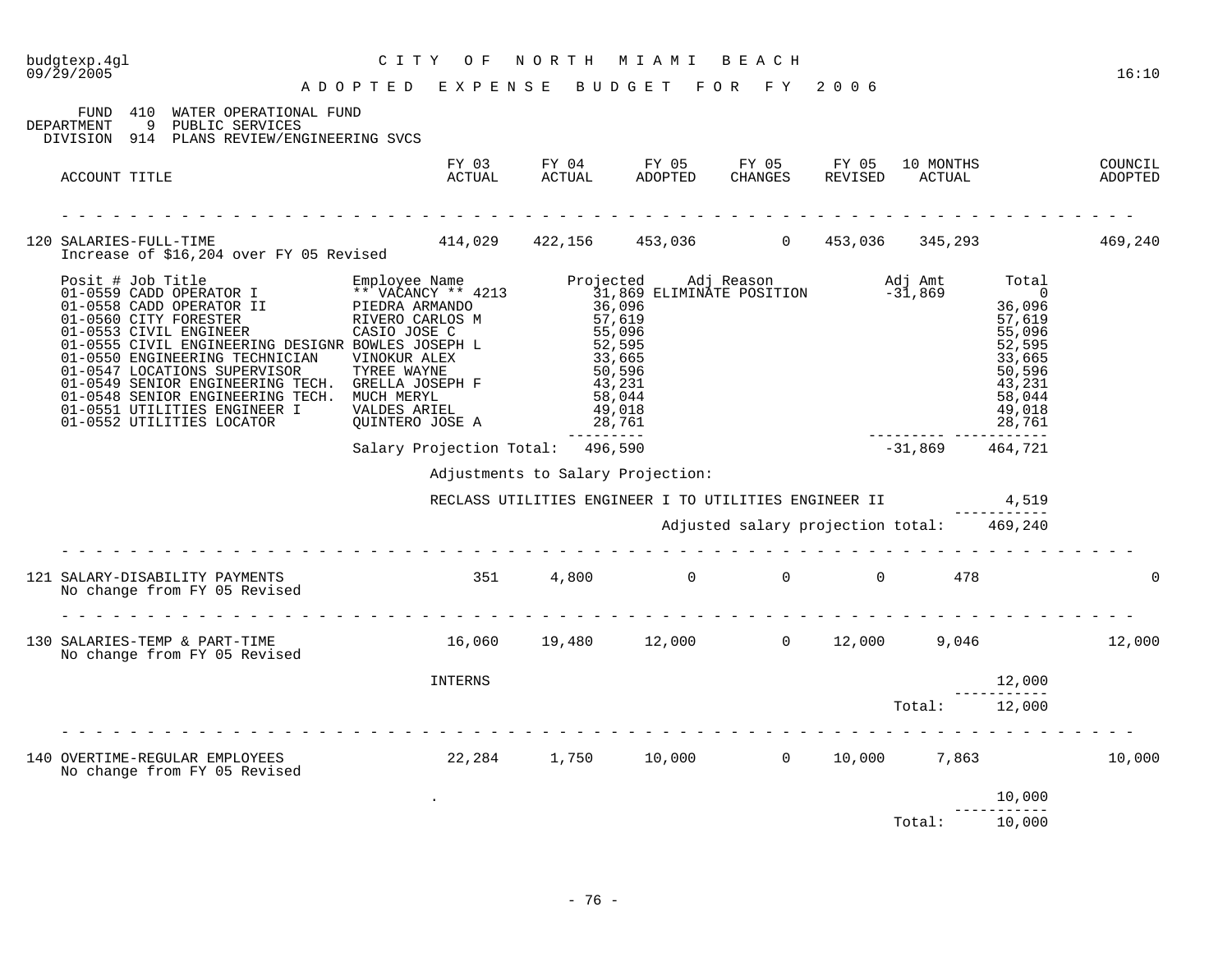# budgtexp.4gl C I T Y O F N O R T H M I A M I B E A C H

A D O P T E D E X P E N S E B U D G E T F O R F Y 2 0 0 6

| ACCOUNT TITLE<br>$\begin{matrix} 0 & 0 & 0 & 0 & 0 & 0 \end{matrix}$<br>465<br>141 OVERTIME-TEMPORARY EMPLOYEES<br>No change from FY 05 Revised<br>210 F.I.C.A. TAXES-EMPLOYER'S CONTRIBUTION 42,379 35,241 34,357 0 34,357 27,212<br>Increase of \$1,279 over FY 05 Revised<br>--------<br>$-2,438$ 35,636<br>Salary Projection Total: 38,074<br>215 EDUCATIONAL REIMBURSEMENT<br>$2,038$ $304$ $500$ 0 $500$ $1,137$ 1,000<br>Increase of \$500 over FY 05 Revised<br>1,000<br>EDUCATIONAL REIMBURSEMENT<br>Total:<br>1,000<br>5,543 1,948 3,460 0 3,460 520<br>221 LEAVE PAYOUTS<br>No change from FY 05 Revised<br>LEAVE PAYOUT<br>3,460<br>Total:<br>3,460<br>223 RETIREMENT-GENERAL PLAN 28,306 48,481 54,597 0 54,597 41,810 | 410<br>FUND<br>WATER OPERATIONAL FUND<br>9 PUBLIC SERVICES<br>DEPARTMENT<br>DIVISION 914 PLANS REVIEW/ENGINEERING SVCS |  |  |  |  |        |
|-------------------------------------------------------------------------------------------------------------------------------------------------------------------------------------------------------------------------------------------------------------------------------------------------------------------------------------------------------------------------------------------------------------------------------------------------------------------------------------------------------------------------------------------------------------------------------------------------------------------------------------------------------------------------------------------------------------------------------------|------------------------------------------------------------------------------------------------------------------------|--|--|--|--|--------|
|                                                                                                                                                                                                                                                                                                                                                                                                                                                                                                                                                                                                                                                                                                                                     |                                                                                                                        |  |  |  |  |        |
|                                                                                                                                                                                                                                                                                                                                                                                                                                                                                                                                                                                                                                                                                                                                     |                                                                                                                        |  |  |  |  |        |
|                                                                                                                                                                                                                                                                                                                                                                                                                                                                                                                                                                                                                                                                                                                                     |                                                                                                                        |  |  |  |  | 35,636 |
|                                                                                                                                                                                                                                                                                                                                                                                                                                                                                                                                                                                                                                                                                                                                     |                                                                                                                        |  |  |  |  |        |
|                                                                                                                                                                                                                                                                                                                                                                                                                                                                                                                                                                                                                                                                                                                                     |                                                                                                                        |  |  |  |  |        |
|                                                                                                                                                                                                                                                                                                                                                                                                                                                                                                                                                                                                                                                                                                                                     |                                                                                                                        |  |  |  |  |        |
|                                                                                                                                                                                                                                                                                                                                                                                                                                                                                                                                                                                                                                                                                                                                     |                                                                                                                        |  |  |  |  |        |
|                                                                                                                                                                                                                                                                                                                                                                                                                                                                                                                                                                                                                                                                                                                                     |                                                                                                                        |  |  |  |  |        |
|                                                                                                                                                                                                                                                                                                                                                                                                                                                                                                                                                                                                                                                                                                                                     |                                                                                                                        |  |  |  |  | 3,460  |
|                                                                                                                                                                                                                                                                                                                                                                                                                                                                                                                                                                                                                                                                                                                                     |                                                                                                                        |  |  |  |  |        |
|                                                                                                                                                                                                                                                                                                                                                                                                                                                                                                                                                                                                                                                                                                                                     |                                                                                                                        |  |  |  |  |        |
|                                                                                                                                                                                                                                                                                                                                                                                                                                                                                                                                                                                                                                                                                                                                     |                                                                                                                        |  |  |  |  | 55,247 |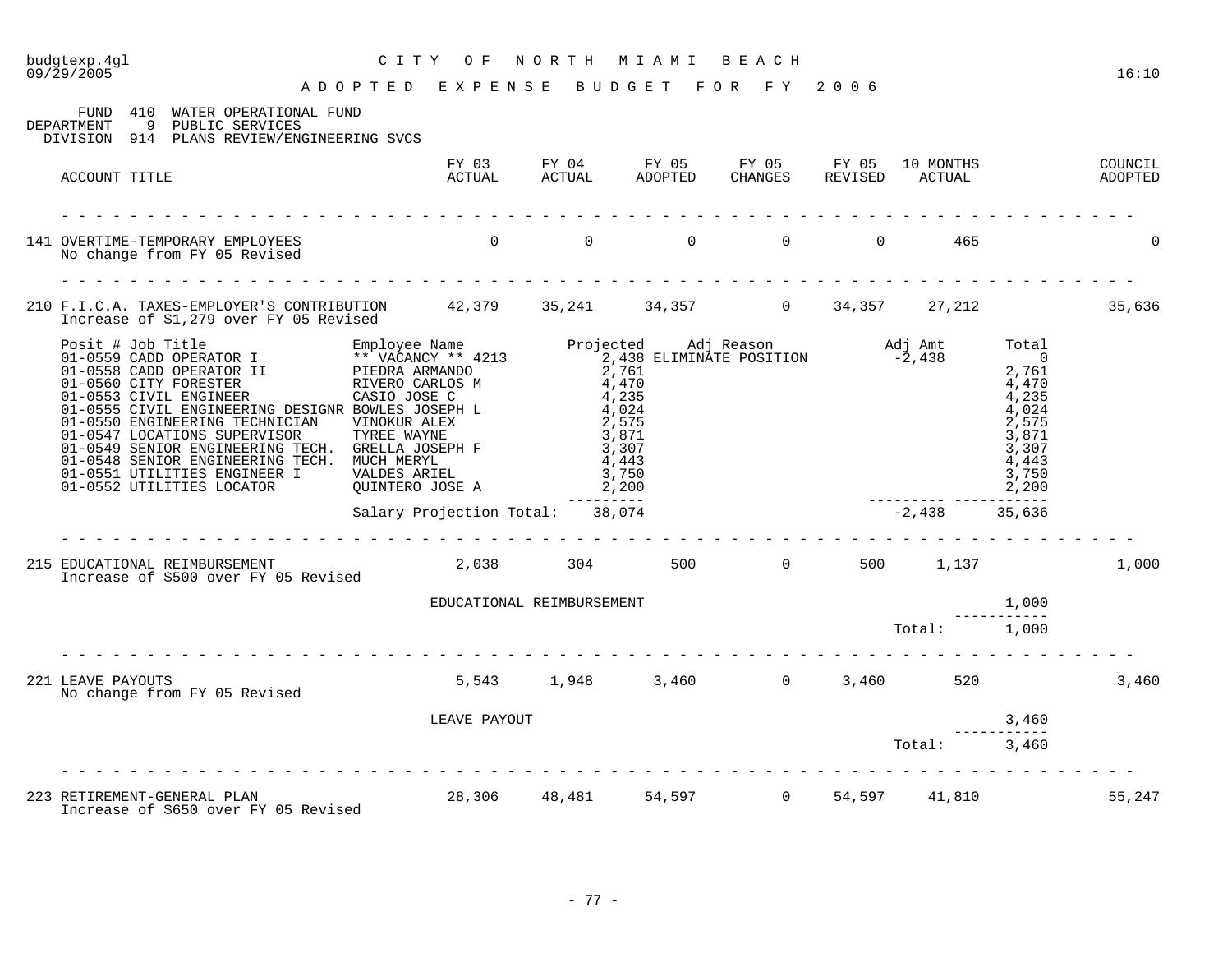FUND 410 WATER OPERATIONAL FUND<br>DEPARTMENT 9 PUBLIC SERVICES

DEPARTMENT 9 PUBLIC SERVICES

| ACCOUNT TITLE                                                                                                                                                                                                                         | FY 03<br>ACTUAL                                                                                                                                                                                                                                      | FY 04 | ACTUAL | FY 05<br>ADOPTED | FY 05<br>CHANGES          | FY 05<br>REVISED | 10 MONTHS<br>ACTUAL |            | COUNCIL<br>ADOPTED |
|---------------------------------------------------------------------------------------------------------------------------------------------------------------------------------------------------------------------------------------|------------------------------------------------------------------------------------------------------------------------------------------------------------------------------------------------------------------------------------------------------|-------|--------|------------------|---------------------------|------------------|---------------------|------------|--------------------|
| Posit # Job Title<br>01-0558 CADD OPERATOR II PIEDRA ARMANDO<br>01-0553 CIVIL ENGINEER CASIO JOSE CASIO 305 CASIO 10555 CIVIL ENGINEER<br>01-0555 CIVIL ENGINEERING DESIGNR BOWLES JOSEPH L<br>01-0550 ENGINEERING TECHNICIAN VINOKUR | DD OPERATOR II PIÈDRÀ ARMANDO<br>VIL ENGINEER IN CASIO JOSE C<br>CASIO JOSE C<br>CASIO JOSE C<br>CASIO JOSE C<br>S, 099<br>CINEERING TECHNICIAN VINOKUR ALEX<br>CATIONS SUPERVISOR<br>TREE WAYNE<br>CATIONS SUPERVISOR TYREE WAYNE<br>TREE WAYNE<br> |       |        |                  | Adj Reason Madj Amt Total |                  |                     |            |                    |
|                                                                                                                                                                                                                                       |                                                                                                                                                                                                                                                      |       |        |                  |                           |                  |                     |            |                    |
| 225 RETIREMENT-OTHER PLANS               8,910   10,802    5,455     0    5,455    5,102<br>Increase of \$7,336 over FY 05 Revised        8,910   10,802     5,455      0    5,455     5,102                                          |                                                                                                                                                                                                                                                      |       |        |                  |                           |                  |                     |            | 12,791             |
|                                                                                                                                                                                                                                       |                                                                                                                                                                                                                                                      |       |        |                  |                           |                  |                     |            |                    |
| Posit # Job Title Employee Name Projected Adj Reason Adj Amt Total<br>01-0560 CITY FORESTER RIVERO CARLOS M<br>Salary Projection Total: 12,791<br>2,791<br>2,791<br>2,791<br>2,791<br>2,791<br>2,791<br>2,791                         |                                                                                                                                                                                                                                                      |       |        |                  |                           |                  |                     |            |                    |
| HEALTH INSURANCE<br>Increase of \$5,825 over FY 05 Revised 55,212 47,432 51,243 10 51,243 46,488<br>235 HEALTH INSURANCE                                                                                                              |                                                                                                                                                                                                                                                      |       |        |                  |                           |                  |                     |            | 57,068             |
|                                                                                                                                                                                                                                       |                                                                                                                                                                                                                                                      |       |        |                  |                           |                  |                     |            |                    |
|                                                                                                                                                                                                                                       |                                                                                                                                                                                                                                                      |       |        |                  |                           |                  |                     |            |                    |
| 236 GROUP LIFE INSURANCE<br>1,504 Increase of \$402 over FY 05 Revised 2,631 2,111 2,112 2,112 1,504                                                                                                                                  |                                                                                                                                                                                                                                                      |       |        |                  |                           |                  |                     |            | 2,514              |
|                                                                                                                                                                                                                                       |                                                                                                                                                                                                                                                      |       |        |                  |                           |                  |                     | Total<br>0 |                    |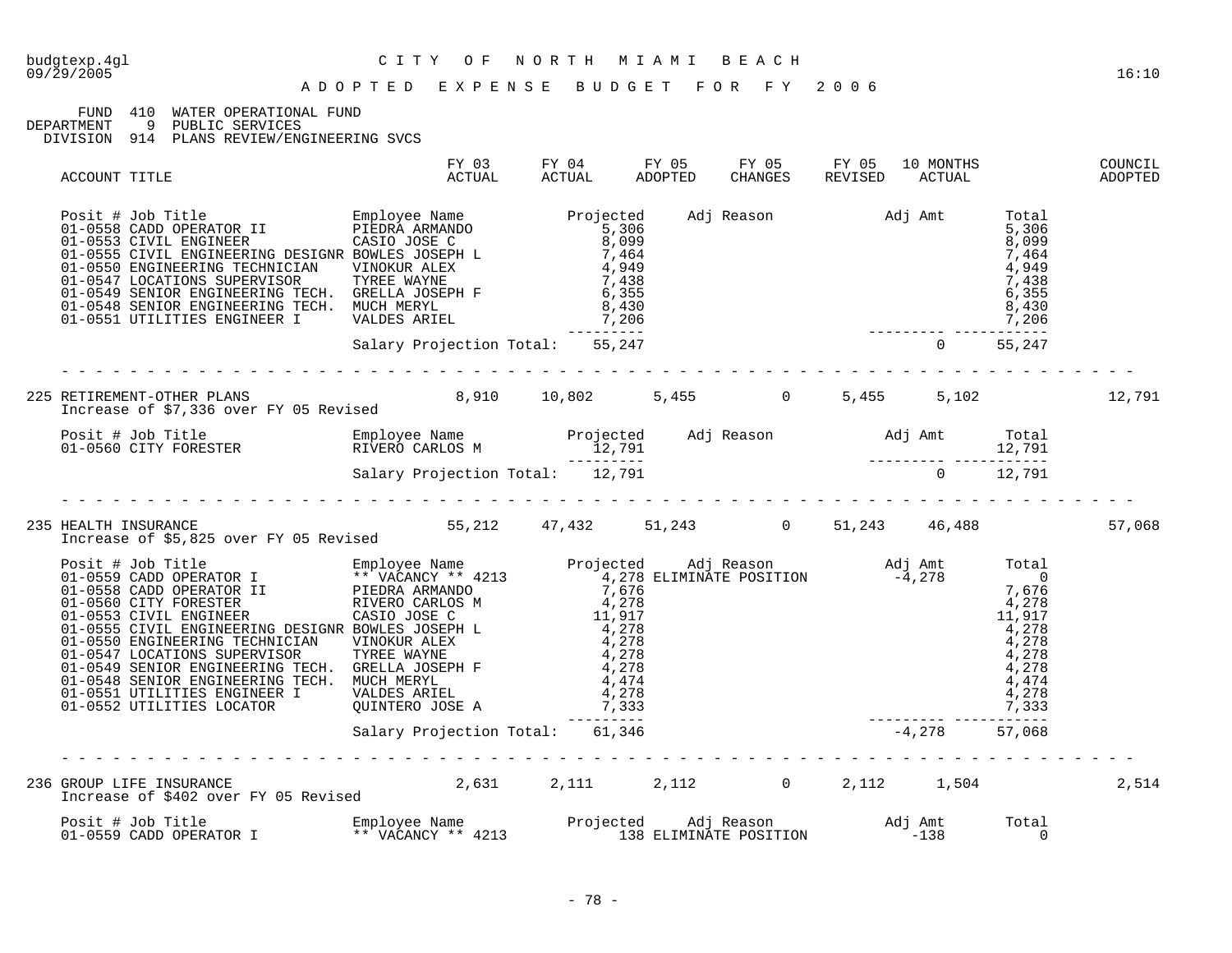# budgtexp.4gl C I T Y O F N O R T H M I A M I B E A C H

#### A D O P T E D E X P E N S E B U D G E T F O R F Y 2 0 0 6

### FUND 410 WATER OPERATIONAL FUND<br>DEPARTMENT 9 PUBLIC SERVICES

DEPARTMENT 9 PUBLIC SERVICES

|  |                                                                                                                                                                                                                                                                                                                                                                                                                                                                     |                                                                                                                                                                                                                                            |  |  |  | COUNCIL<br>ADOPTED |
|--|---------------------------------------------------------------------------------------------------------------------------------------------------------------------------------------------------------------------------------------------------------------------------------------------------------------------------------------------------------------------------------------------------------------------------------------------------------------------|--------------------------------------------------------------------------------------------------------------------------------------------------------------------------------------------------------------------------------------------|--|--|--|--------------------|
|  | $\begin{tabular}{l c c c c c} \multicolumn{1}{c}{ACCOUT TITLE} & $\begin{array}{c}{RTU3L} & $\begin{array}{c}{RTU4L} & $\begin{array}{c}{\rm PCV\,031} & $\begin{array}{c}{\rm PCV\,031} & $\begin{array}{c}{\rm PCV\,031} & $\begin{array}{c}{\rm PCV\,031} \end{array}$ & $\begin{array}{c}{\rm ACTUL1} & $\begin{array}{c}{\rm PCV\,031} \end{array}$ & $\begin{array}{c}{\rm ACTUL1} \end{array}$ & $\begin{array}{c}{\rm ACTUL1} \end{array}$ & $\begin{array$ | RESINEER CASTOSE CONSECTE (NOTE CAST ON A 1894<br>ERRING TECHNICIAN VINOKUR ALEX<br>IERRING TECHNICIAN VINOKUR ALEX<br>IERRING TECHNICIAN VINOKUR ALEX<br>TERRING TECHNICIAN CONSERVER P<br>PRESING TECHNICIAN CONSERVER 220<br>PRESING TE |  |  |  |                    |
|  |                                                                                                                                                                                                                                                                                                                                                                                                                                                                     |                                                                                                                                                                                                                                            |  |  |  |                    |
|  | 238 ACCIDENTAL DEATH & DISMEMBERMENT<br>1920 - 1390 - 1390 - 1390 - 1390 - 1390 - 1390 - 1390 - 1390 - 1390 - 1390 - 1390 - 1390 - 1390 - 1390 - 1390<br>1000 - 1390 - 1390 - 1390 - 1390 - 1390 - 1390 - 1390 - 1390 - 1390 - 1390                                                                                                                                                                                                                                 |                                                                                                                                                                                                                                            |  |  |  | 731                |
|  | Andrease of 9292 OVer fried Newsley Rame<br>Projected Adj Reason and Amit Total<br>01-0559 CADD OPERATOR I PEEDRA ARMANDO<br>01-0558 CADD OPERATOR II PEEDRA ARMANDO<br>01-0558 CIVIL ENGINEER RAMANDO 13<br>01-0558 CIVIL ENGINEER REAS                                                                                                                                                                                                                            |                                                                                                                                                                                                                                            |  |  |  |                    |
|  |                                                                                                                                                                                                                                                                                                                                                                                                                                                                     | Salary Projection Total: 743                                                                                                                                                                                                               |  |  |  |                    |
|  | 239 DENTAL INSURANCE<br>Decrease of \$68 from FY 05 Revised        2,601    1,963     1,960      0    1,960    1,720                                                                                                                                                                                                                                                                                                                                                |                                                                                                                                                                                                                                            |  |  |  | 1,892              |
|  |                                                                                                                                                                                                                                                                                                                                                                                                                                                                     |                                                                                                                                                                                                                                            |  |  |  |                    |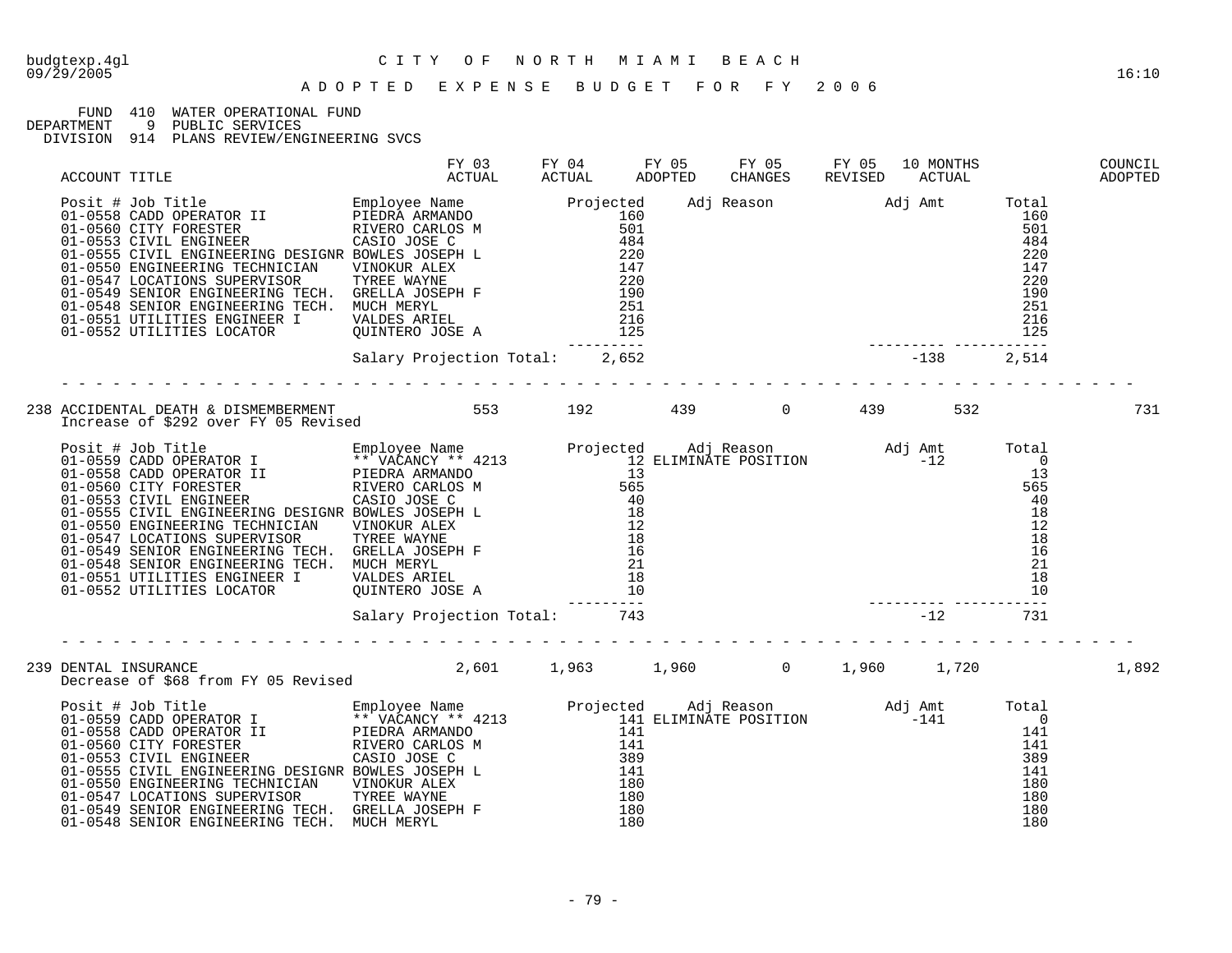09/29/2005 16:10

#### A D O P T E D E X P E N S E B U D G E T F O R F Y 2 0 0 6

FUND 410 WATER OPERATIONAL FUND DEPARTMENT 9 PUBLIC SERVICES

DEPARTMENT 9 PUBLIC SERVICES

| ACCOUNT TITLE                                                                  | FY 03<br>ACTUAL                                                    | FY 04<br>ACTUAL                                                | FY 05<br>ADOPTED | FY 05<br><b>CHANGES</b>    | FY 05<br>REVISED | 10 MONTHS<br>ACTUAL        |                               | COUNCIL<br>ADOPTED |
|--------------------------------------------------------------------------------|--------------------------------------------------------------------|----------------------------------------------------------------|------------------|----------------------------|------------------|----------------------------|-------------------------------|--------------------|
| Posit # Job Title<br>01-0551 UTILITIES ENGINEER I<br>01-0552 UTILITIES LOCATOR | mmproyee Name Projected<br>VALDES ARIEL 180<br>QUINTERO JOSE A 180 |                                                                |                  | Adj Reason Madj Amt        |                  | ---------- ----            | Total<br>180<br>180<br>------ |                    |
|                                                                                | Salary Projection Total: 2,033                                     |                                                                |                  |                            |                  | $-141$                     | 1,892                         |                    |
| *** Salaries & Related Costs                                                   | $600,898$ 596,659 629,159 0 629,159 489,171                        |                                                                |                  |                            |                  |                            |                               | 661,579            |
| 405 TRAVEL AND AUTO EXPENSES<br>No change from FY 05 Revised                   |                                                                    | $\overline{0}$                                                 | $35$ 0           |                            | $\overline{0}$   | $\overline{0}$<br>$\Omega$ |                               | $\Omega$           |
| 410 COMMUNICATION SERVICES<br>No change from FY 05 Revised                     |                                                                    | 576 0                                                          |                  | $\Omega$<br>$\overline{0}$ | $\Omega$         | $\Omega$                   |                               | $\Omega$           |
| 490 UNIFORM MAINTENANCE ALLOWANCE<br>No change from FY 05 Revised              |                                                                    | $2,000$ $4,382$ $3,000$ 0                                      |                  |                            | 3,000            | 3,000                      |                               | 3,000              |
|                                                                                |                                                                    | UNIFORMS & SAFETY SHOES (INCLUDE LOCKERS, CARPETS, ETC.) 3,000 |                  |                            |                  |                            |                               |                    |
|                                                                                |                                                                    |                                                                |                  |                            |                  | Total: 3,000               |                               |                    |
| 520 OPERATING SUPPLIES<br>No change from FY 05 Revised                         |                                                                    | $165$ 0                                                        |                  | $\Omega$<br>$\Omega$       | $\Omega$         | $\Omega$                   |                               | $\Omega$           |
| *** Operating Expenses                                                         |                                                                    | 2,741 4,417 3,000 0                                            |                  |                            | 3,000            | 3,000                      |                               | 3,000              |
| *** Capital Outlays                                                            |                                                                    | $\begin{matrix} 0 & 0 & 0 & 0 \end{matrix}$                    |                  |                            |                  | $\overline{0}$<br>$\Omega$ |                               | $\Omega$           |
| 994 TRF TO WORKERS' COMP SELF-INS<br>Increase of \$2,123 over FY 05 Revised    | $16,345$ $13,852$ $12,937$ 0 $12,937$ $12,937$                     |                                                                |                  |                            |                  |                            |                               | 15,060             |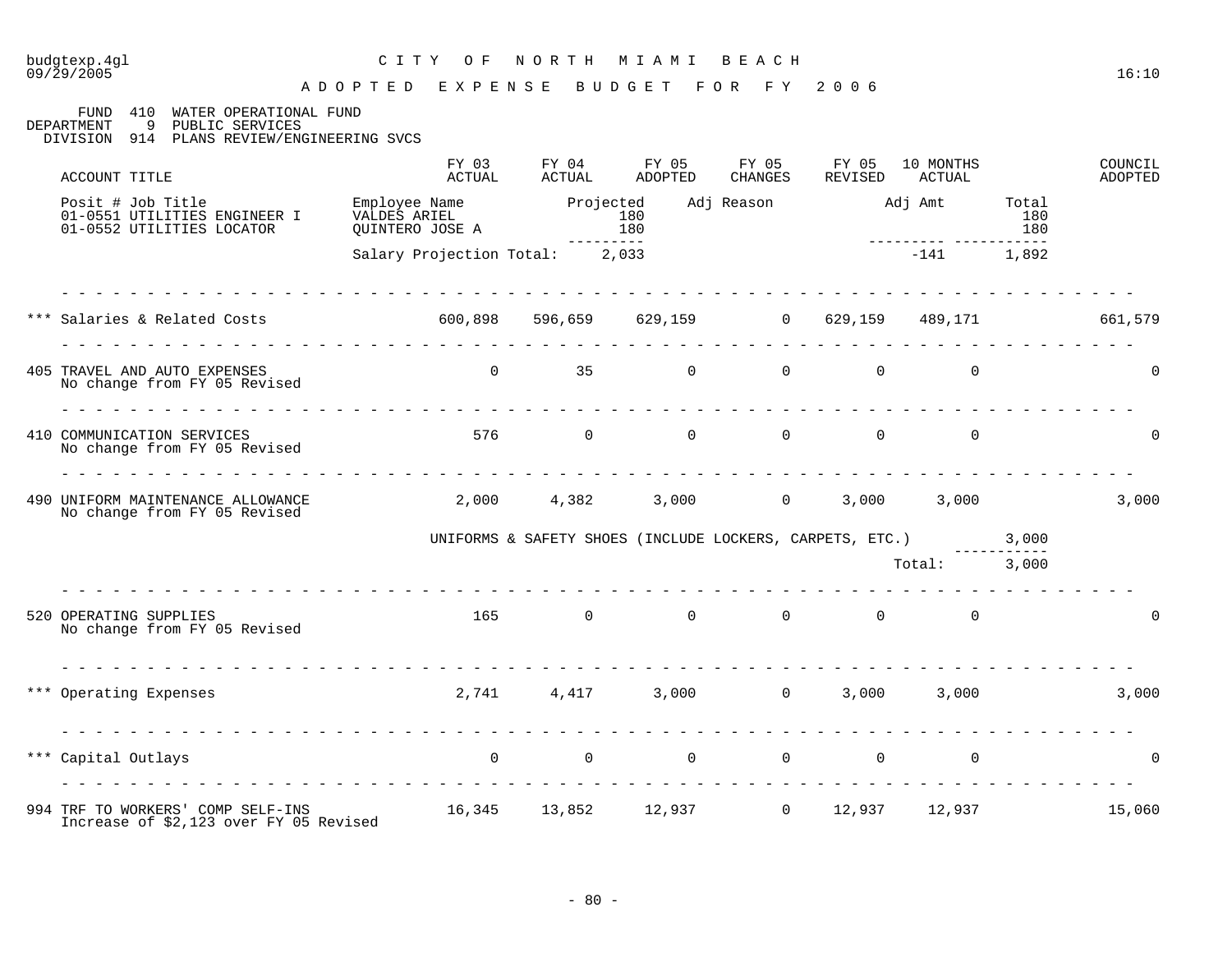### FUND 410 WATER OPERATIONAL FUND DEPARTMENT 9 PUBLIC SERVICES

DEPARTMENT 9 PUBLIC SERVICES

| ACCOUNT TITLE                                                                                                                                                                                                                                                                                                                      |                                                   | FY 03<br>ACTUAL                                                                                                                                                                             | FY 04<br>ACTUAL                   | FY 05<br>ADOPTED                                                                                           | FY 05<br>CHANGES                  | FY 05<br>REVISED | 10 MONTHS<br>ACTUAL |                                                                                           | COUNCIL<br>ADOPTED |
|------------------------------------------------------------------------------------------------------------------------------------------------------------------------------------------------------------------------------------------------------------------------------------------------------------------------------------|---------------------------------------------------|---------------------------------------------------------------------------------------------------------------------------------------------------------------------------------------------|-----------------------------------|------------------------------------------------------------------------------------------------------------|-----------------------------------|------------------|---------------------|-------------------------------------------------------------------------------------------|--------------------|
| Posit # Job Title<br>01-0559 CADD OPERATOR I<br>01-0558 CADD OPERATOR II<br>01-0560 CITY FORESTER<br>01-0553 CIVIL ENGINEER<br>01-0550 ENGINEERING TECHNICIAN<br>01-0547 LOCATIONS SUPERVISOR<br>01-0549 SENIOR ENGINEERING TECH.<br>01-0548 SENIOR ENGINEERING TECH.<br>01-0551 UTILITIES ENGINEER I<br>01-0552 UTILITIES LOCATOR | 01-0555 CIVIL ENGINEERING DESIGNR BOWLES JOSEPH L | Employee Name<br>** VACANCY ** 4213<br>PIEDRA ARMANDO<br>RIVERO CARLOS M<br>CASIO JOSE C<br>VINOKUR ALEX<br>TYREE WAYNE<br>GRELLA JOSEPH F<br>MUCH MERYL<br>VALDES ARIEL<br>QUINTERO JOSE A | Projected                         | 127 ELIMINATE POSITION<br>144<br>3,054<br>2,204<br>210<br>135<br>2,024<br>1,729<br>2,322<br>1,961<br>1,150 | Adj Reason                        |                  | Adj Amt<br>$-127$   | Total<br>144<br>3,054<br>2,204<br>210<br>135<br>2,024<br>1,729<br>2,322<br>1,961<br>1,150 |                    |
|                                                                                                                                                                                                                                                                                                                                    |                                                   | Salary Projection Total:                                                                                                                                                                    |                                   | 15,060                                                                                                     |                                   |                  | $-127$              | 14,933                                                                                    |                    |
|                                                                                                                                                                                                                                                                                                                                    |                                                   |                                                                                                                                                                                             | Adjustments to Salary Projection: |                                                                                                            |                                   |                  |                     |                                                                                           |                    |
|                                                                                                                                                                                                                                                                                                                                    |                                                   | WC ADJ                                                                                                                                                                                      |                                   |                                                                                                            |                                   |                  |                     | 127                                                                                       |                    |
|                                                                                                                                                                                                                                                                                                                                    |                                                   |                                                                                                                                                                                             |                                   |                                                                                                            | Adjusted salary projection total: |                  |                     | 15,060                                                                                    |                    |
| *** Non-Operating Expenses                                                                                                                                                                                                                                                                                                         |                                                   | 16,345                                                                                                                                                                                      | 13,852                            | 12,937                                                                                                     | $\Omega$                          | 12,937           | 12,937              |                                                                                           | 15,060             |
| DIVISION                                                                                                                                                                                                                                                                                                                           | TOTALS:                                           | 619,984                                                                                                                                                                                     | 614,927                           | 645,096                                                                                                    | $\Omega$                          | 645,096          | 505,108             |                                                                                           | 679,639            |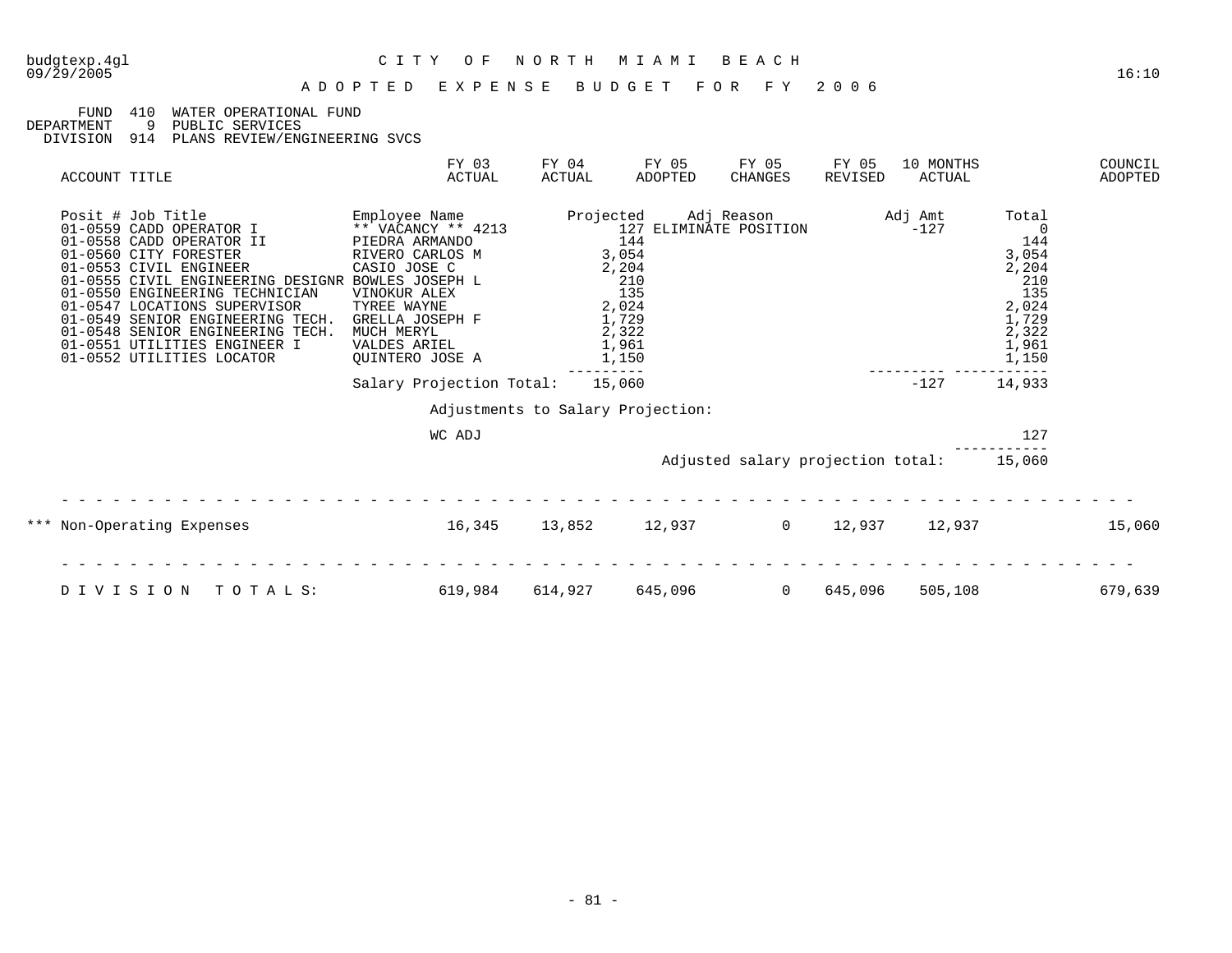| budgtexp.4gl<br>09/29/2005<br>A D O P T E D E X P E N S E B U D G E T F O R F Y 2006                                                                                                                                               | C I T Y<br>O F                   |                                                                   | NORTH MIAMI BEACH |              |                |               | 16:10 |
|------------------------------------------------------------------------------------------------------------------------------------------------------------------------------------------------------------------------------------|----------------------------------|-------------------------------------------------------------------|-------------------|--------------|----------------|---------------|-------|
| FUND 410 WATER OPERATIONAL FUND<br>DEPARTMENT 9 PUBLIC SERVICES<br>DIVISION 915 MATERIALS CONTROL & EQUIPMENT                                                                                                                      |                                  |                                                                   |                   |              |                |               |       |
| ACCOUNT TITLE                                                                                                                                                                                                                      |                                  |                                                                   |                   |              |                |               |       |
| 120 SALARIES-FULL-TIME<br>Increase of \$5,928 over FY 05 Revised                                                                                                                                                                   |                                  | 145,712 155,838 163,168 0 163,168 128,360 169,096                 |                   |              |                |               |       |
| Posit # Job Title Employee Name Projected Adj Reason Adj Amt Total 01-0564 MATERIALS CONTROL ASSIST. BUDIHAS ROBERT E<br>01-0566 MATERIALS CONTROL ASSIST. NIETO EDUARDO V 29,653<br>01-0566 OPERATIONS MANAGER II COTTON JAMES 57 |                                  |                                                                   |                   |              |                |               |       |
|                                                                                                                                                                                                                                    | Salary Projection Total: 169,096 |                                                                   | ---------         |              | $0 \t 169,096$ | . <u>.</u>    |       |
| 140 OVERTIME-REGULAR EMPLOYEES 10,504 11,528 5,500 3,100 8,600 8,760<br>Decrease of \$3,100 from FY 05 Revised                                                                                                                     |                                  |                                                                   |                   |              |                |               | 5,500 |
|                                                                                                                                                                                                                                    |                                  | OVERTIME/SPECIAL PROJECTS/ CONSTRUCTION BREAKS/WEEKEND EMER 5,500 |                   |              |                |               |       |
|                                                                                                                                                                                                                                    |                                  |                                                                   |                   | Total: 5,500 |                |               |       |
| 210 F.I.C.A. TAXES-EMPLOYER'S CONTRIBUTION 12,137 13,348 12,500 0 12,500 10,729 12,957<br>Increase of \$457 over FY 05 Revised                                                                                                     |                                  |                                                                   |                   |              |                |               |       |
|                                                                                                                                                                                                                                    |                                  |                                                                   |                   |              |                |               |       |
|                                                                                                                                                                                                                                    | Salary Projection Total: 12,957  |                                                                   |                   |              |                | $0 \t 12,957$ |       |
| 215 EDUCATIONAL REIMBURSEMENT<br>Increase of \$600 over FY 05 Revised                                                                                                                                                              |                                  | 1,740 880 1,000 5,400 6,400 6,318                                 |                   |              |                |               | 7,000 |
|                                                                                                                                                                                                                                    |                                  | TUITION REIMBURSEMENT                                             |                   |              |                | 7,000         |       |
|                                                                                                                                                                                                                                    |                                  |                                                                   |                   |              | Total: 7,000   |               |       |
| 221 LEAVE PAYOUTS<br>No change from FY 05 Revised                                                                                                                                                                                  |                                  | 2,783 3,880 5,000 0                                               |                   |              | 5,000 5,653    |               | 5,000 |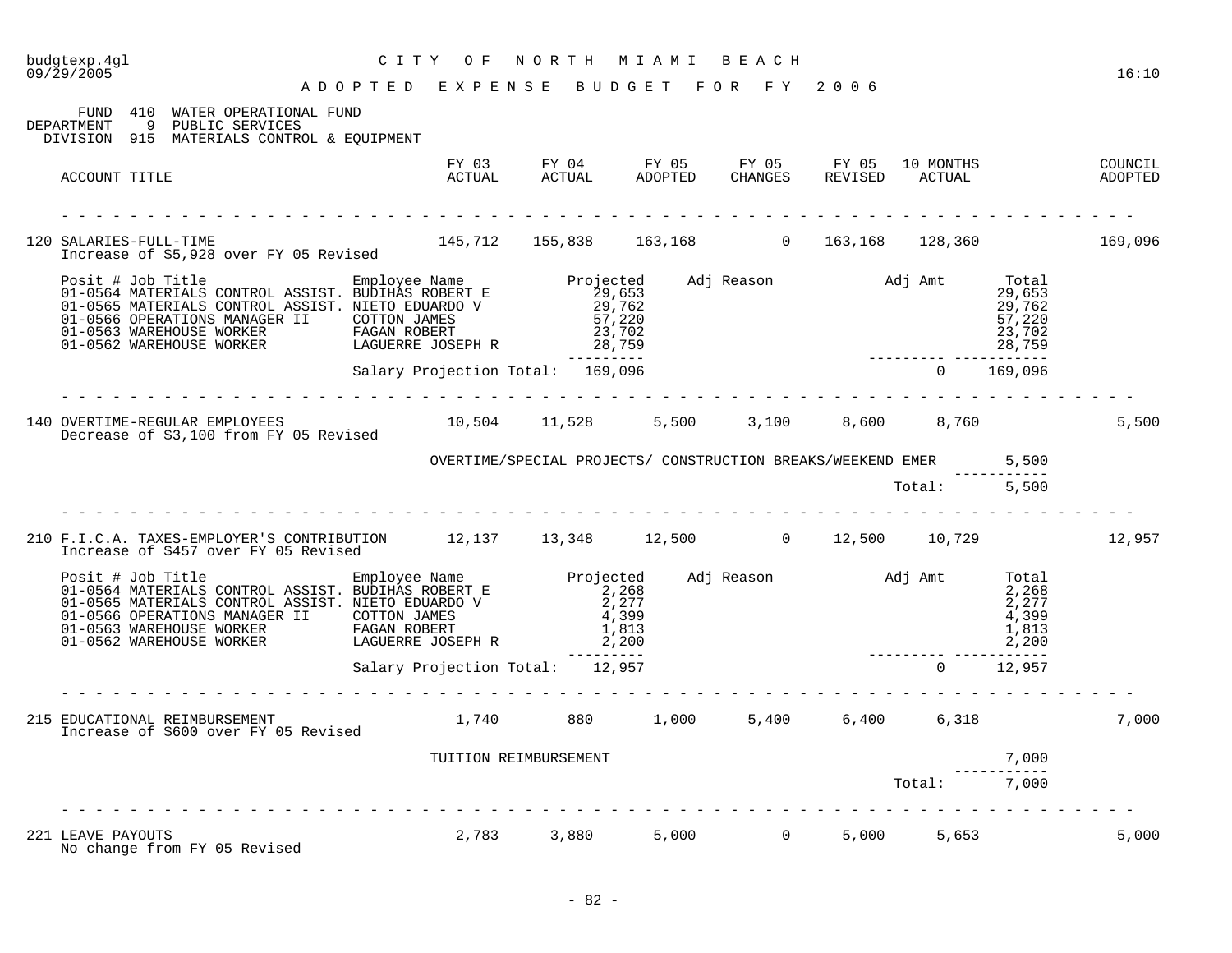| budgtexp.4ql<br>CITY OF NORTH MIAMI BEACH<br>ADOPTED EXPENSE BUDGET FOR FY 2006<br>09/29/2005                                                                                                                                           | C I T Y<br>O F                                                              | NORTH MIAMI BEACH     |       |              |    |                |       | 16:10              |
|-----------------------------------------------------------------------------------------------------------------------------------------------------------------------------------------------------------------------------------------|-----------------------------------------------------------------------------|-----------------------|-------|--------------|----|----------------|-------|--------------------|
| FUND 410 WATER OPERATIONAL FUND<br>DEPARTMENT 9 PUBLIC SERVICES<br>DIVISION 915 MATERIALS CONTROL & EQUIPMENT                                                                                                                           |                                                                             |                       |       |              |    |                |       |                    |
| ACCOUNT TITLE                                                                                                                                                                                                                           |                                                                             |                       |       |              |    |                |       | COUNCIL<br>ADOPTED |
|                                                                                                                                                                                                                                         | STAFF LEAVE PAYOUTS                                                         |                       |       |              |    |                | 5,000 |                    |
|                                                                                                                                                                                                                                         |                                                                             |                       |       |              |    | $Total: 5,000$ |       |                    |
| 223 RETIREMENT-GENERAL PLAN 9,627 22,083 22,751 0 22,751 18,312 24,589<br>Increase of \$1,838 over FY 05 Revised 9,627 22,083 22,751 0 22,751 18,312                                                                                    |                                                                             |                       |       |              |    |                |       |                    |
|                                                                                                                                                                                                                                         |                                                                             |                       |       |              |    |                |       |                    |
|                                                                                                                                                                                                                                         |                                                                             |                       |       |              |    |                |       |                    |
| 235 HEALTH INSURANCE<br>Increase of \$4,659 over FY 05 Revised 29,892 36,739 39,350 0 39,350 32,590 32,590 44,009                                                                                                                       |                                                                             |                       |       |              |    |                |       |                    |
| Posit # Job Title<br>01-0564 MATERIALS CONTROL ASSIST. BUDIHAS ROBERT E<br>01-0565 MATERIALS CONTROL ASSIST. NIETO EDUARDO V<br>01-0566 OPERATIONS MANAGER II COTTON JAMES<br>01-0566 OPERATIONS MANAGER FAGAN ROBERT PAGES (1997<br>26 |                                                                             |                       |       |              |    |                |       |                    |
|                                                                                                                                                                                                                                         |                                                                             |                       |       |              |    |                |       |                    |
| 236 GROUP LIFE INSURANCE<br>Increase of \$122 over FY 05 Revised                                                                                                                                                                        |                                                                             | 798 823 860 0 860 635 |       |              |    |                |       | 982                |
|                                                                                                                                                                                                                                         | FAGAN ROBERT 104<br>LAGUERRE JOSEPH R 117<br>Salary Projection Total: 982 0 |                       |       |              |    |                |       |                    |
|                                                                                                                                                                                                                                         |                                                                             |                       |       |              |    | $\Omega$       | 982   |                    |
| 238 ACCIDENTAL DEATH & DISMEMBERMENT<br>Increase of \$6 over FY 05 Revised                                                                                                                                                              | 73                                                                          |                       | 75 77 | $\mathbf{0}$ | 77 | 58             |       | 83                 |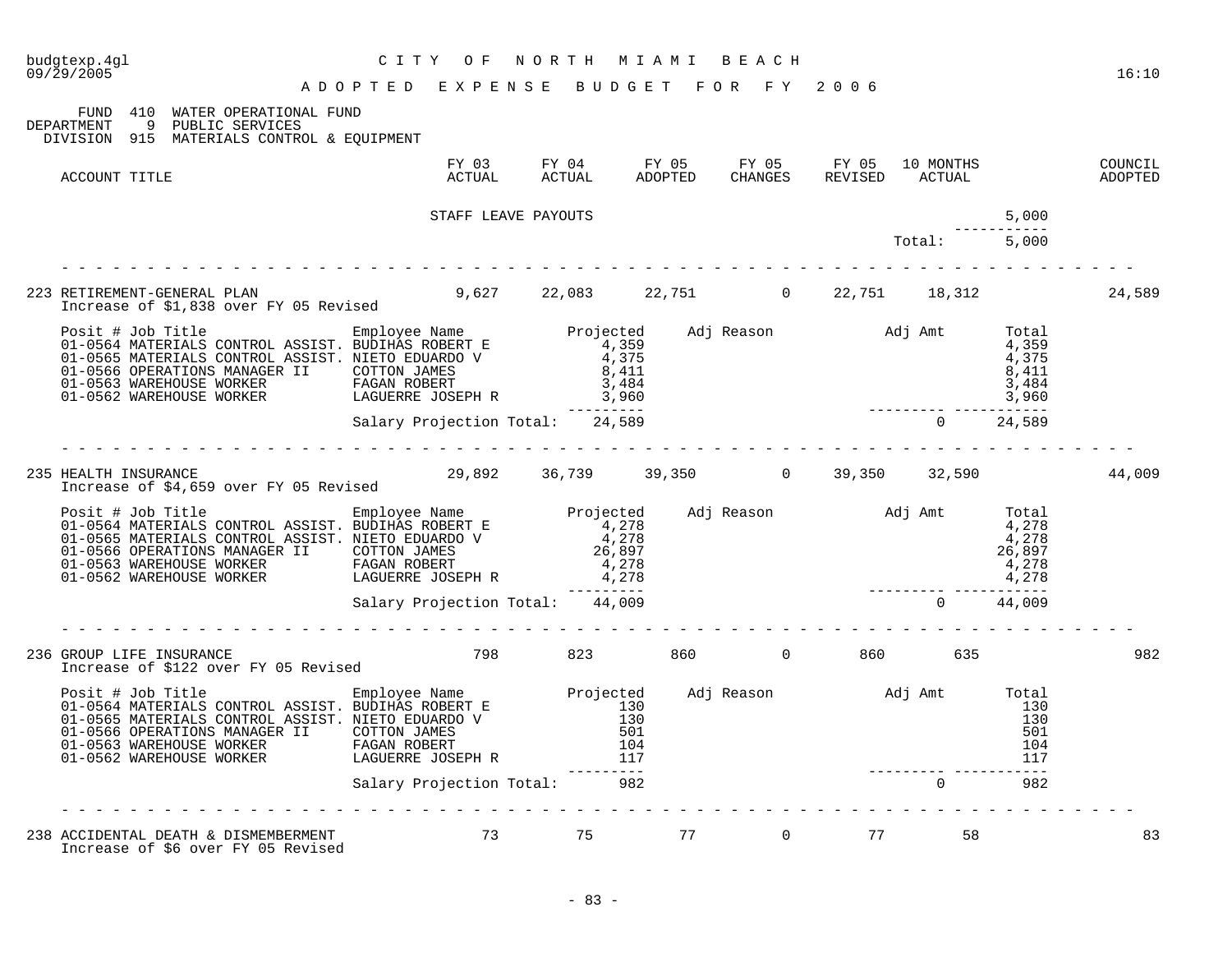C I T Y O F N O R T H M I A M I B E A C H

#### A D O P T E D E X P E N S E B U D G E T F O R F Y 2 0 0 6

FUND 410 WATER OPERATIONAL FUND

DEPARTMENT 9 PUBLIC SERVICES

DIVISION 915 MATERIALS CONTROL & EQUIPMENT

| ACCOUNT TITLE                                                                                                                                                                                                                                                                                                                                                                                                                     | FY 03<br>ACTUAL                | FY 04<br>ACTUAL            | FY 05<br>ADOPTED | FY 05<br>CHANGES          | FY 05<br>REVISED | 10 MONTHS<br>ACTUAL      |                                          | COUNCIL<br>ADOPTED |
|-----------------------------------------------------------------------------------------------------------------------------------------------------------------------------------------------------------------------------------------------------------------------------------------------------------------------------------------------------------------------------------------------------------------------------------|--------------------------------|----------------------------|------------------|---------------------------|------------------|--------------------------|------------------------------------------|--------------------|
| Posit # Job Title The Employee Name Projected<br>01-0564 MATERIALS CONTROL ASSIST. BUDIHAS ROBERT E<br>01-0565 MATERIALS CONTROL ASSIST. NIETO EDUARDO V<br>01-0566 OPERATIONS MANAGER II COTTON JAMES<br>$\begin{tabular}{lllllllllllllllllllll} \hline 01-0563 & \text{WAREHOUSE} & \text{WORKER} & \text{FAGAN ROBERT} \\ \hline 01-0562 & \text{WAREHOUSE} & \text{WORKER} & \text{LAGUERRE JOSEPH} & \text{R} \end{tabular}$ |                                | 11<br>11<br>42<br>9<br>10  |                  |                           |                  | Adj Reason Maj Amt Total | 11<br>11<br>42<br>- 9<br>10              |                    |
| .                                                                                                                                                                                                                                                                                                                                                                                                                                 | Salary Projection Total:       | 83                         |                  |                           |                  | $\Omega$                 | 83                                       |                    |
| 239 DENTAL INSURANCE<br>Decrease of \$25 from FY 05 Revised                                                                                                                                                                                                                                                                                                                                                                       | 940                            |                            |                  |                           |                  | 993 1,095 0 1,095 860    |                                          | 1,070              |
| Decrease of yes from<br>Posit # Job Title Employee Name Projected<br>01-0564 MATERIALS CONTROL ASSIST. BUDIHAS ROBERT E 141<br>21 OFFE MATERIALS CONTROL ASSIST. NIETO EDUARDO V 180<br>01-0566 OPERATIONS MANAGER II<br>01-0566 OPERATIONS MANAGER II COTTON JAMES<br>01-0563 WAREHOUSE WORKER FAGAN ROBERT<br>01-0562 WAREHOUSE WORKER LAGUERRE JOSEPH R                                                                        |                                | 389<br>180<br>180          |                  |                           |                  | Adj Reason Madj Amt      | Total<br>141<br>180<br>389<br>180<br>180 |                    |
|                                                                                                                                                                                                                                                                                                                                                                                                                                   | Salary Projection Total: 1,070 |                            |                  |                           |                  | $\Omega$                 | -----<br>1,070                           |                    |
|                                                                                                                                                                                                                                                                                                                                                                                                                                   |                                |                            |                  |                           |                  |                          |                                          | 270,286            |
| 390 EDUCATIONAL PROGRAMS<br>No change from FY 05 Revised                                                                                                                                                                                                                                                                                                                                                                          | .<br>$\Omega$                  | $\Omega$                   |                  | $500$ 0                   |                  | 500 000<br>$\Omega$      |                                          | 500                |
|                                                                                                                                                                                                                                                                                                                                                                                                                                   | SEMINARS AND CONFERENCES       |                            |                  |                           |                  |                          | 500                                      |                    |
|                                                                                                                                                                                                                                                                                                                                                                                                                                   |                                |                            |                  |                           |                  | Total:                   | 500                                      |                    |
| 405 TRAVEL AND AUTO EXPENSES<br>No change from FY 05 Revised                                                                                                                                                                                                                                                                                                                                                                      | $\Omega$                       | 15                         | 300              | $\overline{0}$            | 300              | $\Omega$                 |                                          | 300                |
|                                                                                                                                                                                                                                                                                                                                                                                                                                   |                                | TRAVEL RELATED TO SEMINARS |                  |                           |                  |                          | 300                                      |                    |
|                                                                                                                                                                                                                                                                                                                                                                                                                                   |                                |                            |                  |                           | Total:           |                          | 300                                      |                    |
| 410 COMMUNICATION SERVICES<br>No change from FY 05 Revised                                                                                                                                                                                                                                                                                                                                                                        |                                |                            |                  | $1,679$ $1,405$ $2,000$ 0 | 2,000            | 1,404                    |                                          | 2,000              |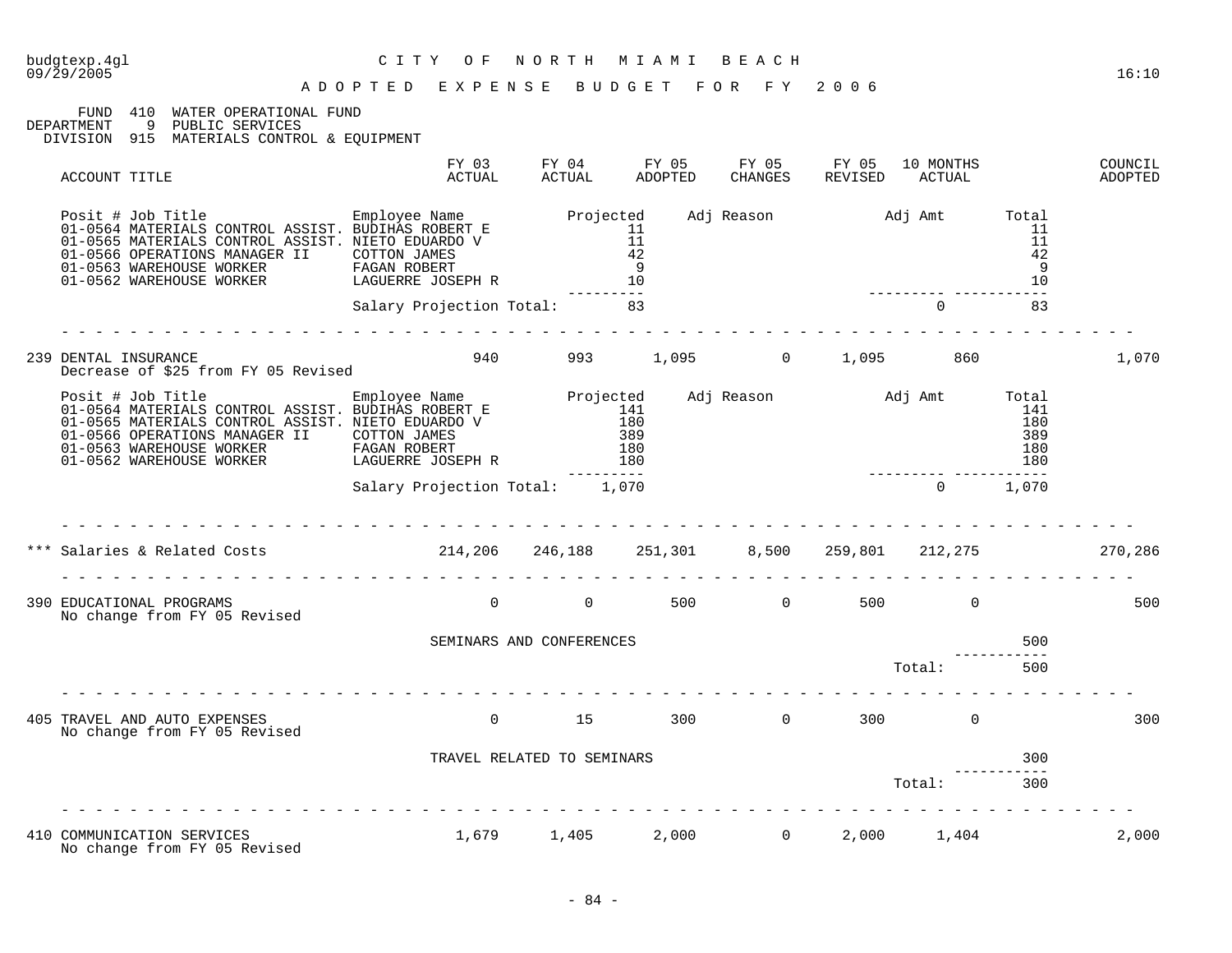| budgtexp.4ql<br>09/29/2005                                                       | CITY OF                                                | NORTH           | M I A M I                                                                                           | BEACH                      |       |                             |                               | 16:10              |
|----------------------------------------------------------------------------------|--------------------------------------------------------|-----------------|-----------------------------------------------------------------------------------------------------|----------------------------|-------|-----------------------------|-------------------------------|--------------------|
| 410 WATER OPERATIONAL FUND<br>FUND                                               | A D O P T E D E X P E N S E B U D G E T F O R F Y 2006 |                 |                                                                                                     |                            |       |                             |                               |                    |
| 9<br>PUBLIC SERVICES<br>DEPARTMENT<br>DIVISION 915 MATERIALS CONTROL & EQUIPMENT |                                                        |                 |                                                                                                     |                            |       |                             |                               |                    |
| ACCOUNT TITLE                                                                    | FY 03<br>ACTUAL                                        | FY 04<br>ACTUAL | FY 05<br>ADOPTED                                                                                    | FY 05<br>CHANGES           | FY 05 | 10 MONTHS<br>REVISED ACTUAL |                               | COUNCIL<br>ADOPTED |
|                                                                                  | COMMUNICATION EQUIPMENT                                |                 | UTILITY SHARE OF PHONE SYSTEM, RADIO MAINT, FAX LINES AND 2,000<br>PUBLIC SERVICES REMOTE FUEL LINE |                            |       |                             | <u> - - - - - - - - - - -</u> |                    |
|                                                                                  |                                                        |                 |                                                                                                     |                            |       | Total: 2,000                |                               |                    |
| 440 RENTALS AND LEASES<br>Decrease of \$1,500 from FY 05 Revised                 | $\overline{0}$                                         | 930 000         |                                                                                                     | 5,000 1,500                |       | 6,500 6,345                 |                               | 5,000              |
|                                                                                  | EQUIPMENT RENTALS                                      |                 |                                                                                                     |                            |       |                             | 5,000                         |                    |
|                                                                                  |                                                        |                 |                                                                                                     |                            |       | Total:                      | 5,000                         |                    |
| 460 REPAIRS AND MAINTENANCE SERVICES<br>Increase of \$5,000 over FY 05 Revised   |                                                        |                 | $4,399$ $2,198$ $10,000$ $-10,000$ $0$ $0$                                                          |                            |       |                             |                               | 5,000              |
|                                                                                  | MAINTENANCE OF EQUIPMENT                               |                 |                                                                                                     |                            |       |                             | 5,000                         |                    |
|                                                                                  |                                                        |                 |                                                                                                     |                            |       | Total:                      | 5,000                         |                    |
| 490 UNIFORM MAINTENANCE ALLOWANCE<br>No change from FY 05 Revised                | 5,729                                                  | 3,858           |                                                                                                     | $2,400$ 0                  |       | 2,400 2,400                 |                               | 2,400              |
|                                                                                  | EMPLOYEE UNIFORMS                                      |                 |                                                                                                     |                            |       |                             | 2,400                         |                    |
|                                                                                  |                                                        |                 |                                                                                                     |                            |       | Total:                      | 2,400                         |                    |
| 510 OFFICE SUPPLIES<br>Increase of \$1,500 over FY 05 Revised                    |                                                        |                 | 2,807 1,148 1,000 500                                                                               |                            |       | 1,500 1,500                 |                               | 3,000              |
|                                                                                  | OFFICE SUPPLIES                                        |                 |                                                                                                     |                            |       |                             | 3,000                         |                    |
|                                                                                  |                                                        |                 |                                                                                                     |                            |       | Total:                      | 3,000                         |                    |
| 520 OPERATING SUPPLIES<br>Decrease of \$6,000 from FY 05 Revised                 | 11,622                                                 | 8,610           |                                                                                                     | $15,000$ $-2,000$ $13,000$ |       | 10,302                      |                               | 7,000              |
|                                                                                  | CHEMICAL FOR CLEANING EQUIP                            |                 |                                                                                                     |                            |       |                             | 7,000<br>--------             |                    |
|                                                                                  |                                                        |                 |                                                                                                     |                            |       | Total:                      | 7,000                         |                    |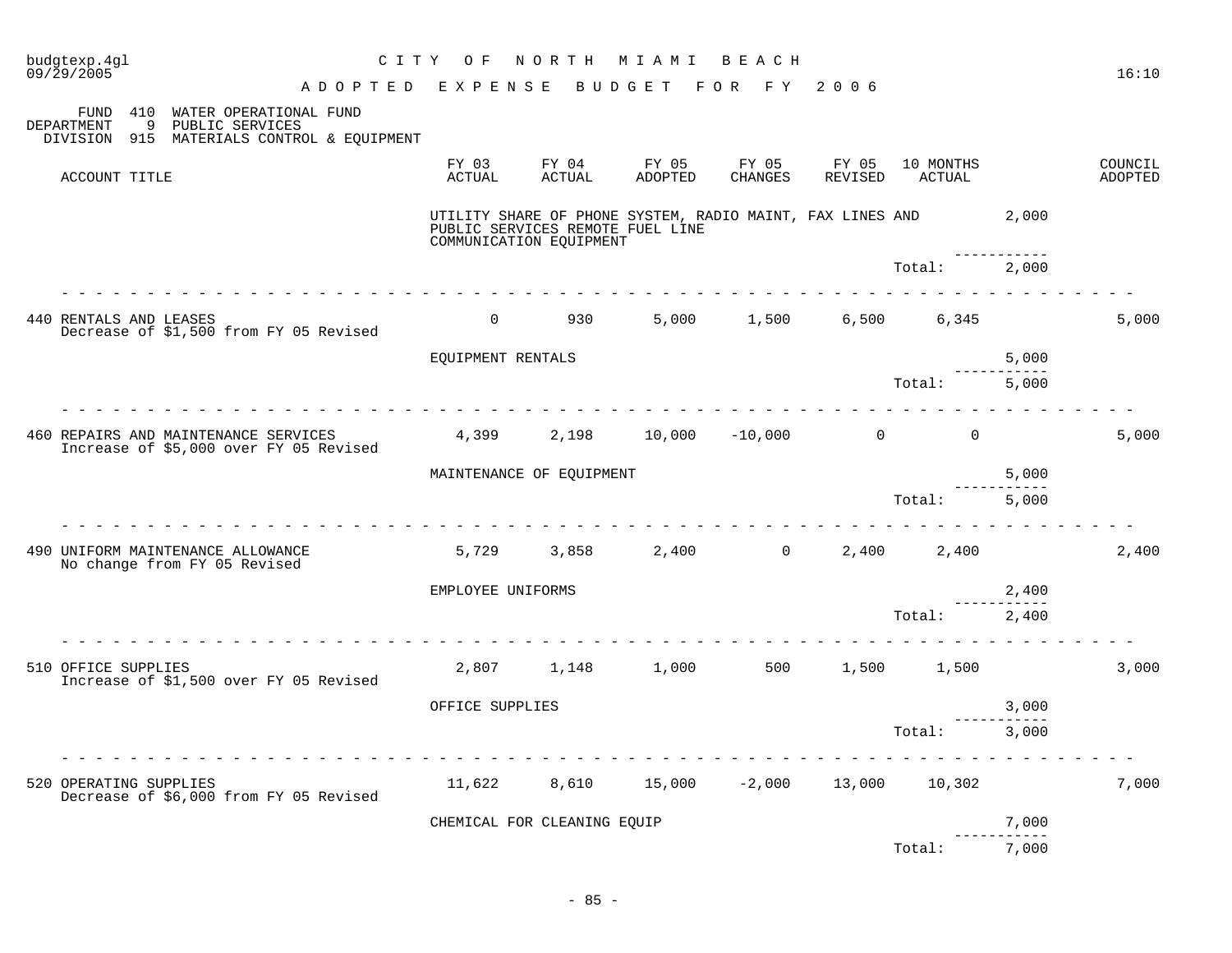| 09/29/2005<br>ADOPTED EXPENSE BUDGET FOR FY 2006                                                                             |             |                                                                                                                                                                                                                                                                                                                                              |        |               |         | 16:10              |
|------------------------------------------------------------------------------------------------------------------------------|-------------|----------------------------------------------------------------------------------------------------------------------------------------------------------------------------------------------------------------------------------------------------------------------------------------------------------------------------------------------|--------|---------------|---------|--------------------|
| FUND 410 WATER OPERATIONAL FUND<br>9 PUBLIC SERVICES<br>DEPARTMENT<br>DIVISION 915 MATERIALS CONTROL & EQUIPMENT             |             |                                                                                                                                                                                                                                                                                                                                              |        |               |         |                    |
| ACCOUNT TITLE                                                                                                                |             | FY 03 FY 04 FY 05 FY 05 FY 05 10 MONTHS<br>ACTUAL ACTUAL ADOPTED CHANGES REVISED ACTUAL                                                                                                                                                                                                                                                      |        |               |         | COUNCIL<br>ADOPTED |
| 540 BOOKS & MEMBERSHIPS                                                                                                      |             | 0 0 500 0 500 0 500 0                                                                                                                                                                                                                                                                                                                        |        |               |         | 500                |
| No change from FY 05 Revised                                                                                                 |             |                                                                                                                                                                                                                                                                                                                                              |        |               |         |                    |
|                                                                                                                              |             | ASSOCIATION DUES, SUBSCRIPTIONS, BOOKS                                                                                                                                                                                                                                                                                                       |        |               | 500     |                    |
|                                                                                                                              |             |                                                                                                                                                                                                                                                                                                                                              | Total: |               | 500     |                    |
| *** Operating Expenses                                                                                                       |             | 26,236 18,165 36,700 -10,000 26,700 21,951 25,700                                                                                                                                                                                                                                                                                            |        |               |         |                    |
|                                                                                                                              |             |                                                                                                                                                                                                                                                                                                                                              |        |               |         |                    |
| 820 BUILDINGS<br>No change from FY 05 Revised                                                                                |             | $0 \t -87,635 \t 0 \t 0 \t 0 \t 0$                                                                                                                                                                                                                                                                                                           |        |               |         | $\Omega$           |
| Increase of \$25,460 over FY 05 Revised                                                                                      |             |                                                                                                                                                                                                                                                                                                                                              |        |               |         |                    |
|                                                                                                                              | PALLET JACK | CHAIN SAWS, LAWN MOWERS, TAMPING MACHINES, STREET SAWS, 30,000<br>CONCRETE CUTTING HAND SAWS AND WATER PUMPS                                                                                                                                                                                                                                 |        |               |         |                    |
|                                                                                                                              |             |                                                                                                                                                                                                                                                                                                                                              |        | Total: 30,000 |         |                    |
| 842 DATA PROCESSING EQUIPMENT<br>No change from FY 05 Revised                                                                |             | $0 \t 0 \t 2,000 \t -2,000 \t 0 \t 0$                                                                                                                                                                                                                                                                                                        |        |               |         |                    |
| $0$ $0$ $234,000$ $21,975$ $255,975$ $363,890$ $248,000$<br>845 FINANCED EQUIPMENT<br>Decrease of \$7,975 from FY 05 Revised |             |                                                                                                                                                                                                                                                                                                                                              |        |               |         |                    |
|                                                                                                                              |             | 2 CHEVROLET 2500 HD 3/4 TON PICKUP TRUCKS (8792, 9287) 36,000<br>1 SOLAR POWERED ARROW BOARD (828)<br>1 SULAR PUWERED ARROW BOARD (828)<br>1 CHEV 1 TON CREW CAB W/ READING BODY & CANOPY (9958)<br>2 CHEV 3/4 TON PICKUP TRUCKS (8008, 8009)<br>1 CHEV 3/4 TON PICKUP TRUCK WITH TILT BED (8303)<br>3 CHEV 3/4 TON PICKUP TRUCK WITH LIFT G |        |               |         |                    |
|                                                                                                                              |             |                                                                                                                                                                                                                                                                                                                                              |        | Total:        | 248,000 |                    |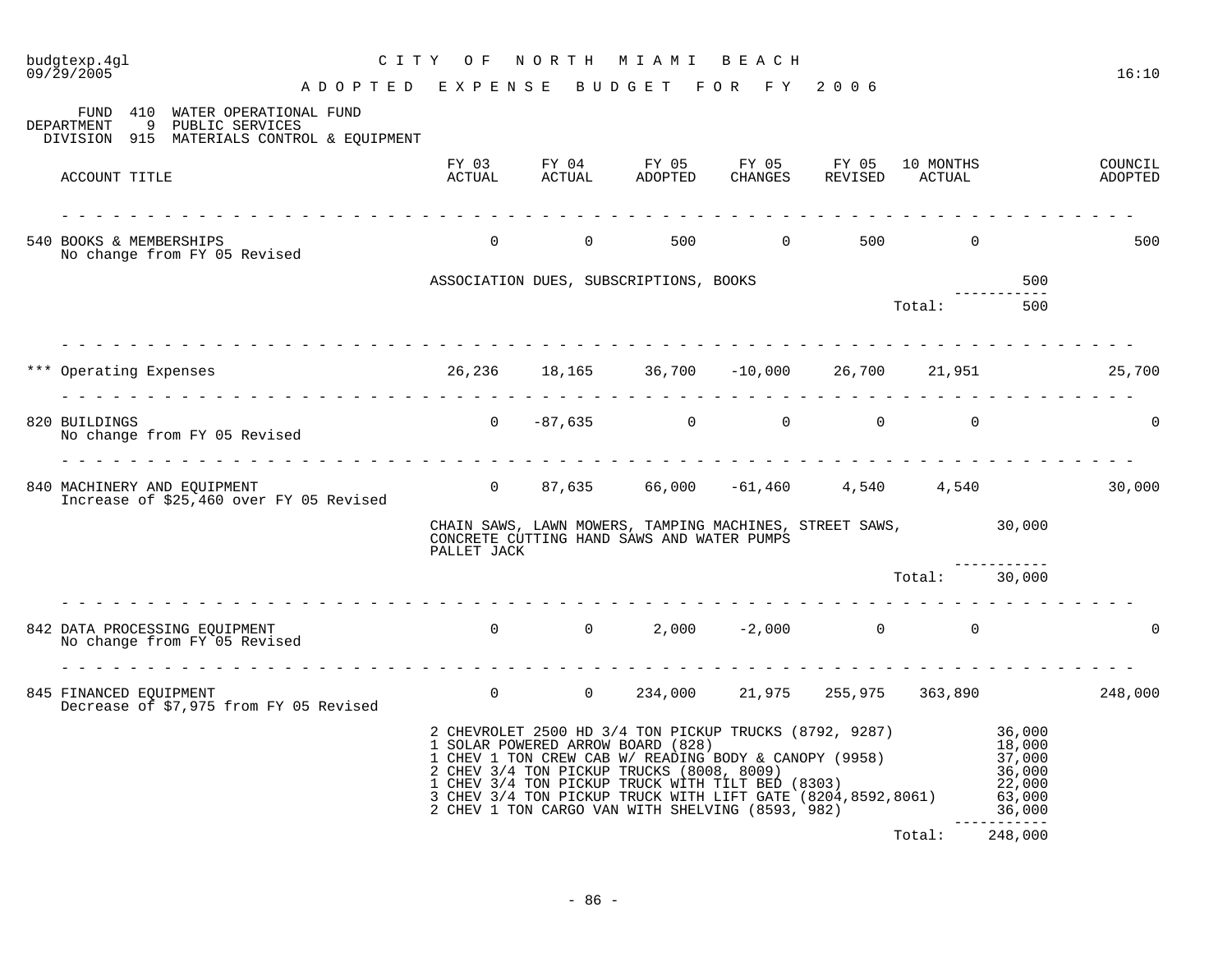# budgtexp.4gl C I T Y O F N O R T H M I A M I B E A C H

A D O P T E D E X P E N S E B U D G E T F O R F Y 2 0 0 6

FUND 410 WATER OPERATIONAL FUND<br>DEPARTMENT 9 PUBLIC SERVICES 9 PUBLIC SERVICES

DIVISION 915 MATERIALS CONTROL & EQUIPMENT

| ACCOUNT TITLE       |                                                                                                                                                                                                                       | FY 03<br>ACTUAL                                                                        |                | FY 04<br>ACTUAL                                      | FY 05<br>ADOPTED | FY 05<br><b>CHANGES</b> | FY 05<br>REVISED             |       | 10 MONTHS<br>ACTUAL                     |                                                  | COUNCIL<br>ADOPTED |
|---------------------|-----------------------------------------------------------------------------------------------------------------------------------------------------------------------------------------------------------------------|----------------------------------------------------------------------------------------|----------------|------------------------------------------------------|------------------|-------------------------|------------------------------|-------|-----------------------------------------|--------------------------------------------------|--------------------|
| *** Capital Outlays |                                                                                                                                                                                                                       | $\overline{0}$                                                                         | $\overline{0}$ |                                                      |                  |                         |                              |       | $302,000$ $-41,485$ $260,515$ $368,430$ |                                                  | 278,000            |
|                     | 951 CAPITAL LEASE INTEREST<br>Increase of \$3,138 over FY 05 Revised                                                                                                                                                  | 19,112                                                                                 |                | 9,923 17,427 0 17,427                                |                  |                         |                              |       | 10,926                                  |                                                  | 20,565             |
|                     |                                                                                                                                                                                                                       | FY02 PURCHASES<br>FY03 PURCHASES<br>FY04 PURCHASES<br>FY05 PURCHASES<br>FY06 PURCHASES |                |                                                      |                  |                         |                              |       |                                         | 148<br>980<br>1,048<br>5,389<br>13,000           |                    |
|                     |                                                                                                                                                                                                                       |                                                                                        |                |                                                      |                  |                         |                              |       | Total:                                  | 20,565                                           |                    |
|                     | 952 CAPITAL LEASE PRINCIPAL<br>Increase of \$7,254 over FY 05 Revised                                                                                                                                                 | $\overline{0}$                                                                         |                | $\mathsf{O}$                                         | 184,181          |                         | $0 \qquad \qquad$<br>184,181 |       | 171,848                                 |                                                  | 191,435            |
|                     |                                                                                                                                                                                                                       | FY02 PURCHASES<br>FY03 PURCHASES<br>FY04 PURCHASES<br>FY05 PURCHASES<br>FY06 PURCHASES |                |                                                      |                  |                         |                              |       |                                         | 19,068<br>36,959<br>18,303<br>57,105<br>60,000   |                    |
|                     |                                                                                                                                                                                                                       |                                                                                        |                |                                                      |                  |                         |                              |       | Total:                                  | 191,435                                          |                    |
|                     | 994 TRF TO WORKERS' COMP SELF-INS<br>Increase of \$3,233 over FY 05 Revised                                                                                                                                           | 3,958                                                                                  |                | 4,254                                                | 4,482            | $\overline{0}$          |                              | 4,482 | 4,482                                   |                                                  | 7,715              |
|                     | Posit # Job Title<br>01-0564 MATERIALS CONTROL ASSIST. BUDIHAS ROBERT E<br>01-0565 MATERIALS CONTROL ASSIST. NIETO EDUARDO V<br>01-0566 OPERATIONS MANAGER II<br>01-0563 WAREHOUSE WORKER<br>01-0562 WAREHOUSE WORKER | Employee Name<br>COTTON JAMES<br>FAGAN ROBERT<br>LAGUERRE JOSEPH R                     |                | Projected<br>1,661<br>1,667<br>2,289<br>948<br>1,150 |                  | Adj Reason              | Adj Amt                      |       |                                         | Total<br>1,661<br>1,667<br>2,289<br>948<br>1,150 |                    |
|                     |                                                                                                                                                                                                                       | Salary Projection Total:                                                               |                | 7,715                                                |                  |                         |                              |       | $\mathbf 0$                             | 7,715                                            |                    |
|                     | *** Non-Operating Expenses                                                                                                                                                                                            | 23,070                                                                                 |                | 14,177                                               | 206,090          |                         | $\overline{0}$<br>206,090    |       | 187,256                                 |                                                  | 219,715            |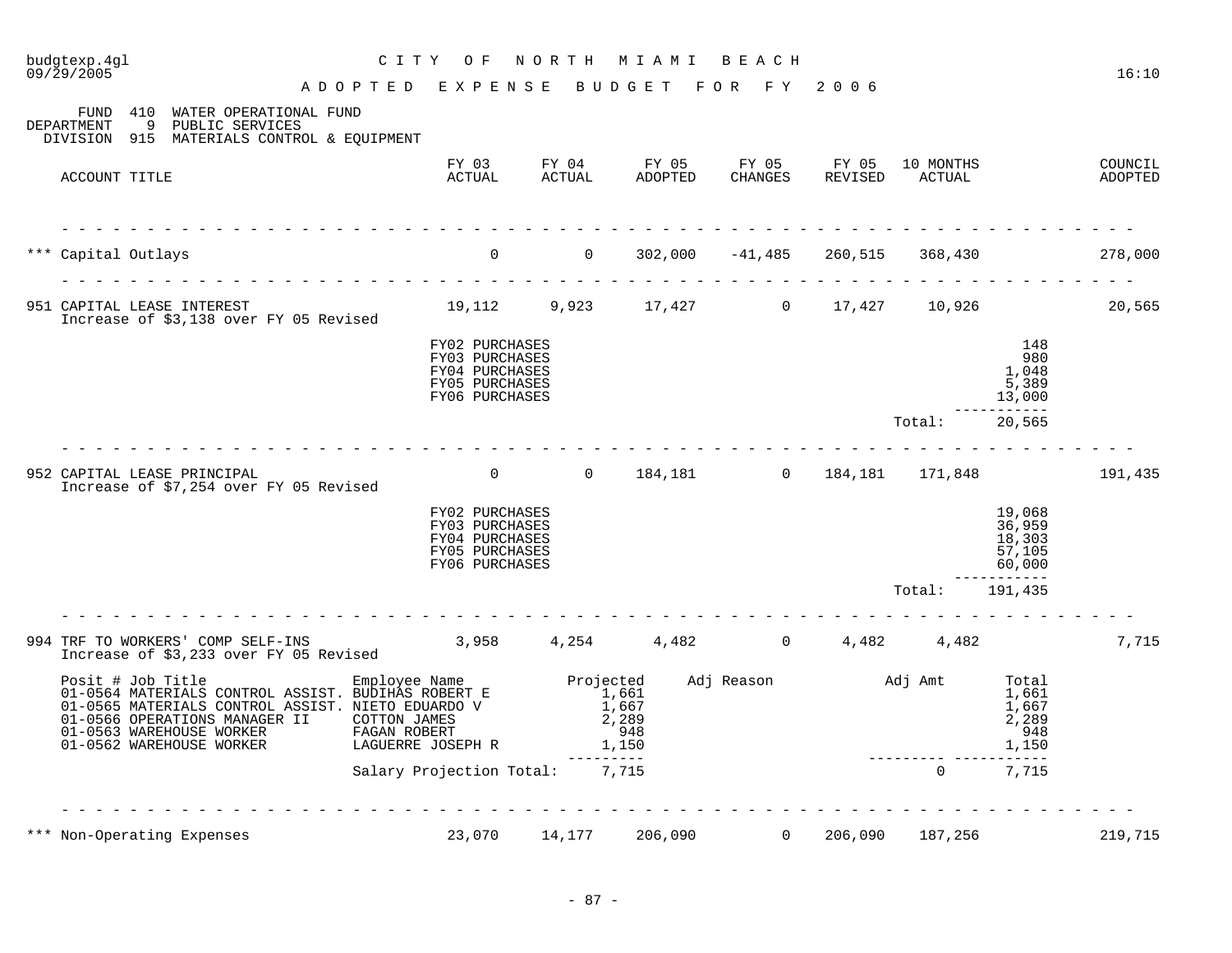| budgtexp.4gl<br>09/29/2005                         | ADOPTED                                                                    | C I T Y<br>O F<br>EXPENSE | NORTH           | MIAMI BEACH<br><b>BUDGET</b> | FOR FY           | 2006             |                     | 16:10              |
|----------------------------------------------------|----------------------------------------------------------------------------|---------------------------|-----------------|------------------------------|------------------|------------------|---------------------|--------------------|
| FUND<br>410<br>DEPARTMENT<br>O,<br>DIVISION<br>915 | WATER OPERATIONAL FUND<br>PUBLIC SERVICES<br>MATERIALS CONTROL & EOUIPMENT |                           |                 |                              |                  |                  |                     |                    |
| ACCOUNT TITLE                                      |                                                                            | FY 03<br>ACTUAL           | FY 04<br>ACTUAL | FY 05<br>ADOPTED             | FY 05<br>CHANGES | FY 05<br>REVISED | 10 MONTHS<br>ACTUAL | COUNCIL<br>ADOPTED |
|                                                    |                                                                            |                           |                 |                              |                  |                  |                     |                    |
| DIVISION                                           | TOTALS:                                                                    | 263,512                   | 278,530         | 796,091                      | $-42,985$        | 753,106          | 789,912             | 793,701            |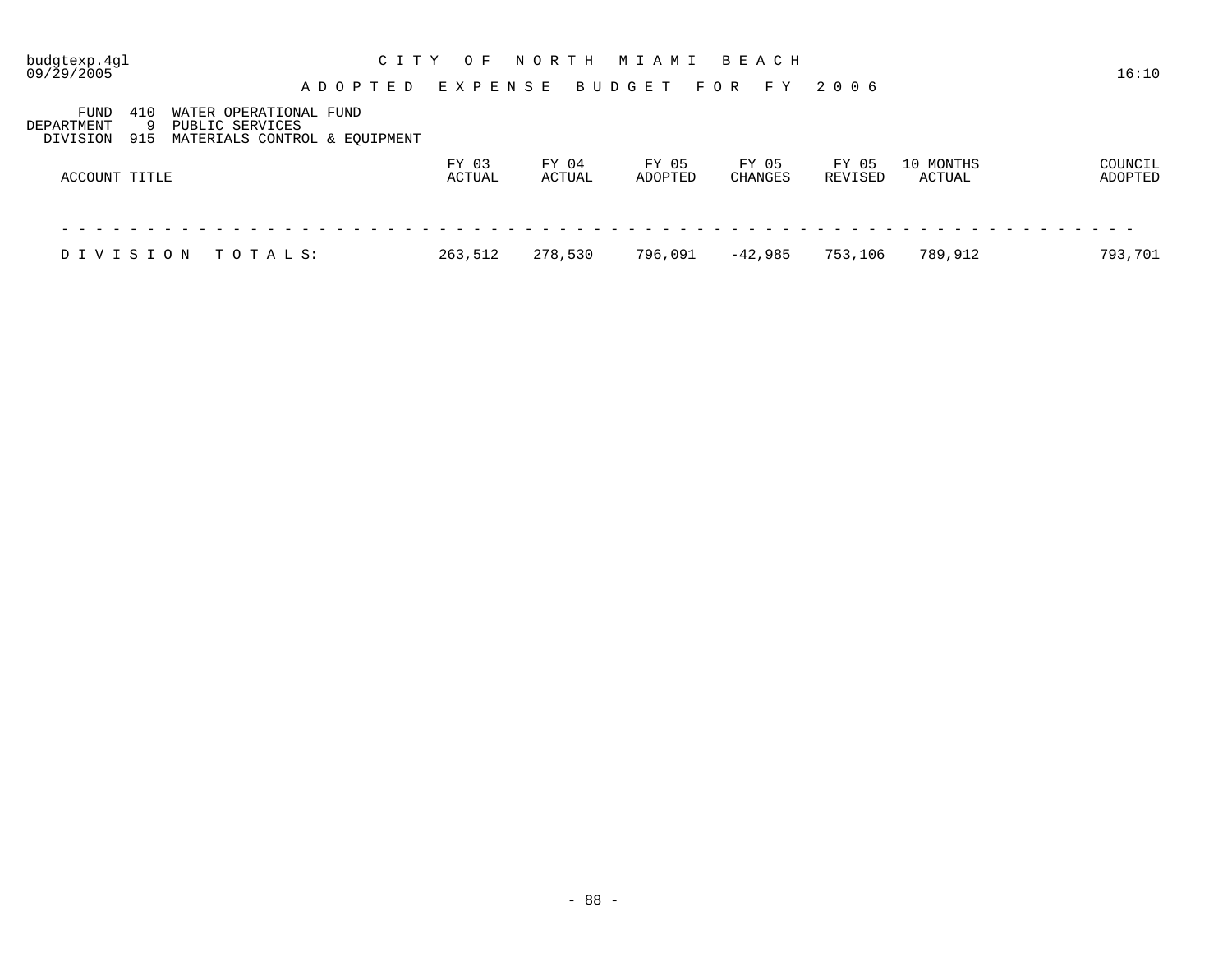# budgtexp.4gl C I T Y O F N O R T H M I A M I B E A C H

A D O P T E D E X P E N S E B U D G E T F O R F Y 2 0 0 6

| <b>FUND</b><br>DEPARTMENT<br>DIVISION | 410<br>9<br>999 | WATER OPERATIONAL FUND<br>PUBLIC SERVICES<br>P.S.-INVENTORY |                 |                 |                  |                  |                  |                     |                    |
|---------------------------------------|-----------------|-------------------------------------------------------------|-----------------|-----------------|------------------|------------------|------------------|---------------------|--------------------|
| ACCOUNT TITLE                         |                 |                                                             | FY 03<br>ACTUAL | FY 04<br>ACTUAL | FY 05<br>ADOPTED | FY 05<br>CHANGES | FY 05<br>REVISED | 10 MONTHS<br>ACTUAL | COUNCIL<br>ADOPTED |
| 671 PURCHASE OF INVENTORY             |                 | No change from FY 05 Revised                                | $\mathbf 0$     | $\overline{0}$  | $\mathbf 0$      | $\overline{0}$   | $\mathbf 0$      | 210,609             | $\mathbf 0$        |
| *** Operating Expenses                |                 |                                                             | $\mathbf 0$     | 0               | $\overline{0}$   | $\overline{0}$   | 0                | 210,609             | 0                  |
| DIVISION                              |                 | TOTALS:                                                     | $\mathbf 0$     | 0               | $\mathbf 0$      | 0                | 0                | 210,609             | 0                  |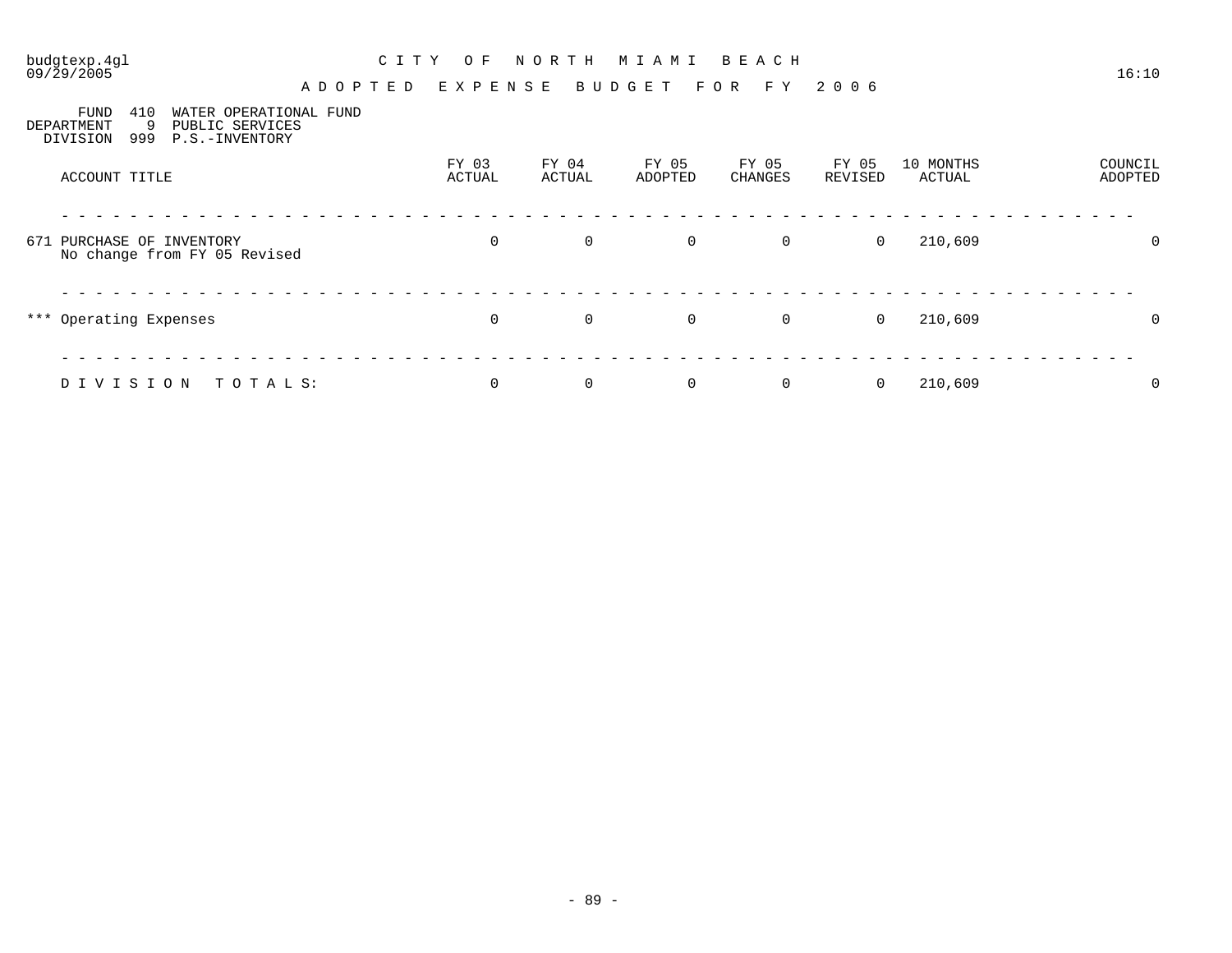A D O P T E D E X P E N S E B U D G E T F O R F Y 2 0 0 6

#### FUND 410 WATER OPERATIONAL FUND

| ACCOUNT TITLE                                                                          | FY 03<br>ACTUAL | FY 04<br>ACTUAL | FY 05<br>FY 05<br>ADOPTED | FY 05<br>CHANGES |  |  |
|----------------------------------------------------------------------------------------|-----------------|-----------------|---------------------------|------------------|--|--|
|                                                                                        |                 |                 |                           |                  |  |  |
|                                                                                        |                 |                 |                           |                  |  |  |
|                                                                                        |                 |                 |                           |                  |  |  |
|                                                                                        |                 |                 |                           |                  |  |  |
|                                                                                        |                 |                 |                           |                  |  |  |
|                                                                                        |                 |                 |                           |                  |  |  |
|                                                                                        |                 |                 |                           |                  |  |  |
|                                                                                        |                 |                 |                           |                  |  |  |
|                                                                                        |                 |                 |                           |                  |  |  |
|                                                                                        |                 |                 |                           |                  |  |  |
|                                                                                        |                 |                 |                           |                  |  |  |
|                                                                                        |                 |                 |                           |                  |  |  |
|                                                                                        |                 |                 |                           |                  |  |  |
|                                                                                        |                 |                 |                           |                  |  |  |
|                                                                                        |                 |                 |                           |                  |  |  |
|                                                                                        |                 |                 |                           |                  |  |  |
|                                                                                        |                 |                 |                           |                  |  |  |
|                                                                                        |                 |                 |                           |                  |  |  |
|                                                                                        |                 |                 |                           |                  |  |  |
| *** Salaries & Related Costs (1,497,790 5,311,065 6,502,393 52,700 6,555,093 5,218,625 |                 |                 |                           |                  |  |  |
|                                                                                        |                 |                 |                           |                  |  |  |
|                                                                                        |                 |                 |                           |                  |  |  |
|                                                                                        |                 |                 |                           |                  |  |  |
|                                                                                        |                 |                 |                           |                  |  |  |
|                                                                                        |                 |                 |                           |                  |  |  |
|                                                                                        |                 |                 |                           |                  |  |  |
|                                                                                        |                 |                 |                           |                  |  |  |
|                                                                                        |                 |                 |                           |                  |  |  |
|                                                                                        |                 |                 |                           |                  |  |  |
|                                                                                        |                 |                 |                           |                  |  |  |
|                                                                                        |                 |                 |                           |                  |  |  |
|                                                                                        |                 |                 |                           |                  |  |  |
|                                                                                        |                 |                 |                           |                  |  |  |
|                                                                                        |                 |                 |                           |                  |  |  |
|                                                                                        |                 |                 |                           |                  |  |  |
|                                                                                        |                 |                 |                           |                  |  |  |
|                                                                                        |                 |                 |                           |                  |  |  |
|                                                                                        |                 |                 |                           |                  |  |  |
|                                                                                        |                 |                 |                           |                  |  |  |
|                                                                                        |                 |                 |                           |                  |  |  |
|                                                                                        |                 |                 |                           |                  |  |  |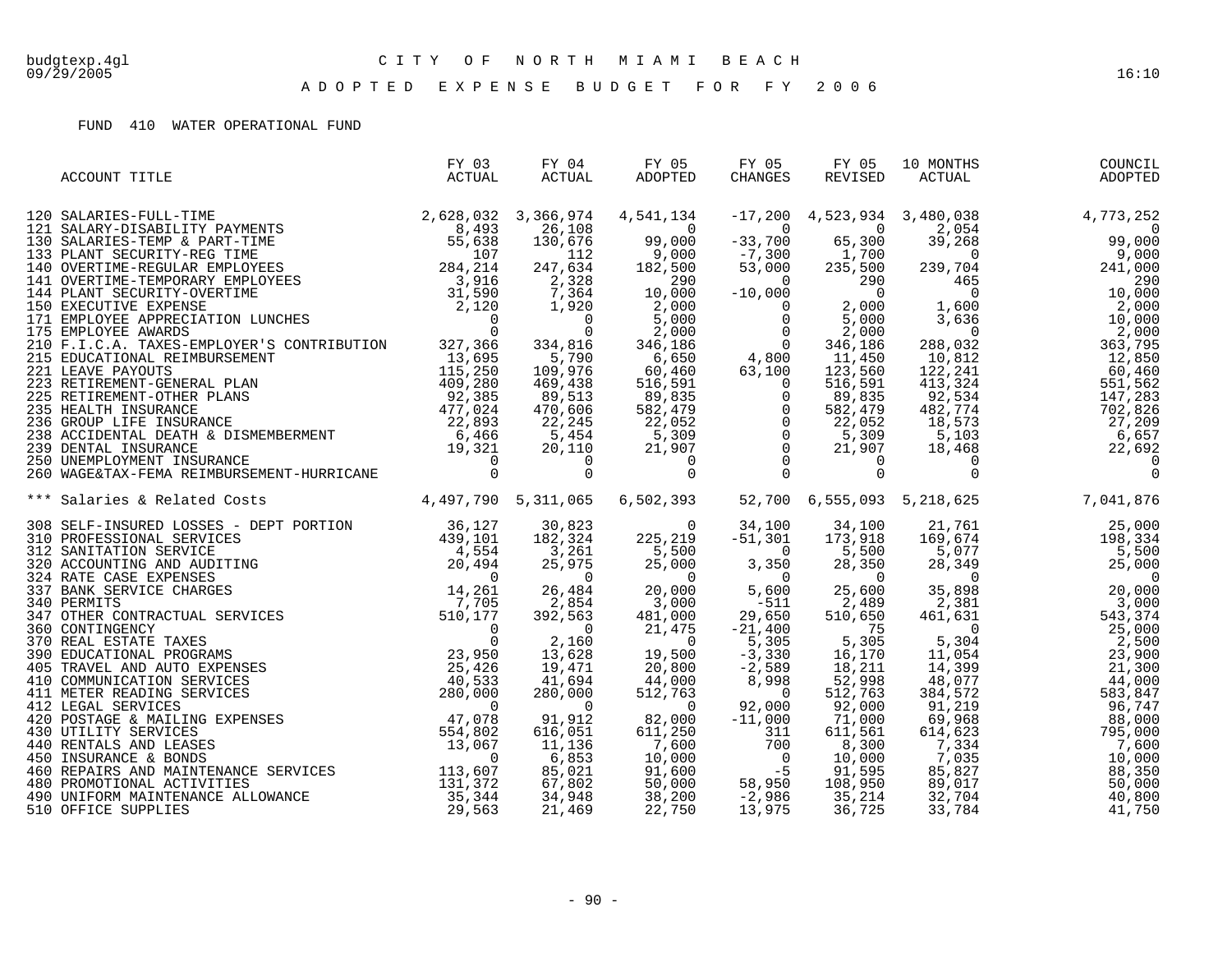A D O P T E D E X P E N S E B U D G E T F O R F Y 2 0 0 6

#### FUND 410 WATER OPERATIONAL FUND

| ACCOUNT TITLE                                                                                                                                                                                                       | FY 03<br>ACTUAL     | FY 04<br>ACTUAL                                                                                                                                                                                         | FY 05<br>ADOPTED                                                                                                                                                                      | FY 05<br>CHANGES                                                                                                                                             | FY 05<br>REVISED                                                                                                                                                                                                                                 | 10 MONTHS<br>ACTUAL                                                          | COUNCIL<br>ADOPTED                                                                                                                                                                                                                                                                        |
|---------------------------------------------------------------------------------------------------------------------------------------------------------------------------------------------------------------------|---------------------|---------------------------------------------------------------------------------------------------------------------------------------------------------------------------------------------------------|---------------------------------------------------------------------------------------------------------------------------------------------------------------------------------------|--------------------------------------------------------------------------------------------------------------------------------------------------------------|--------------------------------------------------------------------------------------------------------------------------------------------------------------------------------------------------------------------------------------------------|------------------------------------------------------------------------------|-------------------------------------------------------------------------------------------------------------------------------------------------------------------------------------------------------------------------------------------------------------------------------------------|
|                                                                                                                                                                                                                     |                     | 169,804<br>3,954,827<br>14,233<br>317<br>$\overline{0}$<br>5,475<br>356,110<br>44,281<br>11,593<br>29,302<br>7,144<br>11,605<br>143,700<br>$\overline{0}$<br>$\overline{0}$<br>1,063<br>1,956<br>66,630 | 133,200<br>18,800<br>1,000<br>500<br>2,000<br>290,163<br>66,750<br>17,600<br>26, 250<br>15,000<br>10,500<br>108,250<br>$232,815$ $90,000$ $15,800$<br>$0,000$<br>25<br>$\overline{0}$ | 52,944<br>$-4,660$<br>$\frac{1}{28,15}$<br>$-11,970$<br>$-1, 135$<br>2,600<br>$-2,405$<br>2,500<br>46,893<br>$\sim$ 0<br>126,150<br>$\overline{\phantom{0}}$ | 186,144<br>$5,000,000 -1,444,721$ 3,555,279<br>14,140<br>1,500<br>491<br>2,000<br>388,319<br>54,780<br>16,465<br>28,850<br>12,595<br>$\frac{12}{13}$ , 000<br>155,143<br>$\overline{0}$<br>0<br>105,800<br>$\sim$ 0<br>151,150<br>$\overline{0}$ | 175,994<br>3,000,051<br>12,709<br>1,000<br>472<br>2,893<br>388,318<br>50,000 | 111,580<br>3,518,900<br>19,550<br>1,000<br>500<br>2,000<br>320,867<br>74,316<br>$\begin{array}{c} 8,392 \\ 8,392 \\ 18,828 \\ 10,000 \\ 13,000 \\ 150,950 \end{array}$<br>17,600<br>21,250<br>15,000<br>13,000<br>158,250<br>$110,609$<br>$147,915$<br>$150,000$<br>$174,573$<br>$50,000$ |
| *** Operating Expenses                                                                                                                                                                                              | 7,149,139 7,189,940 | 182,657                                                                                                                                                                                                 | 70,000<br>8,166,670                                                                                                                                                                   | 31,165                                                                                                                                                       | 101,165                                                                                                                                                                                                                                          | $-928,375$ 7,238,295 6,699,538                                               | 7,272,815                                                                                                                                                                                                                                                                                 |
| 705 DEPRECIATION                                                                                                                                                                                                    | 2,588,864 2,519,756 |                                                                                                                                                                                                         | 2,500,000                                                                                                                                                                             |                                                                                                                                                              | $0\quad 2,500,000\quad 1,776,490$                                                                                                                                                                                                                |                                                                              | 2,500,000                                                                                                                                                                                                                                                                                 |
| *** Depreciation                                                                                                                                                                                                    | 2,588,864 2,519,756 |                                                                                                                                                                                                         | 2,500,000                                                                                                                                                                             |                                                                                                                                                              |                                                                                                                                                                                                                                                  | $0\quad 2,500,000\quad 1,776,490$                                            | 2,500,000                                                                                                                                                                                                                                                                                 |
| 820 BUILDINGS<br>830 IMPROVEMENTS OTHER THAN BUILDINGS<br>840 MACHINERY AND EQUIPMENT<br>942 DATA PROCESSING EQUIPMENT<br>945 FINANCED EQUIPMENT<br>** Capital Outlays<br>28 TRF TO SECURITY RESERVE<br>30 OTUER IT |                     | $-87,635$<br>87,635                                                                                                                                                                                     |                                                                                                                                                                                       |                                                                                                                                                              |                                                                                                                                                                                                                                                  |                                                                              | 0 102,935 102,935 102,935 102,928 0<br>0 1,177,000 1,122,900 2,299,900 1,19,873 6,808,650<br>35 87,500 -9,560 77,940 53,901 68,700<br>384,000 3,400 40,400 40,374 40,000<br>1,685,500 1,397 650 200 17,440 515,448 248,000<br>1,685,500                                                   |
|                                                                                                                                                                                                                     |                     |                                                                                                                                                                                                         |                                                                                                                                                                                       |                                                                                                                                                              |                                                                                                                                                                                                                                                  |                                                                              |                                                                                                                                                                                                                                                                                           |
|                                                                                                                                                                                                                     |                     |                                                                                                                                                                                                         | 25,000<br>8,000                                                                                                                                                                       | $\mathbf 0$<br>$\Omega$                                                                                                                                      | 25,000<br>8,000<br>$\begin{array}{cccc} 8,000 & 0 & 0 & 0,000 \ 12,000 & 0 & 12,000 \ 0 & 0 & 0 & 0 \ 273,050 & 0 & 273,050 \ 352,000 & 0 & 352,000 \end{array}$                                                                                 | $\overline{0}$                                                               | $\mathbf 0$                                                                                                                                                                                                                                                                               |
|                                                                                                                                                                                                                     |                     |                                                                                                                                                                                                         | 352,000<br>51,427<br>191,181<br>2,800,000<br>$\overline{0}$<br>125,000                                                                                                                | $-27,000$<br>27,000<br>$\begin{matrix} 0 \\ 0 \end{matrix}$<br>$\overline{0}$                                                                                | 24,427<br>218,181<br>2,800,000<br>$\overline{0}$<br>125,000                                                                                                                                                                                      |                                                                              | $\begin{array}{ccc} 273\,,\,050\,\\ 179\,,\,049\,\\ 14\,,\,261\,\\ 198\,,\,558\,\\ 2\,,\,333\,,\,333\,\\ 0\,\\ 125\,,\,000\, \end{array} \qquad\qquad \begin{array}{ccc} 3 \end{array}$<br>24,020<br>228,041<br>2,950,000<br>$\overline{0}$<br>150,000                                    |